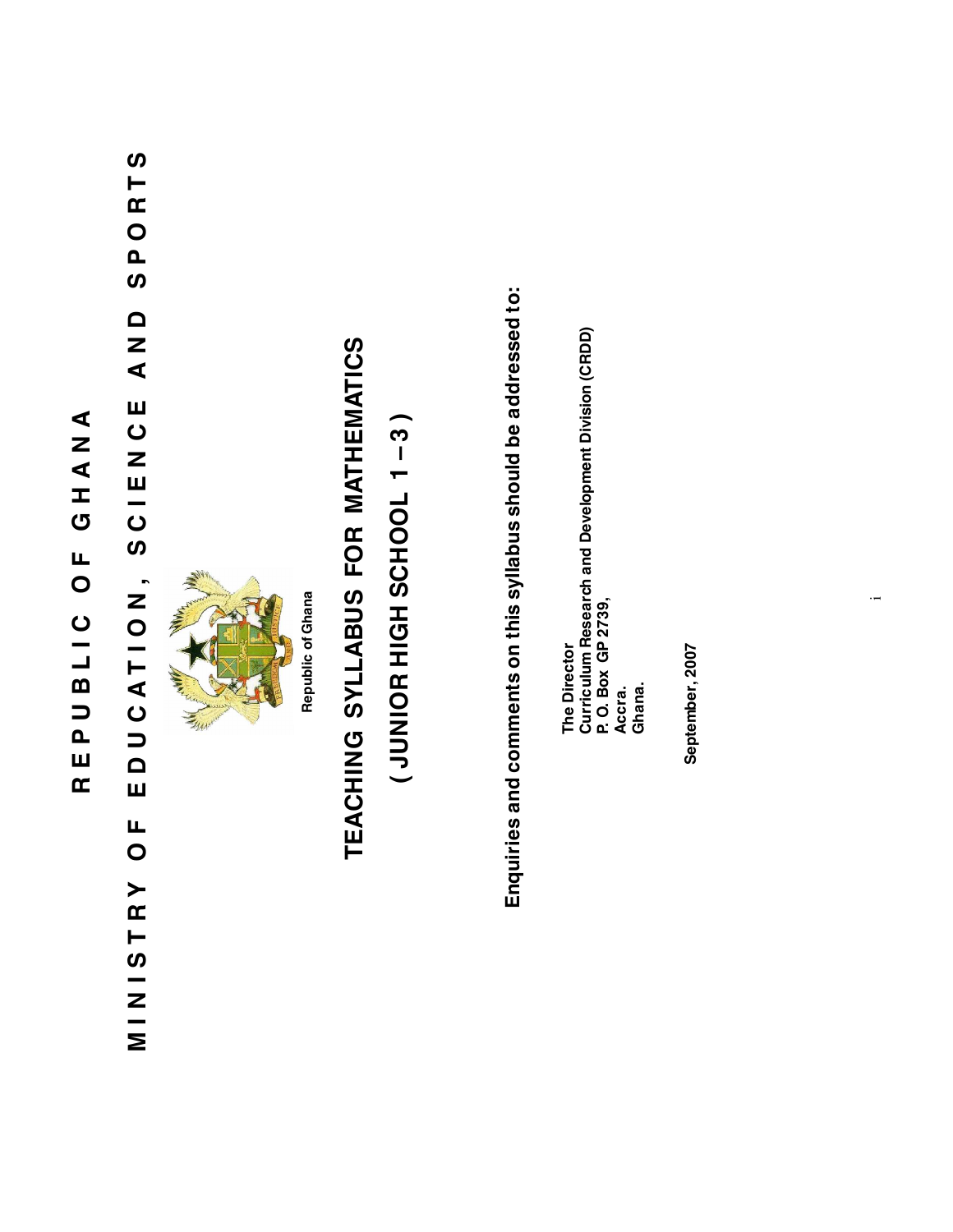#### TEACHING SYLLABUS FOR MATHEMATICS **TEACHING SYLLABUS FOR MATHEMATICS (JUNIOR HIGH SCHOOL)** (JUNIOR HIGH SCHOOL)

# RATIONALE FOR TEACHING MATHEMATICS **RATIONALE FOR TEACHING MATHEMATICS**

the world. Mathematics at the Junior High school (J H S) in Ghana builds on the knowledge and competencies developed at the primary school level. that are concemed about their development put great deal of emphases on the study of mathematics. The main rationale for the mathematics syllabus is focused on attaining one crucial goal: to enable all Ghanaian young persons acquire the mathematical skills, insights, attitudes and values that they the world. Mathematics at the Junior High school (J H S) in Ghana builds on the knowledge and competencies developed at the primary school level. is focused on attaining one crucial goal: to enable all Ghanaian young persons acquire the mathematical skills, insights, attitudes and values that they competencies developed at the J.H.S. level are necessary requirements for effective study in mathematics, science, commerce, industry and a variety that are concerned about their development put great deal of emphases on the study of mathematics. The main rationale for the mathematics syllabus competencies developed at the J.H.S. level are necessary requirements for effective study in mathematics, science, commerce, industry and a variety development in virtually any area of life without knowledge of science and mathematics. It is for this reason that the education systems of countries mathematics and that all need to learn mathematics. The syllabus is therefore, designed to meet expected standards of mathematics in many parts of mathematics and that all need to learn mathematics. The syllabus is therefore, designed to meet expected standards of mathematics in many parts of of other professions and vocations for pupils terminating their education at the J.H.S level as well as for those continuing into tertiary education and of other professions and vocations for pupils terminating their education at the J.H.S level as well as for those continuing into tertiary education and development in virtually any area of life without knowledge of science and mathematics. It is for this reason that the education systems of countries The pupil is expected at the J.H.S level to move beyond and use mathematical ideas in investigating real life situations. The strong mathematical The pupil is expected at the J.H.S level to move beyond and use mathematical ideas in investigating real life situations. The strong mathematical Development in almost all areas of life is based on effective knowledge of science and mathematics. There simply cannot be any meaningful Development in almost all areas of life is based on effective knowledge of science and mathematics. There simply cannot be any meaningful will need to be successful in their chosen careers and daily lives. The new syllabus is based on the twin premises that all pupils can learn will need to be successful in their chosen careers and daily lives. The new syllabus is based on the twin premises that all pupils can learn beyond.

#### **GENERAL AIMS GENERAL AIMS**

The syllabus is designed to help the pupil to: The syllabus is designed to help the pupil to:

- develop basic ideas of quantity and space. 1. develop basic ideas of quantity and space.
- develop the skills of selecting and applying criteria for classification and generalization. 2. develop the skills of selecting and applying criteria for classification and generalization.
- communicate effectively using mathematical terms, symbols and explanations through logical reasoning. 3. communicate effectively using mathematical terms, symbols and explanations through logical reasoning.
- use mathematics in daily life by recognizing and applying appropriate mathematical problem-solving strategies. 4. use mathematics in daily life by recognizing and applying appropriate mathematical problem-solving strategies.
	- understand the process of measurement and acquire skills in using appropriate measuring instruments. 5. understand the process of measurement and acquire skills in using appropriate measuring instruments.
- develop the ability and willingness to perform investigations using various mathematical ideas and operations. 6. develop the ability and willingness to perform investigations using various mathematical ideas and operations.
- work co-operatively with other students to carry out activities and projects in mathematics and consequently develop the values of 7. work co-operatively with other students to carry out activities and projects in mathematics and consequently develop the values of cooperation, tolerance and diligence. cooperation, tolerance and diligence.
	- use the calculator and the computer for problem solving and investigation of real life situations 8. use the calculator and the computer for problem solving and investigation of real life situations  $\dot{\infty}$  or
- develop interest in studying mathematics to a higher level in preparation for professions and careers in science, technology, 9. develop interest in studying mathematics to a higher level in preparation for professions and careers in science, technology, commerce, and a variety of work areas.commerce, and a variety of work areas.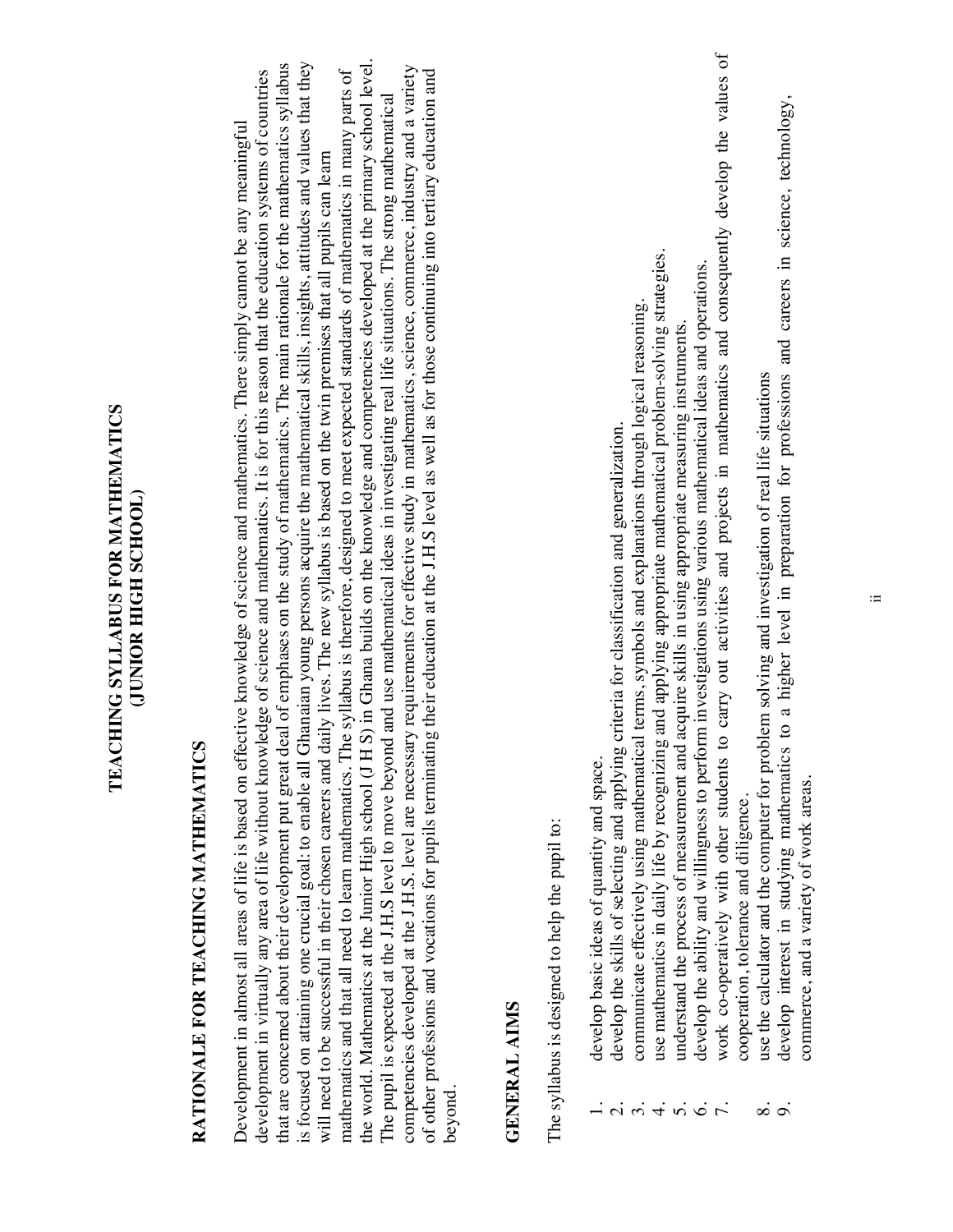### GENERAL OBJECTIVES **GENERAL OBJECTIVES**

The pupil will: The pupil will:

- Work co-operatively with other pupils and develop interest in mathematics. 1. Work co-operatively with other pupils and develop interest in mathematics.
	- Read and write numbers. 2. Read and write numbers.  $\dot{\Omega}$
- Use appropriate strategies to perform number operations. 3. Use appropriate strategies to perform number operations.  $\ddot{\mathcal{E}}$
- Recognize and use patterns, relationships and sequences and make generalizations. 4. Recognize and use patterns, relationships and sequences and make generalizations.  $\vec{r}$ 
	- 5. Recognize and use functions, formulae, equations and inequalities. Recognize and use functions, formulae, equations and inequalities  $\ddot{0}$   $\ddot{0}$   $\ddot{0}$ 
		- Identify and use arbitrary and standard units of measure. 6. Identify and use arbitrary and standard units of measure.
- Make and use graphical representations of equations and inequalities. 7. Make and use graphical representations of equations and inequalities.
	- Use the appropriate unit to estimate and measure various quantities. 8. Use the appropriate unit to estimate and measure various quantities.  $\infty$
- Relate solids and plane shapes and appreciate them in the environment. 9. Relate solids and plane shapes and appreciate them in the environment.  $\mathfrak{S}$ 
	- 10. Collect, analyze and interpret data and find probability of events. 10. Collect, analyze and interpret data and find probability of events.
- 11. Use the calculator to enhance understanding of numerical computation and solve real-life problems. 11. Use the calculator to enhance understanding of numerical computation and solve real-life problems.
- 2. Manipulate learning material to enhance understanding of concepts and skills. 12. Manipulate learning material to enhance understanding of concepts and skills.

#### **SCOPE OF SYLLABUS SCOPE OF SYLLABUS**

This syllabus is based on the notion that an appropriate mathematics curriculum results from a series of critical decisions about three inseparable linked components: content, instruction and assessment. Consequently, the syllabus is designed to put great deal of emphases on the development and use of basic mathematical knowledge and skills. The major areas of content covered in all the Junior High classes This syllabus is based on the notion that an appropriate mathematics curriculum results from a series of critical decisions about three inseparable linked components: content, instruction and assessment. Consequently, the syllabus is designed to put great deal of emphases on the development and use of basic mathematical knowledge and skills. The major areas of content covered in all the Junior High classes are as follows: are as follows:

- Numbers and Investigation with numbers. 1. Numbers and Investigation with numbers.  $\alpha$   $\alpha$ 
	- Geometry 2. Geometry
- Estimation and Measurement 3. Estimation and Measurement
- Algebra 4. Algebra  $4.5$
- Statistics and Probability 5. Statistics and Probability

Numbers covers reading and writing numerals in base ten, two, and five and the four basic operations on them as well as ratio, proportion, percentages, fractions, integers and rational numbers. Investigations with numbers provides opportunity for pupils to discover number as the relationship between them. Estimation and Measurement include practical activities leading to estimating and measuring length, area, mass, capacity, volume, angles, time and money. Algebra covers algebraic expressions, relations and functions. These concepts are *Numbers* covers reading and writing numerals in base ten, two, and five and the four basic operations on them as well as ratio, proportion, percentages, fractions, integers and rational numbers. *Investigations with numbers* provides opportunity for pupils to discover number patterns and relationships, and to use the four operations meaningfully. Geometry covers the properties of solids and planes, shapes as well patterns and relationships, and to use the four operations meaningfully. *Geometry* covers the properties of solids and planes, shapes as well as the relationship between them. *Estimation and Measurement* include practical activities leading to estimating and measuring length, area, mass, capacity, volume, angles, time and money. *Algebra* covers algebraic expressions, relations and functions. These concepts are developed to bring about the relationship between numbers and real-life activities. Statistics and probability are important interrelated developed to bring about the relationship between numbers and real-life activities. *Statistics and probability* are important interrelated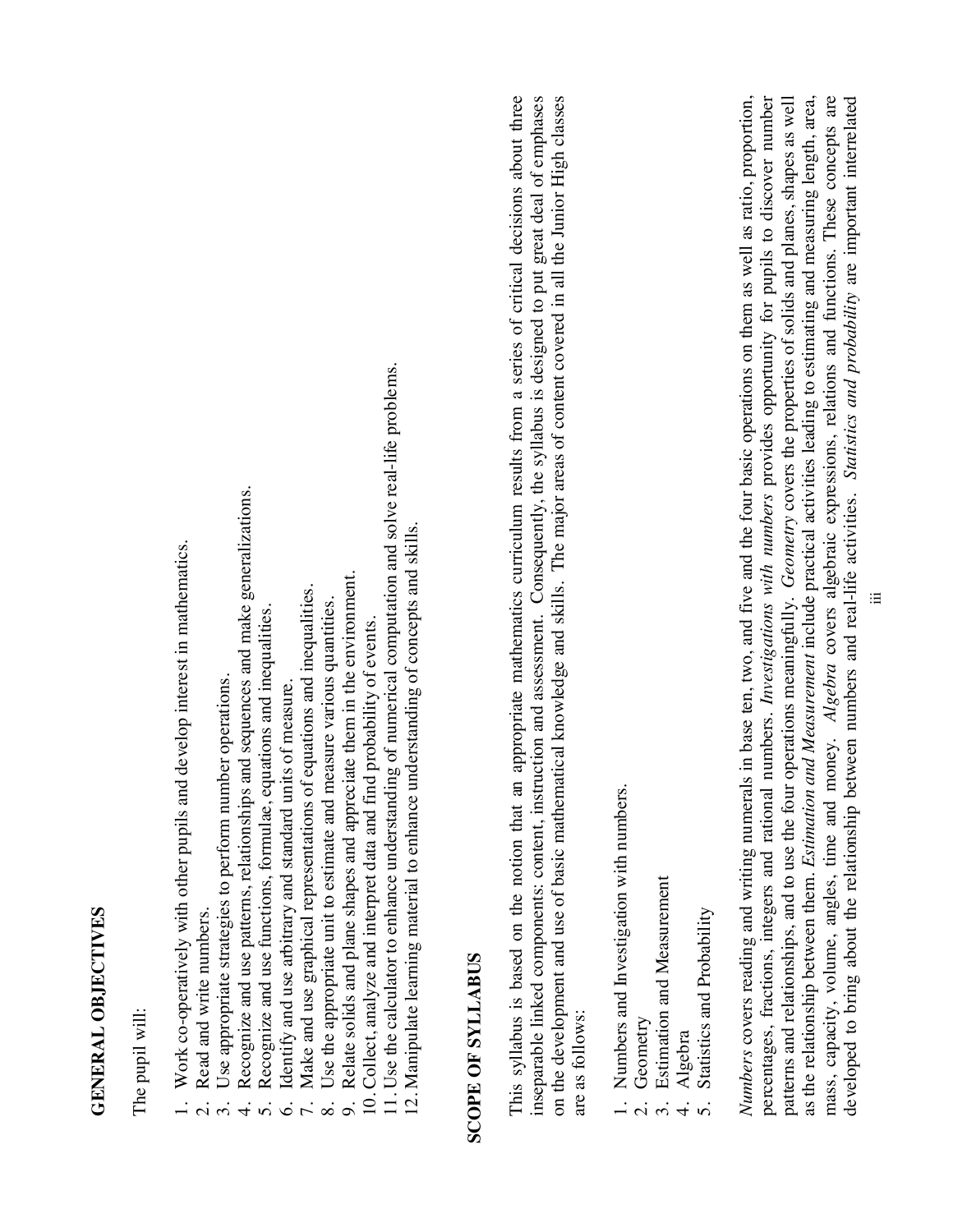This syllabus does not include problem solving as a distinct topic. Rather, nearly all topics in this syllabus include solving word problems as activities. It is hoped that teachers and textbook developers will incorporate appropriate problems that will require mathematical thinking areas of mathematics. Statistics and probability involve the pupils in collecting, organizing, representing and interpreting data gathered rather than mere recall and use of standard algorithms. Other aspects of the syllabus should provide opportunity for the pupils to work cooperatively in small groups to carry out activities and projects which may require out-of-school time. The level of difficulty of the content operatively in small groups to carry out activities and projects which may require out-of-school time. The level of difficulty of the content areas of mathematics. Statistics and probability involve the pupils in collecting, organizing, representing and interpreting data gathered This syllabus does not include problem solving as a distinct topic. Rather, nearly all topics in this syllabus include solving word problems as activities. It is hoped that teachers and textbook developers will incorporate appropriate problems that will require mathematical thinking rather than mere recall and use of standard algorithms. Other aspects of the syllabus should provide opportunity for the pupils to work cofrom various sources, as well as understanding the fundamental concepts of probability so that they can apply them in everyday life. from various sources, as well as understanding the fundamental concepts of probability so that they can apply them in everyday life. of the syllabus is intended to be within the knowledge and ability range of Junior High School pupils. of the syllabus is intended to be within the knowledge and ability range of Junior High School pupils.

## ORGANIZATION OF THE SYLLABUS **ORGANIZATION OF THE SYLLABUS**

The syllabus is structured to cover the three years of Junior High School. Each year's work has been divided into units. JHS 1 has 15 units; JHS 2 has The syllabus is structured to cover the three years of Junior High School. Each year's work has been divided into units. JHS 1 has 15 units; JHS 2 has specified for each year's class work. It is hoped that no topics will be glossed over for lack of time because it is not desirable to create gaps in pupils' specified for each year's class work. It is hoped that no topics will be glossed over for lack of time because it is not desirable to create gaps in pupils' 6 units, while JHS 3 has 8 units of work. The unit topics for each year have been arranged in the sequence in which teachers are expected to teach 16 units, while JHS 3 has 8 units of work. The unit topics for each year have been arranged in the sequence in which teachers are expected to teach instructional pace but would rather advise teachers to ensure that pupils progressively acquire a good understanding and application of the material instructional pace but would rather advise teachers to ensure that pupils progressively acquire a good understanding and application of the material them. No attempt has been made to break each year's work into terms. This is desirable because it is quite difficult to predict, with any degree of them. No attempt has been made to break each year's work into terms. This is desirable because it is quite difficult to predict, with any degree of certainty, the rate of progress of pupils during those early stages. Moreover, the syllabus developers wish to discourage teachers from forcing the certainty, the rate of progress of pupils during those early stages. Moreover, the syllabus developers wish to discourage teachers from forcing the knowledge. The unit topics for the three years' course are indicated on the next page.knowledge. The unit topics for the three years' course are indicated on the next page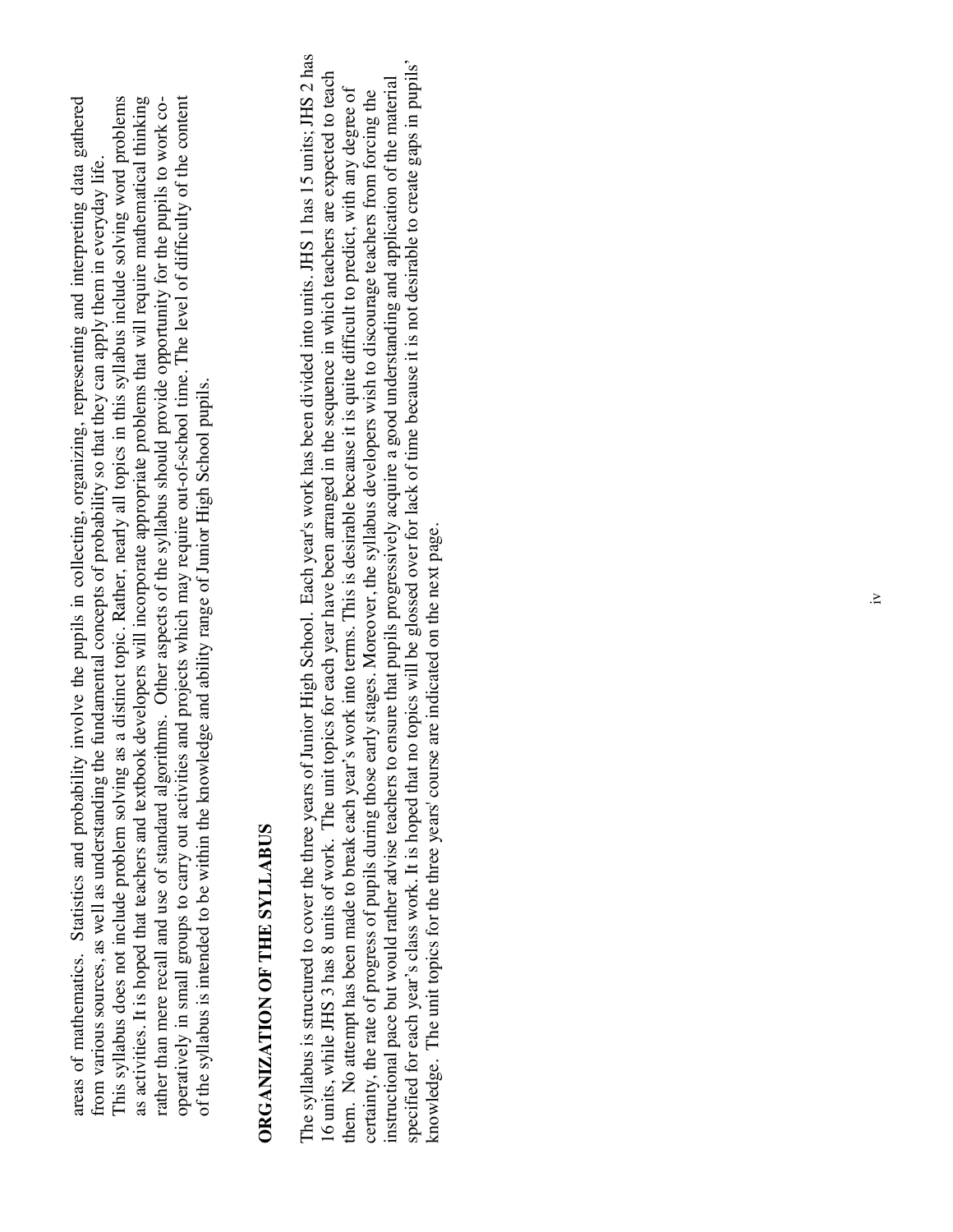| 3<br>$\mathbf{c}$ |             | Application of Sets                        | Rigid motion<br>Linear equations and inequalities | Enlargements and Similarities | Handling data and Probability<br>Collecting and Handling Data | Money and Taxes                     | Algebraic expressions                        | Properties of Polygons                                            | Investigations with Numbers | $\mathbf{I}$                          | $\mathsf I$<br>Properties of Quadrilaterals | $\overline{\phantom{a}}$ | $\mathbf I$                        | $\mathsf I$                          | $\mathbf I$                  | $\mathbf I$                                            |               |
|-------------------|-------------|--------------------------------------------|---------------------------------------------------|-------------------------------|---------------------------------------------------------------|-------------------------------------|----------------------------------------------|-------------------------------------------------------------------|-----------------------------|---------------------------------------|---------------------------------------------|--------------------------|------------------------------------|--------------------------------------|------------------------------|--------------------------------------------------------|---------------|
| −                 |             | Numeration systems<br>Numbers and Numerals |                                                   | Angles                        | Shape and Space                                               | Rational numbers<br>Length and Area | Shape and space<br>Powers of natural numbers | Geometric constructions<br>Introduction to the use of Calculators | Algebraic expressions       | Number Plane<br>Algebraic expressions | rey<br>Capacity, Mass, Time and Mon         | Ratio and Proportion     | Mapping<br>Geometric constructions | Area and Volume<br>Decimal Fractions | Rates                        | Probability<br>Collecting and Handling Data (Discrete) | Vectors       |
| <b>JHS</b>        | <b>UNIT</b> |                                            | Sets<br>$\mathbf{c}$                              | Fractions<br>3                | ₹                                                             | S                                   | $\bullet$                                    | L                                                                 | Relations<br>$\infty$       | $\bullet$                             | $\mathbf{10}$                               | Integers<br>$\mathbf{1}$ | $\mathbf{r}$                       | 13                                   | Percentages<br>$\mathbf{14}$ | 15                                                     | $\mathbf{16}$ |

v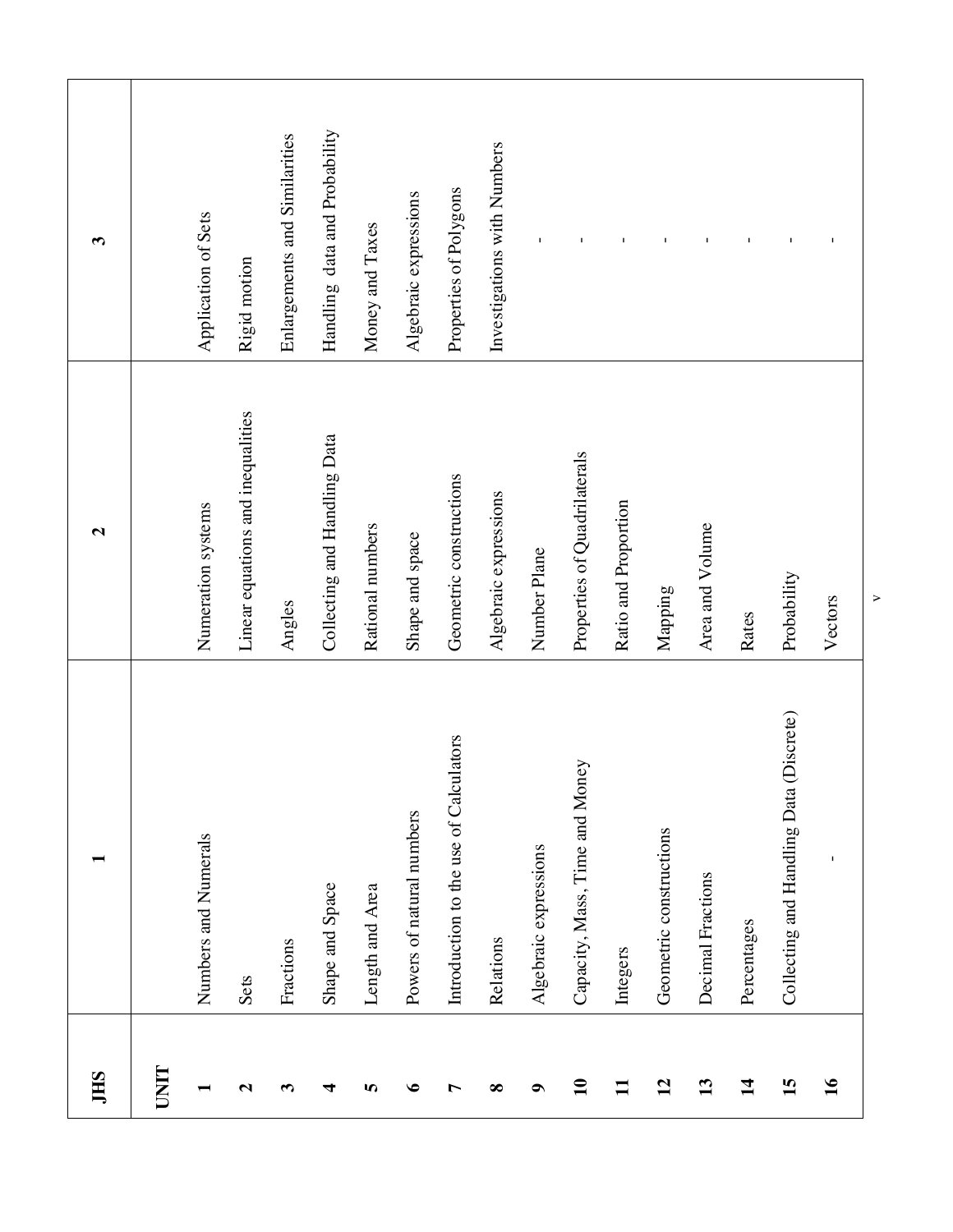Mathematics is allocated ten periods a week, each period consisting of thirty (30) minutes. The ten periods should be divided into five double Mathematics is allocated ten periods a week, each period consisting of thirty (30) minutes. The ten periods should be divided into five double periods, each of one-hour duration for each day of the week. periods, each of one-hour duration for each day of the week.

| Music and Dance                     | 3 |
|-------------------------------------|---|
| Physical Education                  |   |
| Library Work (Reading and Research) |   |
| <b>SBA</b> Project                  |   |
| Worship                             |   |
| Free Period                         |   |

# SUGGESTIONS FOR TEACHING THE SYLLABUS **SUGGESTIONS FOR TEACHING THE SYLLABUS**

General Objectives for this syllabus have been listed early on page iii of the syllabus. The general objectives flow from the general aims of mathematics teaching listed on the first page of this syllabus. The general objectives form the basis for the selection and organization of the units and their topics. Read the general objectives very carefully before you start teaching. After teaching all the units for the year, go back and read the General Objectives for this syllabus have been listed early on page iii of the syllabus. The general objectives flow from the general aims of mathematics teaching listed on the first page of this syllabus. The general objectives form the basis for the selection and organization of the units and their topics. Read the general objectives very carefully before you start teaching. After teaching all the units for the year, go back and read the general aims and general objectives again to be sure you have covered both of them adequately in the course of your teaching. general aims and general objectives again to be sure you have covered both of them adequately in the course of your teaching.

ability, while others may be slow learners; some may be dyslexic and not able to read or spell well as the others in the class. All these are special needs children who need special attention. Ensure that you give equal attention to all pupils in your class to provide each of them equal opportunities for learning. Pupils with disabilities may have hidden mathematical talents that can only come to light if you provide them the necessary Bear in mind that your class may have some pupils of different physical problems and mental abilities. Some of the children may have high mental Bear in mind that your class may have some pupils of different physical problems and mental abilities. Some of the children may have high mental ability, while others may be slow learners; some may be dyslexic and not able to read or spell well as the others in the class. All these are special needs children who need special attention. Ensure that you give equal attention to all pupils in your class to provide each of them equal opportunities for learning. Pupils with disabilities may have hidden mathematical talents that can only come to light if you provide them the necessary encouragement and support in class. encouragement and support in class.

#### **General Objectives General Objectives**

General Objectives for this syllabus have been listed early on page iii of the syllabus. The general objectives flow from the general aims of mathematics teaching listed on the first page of this syllabus. The general objectives form the basis for the selection and organization of the units and their topics. Read the general objectives very carefully before you start teaching. After teaching all the units for the year, go back and read the General Objectives for this syllabus have been listed early on page iii of the syllabus. The general objectives flow from the general aims of mathematics teaching listed on the first page of this syllabus. The general objectives form the basis for the selection and organization of the units and their topics. Read the general objectives very carefully before you start teaching. After teaching all the units for the year, go back and read the general aims and general objectives again to be sure you have covered both of them adequately in the course of your teaching. general aims and general objectives again to be sure you have covered both of them adequately in the course of your teaching.

#### **Years and Units Years and Units**

The syllabus has been planned on the basis of Years and Units. Each year's work is covered in a number of units that have been sequentially The syllabus has been planned on the basis of Years and Units. Each year's work is covered in a number of units that have been sequentially arranged to meet the teaching and learning needs of teachers and pupils. arranged to meet the teaching and learning needs of teachers and pupils.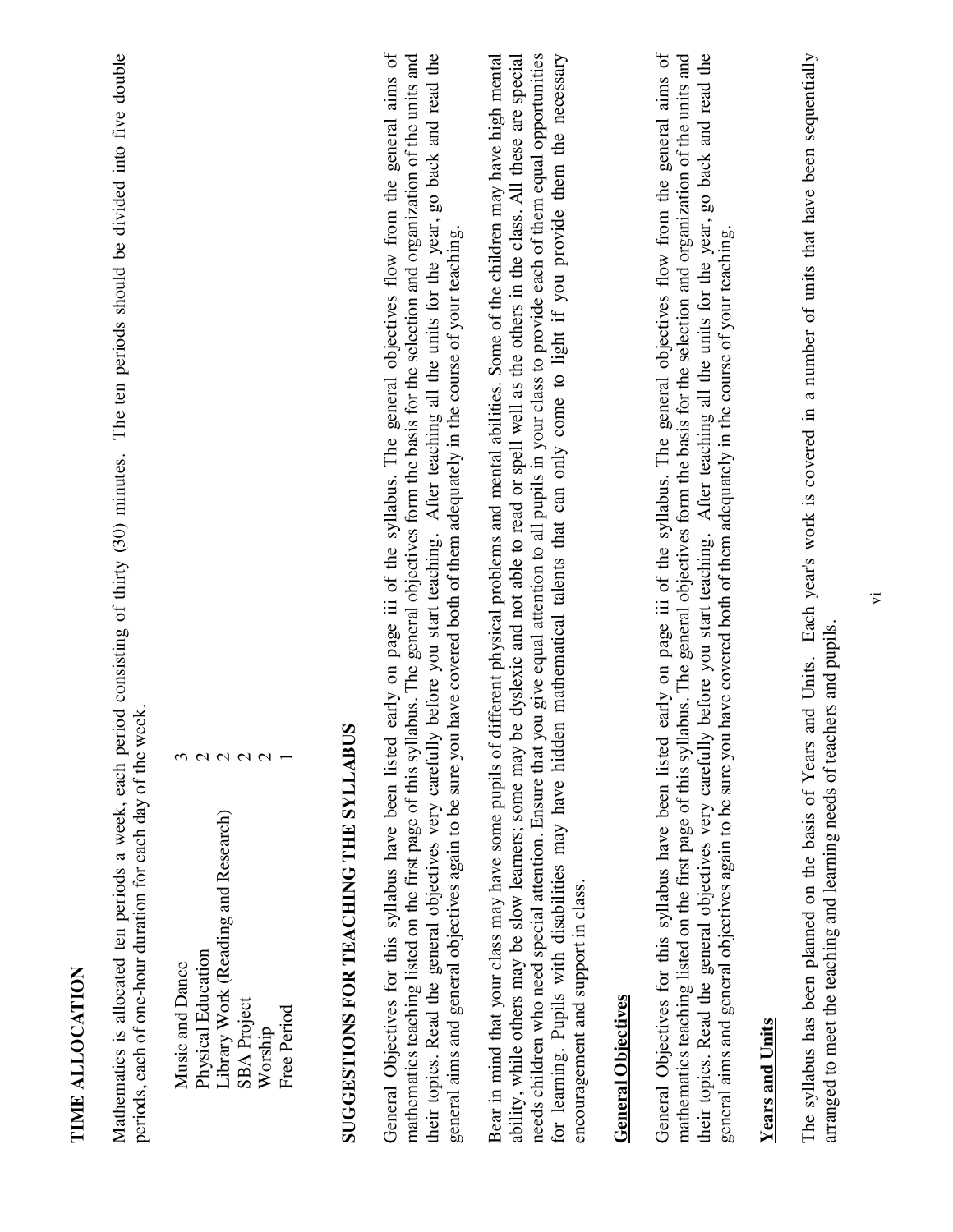| The syllabus is structured in five columns: Units, Specific Objectives, Content, Teaching and Learning Activities and Evaluation. A description of<br>the contents of each column is as follows: | e major topics for the year. The numbering of the units is different in mathematics from the<br>numbering adopted in other syllabuses. The unit numbers consist of two digits. The first digit shows the year or class while the second digit shows<br>the sequential number of the unit. A unit number like 1.2 is interpreted as unit 2 of JH1. Similarly, a unit number like 3.5 means unit 5 of JH3. The<br>order in which the units are arranged is to guide you plan your work. However, if you find at some point that teaching and learning in your class will<br>be more effective if you branched to another unit before coming back to the unit in the sequence, you are encouraged to do so<br>The units in Column 1 are the<br>Column 1 - Units: | 1.2.5 or 3.4.1. These numbers are referred to as "Syllabus Reference Numbers". The first digit in the syllabus reference number refers to the<br>Column 2 shows the Specific Objectives for each unit. The specific objectives begin with numbers such as<br>Unit 2 (of JH1) and Specific Objective 5. In other words 1.2.5 refers to Specific Objective 5 of Unit 2 of JH1. Using syllabus reference numbers<br>For instance, Unit 4 of JH3 has three specific objectives 3.4.1 - 3.4.3. A teacher may want to base his/her test items/questions on objectives 3.4.2 and<br>3.4.3 and not use the other first objective. A teacher would hence be able to use the syllabus reference numbers to sample objectives within units and<br>provides an easy way for communication among teachers and educators. It further provides an easy way for selecting objectives for test construction<br>year/class; the second digit refers to the unit, while the third refer to the rank order of the specific objective. For instance 1.2.5 means Year 1 or JH1<br>ely reflects the importance of the various skills taught in class<br>within the year to be able to develop a test that accurat<br>Column 2 - Specific Objectives: | address the learning problems of each individual pupil. It means individualizing your instruction as much as possible such that the majority of pupils<br>tated in terms of the pupils i.e. what the pupil will be able to do during and after instruction and<br>starts with the following The pupil will be able to  This in effect, means that you have to<br>will be able to master the objectives of each unit of the syllabus<br>You will note also that specific objectives have been s<br>learning in the unit. Each specific objective hence | Column 3 - Content: The "content" in the third column of the syllabus shows the mathematical concepts, and operations required in the teaching<br>of the specific objectives. In some cases, the content presented is quite exhaustive. In some other cases, you could provide additional information<br>and information<br>based upon your own training and current knowledge | observations and discoveries and record them. Teachers should help pupils to learn to compare, classify, analyze, look for pattems, spot relationships<br>T/LA activities that will ensure maximum pupil participation in the lessons are presented in<br>Column 4. The General Aims of the subject can only be most effectively achieved when teachers create learning situations and provide guided<br>opportunities for pupils to acquire as much knowledge and understanding of mathematics as possible through their own activities. Pupils' questions<br>learning experience should consist of opportunities to explore various mathematical situations in their environment to enable them make their own<br>are as important as teacher's questions. There are times when the teacher must show, demonstrate, and explain. But the major part of pupils'<br>and come to their own conclusions/deductions. Avoid rote learning and drill-oriented methods and rather emphasize participatory teaching and<br>learning in your lessons. You are encouraged to re-order the suggested teaching/learning activities and also add to them where necessary in order to<br>Column 4 - Teaching/Learning Activities (T/LA): |
|--------------------------------------------------------------------------------------------------------------------------------------------------------------------------------------------------|---------------------------------------------------------------------------------------------------------------------------------------------------------------------------------------------------------------------------------------------------------------------------------------------------------------------------------------------------------------------------------------------------------------------------------------------------------------------------------------------------------------------------------------------------------------------------------------------------------------------------------------------------------------------------------------------------------------------------------------------------------------|-------------------------------------------------------------------------------------------------------------------------------------------------------------------------------------------------------------------------------------------------------------------------------------------------------------------------------------------------------------------------------------------------------------------------------------------------------------------------------------------------------------------------------------------------------------------------------------------------------------------------------------------------------------------------------------------------------------------------------------------------------------------------------------------------------------------------------------------------------------------------------------------------------------------------------------------------------------------------------------------------------------------------------------------------------------------------------------------------------------------------------------------------------------------------------------------------------------------------------|-------------------------------------------------------------------------------------------------------------------------------------------------------------------------------------------------------------------------------------------------------------------------------------------------------------------------------------------------------------------------------------------------------------------------------------------------------------------------------------------------------------------------------------------------------|--------------------------------------------------------------------------------------------------------------------------------------------------------------------------------------------------------------------------------------------------------------------------------------------------------------------------------------------------------------------------------|-----------------------------------------------------------------------------------------------------------------------------------------------------------------------------------------------------------------------------------------------------------------------------------------------------------------------------------------------------------------------------------------------------------------------------------------------------------------------------------------------------------------------------------------------------------------------------------------------------------------------------------------------------------------------------------------------------------------------------------------------------------------------------------------------------------------------------------------------------------------------------------------------------------------------------------------------------------------------------------------------------------------------------------------------------------------------------------------------------------------------------------------------------------------------------------------------------------------------------|
|--------------------------------------------------------------------------------------------------------------------------------------------------------------------------------------------------|---------------------------------------------------------------------------------------------------------------------------------------------------------------------------------------------------------------------------------------------------------------------------------------------------------------------------------------------------------------------------------------------------------------------------------------------------------------------------------------------------------------------------------------------------------------------------------------------------------------------------------------------------------------------------------------------------------------------------------------------------------------|-------------------------------------------------------------------------------------------------------------------------------------------------------------------------------------------------------------------------------------------------------------------------------------------------------------------------------------------------------------------------------------------------------------------------------------------------------------------------------------------------------------------------------------------------------------------------------------------------------------------------------------------------------------------------------------------------------------------------------------------------------------------------------------------------------------------------------------------------------------------------------------------------------------------------------------------------------------------------------------------------------------------------------------------------------------------------------------------------------------------------------------------------------------------------------------------------------------------------------|-------------------------------------------------------------------------------------------------------------------------------------------------------------------------------------------------------------------------------------------------------------------------------------------------------------------------------------------------------------------------------------------------------------------------------------------------------------------------------------------------------------------------------------------------------|--------------------------------------------------------------------------------------------------------------------------------------------------------------------------------------------------------------------------------------------------------------------------------------------------------------------------------------------------------------------------------|-----------------------------------------------------------------------------------------------------------------------------------------------------------------------------------------------------------------------------------------------------------------------------------------------------------------------------------------------------------------------------------------------------------------------------------------------------------------------------------------------------------------------------------------------------------------------------------------------------------------------------------------------------------------------------------------------------------------------------------------------------------------------------------------------------------------------------------------------------------------------------------------------------------------------------------------------------------------------------------------------------------------------------------------------------------------------------------------------------------------------------------------------------------------------------------------------------------------------------|

**Syllabus Structure**

**Syllabus Structure**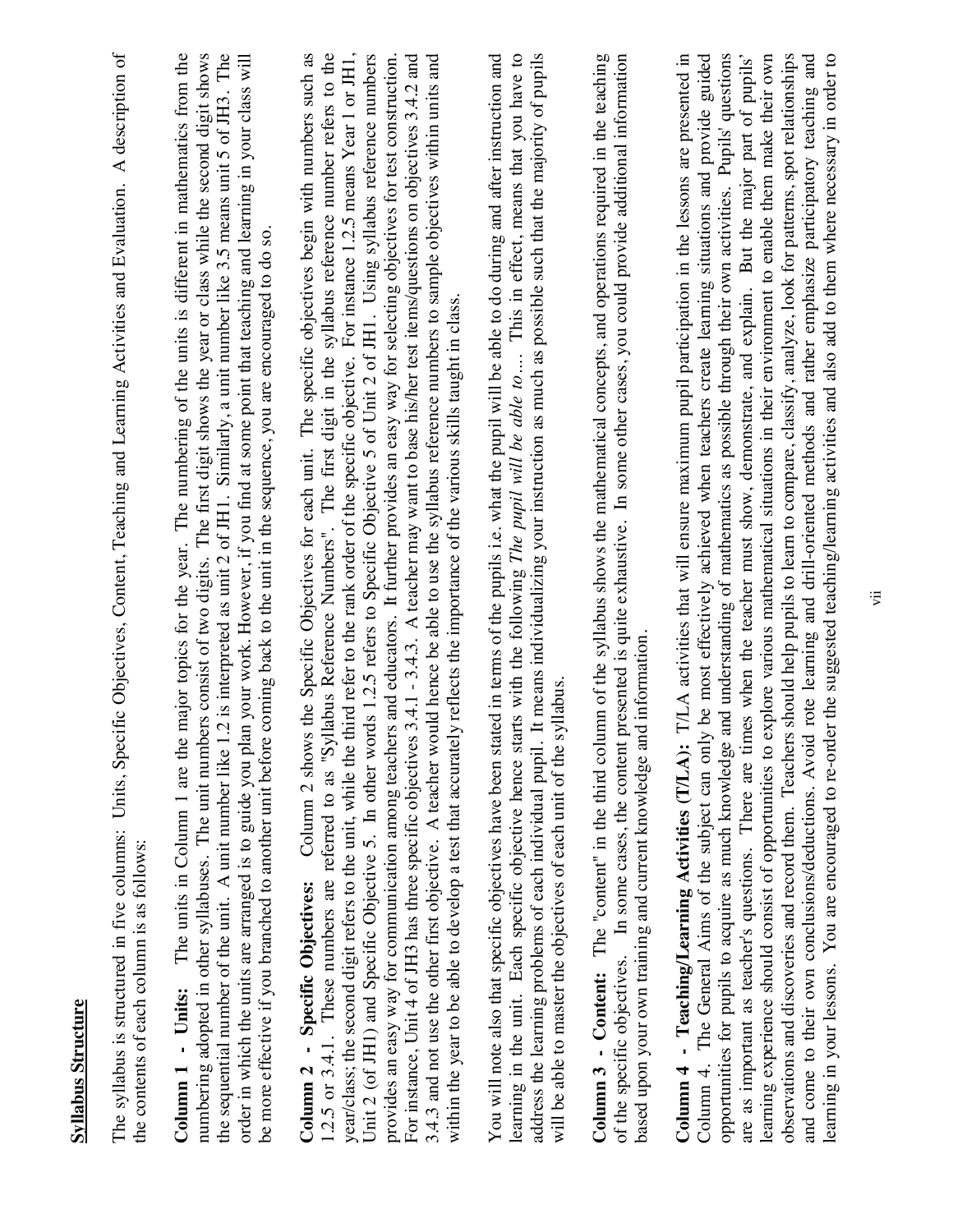| appropriate.           | achieve optimum pupil learning. Emphasize the cognitive, affective and psychomotor domains of knowledge in your instructional system wherever                                                                                                                                                                                                                                                                                                                                                                                                                                                                                                                                                                                                                                                                                                                                                                                                                                                                                                                                                                                                                                                                                                                                                                                                                                                                                                                                                                                                                                                                                                |
|------------------------|----------------------------------------------------------------------------------------------------------------------------------------------------------------------------------------------------------------------------------------------------------------------------------------------------------------------------------------------------------------------------------------------------------------------------------------------------------------------------------------------------------------------------------------------------------------------------------------------------------------------------------------------------------------------------------------------------------------------------------------------------------------------------------------------------------------------------------------------------------------------------------------------------------------------------------------------------------------------------------------------------------------------------------------------------------------------------------------------------------------------------------------------------------------------------------------------------------------------------------------------------------------------------------------------------------------------------------------------------------------------------------------------------------------------------------------------------------------------------------------------------------------------------------------------------------------------------------------------------------------------------------------------|
|                        | issues is to begin each lesson with a practical and interesting problem. Select a practical mathematical problem for each lesson. The selection must<br>A suggestion that will help your pupils acquire the capacity for analytical thinking and the capacity for applying their knowledge to problems and<br>be made such that pupils can use knowledge gained in the previous lesson and other types of information not specifically taught in class.                                                                                                                                                                                                                                                                                                                                                                                                                                                                                                                                                                                                                                                                                                                                                                                                                                                                                                                                                                                                                                                                                                                                                                                      |
| Column 5 - Evaluation: | evaluation tasks are not exhaustive. You are encouraged to develop other creative evaluation tasks to ensure that pupils have mastered the instruction<br>Suggestions and exercises for evaluating the lessons of each unit are indicated in Column 5. Evaluation exercises can<br>be in the form of oral questions, quizzes, class assignments, essays, project work, etc. Try to ask questions and set tasks and assignments, etc. that<br>will challenge pupils to apply their knowledge to issues and problems as we have already said above, and that will engage them in developing<br>solutions, and in developing observational and investigative skills as a result of having undergone instruction in this subject. The suggested<br>and behaviours implied in the specific objectives of each unit.                                                                                                                                                                                                                                                                                                                                                                                                                                                                                                                                                                                                                                                                                                                                                                                                                               |
|                        | as a substitute for lesson plans. It is necessary that you develop a scheme of work and lesson<br>Lastly, bear in mind that the syllabus cannot be taken<br>plans for teaching the units of this syllabus.                                                                                                                                                                                                                                                                                                                                                                                                                                                                                                                                                                                                                                                                                                                                                                                                                                                                                                                                                                                                                                                                                                                                                                                                                                                                                                                                                                                                                                   |
|                        | DEFINITION OF PROFILE DIMENSIONS                                                                                                                                                                                                                                                                                                                                                                                                                                                                                                                                                                                                                                                                                                                                                                                                                                                                                                                                                                                                                                                                                                                                                                                                                                                                                                                                                                                                                                                                                                                                                                                                             |
| taught                 | The concept of profile dimensions was made central to the syllabuses developed from 1998 onwards. A 'dimension' is a psychological unit for<br>action verb as follows: The pupil will be able to describe etc. Being able to "describe" something after the instruction has been completed means<br>one dimension constitutes a profile of dimensions. A specific objective may be stated with an<br>that the pupil has acquired "knowledge". Being able to explain, summarize, give examples, etc. means that the pupil has understood the lesson<br>describing a particular learning behaviour. More than                                                                                                                                                                                                                                                                                                                                                                                                                                                                                                                                                                                                                                                                                                                                                                                                                                                                                                                                                                                                                                  |
|                        | Each of the specific objectives in this syllabus contains an "action verb" that describes the behaviour the pupil will be able to demonstrate after the<br>Similarly, being able to develop, plan, solve problems, construct, etc. means that the pupil can "apply" the knowledge acquired in some new context.<br>Instruction in most cases has tended to stress knowledge acquisition to the detriment of the higher ability behaviours such as application, analysis,<br>etc. The persistence of this situation in the school system means that pupils will only do well on recall items and questions and perform poorly on<br>questions that require higher ability thinking skills such as application of mathematical principles and problem solving. For there to be any change in<br>instruction. "Knowledge", "Application", etc. are dimensions that should be the prime focus of teaching and learning in schools. It has been realized<br>thinking skills of knowledge and understanding and ignore the higher ability thinking skills.<br>the quality of people who go through the school system, pupils should be encouraged to apply their knowledge, develop analytical thinking skills,<br>develop plans, generate new and creative ideas and solutions, and use their knowledge in a variety of ways to solve mathematical problems while still<br>in school. Each action verb indicates the underlying profile dimension of each particular specific objective. Read each objective carefully to know<br>the profile dimension toward which you have to teach.<br>unfortunately that schools still teach the low ability |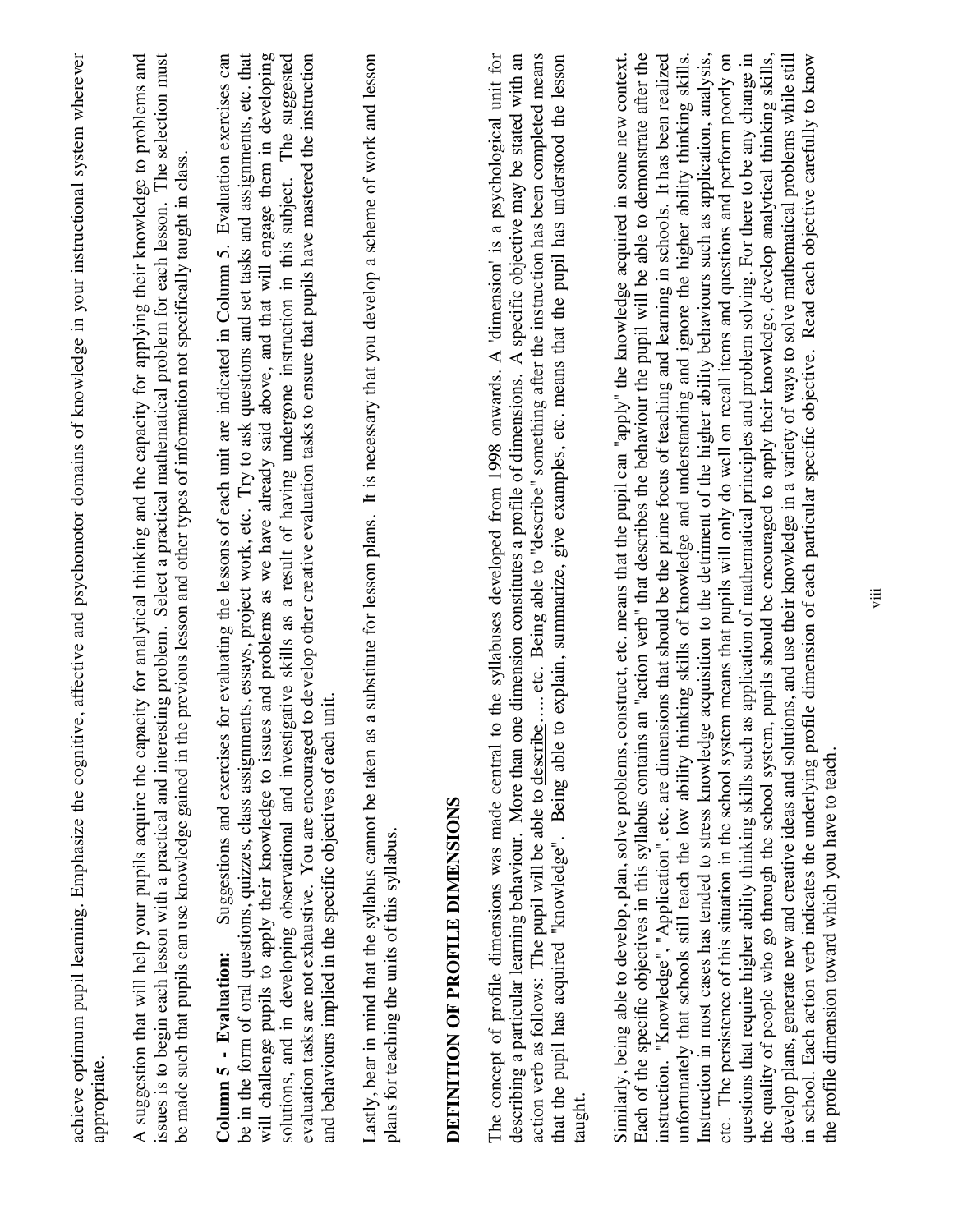|                              |                                                                                                                | In Mathematics, the two profile dimensions that have been specified for teaching, learning and testing at the JHS level are:                                                                                                                                                                                                                                 |
|------------------------------|----------------------------------------------------------------------------------------------------------------|--------------------------------------------------------------------------------------------------------------------------------------------------------------------------------------------------------------------------------------------------------------------------------------------------------------------------------------------------------------|
|                              | Knowledge and Understanding<br>Application of knowledge                                                        | 30%<br>70%                                                                                                                                                                                                                                                                                                                                                   |
|                              | right of the dimensions, show the relative emphasis that                                                       | The weights indicated on the<br>the teacher should give in the teaching, learning and testing processes at Junior High School.<br>Each of the dimensions has been given a percentage weight that should be reflected in teaching, learning and testing.                                                                                                      |
|                              | Explanation and key words involved in each of the profil                                                       | e dimensions are as follows:                                                                                                                                                                                                                                                                                                                                 |
|                              | Knowledge and Understanding (KU)                                                                               |                                                                                                                                                                                                                                                                                                                                                              |
| Knowledge                    |                                                                                                                | the ability to, read, count, identify, define, describe, list, name, locate, match, state principles, facts and concepts. Knowledge<br>is simply the ability to remember or recall material already learned and constitutes the lowest level of learning                                                                                                     |
| Understanding                | may be verbal, pictorial, or symbolic.<br>predict consequences based upon                                      | give examples, generalize, estimate or<br>a trend. Understanding is generally the ability to grasp the meaning of some material that<br>the ability to explain, distinguish, factorize, calculate, expand, measure, predict,                                                                                                                                 |
| Application of Knowledge(AU) |                                                                                                                |                                                                                                                                                                                                                                                                                                                                                              |
|                              | include application, analysis, synthesis, and evaluation                                                       | These may be considered and taught separately paying attention to reflect each of them<br>These levels<br>equally in your teaching. The dimension "Application of Knowledge" is a summary dimension for all four learning levels<br>The ability to use knowledge or apply knowledge, as implied in this syllabus, has a number of learning/behaviour levels. |
|                              | Details of each of the four sub-levels are as follows:                                                         |                                                                                                                                                                                                                                                                                                                                                              |
| Application                  | the ability to produce, solve, plan,                                                                           | the ability to apply rules, methods, principles, theories, etc. to concrete situations that are new and unfamiliar. It also involves<br>demonstrate, discover, etc                                                                                                                                                                                           |
| Analysis                     | significant points, etc.; ability to<br>facts, etc.                                                            | recognize unstated assumptions and logical fallacies; ability to recognize inferences from<br>the ability to break down material into its component parts; to differentiate, compare, distinguish, outline, separate, identify                                                                                                                               |
| Synthesis                    | revise, design, organize, create, generate new ideas and solutions, etc<br>the ability to put parts together t | It involves the ability to combine, compile, compose, devise, plan,<br>to form a new whole.                                                                                                                                                                                                                                                                  |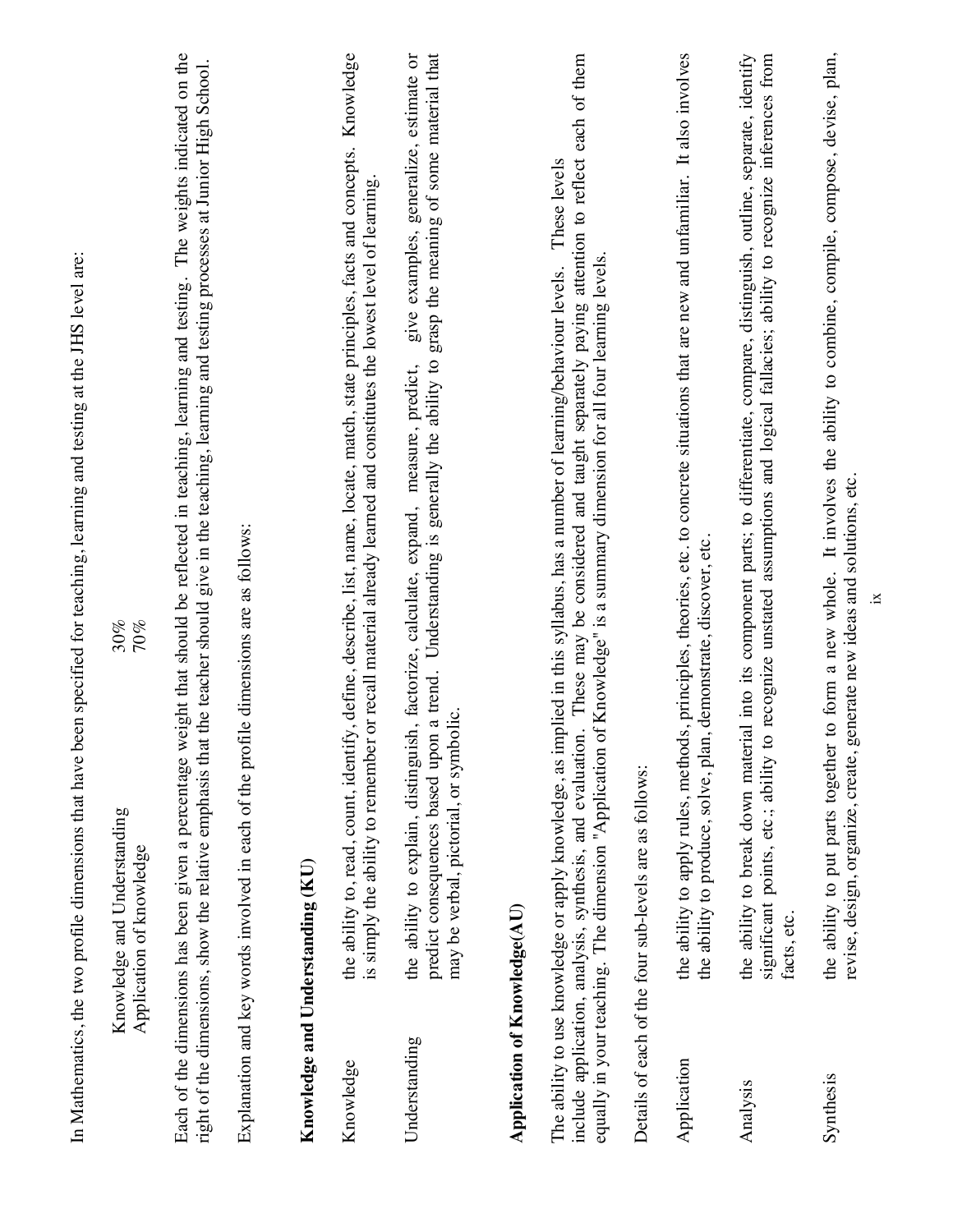| ivaluation                       | features of different things and make comments or judgments, compare, contrast criticize,<br>ustify, support, discuss, conclude, make recommendations, etc. Evaluation refers to the ability to judge the worth or value of<br>the ability to appraise, compare " |
|----------------------------------|-------------------------------------------------------------------------------------------------------------------------------------------------------------------------------------------------------------------------------------------------------------------|
|                                  | some material based on some criteria.                                                                                                                                                                                                                             |
|                                  |                                                                                                                                                                                                                                                                   |
| <b>FINITAL ACCESS AND ACCESS</b> |                                                                                                                                                                                                                                                                   |

### FORM OF ASSESSMENT **FORM OF ASSESSMENT**

syllabus is considered a criterion to be mastered by the pupil. When you develop a test that consists of items and questions that are based on a It is important that both instruction and assessment be based on the specified profile dimensions. In developing assessment procedures, first select specific objectives in such a way that you will be able to assess a representative sample of the syllabus objectives. Each specific objective in the representative sample of the specific objectives taught, the test is referred to as a "Criterion-Referenced Test". It is not possible to test all specific objectives taught in the term or in the year. The assessment procedure you use i.e. class test, homework, projects etc. must be developed in such a syllabus is considered a criterion to be mastered by the pupil. When you develop a test that consists of items and questions that are based on a objectives taught in the term or in the year. The assessment procedure you use i.e. class test, homework, projects etc. must be developed in such a It is important that both instruction and assessment be based on the specified profile dimensions. In developing assessment procedures, first select specific objectives in such a way that you will be able to assess a representative sample of the syllabus objectives. Each specific objective in the representative sample of the specific objectives taught, the test is referred to as a "Criterion-Referenced Test". It is not possible to test all specific way that it will consist of a sample of the important objectives taught over the specified period. way that it will consist of a sample of the important objectives taught over the specified period.

### End-of-Term Examination **End-of-Term Examination**

build an end-of- Term 3 test in such a way that it would consist of the 20% of the objectives studied in Term 1, 20% of the objectives studied in Term build an end-of- Term 3 test in such a way that it would consist of the 20% of the objectives studied in Term 1, 20% of the objectives studied in Term the term. The end-of-term test for Term 3 should be composed of items/questions based on the specific objectives studied over the three terms, using the term. The end-of-term test for Term 3 should be composed of items/questions based on the specific objectives studied over the three terms, using a different weighting system such as to reflect the importance of the work done in each term in appropriate proportions. For example, a teacher may The end-of-term examination is a summative assessment system and should consist of a sample of the knowledge and skills pupils have acquired in a different weighting system such as to reflect the importance of the work done in each term in appropriate proportions. For example, a teacher may The end-of-term examination is a summative assessment system and should consist of a sample of the knowledge and skills pupils have acquired in 2, and 60% of the objectives studied in Term 3. 2, and 60% of the objectives studied in Term 3.

ceasoning. The SBA should be based on both dimensions. The distribution of marks for the objective test items, questions and SBA should be in line reasoning. The SBA should be based on both dimensions. The distribution of marks for the objective test items, questions and SBA should be in line examination paper and the School Based Assessment (SBA) formally called Continuous Assessment. Section A is the objective-type answer section examination paper and the School Based Assessment (SBA) formally called Continuous Assessment. Section A is the objective-type answer section consist of questions that essentially test "application of knowledge". The application dimension should be tested using word problems that call for consist of questions that essentially test "application of knowledge". The application dimension should be tested using word problems that call for essentially testing knowledge and understanding. The section may also contain some items that require application of knowledge. Section B will essentially testing knowledge and understanding. The section may also contain some items that require application of knowledge. Section B will The diagram below shows the recommended examination structure in Mathematics for the end-of-term test. The structure consists of one The diagram below shows the recommended examination structure in Mathematics for the end-of-term test. The structure consists of one with the weights of the profile dimensions as shown in the last column of the table on the next page. with the weights of the profile dimensions as shown in the last column of the table on the next page.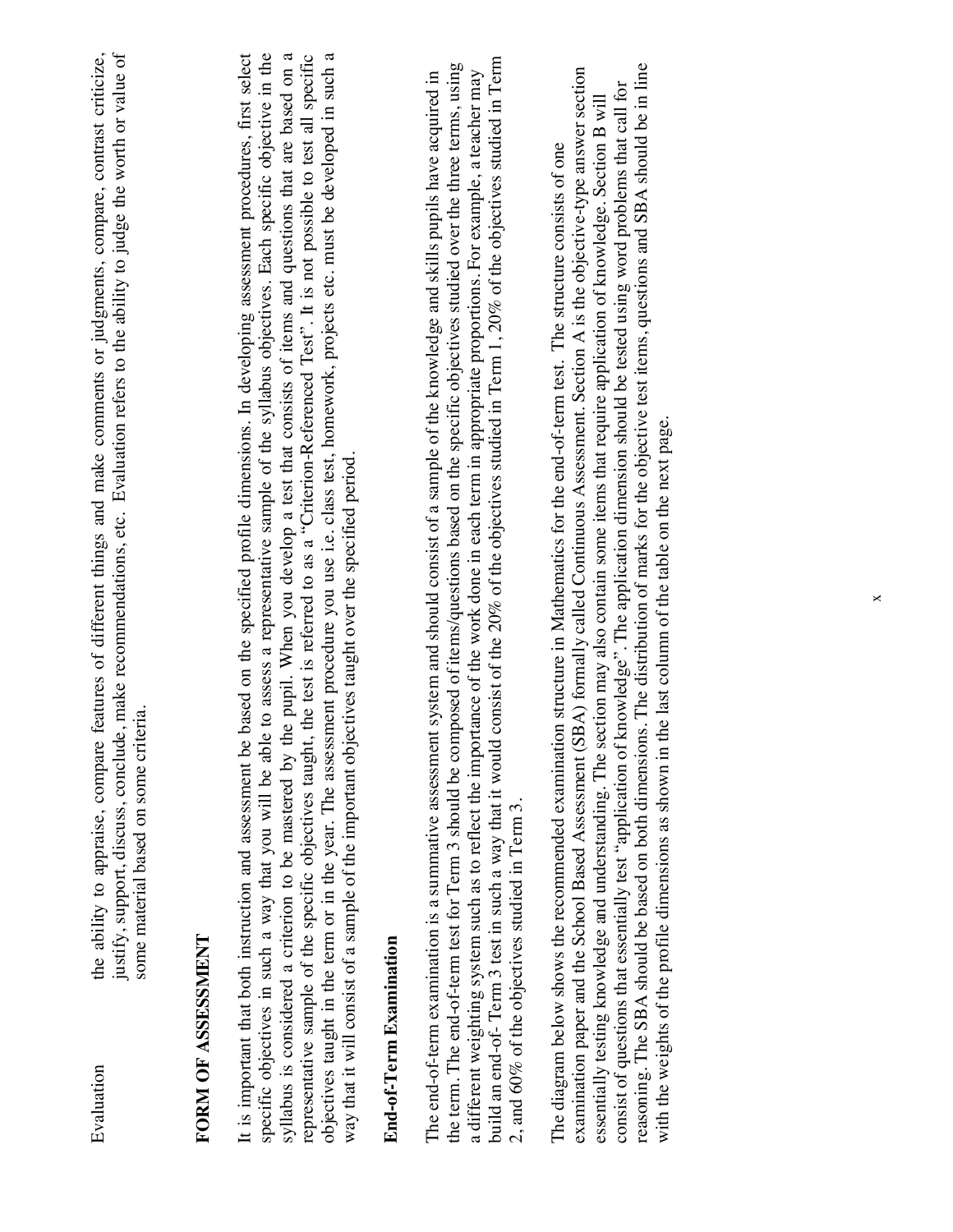| ahta oma Nion                                                                                                            |
|--------------------------------------------------------------------------------------------------------------------------|
| D<br>י<br>ו                                                                                                              |
| -<br>-<br>-<br>-<br>í<br>Í                                                                                               |
| -<br>-<br>-<br>-<br>-                                                                                                    |
| ֚֡֕<br>ׇׇ֧֧ׅ֧֧֧֧ׅ֧ׅ֧֧֧֧֧֧֧֧֧֪ׅ֧֚֚֚֚֚֚֚֚֚֚֚֚֚֚֚֚֚֚֚֚֚֚֚֚֚֚֚֚֚֚֝֡֟֓֡֡֡֓֟֓֡֡֬֝֓֩֩֓֝֬֝֬֝֬֝֬<br>֧֪֪֪֪֪֪֪֪֪֪֪֪֪֪֪֪֪֪֪֪֪֪֪֪֪֪֪֪ |
| ļ<br>j                                                                                                                   |
|                                                                                                                          |
|                                                                                                                          |

| <b>Dimensions</b>                                | Section A                  | <b>Section B</b>        | <b>SBA</b>                 | <b>Total Marks</b> | scaled to 100<br><b>Total Marks</b> |
|--------------------------------------------------|----------------------------|-------------------------|----------------------------|--------------------|-------------------------------------|
| Knowledge and<br>Understanding                   | $\infty$                   | $\overline{c}$          | $\Xi$                      | $\infty$           | $\overline{\omega}$                 |
| Application of<br>knowledge                      | $\Xi$                      | 80                      | 50                         | 140                | 70                                  |
| <b>Total Marks</b>                               | $\Theta$                   | 100                     | $\infty$                   | 200                |                                     |
| <b>Examination Papers</b><br>$%$ Contribution of | $\boldsymbol{\mathcal{Z}}$ | $\overline{\mathbf{5}}$ | $\boldsymbol{\mathcal{E}}$ |                    | 100                                 |

For testing in schools, the two examination sections could be separate where possible. Where this is not possible, the items/questions for Papers 1 and 2 could be in the same examination paper as two sections; Sections A and B as shown in the example above. Paper 1 or Section A will be an objective-type paper/section testing knowledge and understanding, while Paper 2 or Section B will consist of application questions with a few For testing in schools, the two examination sections could be separate where possible. Where this is not possible, the items/questions for Papers 1 and 2 could be in the same examination paper as two sections; Sections A and B as shown in the example above. Paper 1 or Section A will be an objective-type paper/section testing knowledge and understanding, while Paper 2 or Section B will consist of application questions with a few questions on knowledge and understanding. questions on knowledge and understanding. Paper 1 or Section A, will be marked out of 40, while Paper 2, the more intellectually demanding paper, will be marked out of 100. The mark be marked out of 60. The last row shows the percentage contribution of the marks from Paper 1/Section A, Paper 2/Section B, and the School Based Paper 1 or Section A, will be marked out of 40, while Paper 2, the more intellectually demanding paper, will be marked out of 100. The mark distribution for Paper 2 or Section B, will be 20 marks for "knowledge and understanding" and 80 marks for "application of knowledge". SBA will distribution for Paper 2 or Section B, will be 20 marks for "knowledge and understanding" and 80 marks for "application of knowledge". SBA will be marked out of 60. The last row shows the percentage contribution of the marks from Paper 1/Section A, Paper 2/Section B, and the School Based Assessment on total performance in the subject tested. Assessment on total performance in the subject tested.

# Combining SBA marks and End-of-Term Examination Marks **Combining SBA marks and End-of-Term Examination Marks**

assessment in the school system. It will not affect the SBA mark proportion of 30% used by WAEC for determining examination results at the BECE. assessment in the school system. It will not affect the SBA mark proportion of 30% used by WAEC for determining examination results at the BECE. marks for the end of term test will also be scaled to 50 before adding the SBA marks and end-of-term examination marks to determine pupils' end of marks for the end of term test will also be scaled to 50 before adding the SBA marks and end-of-term examination marks to determine pupils' end of term results. The SBA and the end-of-term test marks will hence be combined in equal proportions of 50:50. The equal proportions will affect only term results. The SBA and the end-of-term test marks will hence be combined in equal proportions of 50:50. The equal proportions will affect only The new SBA system is important for raising pupils' school performance. For this reason, the 60 marks for the SBA will be scaled to 50. The total The new SBA system is important for raising pupils' school performance. For this reason, the 60 marks for the SBA will be scaled to 50. The total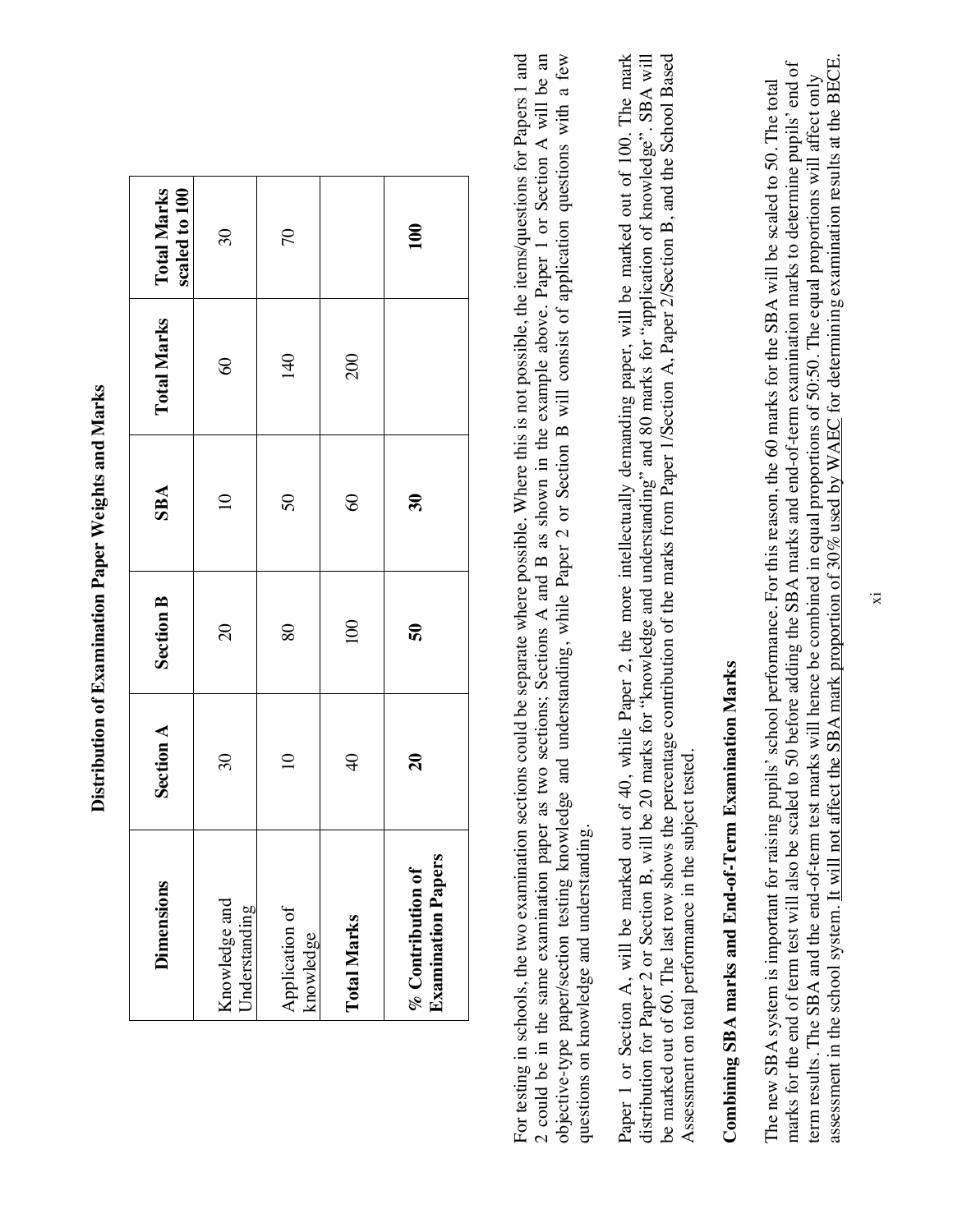**GUIDELINES FOR SCHOOL BASED ASSESSMENT**

GUIDELINES FOR SCHOOL BASED ASSESSMENT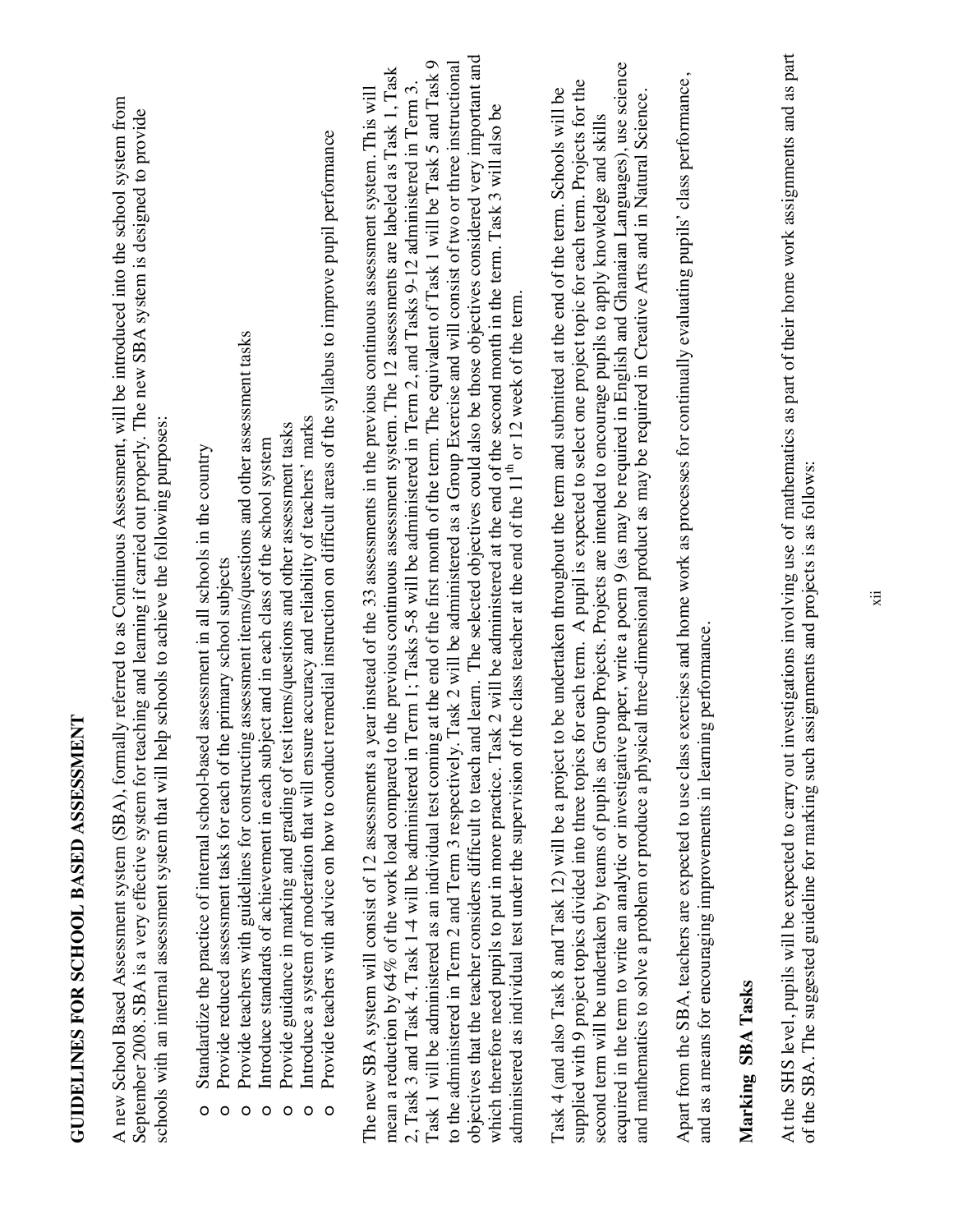| Process                                                                                  | $20\%$ |
|------------------------------------------------------------------------------------------|--------|
| Main body of work-                                                                       |        |
| Use of charts and other illustrative material                                            | $10\%$ |
| -Computations                                                                            | 20%    |
| -Reasoning (Application of knowledge)                                                    | 20%    |
| Conclusion and evaluation of results/issues                                              | $20\%$ |
| Acknowledgement and other references                                                     | $10\%$ |
|                                                                                          |        |
| above guideline is indeed exhaustive but it will help our students to realize that ma    |        |
| $\alpha$ problems through the use of numbers. Conclusions and evaluation of one's result |        |

thematics is not just calculation but rather a system of thinking and The above guideline is indeed exhaustive but it will help our students to realize that mathematics is not just calculation but rather a system of thinking and tts are very important is given a weight of 20%. solving problems through the use of numbers. Conclusions and evaluation of one's results are very important is given a weight of 20%. á solving p The ab

The fourth item, that is, acknowledgement and references is intended to help teach young people the importance of acknowledging one's source of information and data. The pupil should provide a list of at least three sources of references for major work such as the project. The references could be The fourth item, that is, acknowledgement and references is intended to help teach young people the importance of acknowledging one's source of information and data. The pupil should provide a list of at least three sources of references for major work such as the project. The references could be books, magazines, the internet or personal communication from teacher or from friends. This component is given a weight of 10%. books, magazines, the internet or personal communication from teacher or from friends. This component is given a weight of 10%.

The marks derived from projects, the end of month SBA tests and home work specifically designed for the SBA should together constitute the School Based Assessment component and weighted 60 per cent. The emphasis is to improve pupils' learning by encouraging them to produce essays, poems, and artistic work and other items of learning using appropriate process skills, analyzing information and other forms of data accurately and make The marks derived from projects, the end of month SBA tests and home work specifically designed for the SBA should together constitute the School Based Assessment component and weighted 60 per cent. The emphasis is to improve pupils' learning by encouraging them to produce essays, poems, and artistic work and other items of learning using appropriate process skills, analyzing information and other forms of data accurately and make generalizations and conclusions. The SBA will hence consist of: generalizations and conclusions. The SBA will hence consist of:

Home work assignments (specially designed for SBA) Home work assignments (specially designed for SBA) End-of-month tests End-of-month tests Project Other regulations for the conduct of SBA will reach schools from Ghana Education Service. Other regulations for the conduct of SBA will reach schools from Ghana Education Service.

### **GRADING PROCEDURE GRADING PROCEDURE**

To improve assessment and grading and also introduce uniformity in schools, it is recommended that schools adopt the following grade To improve assessment and grading and also introduce uniformity in schools, it is recommended that schools adopt the following grade boundaries for assigning grades. boundaries for assigning grades.

|  | Excellent<br>Very Good<br>Good<br>Credit (Satisfactory)<br>Pass<br>Pass                      |  |  |
|--|----------------------------------------------------------------------------------------------|--|--|
|  |                                                                                              |  |  |
|  | $80 - 100\%$<br>$70 - 79\%$<br>$60 - 69\%$<br>$45 - 59\%$<br>$44\%$<br>$35 - 44\%$<br>$\leq$ |  |  |
|  | Grade A:<br>Grade B:<br>Grade C:<br>Grade E:<br>Grade F:<br>Grade F:                         |  |  |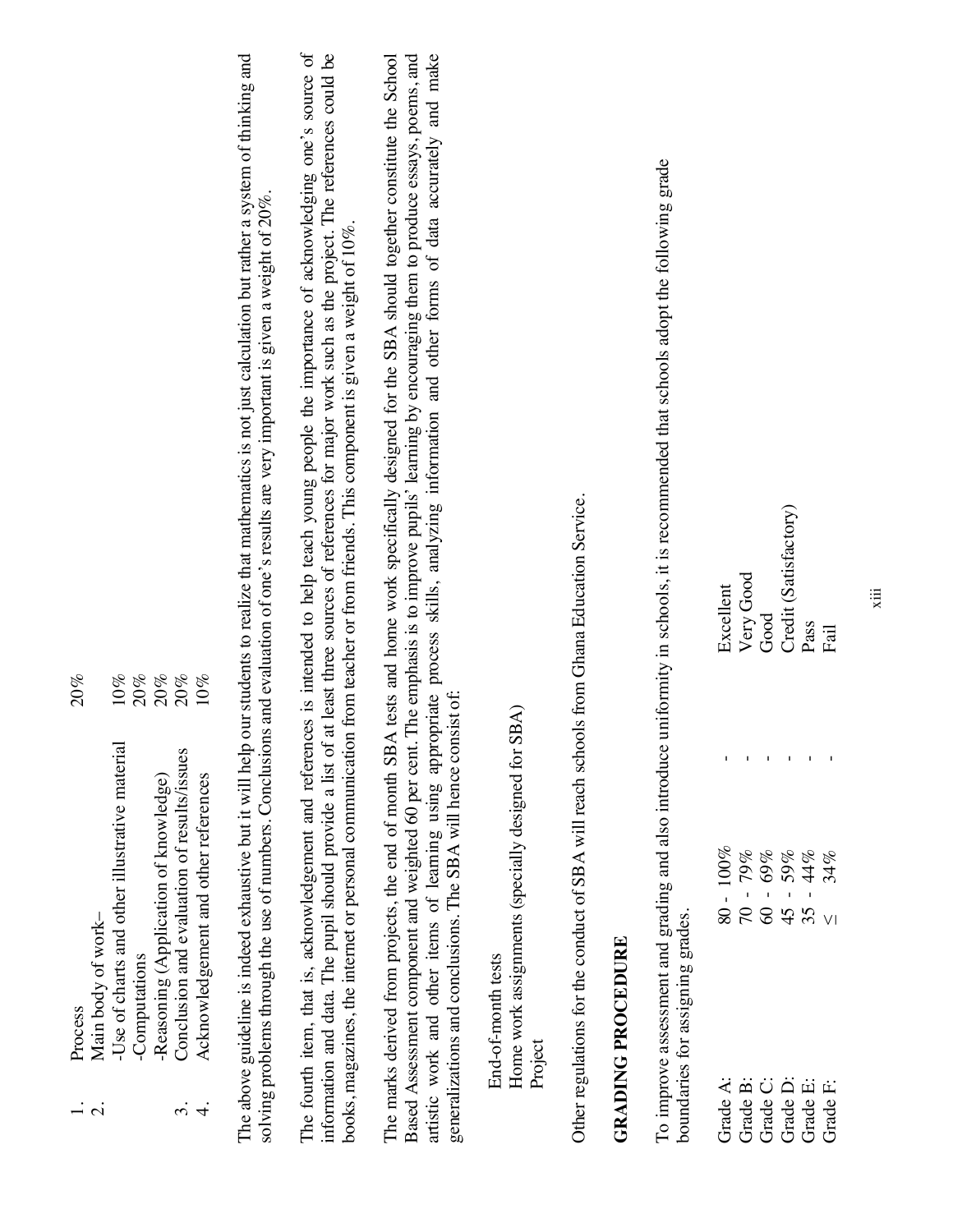his/her performance on the assessment. It is therefore important to write the meaning of the grade alongside the score you write. The grade descriptors, Excellent, Very Good etc do not provide enough feedback to pupils. You should therefore provide short diagnostic information along In assigning grades to pupils' test results, you may apply the above grade boundaries and the descriptors which indicate the meaning of each grade. "Very Good". Writing 60% for instance, without writing the meaning of the grade does not provide the pupil with enough information to evaluate In assigning grades to pupils' test results, you may apply the above grade boundaries and the descriptors which indicate the meaning of each grade. "Very Good". Writing 60% for instance, without writing the meaning of the grade does not provide the pupil with enough information to evaluate his/her performance on the assessment. It is therefore important to write the meaning of the grade alongside the score you write. The grade descriptors, Excellent, Very Good etc do not provide enough feedback to pupils. You should therefore provide short diagnostic information along For instance, a score of 75% and above is considered "Excellent"; a score of 66% is within the grade boundary of 65-74% and is considered For instance, a score of 75% and above is considered "Excellent"; a score of 66% is within the grade boundary of 65-74% and is considered side the grade descriptor or write other comments such as: side the grade descriptor or write other comments such as:

- Good work, keep it up Good work, keep it up o
- Could do better Could do better o
- o Hard working pupil Hard working pupil
- Not serious in class; more room for improvement etc. Not serious in class; more room for improvement etc. o

The grade boundaries are also referred to as grade cut-off scores. When you adopt a fixed cut-off score grade system as in this example, you are using the criterion-referenced grading system. By this system a pupil must make a specified score to earn the appropriate grade. This system of using the criterion-referenced grading system. By this system a pupil must make a specified score to earn the appropriate grade. This system of The grade boundaries are also referred to as grade cut-off scores. When you adopt a fixed cut-off score grade system as in this example, you are grading challenges pupils to study harder to earn better grades. It is hence very useful for achievement testing and grading. grading challenges pupils to study harder to earn better grades. It is hence very useful for achievement testing and grading.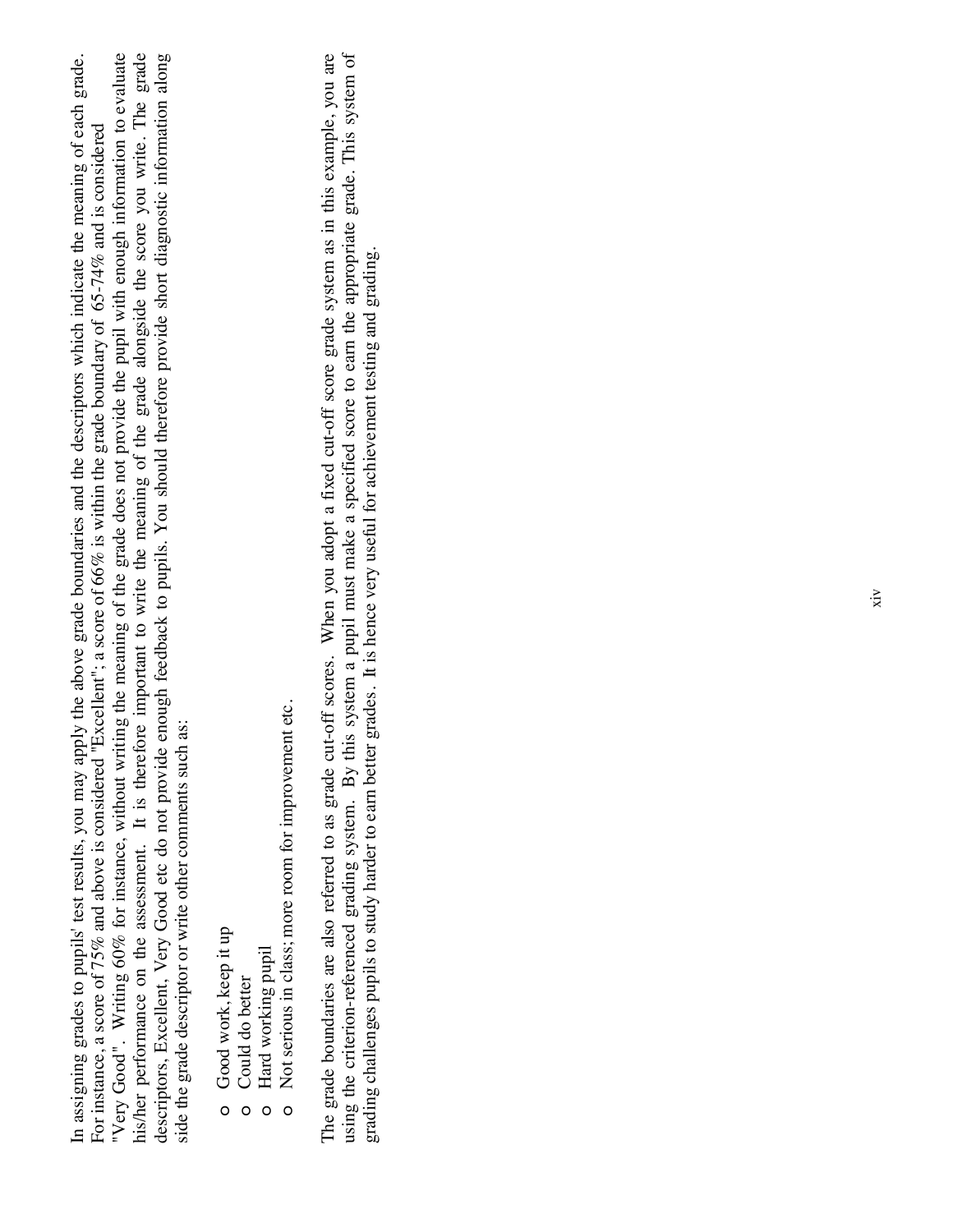| <b>UNL</b>             | OBJECTIVES<br><b>SPECIFIC</b>                             | CONTENT                                                            | TEACHING AND LEARNING<br><b>ACTIVITIES</b>                                                                                                                              | EVALUATION                                                                 |
|------------------------|-----------------------------------------------------------|--------------------------------------------------------------------|-------------------------------------------------------------------------------------------------------------------------------------------------------------------------|----------------------------------------------------------------------------|
| <b>TINE</b>            | The pupil will be able to:                                |                                                                    |                                                                                                                                                                         | Let pupils:                                                                |
| NUMBER AND<br>NUMERALS | count and write<br>numerals up to<br>100,000,000<br>1.1.1 | Counting and writing numerals<br>from 10,000,000 to<br>100,000,000 | Abacus, Colour-coded materials, Place<br>value chart<br>TLMs:                                                                                                           |                                                                            |
|                        |                                                           |                                                                    | numerals in ten thousands, hundred thousands and<br>Guide pupils to revise counting and writing<br>millions.                                                            | names and numerals as<br>read and write number<br>teacher calls out the    |
|                        |                                                           |                                                                    | to recognize the number of millions in ten million as<br>Using the idea of counting in millions, guide pupils<br>$(10,000,000 = 10 \times 1,000,000)$                   | digits in a given numeral<br>bring in news papers or<br>(E.9.72, 034, 856) |
|                        |                                                           |                                                                    | Using the non-proportional structured materials like<br>the abacus or colour-coded materials, guide pupils<br>to count in ten millions.                                 | magazines that mention<br>mention numbers they<br>numbers in millions      |
|                        |                                                           |                                                                    | Show, for example, 54,621,242 on a place value<br>chart.                                                                                                                | taken as projects to be<br>hear on TV and radio<br>reports (this can be    |
|                        |                                                           |                                                                    | Hundreds<br>periods<br>Thousands<br>periods<br>Millions<br>periods                                                                                                      | carried out weekly for<br>pupils to record)                                |
|                        |                                                           |                                                                    | 2<br>$\circ$<br>4<br>$\scriptstyle\sim$<br>I<br>$\circ$<br>$\mathbf{\Omega}$<br>ဖ<br>H<br>4<br>$\circ$<br>ю<br>I                                                        |                                                                            |
|                        |                                                           |                                                                    | Point out that the commas between periods make it<br>easier to read numerals.                                                                                           |                                                                            |
|                        |                                                           |                                                                    | numerals (E.g. 54,621,242) as; Fifty four million, six<br>hundred and twenty one thousand, two hundred<br>Assist pupils to read number names of given<br>and forty two. |                                                                            |
|                        |                                                           |                                                                    |                                                                                                                                                                         |                                                                            |
|                        |                                                           |                                                                    |                                                                                                                                                                         |                                                                            |

**JUNIOR HIGH SCHOOL 1 TOOHOS HIGH SCHOOL** 

 $\blacksquare$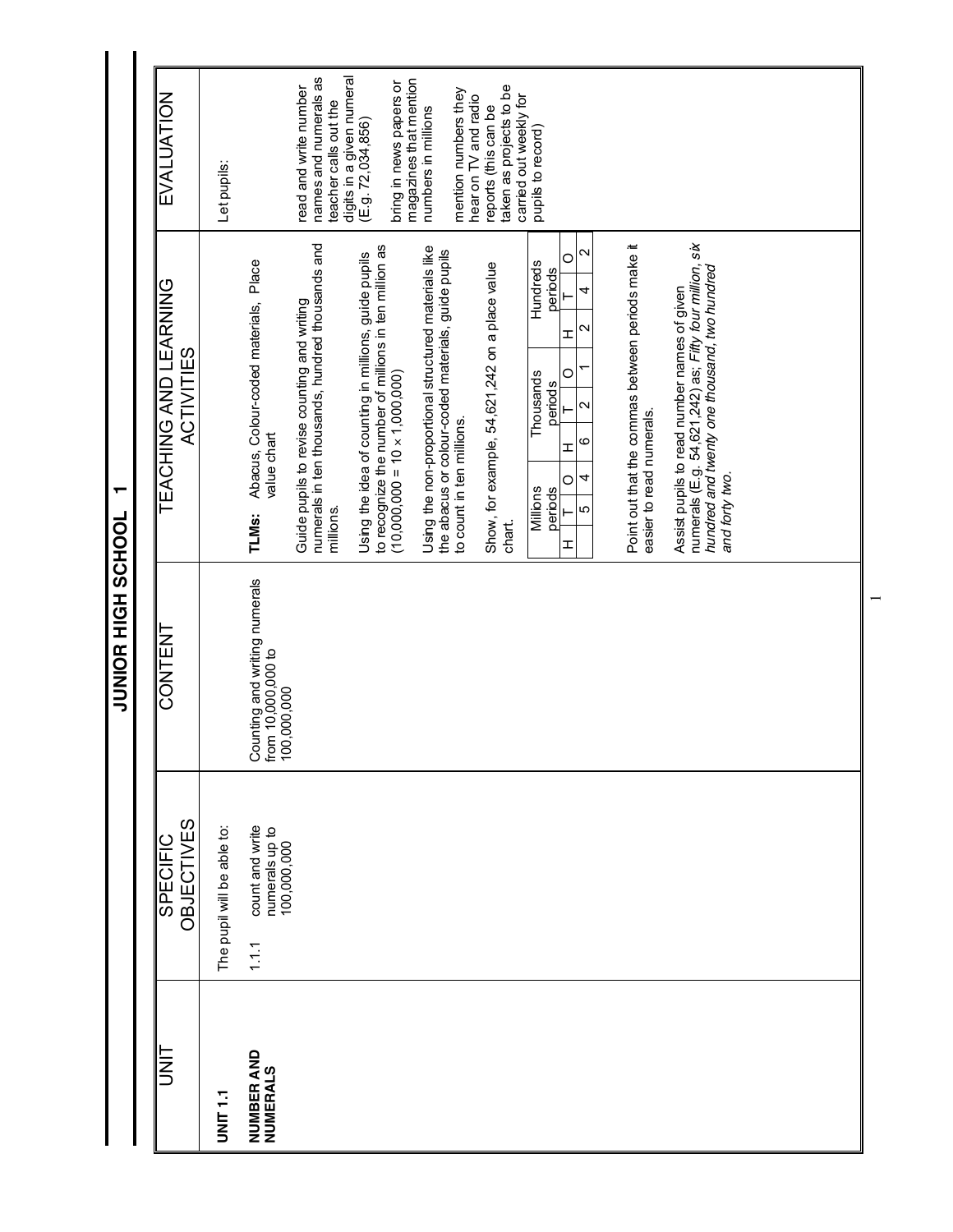| <b>EVALUATION</b>                                 | Let pupils:                | write the value of digits<br>in given numerals                                                                          |                                                               |                                                                                                        |                                                                                                                                | given whole numbers<br>compare and order<br>(up to 8-digits)                                                                                  | write given numerals to<br>hundred, thousand, or<br>the nearest ten,<br>million                                                                                       |                                                                                                                                                                                                                                                                                         |                                                                                                                                                                                                                                                                                                   |
|---------------------------------------------------|----------------------------|-------------------------------------------------------------------------------------------------------------------------|---------------------------------------------------------------|--------------------------------------------------------------------------------------------------------|--------------------------------------------------------------------------------------------------------------------------------|-----------------------------------------------------------------------------------------------------------------------------------------------|-----------------------------------------------------------------------------------------------------------------------------------------------------------------------|-----------------------------------------------------------------------------------------------------------------------------------------------------------------------------------------------------------------------------------------------------------------------------------------|---------------------------------------------------------------------------------------------------------------------------------------------------------------------------------------------------------------------------------------------------------------------------------------------------|
| <b>TEACHING AND LEARNING</b><br><b>ACTIVITIES</b> |                            | Using the abacus or place value chart guide pupils<br>to find the place value of digits in numerals up to 8-<br>digits. | Discuss with pupils the value of digits in given<br>numerals. | E.g. in 27,430,561 the value of 6 is 60, the value of<br>3 is 30,000, the value of 7 is 7,000,000, etc | Discus with pupils the difference between the place<br>value of a digit in a numeral and the value of a digit<br>in a numeral. | Guide pupils to use less than $(<)$ and the greater<br>than (>) symbols to compare and order whole<br>numbers, using the idea of place value. | tens, hundreds, thousands, and millions to round<br>numerals to the nearest ten, hundred, thousand,<br>Guide pupils to use number lines marked off by<br>and million. | Using the number line guide pupils to discover that;<br>(i) mumbers greater than or equal to 5<br>numbers greater than or equal to 500<br>numbers greater than or equal to 50<br>are rounded up as 1000<br>are rounded up as 100<br>are rounded up as 10<br>(iii)<br>$\widehat{\equiv}$ | number other than one that is not a prime number.<br>Guide pupils to use the sieve of Eratosthenes to<br>whole number that has only two distinct factors-<br>Discuss with pupils that a prime number is any<br>itself and 1. A composite number is any whole<br>identify prime numbers up to 100. |
| <b>CONTENT</b>                                    |                            | Place value                                                                                                             |                                                               |                                                                                                        |                                                                                                                                | Comparing and Ordering<br>numbers up to 100,000,000                                                                                           | nearest ten, hundred, thousand<br>Rounding numbers to the<br>and million                                                                                              |                                                                                                                                                                                                                                                                                         | Prime and Composite numbers                                                                                                                                                                                                                                                                       |
| <b>OBJECTIVES</b><br><b>SPECIFIC</b>              | The pupil will be able to: | digits in a numeral up<br>identify and explain<br>the place values of<br>to 100,000,000<br>1.1.2                        |                                                               |                                                                                                        |                                                                                                                                | compare and order<br>numbers up to<br>$1$ se < and > to<br>100,000,000<br>1.1.3                                                               | round numbers to the<br>nearest ten, hundred,<br>thousand and million<br>1.14                                                                                         |                                                                                                                                                                                                                                                                                         | composite numbers<br>identify prime and<br>1.1.5                                                                                                                                                                                                                                                  |
| <b>SEAR</b>                                       | 1.1 (CONT <sup>.</sup> D)  | NUMBER AND<br>NUMERALS                                                                                                  |                                                               |                                                                                                        |                                                                                                                                |                                                                                                                                               |                                                                                                                                                                       |                                                                                                                                                                                                                                                                                         |                                                                                                                                                                                                                                                                                                   |

 $\mathbf{\sim}$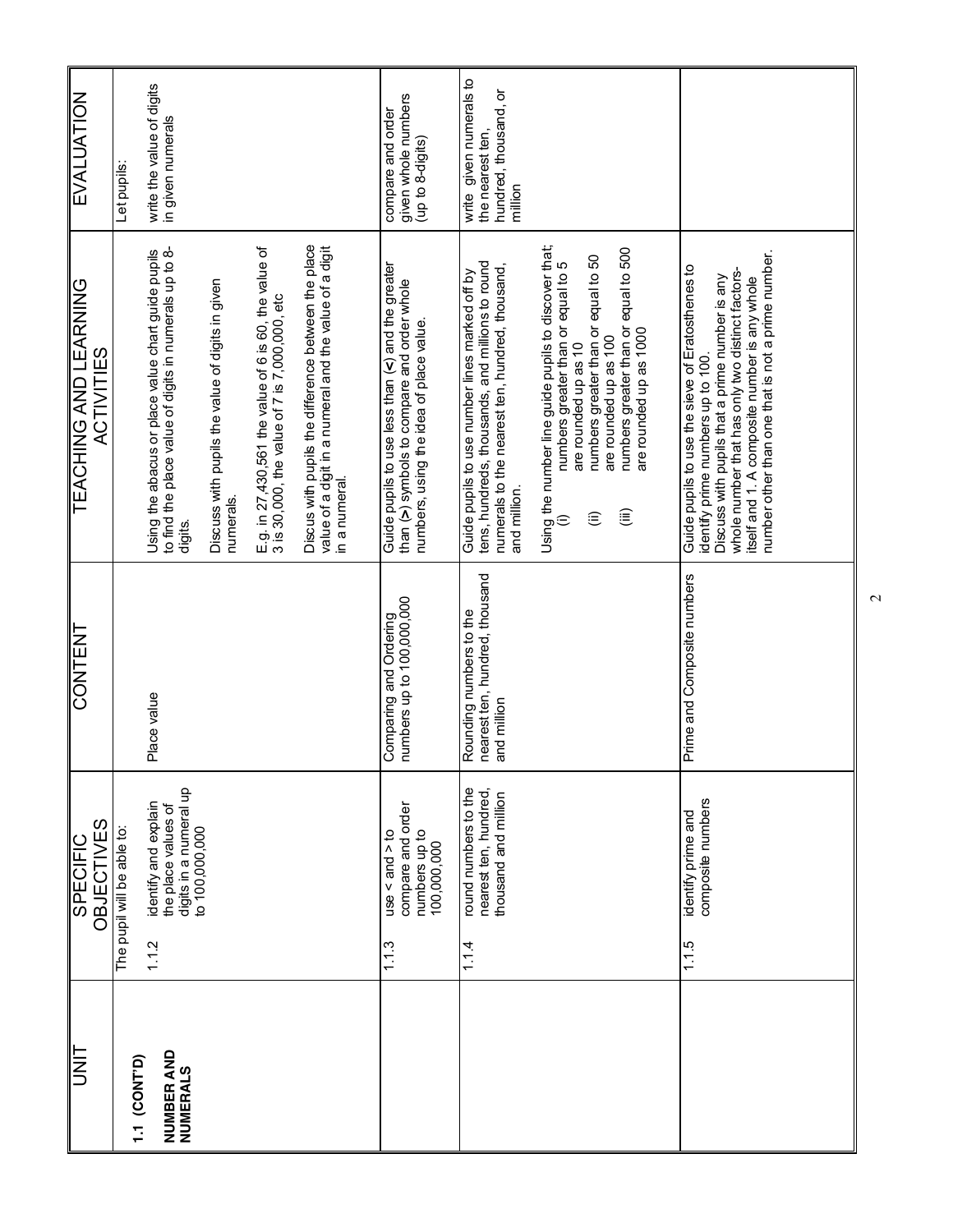| <b>TINL</b>            | <b>OBJECTIVES</b><br><b>SPECIFIC</b>                                                        | <b>CONTENT</b>                                          | <b>TEACHING AND LEARNING</b><br><b>ACTIVITIES</b>                                                                                                                                                                                                                                                                                                                                                                                                                                                                                                                                                                                                                 | EVALUATION                                                                                                                                                                                                                                                                                                                                                                                                                                             |
|------------------------|---------------------------------------------------------------------------------------------|---------------------------------------------------------|-------------------------------------------------------------------------------------------------------------------------------------------------------------------------------------------------------------------------------------------------------------------------------------------------------------------------------------------------------------------------------------------------------------------------------------------------------------------------------------------------------------------------------------------------------------------------------------------------------------------------------------------------------------------|--------------------------------------------------------------------------------------------------------------------------------------------------------------------------------------------------------------------------------------------------------------------------------------------------------------------------------------------------------------------------------------------------------------------------------------------------------|
| 1.1 (CONT'D)           | The pupil will be able to:                                                                  |                                                         |                                                                                                                                                                                                                                                                                                                                                                                                                                                                                                                                                                                                                                                                   | Let pupils                                                                                                                                                                                                                                                                                                                                                                                                                                             |
| NUMBER AND<br>NUMERALS | find prime factors of<br>natural numbers<br>1.1.6                                           | Prime factors                                           | Guide pupils to use the Factor Tree to find factors<br>natural number as a product of prime factors only.<br>and prime factors of natural numbers. Express a                                                                                                                                                                                                                                                                                                                                                                                                                                                                                                      | express a given natural<br>number as the product<br>of prime factors only.                                                                                                                                                                                                                                                                                                                                                                             |
|                        | identify and use the<br>numbers in solving<br>HCF of two natural<br>problems<br>1.1.7       | Highest Common Factor (HCF)<br>of up to 3-digit numbers | E.g. 84 and 90<br>Set of factors of 84 = {1, 2,3, 4, 6, 7, 12, 14, 21,28,<br>Set of factors of 90 = $\{1, 2, 3.5, 6, 9, 10, 15, 18, 30,$<br>Guide pupils to identify the largest number which<br>Guide pupils to identify which numbers appear in<br>Guide pupils to list all the factors of two or three<br>Pose word problems involving HCF for pupils to<br>appears in the common factors as the Highest<br>Also, guide pupils to use the idea of prime<br>factorization to find the HCF of numbers.<br>Set of common factors = $\{1, 2, 6\}$<br>Common Factor(H.C.F), i.e. 6<br>both lists as common factors<br>natural numbers<br>42, 84}<br>45,90}<br>solve | pack in each box so that<br>toffees and another has<br>he can fulfil both orders<br>sells toffees which are<br>packed in a small box.<br>find the HCF of two or<br>with complete boxes?<br>a weekly order of 120<br>solve word problems<br>manufacturer should<br>One customer has a<br>E.g. A manufacturer<br>weekly order of 180<br>toffees. What is the<br>three given natural<br>highest number of<br>toffees that the<br>involving HCF<br>numbers |
|                        | LCM of two or three<br>identify and use the<br>natural numbers to<br>solve problems<br>1.18 | Least common multiples (LCM)<br>up to 2-digit numbers   | Set of multiples of $6 = \{6, 12, 18, 24, 30, 36, 42, 48,$<br>Product of prime factors; E.g. 30 and 40<br>Guide pupils to find the Least Common Multiple<br>Set of multiples of $8 = \{8, 16, 24, 32, 40, 48, \}$<br>:. L.C.M of 30 and 40 = $2 \times 2 \times 2 \times 3 \times 5 = 120$<br>Product of prime factors of $30 = 2 \times 3 \times 5$<br>Product of prime factors of $40 = 2 \times 2 \times 2 \times 5$<br>(LCM) of given natural numbers by using;<br>Set of common multiples = $\{24, 48, \}$<br>Multiples; E.g. 6 and 8<br>L.C.M of 6 and 8 = $\{24\}$                                                                                         | find the L.C.M of two or<br>three natural numbers                                                                                                                                                                                                                                                                                                                                                                                                      |

 $\omega$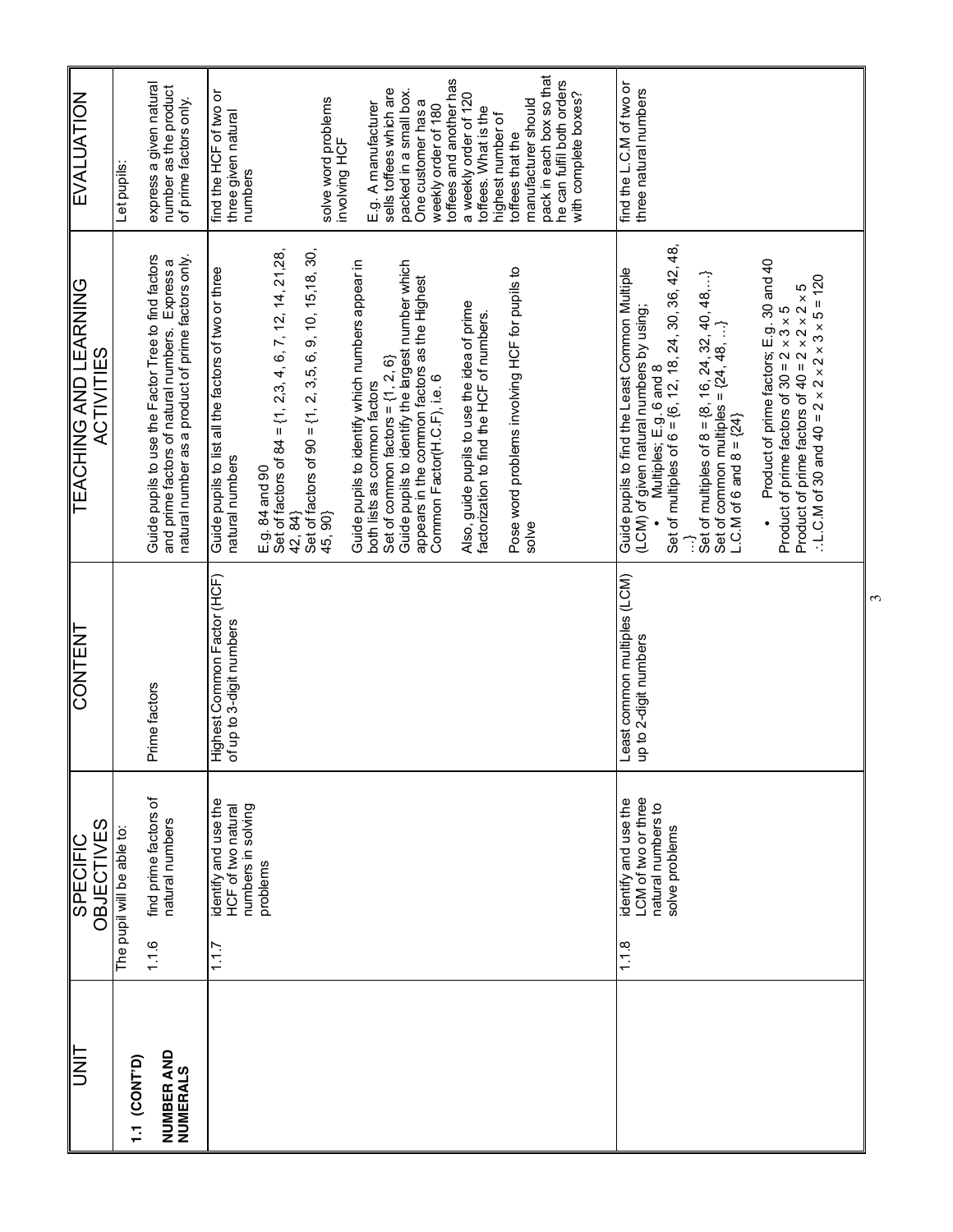| <b>EVALUATION</b>                                 | E.g. Dora and her friend<br>are walking through the<br>should take before their<br>footprints match again?<br>sand. Dora's footprints<br>4cm apart. If her friend<br>are 5cm apart and her<br>friend's footprints are<br>footprint. What is the<br>solve word problems<br>minimum number of<br>steps that her friend<br>steps in Dora's first<br>involving L.C.M<br>Let pupils: | 1 or 2 digit<br>add and subtract given<br>8-digit whole numbers<br>whole numbers by 3-<br>solve word problems<br>multiply given 4-digit<br>digit whole numbers<br>divide given 4-digit<br>involving addition,<br>multiplication and<br>division of whole<br>numbers by<br>subtraction,<br>numbers<br>numbers                                                                                                            |                                                                                                                                                                                                                                                                                                                                                    |
|---------------------------------------------------|---------------------------------------------------------------------------------------------------------------------------------------------------------------------------------------------------------------------------------------------------------------------------------------------------------------------------------------------------------------------------------|-------------------------------------------------------------------------------------------------------------------------------------------------------------------------------------------------------------------------------------------------------------------------------------------------------------------------------------------------------------------------------------------------------------------------|----------------------------------------------------------------------------------------------------------------------------------------------------------------------------------------------------------------------------------------------------------------------------------------------------------------------------------------------------|
| <b>TEACHING AND LEARNING</b><br><b>ACTIVITIES</b> | Pose word problems involving LCM for pupils to<br>solve                                                                                                                                                                                                                                                                                                                         | Guide pupils to divide 4-digit whole numbers by 1 or<br>2-digit whole numbers with or without remainders<br>Guide pupils to add and subtract whole numbers up<br>Guide pupils to multiply 4-digit whole numbers by 3-<br>digit whole numbers up to the product 100,000,000<br>Pose word problems involving addition, subtraction,<br>multiplication and division of whole numbers for<br>pupils to solve<br>to 8-digits | Guide pupils to establish the associative property of<br>Guide pupils to establish the commutative property<br>$\frac{1}{2}$ (a + d) + c = a + (d + c) and<br>i.e. $a + b = b + a$ and $a \times b = b \times a$<br>$(a \times d) \times c = a \times (b \times c)$<br>of addition and multiplication<br>addition and multiplication.<br><u>نه</u> |
| <b>CONTENT</b>                                    |                                                                                                                                                                                                                                                                                                                                                                                 | whole numbers including word<br>Multiplication and Division of<br>Addition, Subtraction<br>problems                                                                                                                                                                                                                                                                                                                     | Properties of operations                                                                                                                                                                                                                                                                                                                           |
| <b>OBJECTIVES</b><br><b>SPECIFIC</b>              | The pupil will be able to:                                                                                                                                                                                                                                                                                                                                                      | operations on whole<br>numbers including<br>carry out the four<br>word problems<br>1.19                                                                                                                                                                                                                                                                                                                                 | operations on whole<br>properties of basic<br>state and use the<br>numbers<br>1.1.10                                                                                                                                                                                                                                                               |
| <b>UNIT</b>                                       | NUMBER AND<br>1.1 (CONT'D)<br>NUMERALS                                                                                                                                                                                                                                                                                                                                          |                                                                                                                                                                                                                                                                                                                                                                                                                         |                                                                                                                                                                                                                                                                                                                                                    |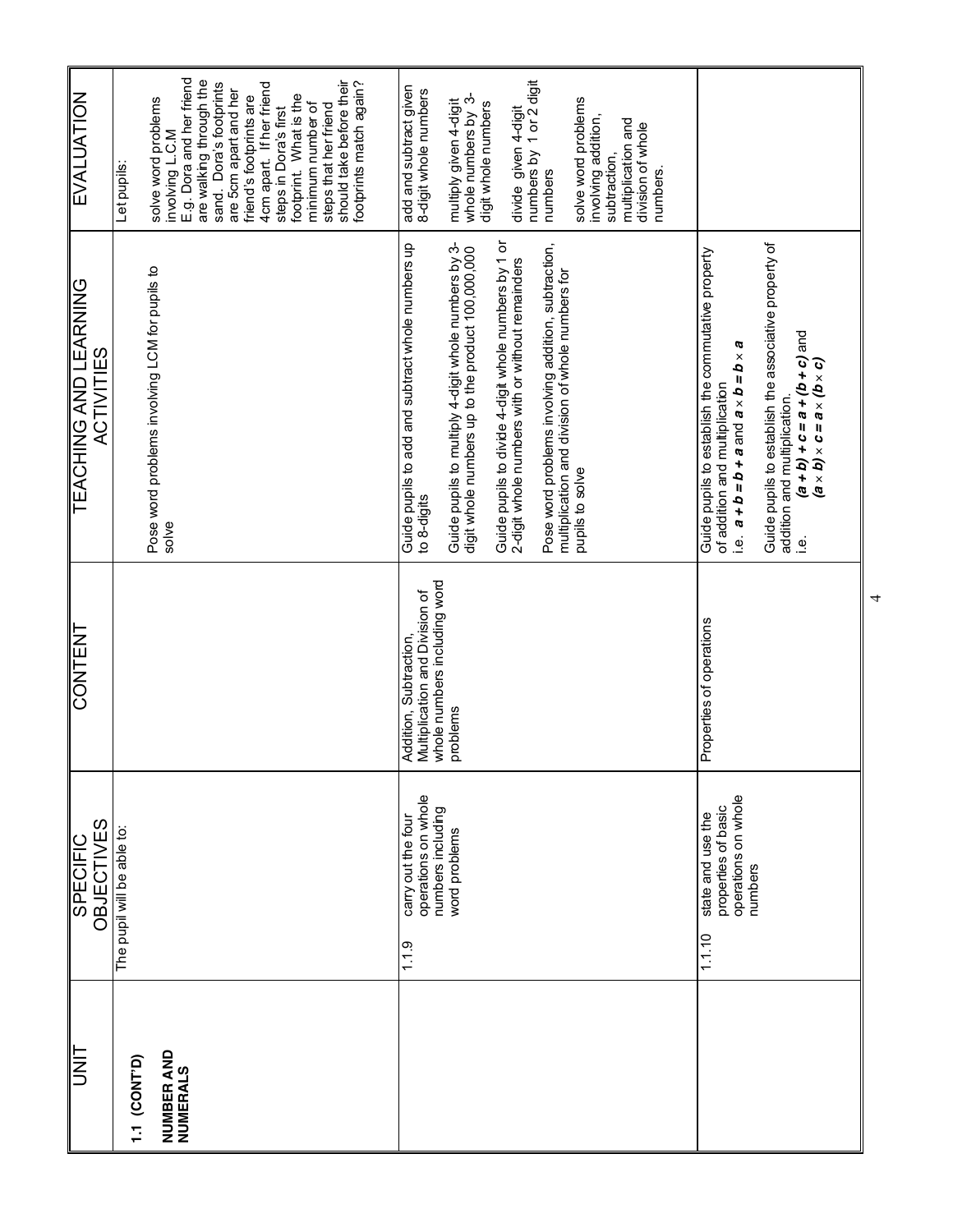| UNIT                       | <b>OBJECTIVES</b><br><b>SPECIFIC</b>                                                        | CONTENT                                                       | <b>TEACHING AND LEARNING</b><br><b>ACTIVITIES</b>                                                                                                                                       | EVALUATION                                         |
|----------------------------|---------------------------------------------------------------------------------------------|---------------------------------------------------------------|-----------------------------------------------------------------------------------------------------------------------------------------------------------------------------------------|----------------------------------------------------|
|                            | The pupil will be able to                                                                   |                                                               |                                                                                                                                                                                         | Let pupils:                                        |
| NUMBER AND<br>1.1 (CONT'D) |                                                                                             |                                                               | Guide pupils to establish the distributive property<br>i.e. $a \times (b + c) = (a \times b) + (a \times c)$                                                                            | use the properties of<br>operations to solve       |
| <b>NUMERALS</b>            |                                                                                             |                                                               | Guide pupils to establish the zero property (identity)<br>i.e. $a + 0 = 0 + a = a$ , therefore zero is the identity<br>element of addition<br>of addition.                              | problems<br>E.g. $4 \times n = 6 \times 4$ find n. |
|                            |                                                                                             |                                                               | i.e. $a \times 1 = 1 \times a = a$ , therefore the identity element<br>Guide pupils to establish the identity property of<br>of multiplication is 1<br>multiplication.                  |                                                    |
|                            |                                                                                             |                                                               | Guide pupils to find out the operations for which<br>various number systems are closed                                                                                                  |                                                    |
|                            | find good estimates for<br>the sum, product and<br>quotient of natural<br>numbers<br>1.1.11 | Estimation of sum, product and<br>quotient of natural numbers | approximate answer to a problem. The estimate<br>Discuss with pupils that an estimate is only an<br>may be more or less than the actual.                                                | estimate a given sum,<br>product or quotient       |
|                            |                                                                                             |                                                               | To find the estimate of a sum, guide pupils to round<br>up or down each addend and add. Example;<br><b>Estimate</b><br>14,000<br>6000<br>$+8000$<br>13,979<br>$+8132$<br>Actual<br>5847 | solve real life problems<br>involving estimation   |
|                            |                                                                                             |                                                               | Guide pupils to use rounding up or down 'to<br><b>Estimate</b><br>300<br>$\frac{2}{6}$<br>estimate products. Example;<br><b>Actual</b><br>327<br>$\times$<br>654                        |                                                    |
|                            |                                                                                             |                                                               | Guide pupils to use multiples of ten to estimate a 2-<br>$70 \times 6 = 420$<br>$80 \times 6 = 480$<br>digit quotient. $E.g. 478 \div 6$                                                |                                                    |
|                            |                                                                                             |                                                               | 420 and 480, the quotient will be less than 80 but<br>Guide pupils to identify that since 478 is between<br>greater than 70.                                                            |                                                    |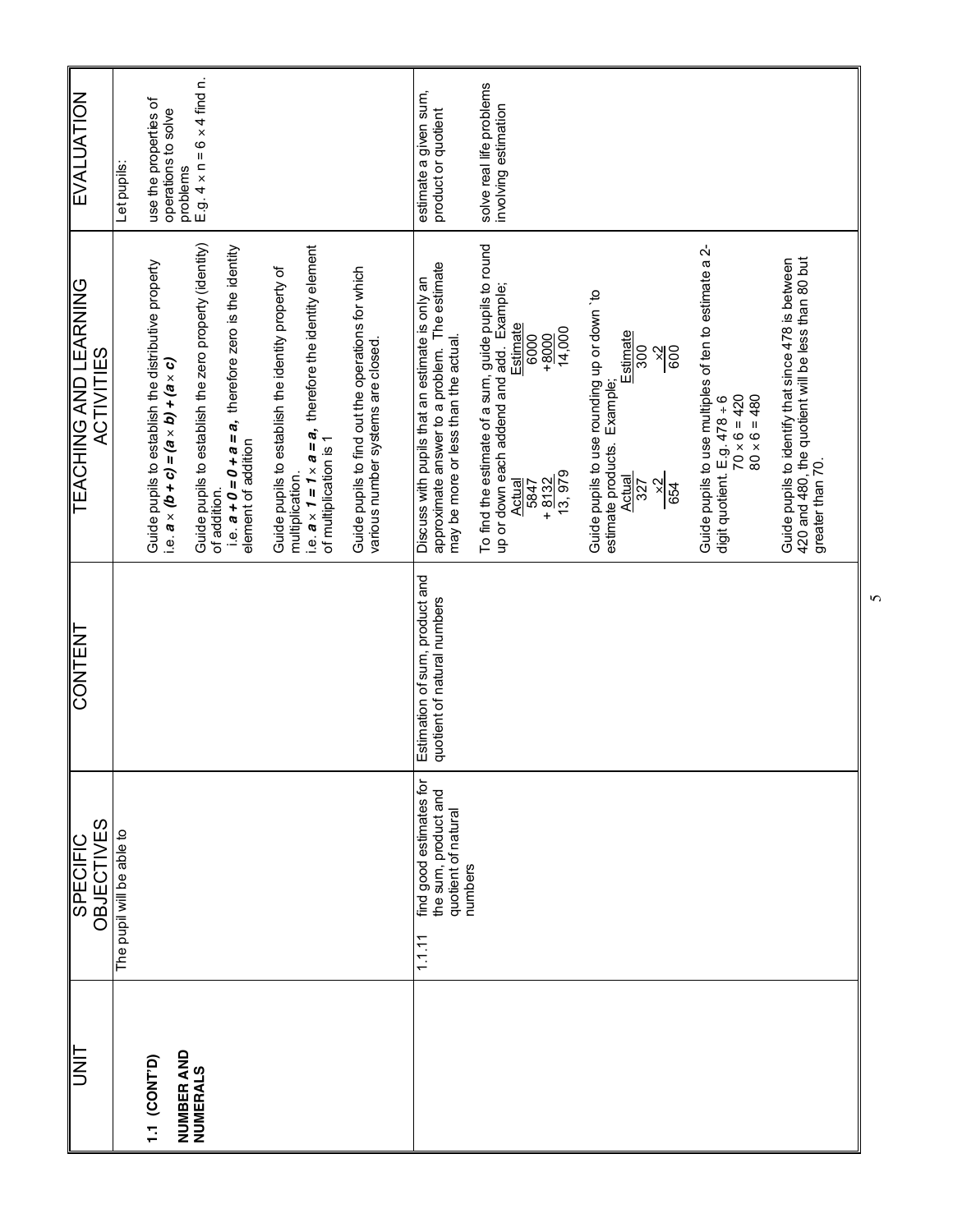| lum<br>S                       | <b>OBJECTIVES</b><br><b>SPECIFIC</b>                          | <b>CONTENT</b>              | <b>TEACHING AND LEARNING</b><br>ACTIVITIES                                                                                                                                          | EVALUATION                                   |
|--------------------------------|---------------------------------------------------------------|-----------------------------|-------------------------------------------------------------------------------------------------------------------------------------------------------------------------------------|----------------------------------------------|
| 1.1 (CONT <sup>.</sup> D)      | The pupil will be able to:                                    |                             |                                                                                                                                                                                     | Let pupils:                                  |
| NUMBER AND<br><b>NUMERALS</b>  |                                                               |                             | Guide pupils to use multiples of 100 to estimate a 3-<br>$700 \times 6 = 4200$<br>$800 \times 6 = 4800$<br>$900 \times 6 = 5400$<br>digit quotient. E.g. $5372 \div 6$              |                                              |
|                                |                                                               |                             | Guide pupils to identify that since 5372 is between<br>4800 and 5400, the quotient will be less than 900<br>but greater than 800.                                                   |                                              |
|                                |                                                               |                             | Pose real life problems involving estimation for<br>pupils to solve.                                                                                                                |                                              |
|                                |                                                               |                             | E.g. ask pupils to find from a classroom shop, the<br>much they will need approximately, to be able to<br>cost of a bar of soap. Pupils then work out, how<br>buy four bars of soap |                                              |
|                                |                                                               |                             |                                                                                                                                                                                     |                                              |
| <b>UNIT 1.2</b><br><b>SETS</b> | identify sets of objects<br>and numbers<br>1.2.1              | Sets of objects and numbers | and let pupils describe the groups of objects formed<br>Guide pupils to collect and sort objects into groups                                                                        | form sets using real life<br>situations      |
|                                |                                                               |                             | Guide pupils to form other sets(groups) according to<br>a given criteria using objects and numbers                                                                                  |                                              |
|                                |                                                               |                             | Introduce the concept of a set as a well defined<br>collection of objects or ideas                                                                                                  |                                              |
|                                |                                                               |                             | Guide pupils to use real life situations to form sets.<br>E.g. a set of prefects in the school                                                                                      |                                              |
|                                | sets of objects and<br>describe and write<br>numbers<br>1.2.2 | Describing and writing Sets | members (elements) of a set in words. E.g.<br>Introduce ways of describing and writing sets using:<br>Defining property, i.e. describing the<br>a set of mathematical instruments.  | describe and write sets                      |
|                                |                                                               |                             | curly brackets'{ }' and commas to separate<br>Listing the members of a set using only<br>the members. E.g. $S = \{0, 1, 2, , 26\}$                                                  | using words as well as<br>the curly brackets |
|                                |                                                               |                             | NOTE: Use capital letters to represent sets<br>E.g. A = {months of the year}.                                                                                                       |                                              |

 $\circ$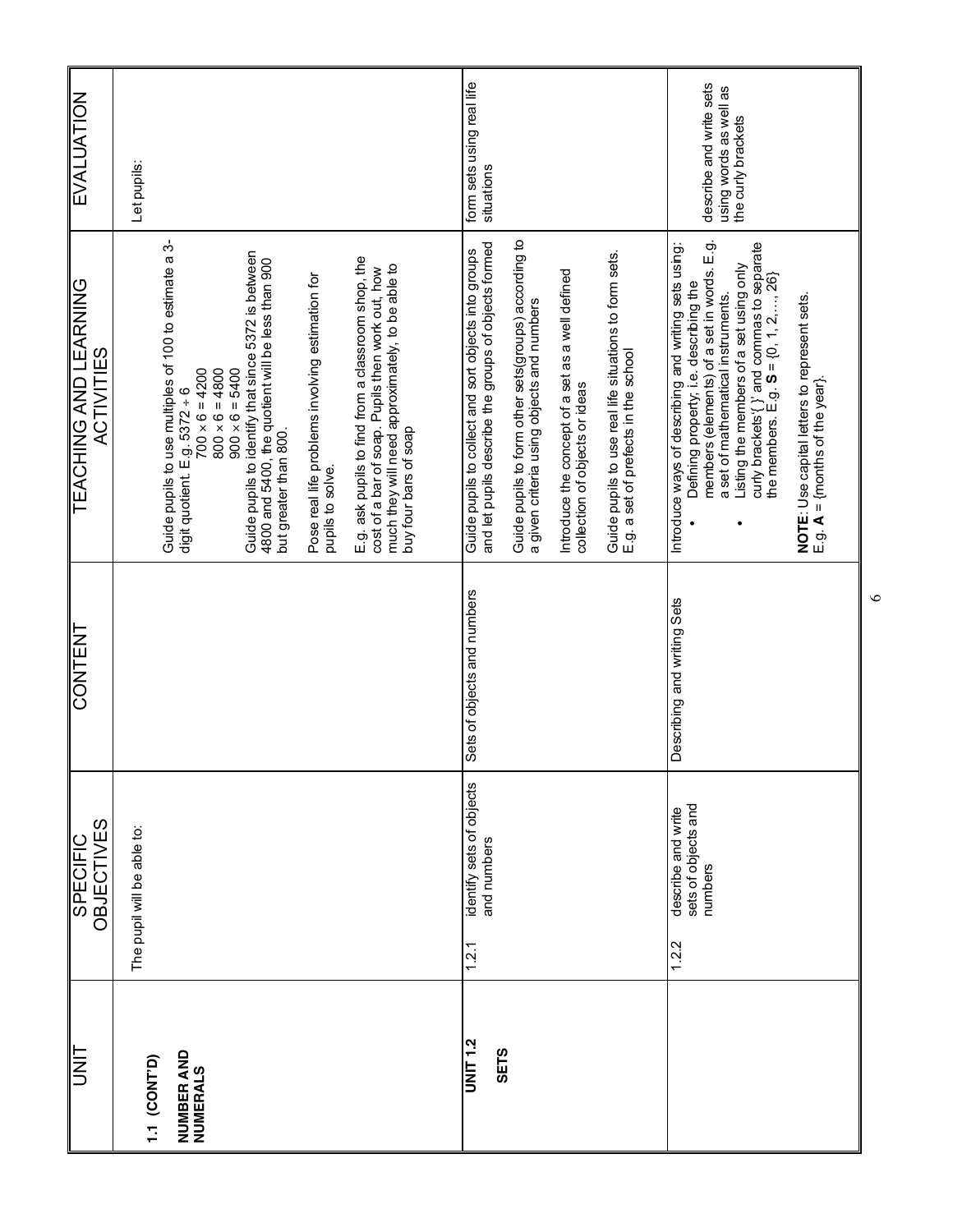| <b>EVALUATION</b>                                 | Let Pupils:                 | state with examples the<br>types of sets                                                                                                                                                                                                                                                                                                                                                                                                              | identify and state two<br>sets as equivalent or<br>equal sets                                                                                                                                                                                             |                                                                                                                                                                                                                                                                                                                                            |                                                                                                                                                                                                                                                                   |                                                                                                                                                |                                               |
|---------------------------------------------------|-----------------------------|-------------------------------------------------------------------------------------------------------------------------------------------------------------------------------------------------------------------------------------------------------------------------------------------------------------------------------------------------------------------------------------------------------------------------------------------------------|-----------------------------------------------------------------------------------------------------------------------------------------------------------------------------------------------------------------------------------------------------------|--------------------------------------------------------------------------------------------------------------------------------------------------------------------------------------------------------------------------------------------------------------------------------------------------------------------------------------------|-------------------------------------------------------------------------------------------------------------------------------------------------------------------------------------------------------------------------------------------------------------------|------------------------------------------------------------------------------------------------------------------------------------------------|-----------------------------------------------|
| <b>TEACHING AND LEARNING</b><br><b>ACTIVITIES</b> |                             | Guide pupils to list members of different types of<br>Note: Use real life situations to illustrate each of<br>Infinite Set (a set with unlimited number of<br>Empty (Null): - a set with no elements or<br>Finite Set (a set with limited number of<br>Unit set (a set with a single member)<br>the four sets described above<br>sets, count and classify the sets as:<br>members)<br>elements).<br>members.<br>$\omega$ 4<br>$\overline{\mathsf{N}}$ | Guide pupils to establish equal sets as sets having<br>numbers between 2 and 8} $\Rightarrow$ Q = {3, 5, 7}, P is<br>between 2 and 8} $\Rightarrow$ <b>P</b> = {3, 5, 7}. <b>Q</b> = {prime<br>the same members. E.g. $P = \{odd \ number$<br>equal to Q. | Introduce equivalent sets as sets having the same<br>number of elements. E.g. $\mathbf{A} = \{1, 3, 5, 7\}$ and<br>Note: P and Q are also equivalent sets but sets A<br>and B are not equal sets. Thus all equal sets are<br>equivalent but not all equivalent sets are equal<br>$B = \{\Delta, , \Theta, \Omega\}$ ; A is equivalent to B | found among members of another set. E.g. if $A = \{1, 2, 3, , 10\}$ and $B = \{3, 4, 8\}$ , then set <b>B</b> is a subset<br>of set <b>A</b> .<br>Explain subsets as the sets whose members can be<br>Brainstorm with pupils on the concept of a universal<br>ಕ್ಷ | Note: Introduce the idea of empty set as a subset of<br>Introduce the symbol of subset ' $\subset$ '. E.g. B $\subset$ A or<br>$A \supset B$ . | every set and every set as a subset of itself |
| <b>CONTENT</b>                                    |                             | (Finite, Infinite, Unit and Empty<br>Types of Sets<br>[Null] Sets)                                                                                                                                                                                                                                                                                                                                                                                    | Equal and Equivalent Sets                                                                                                                                                                                                                                 |                                                                                                                                                                                                                                                                                                                                            | Subsets                                                                                                                                                                                                                                                           |                                                                                                                                                |                                               |
| OBJECTIVES<br><b>SPECIFIC</b>                     | The pupil will be able to:  | distinguish between<br>different types of sets<br>1.2.3                                                                                                                                                                                                                                                                                                                                                                                               | equal and equivalent<br>distinguish between<br>sets<br>1.2.4                                                                                                                                                                                              |                                                                                                                                                                                                                                                                                                                                            | sets with members up<br>to 5<br>write subsets of given<br>1.2.5                                                                                                                                                                                                   |                                                                                                                                                |                                               |
| <b>UNIT</b>                                       | (CONT <sup>D</sup> )<br>1.2 | <b>SETS</b>                                                                                                                                                                                                                                                                                                                                                                                                                                           |                                                                                                                                                                                                                                                           |                                                                                                                                                                                                                                                                                                                                            |                                                                                                                                                                                                                                                                   |                                                                                                                                                |                                               |

 $\overline{ }$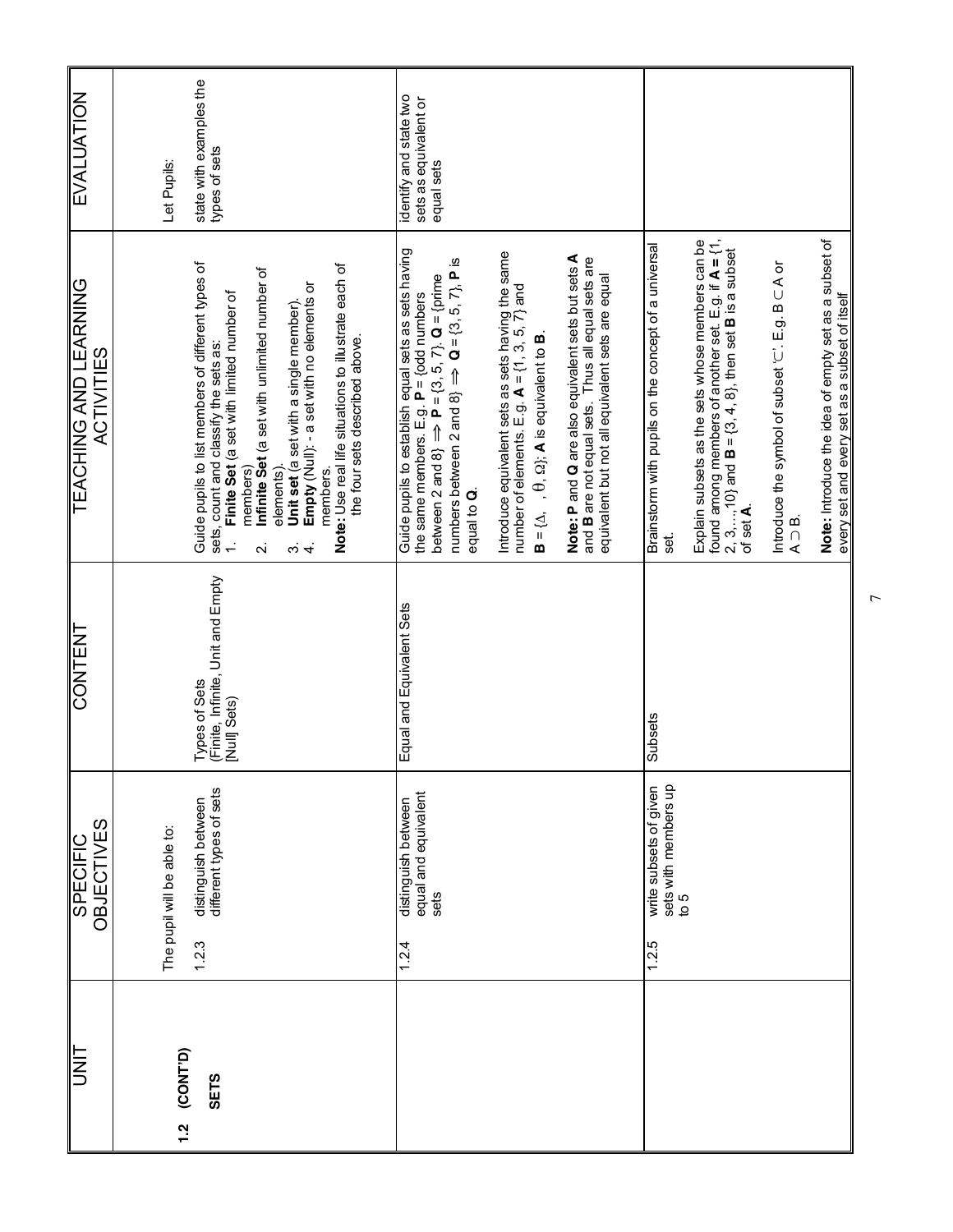| I<br>Is                             | <b>OBJECTIVES</b><br><b>SPECIFIC</b>                             | <b>CONTENT</b>                 | <b>TEACHING AND LEARNING</b><br>ACTIVITIES                                                                                                            | <b>EVALUATION</b>                                                      |
|-------------------------------------|------------------------------------------------------------------|--------------------------------|-------------------------------------------------------------------------------------------------------------------------------------------------------|------------------------------------------------------------------------|
| 1.2 (CONT'D)                        | The pupil will be able to:                                       |                                |                                                                                                                                                       | Let pupils:                                                            |
| <b>SETS</b>                         | intersection and union<br>list members of an<br>of sets<br>1.2.6 | Intersection and Union of Sets | Guide pupils to form two sets from a given set.<br>E.g. $Q = \{$ whole numbers up to 15}<br>$A = \{0, 1, 10, 11, 12\}$<br>B = {1, 3, 4, 12}           | union and intersection<br>of two or more sets<br>identify and list the |
|                                     |                                                                  |                                | members 1 and 12 as the intersection of sets A and<br>Let pupils write a new set containing common<br>members from sets A and B, i.e. a set with<br>മ |                                                                        |
|                                     |                                                                  |                                | Introduce the intersection symbol 'n' and write A<br>intersection B as $A \cap B = \{1, 12\}$ .                                                       |                                                                        |
|                                     |                                                                  |                                | Let pupils list all the members of two sets without<br>repeating any member to form a new set.                                                        |                                                                        |
|                                     |                                                                  |                                | Explain that this new set is called the <i>union</i> of sets<br>A and B. It is written as A ∪ B and read as A union<br>B.                             |                                                                        |
| <b>FRACTIONS</b><br><b>UNIT 1.3</b> | fractions of a given<br>find the equivalent<br>fraction<br>1.3.1 | Equivalent fractions           | TLMs: Strips of paper, Fraction charts, Addition<br>machine tape, Cuisenaire rods, etc.                                                               | fractions for given<br>write equivalent<br>fractions                   |
|                                     |                                                                  |                                | Revise the concept of fractions with pupils                                                                                                           |                                                                        |
|                                     |                                                                  |                                | Guide pupils to write different names for the same<br>fraction using concrete and semi-concrete<br>materials.                                         |                                                                        |
|                                     |                                                                  |                                | Assist pupils to determine the rule for equivalent<br>fractions i.e. $\frac{a}{b} = \frac{a}{b} \times \frac{c}{c}$                                   |                                                                        |
|                                     |                                                                  |                                | denominator of the fraction by the same number.<br>Thus to find the equivalent fraction of a given<br>fraction, multiply the numerator and the        |                                                                        |
|                                     | compare and order<br>fractions<br>1.3.1                          | Ordering fractions             | E.g. one-half of a sheet of paper is greater than<br>one-fourth of the paper.<br>Compare two fractions using paper folding                            |                                                                        |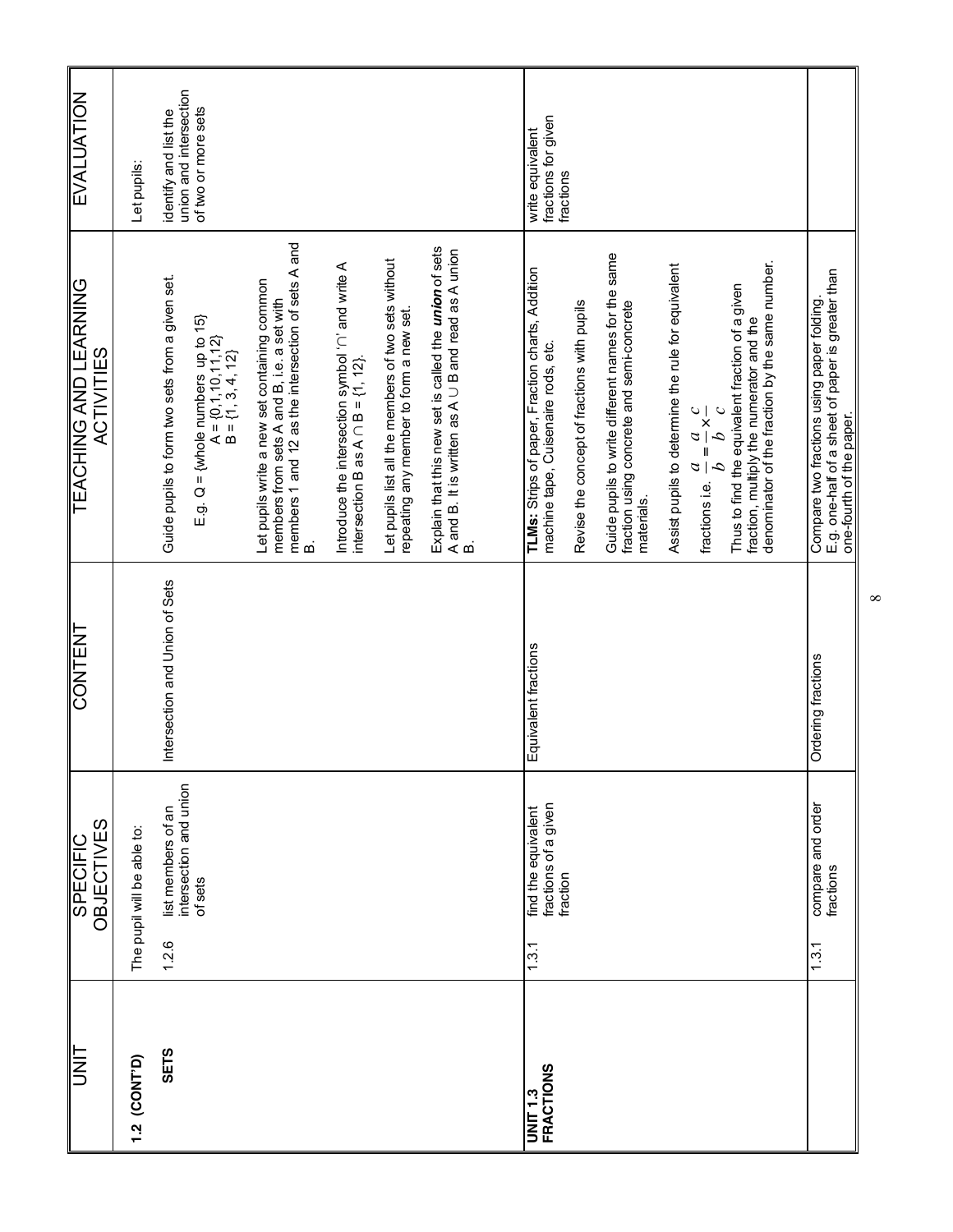| <b>EVALUATION</b>                                 | Let pupils:                | arrange a set of given<br>fractions in                                       | descending order<br>ascending order                                                                                                                                                                                                                    |                                                                                                                                                                                 | subtraction of fractions<br>involving addition and<br>solve word problems                                                                                                                                                                                                         |                                                                                                       |                                                                                                                                                                 |                                                                                                     |                                                                                                                                                |                                                                                            |
|---------------------------------------------------|----------------------------|------------------------------------------------------------------------------|--------------------------------------------------------------------------------------------------------------------------------------------------------------------------------------------------------------------------------------------------------|---------------------------------------------------------------------------------------------------------------------------------------------------------------------------------|-----------------------------------------------------------------------------------------------------------------------------------------------------------------------------------------------------------------------------------------------------------------------------------|-------------------------------------------------------------------------------------------------------|-----------------------------------------------------------------------------------------------------------------------------------------------------------------|-----------------------------------------------------------------------------------------------------|------------------------------------------------------------------------------------------------------------------------------------------------|--------------------------------------------------------------------------------------------|
| <b>TEACHING AND LEARNING</b><br><b>ACTIVITIES</b> |                            | Assist pupils to use the symbols $\leq$ , $>$ and = to<br>compare fractions. | Guide pupils to discover that: the closed end of the<br>number and the open end to the bigger number<br>symbols < or > always points to the smaller<br>E.g. $\frac{1}{4} < \frac{1}{2}$ or $\frac{1}{2} > \frac{1}{4}$ and $\frac{1}{2} = \frac{2}{4}$ | Order fractions in ascending and descending (order<br>materials as well as charts showing relationships<br>of magnitude) using concrete and semi concrete<br>between fractions. | Using the concept of equivalent fractions, guide<br>pupils to add and subtract fractions with 2-digit<br>$\infty$<br>$\infty$<br>$\frac{6}{45}$<br>30<br>$\overline{\mathcal{A}}$<br>Equivalents of $\frac{2}{15}$ are<br>E.g. (1) $\frac{2}{15} + \frac{1}{12}$<br>denominators. | $\frac{1}{48}$ , 60<br>$\mathbf{c}$<br>and that of $\frac{1}{12}$ are $\frac{2}{24}$ , $\frac{3}{36}$ | The common equivalent fractions above are<br>13<br>$\infty$<br>$\frac{8}{60}$ and $\frac{5}{60}$ so $\frac{2}{15} + \frac{1}{12} = \frac{8}{60} + \frac{5}{60}$ | $\frac{1}{60}$<br>$\infty$<br>similarly $\frac{2}{15} - \frac{1}{12} = \frac{8}{60} - \frac{5}{60}$ | Assist pupils to use the concept of Least Common<br>Multiple (L.C.M) to write equivalent fractions for<br>fractions to be added or subtracted. | Pose word problems involving addition and<br>subtraction of fractions for pupils to solve. |
| <b>CONTENT</b>                                    |                            |                                                                              |                                                                                                                                                                                                                                                        |                                                                                                                                                                                 | Addition and subtraction of<br>fractions including word<br>problems                                                                                                                                                                                                               |                                                                                                       |                                                                                                                                                                 |                                                                                                     |                                                                                                                                                |                                                                                            |
| OBJECTIVES<br><b>SPECIFIC</b>                     | The pupil will be able to: |                                                                              |                                                                                                                                                                                                                                                        |                                                                                                                                                                                 | fractions with 2-digit<br>add and subtract<br>denominators<br>1.3.2                                                                                                                                                                                                               |                                                                                                       |                                                                                                                                                                 |                                                                                                     |                                                                                                                                                |                                                                                            |
| <b>UNL</b>                                        | 1.3 (CONT'D)               | <b>FRACTIONS</b>                                                             |                                                                                                                                                                                                                                                        |                                                                                                                                                                                 |                                                                                                                                                                                                                                                                                   |                                                                                                       |                                                                                                                                                                 |                                                                                                     |                                                                                                                                                |                                                                                            |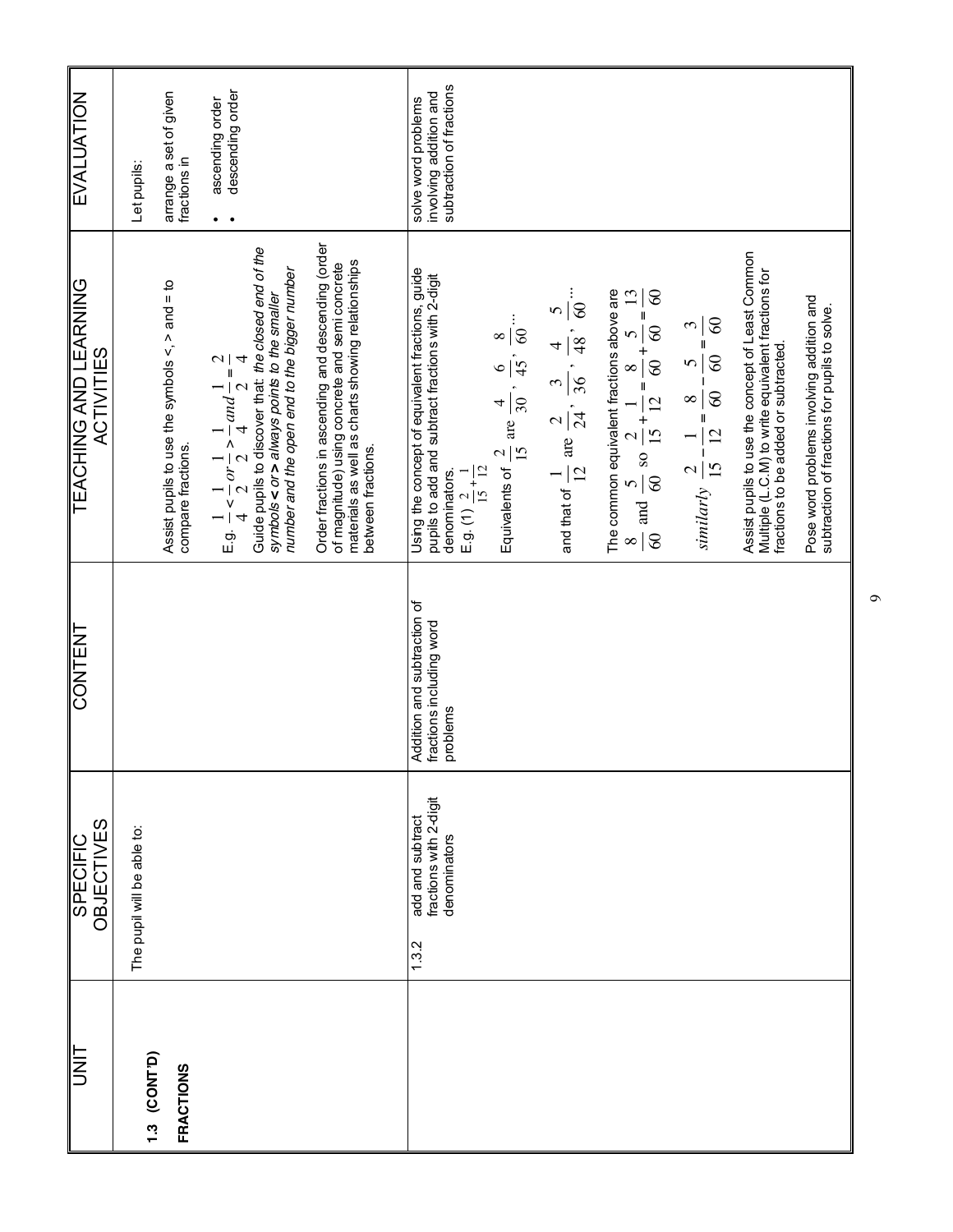| <b>EVALUATION</b>                          | Let pupils:                | involving multiplication<br>solve word problems<br>of fractions                                                                                                     |                                                                                                                                      |                                                                                                                                                                                                                                                      |                                     |                                        |                                                                                  | (ii) a fraction by a whole<br>(i) a whole number by a<br>solve word problems<br>involving division of<br>(iii) a fraction by a<br>number<br>fraction<br>fraction<br>fractions<br>divide:                                                                                                                                                                                                                                        |
|--------------------------------------------|----------------------------|---------------------------------------------------------------------------------------------------------------------------------------------------------------------|--------------------------------------------------------------------------------------------------------------------------------------|------------------------------------------------------------------------------------------------------------------------------------------------------------------------------------------------------------------------------------------------------|-------------------------------------|----------------------------------------|----------------------------------------------------------------------------------|---------------------------------------------------------------------------------------------------------------------------------------------------------------------------------------------------------------------------------------------------------------------------------------------------------------------------------------------------------------------------------------------------------------------------------|
| <b>TEACHING AND LEARNING</b><br>ACTIVITIES |                            | Revise with pupils multiplication of a fraction by a<br>whole number and vice versa<br>(ii) $12 \times \frac{2}{3}$<br>$\frac{8}{3}$<br>$\frac{8}{4}$<br>$E.g.$ (i) | using concrete and semi-concrete materials as well<br>Guide pupils to multiply a fraction by a fraction,<br>as real life situations. | Perform activities with pupils to find a general rule<br>Let pupils discover that to multiply a fraction by a<br>for multiplying a fraction by a fraction as<br>fraction, find:<br>$\frac{d}{d} \times \frac{c}{d} = \frac{d}{d} \times \frac{d}{d}$ | (i) the product of their numerators | (ii) the product of their denominators | Pose word problems involving multiplication of<br>fractions for pupils to solve. | by interpreting it as the number of times that fraction<br>Guide pupils to divide a whole number by a fraction<br>"How many one-fourths are in 3 wholes?" and is<br>There are therefore 12 one-fourths in 3 wholes.<br>ہ ا<br>ᅴ<br>$\overline{\phantom{a}}$<br>can be obtained from the whole number.<br>ᅴ4<br>ᅴ<br>ᅴ 4<br>E.g. $3 \div \frac{1}{4}$ is interpreted as<br>ہ ا<br>ᅴ 4<br>ᅴ<br>illustrated as:<br>ᅴ 4<br>ᅴ 4<br>ᅴ |
| <b>CONTENT</b>                             |                            | Multiplication of fractions<br>including word problems                                                                                                              |                                                                                                                                      |                                                                                                                                                                                                                                                      |                                     |                                        |                                                                                  | Division of fractions including<br>word problems                                                                                                                                                                                                                                                                                                                                                                                |
| <b>OBJECTIVES</b><br>SPECIFIC              | The pupil will be able to: | multiply fractions<br>1.3.3                                                                                                                                         |                                                                                                                                      |                                                                                                                                                                                                                                                      |                                     |                                        |                                                                                  | divide fractions<br>1.3.4                                                                                                                                                                                                                                                                                                                                                                                                       |
|                                            |                            | 1.3 (CONT'D)<br>FRACTIONS                                                                                                                                           |                                                                                                                                      |                                                                                                                                                                                                                                                      |                                     |                                        |                                                                                  |                                                                                                                                                                                                                                                                                                                                                                                                                                 |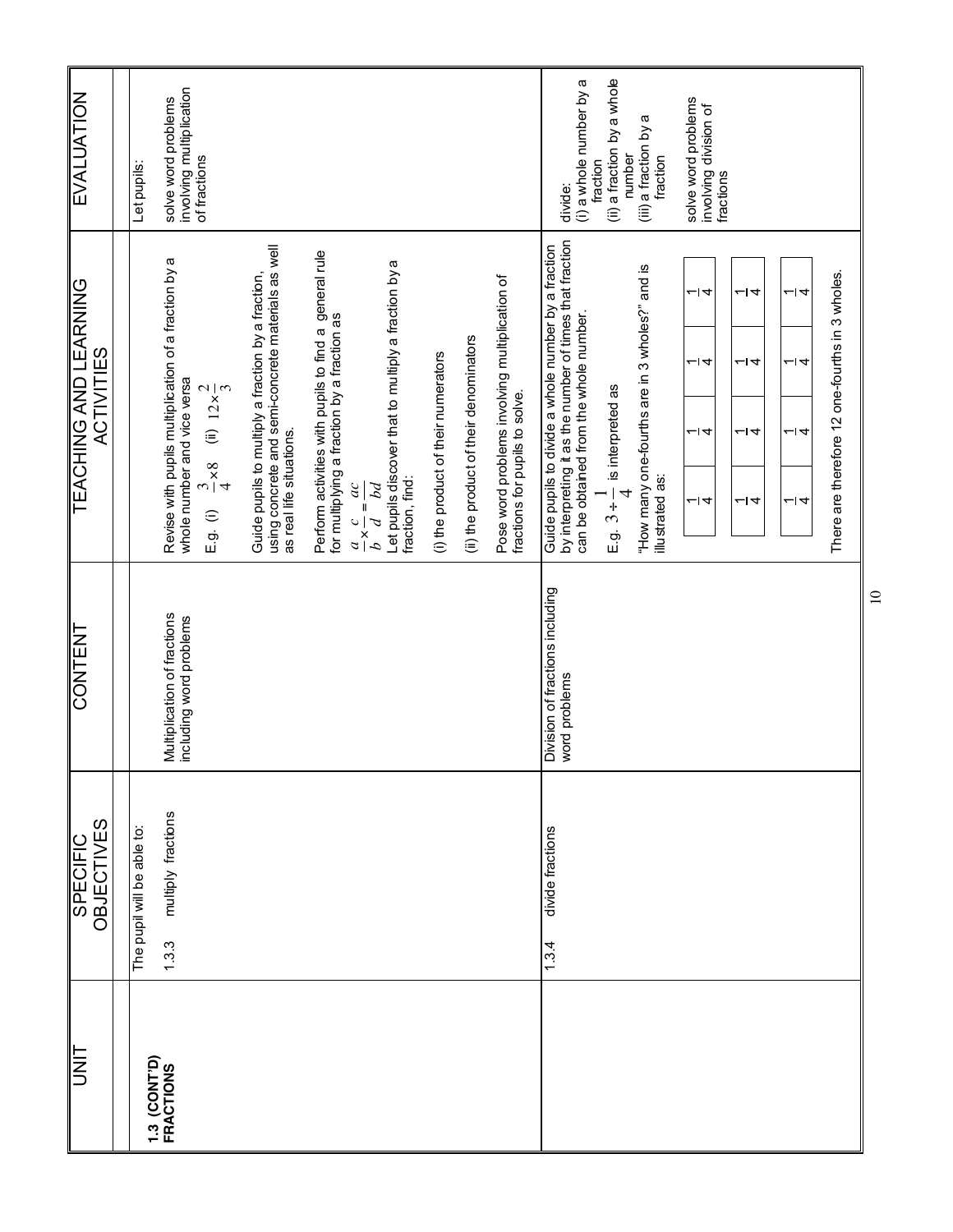| <b>EVALUATION</b>                              | Let pupils:                                                                                                                                                                                                                                                                                                                                                                                                                                                                                                                                                                                                                                                                                                                                                                                                                                                                                                                                                                                                                                                                                                                     |                                       |
|------------------------------------------------|---------------------------------------------------------------------------------------------------------------------------------------------------------------------------------------------------------------------------------------------------------------------------------------------------------------------------------------------------------------------------------------------------------------------------------------------------------------------------------------------------------------------------------------------------------------------------------------------------------------------------------------------------------------------------------------------------------------------------------------------------------------------------------------------------------------------------------------------------------------------------------------------------------------------------------------------------------------------------------------------------------------------------------------------------------------------------------------------------------------------------------|---------------------------------------|
| TEACHING AND LEARNING<br>TEACHING AND LEARNING | multiply both sides of $\frac{4}{9} = \frac{5}{7} \times n$ by the reciprocal of<br>Guide pupils to find the meaning of the reciprocal of<br>a number (multiplicative inverse) by answering the<br>following:<br>Note: The product of a number and its reciprocal is<br>1.<br>i.e. $\frac{4}{9} \div \frac{5}{7} = n \implies \frac{4}{9} \div \frac{5}{7} \times n$ (multiplication is the inverse of division)<br>Guide pupils to use the idea of division and<br>multiplication as inverses of each other to deduce<br>Explain to pupils that since the answer to each of<br>the questions is 1, it means that<br>$\frac{1}{4}$ is the reciprocal of 4, $\frac{1}{6}$ is the reciprocal of 6<br>(i) $4 \times \frac{1}{4}$ (ii) $6 \times \frac{1}{6}$ (iii) $\frac{3}{2} \times \frac{2}{3}$<br>Therefore $\frac{4}{9} \div \frac{5}{7} = \frac{4}{9} \times \frac{7}{5} = \frac{28}{45}$<br>$rac{5}{7}$ to obtain, $rac{4}{9} \times \frac{7}{5} = n \times \frac{5}{7} \times \frac{7}{5}$<br>$rac{4 \times 7}{9 \times 5} = n \times 1$<br>the rule for dividing fractions<br>and that of $\frac{3}{2}$ is $\frac{2}{3}$ | $\frac{28}{1}$<br>45<br>$\frac{1}{2}$ |
| <b>CONTENT</b>                                 |                                                                                                                                                                                                                                                                                                                                                                                                                                                                                                                                                                                                                                                                                                                                                                                                                                                                                                                                                                                                                                                                                                                                 |                                       |
| <b>SPECIFIC<br/>OBJECTIVES</b>                 | The pupil will be able to:                                                                                                                                                                                                                                                                                                                                                                                                                                                                                                                                                                                                                                                                                                                                                                                                                                                                                                                                                                                                                                                                                                      |                                       |
| <b>TINU</b>                                    | 1.3 (CONT'D)<br><b>FRACTIONS</b>                                                                                                                                                                                                                                                                                                                                                                                                                                                                                                                                                                                                                                                                                                                                                                                                                                                                                                                                                                                                                                                                                                |                                       |

 $\Box$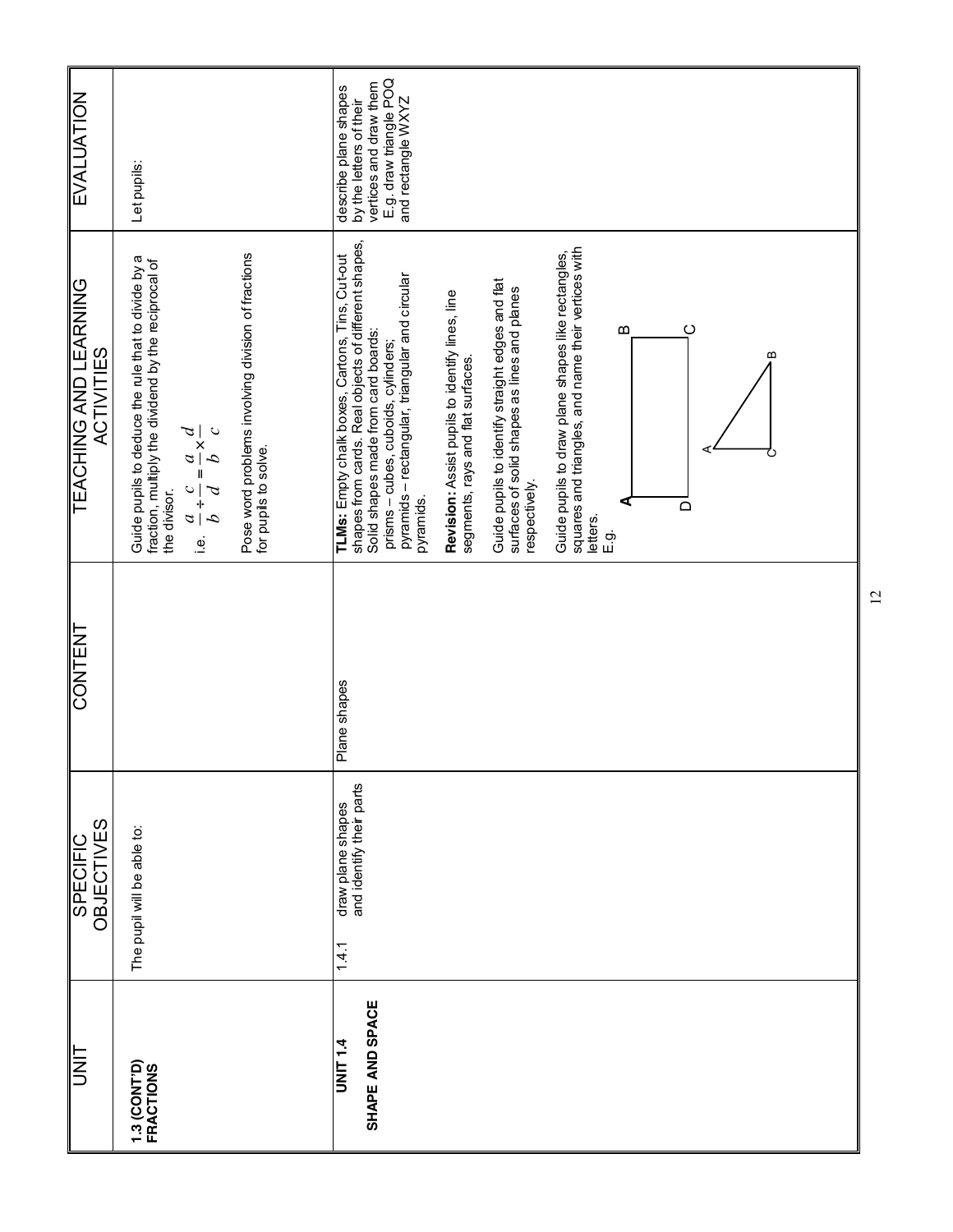| <b>SINT</b>                              | OBJECTIVES<br><b>SPECIFIC</b>                                           | <b>CONTENT</b>                                                     | <b>TEACHING AND LEARNING</b><br><b>ACTIVITIES</b>                                                                                                                                            | <b>EVALUATION</b>                                              |
|------------------------------------------|-------------------------------------------------------------------------|--------------------------------------------------------------------|----------------------------------------------------------------------------------------------------------------------------------------------------------------------------------------------|----------------------------------------------------------------|
| 1.4 (CONT'D)                             | The pupil will be able to:                                              |                                                                    |                                                                                                                                                                                              | Let pupils:                                                    |
| SHAPE AND SPACE                          | between the number<br>of faces, edges and<br>find the relation<br>1.4.2 | edges and vertices of solid<br>Relation connecting faces<br>shapes | various solid shapes such as prisms and pyramids.<br>Revision: Assist pupils to classify real objects into                                                                                   |                                                                |
|                                          | vertices of solid<br>shapes                                             |                                                                    | Guide pupils to make nets of solid shapes from<br>cards and fold them to form the solid shapes.                                                                                              | calculate the number of<br>faces, vertices and                 |
|                                          |                                                                         |                                                                    | each solid shape has using either the real objects or<br>Put pupils in groups and guide them to count and<br>record the number of faces, edges and vertices<br>solid shapes made from cards. | edges of solid shapes<br>using the relation<br>$F + V - 2 = E$ |
|                                          |                                                                         |                                                                    | Let pupils record their findings using the following<br>table:                                                                                                                               |                                                                |
|                                          |                                                                         |                                                                    | vertices<br>No. of<br>No. of<br>edges<br>No. of<br>faces<br>shapes<br>Solid                                                                                                                  |                                                                |
|                                          |                                                                         |                                                                    | 3. Cylinder<br>2. Cuboid<br>4. Cone<br>1. Cube                                                                                                                                               |                                                                |
|                                          |                                                                         |                                                                    | 5. Prism                                                                                                                                                                                     |                                                                |
|                                          |                                                                         |                                                                    | Pupils brainstorm to determine the relation between<br>the number of faces, edges and vertices of each<br>solid shape.                                                                       |                                                                |
|                                          |                                                                         |                                                                    | i.e. $F + V - 2 = E$ or $F + V = E + 2$                                                                                                                                                      |                                                                |
|                                          |                                                                         |                                                                    | Encourage pupils to think critically and tolerate each<br>other's view toward solutions.                                                                                                     |                                                                |
|                                          |                                                                         |                                                                    |                                                                                                                                                                                              |                                                                |
| <b>LENGTH AND AREA</b><br><b>UNIT1.5</b> | perimeter of polygons<br>solve problems on<br>1.5.1                     | Perimeter of polygons                                              | Cut-out shapes (including circular shapes), Thread,<br>TLMs: Geoboard, Graph paper, Rubber band<br>Graph Paper                                                                               |                                                                |
|                                          |                                                                         |                                                                    | Revise the concept of perimeter as the total length<br>or measure round a plane shape using practical<br>activities.                                                                         |                                                                |
|                                          |                                                                         |                                                                    |                                                                                                                                                                                              |                                                                |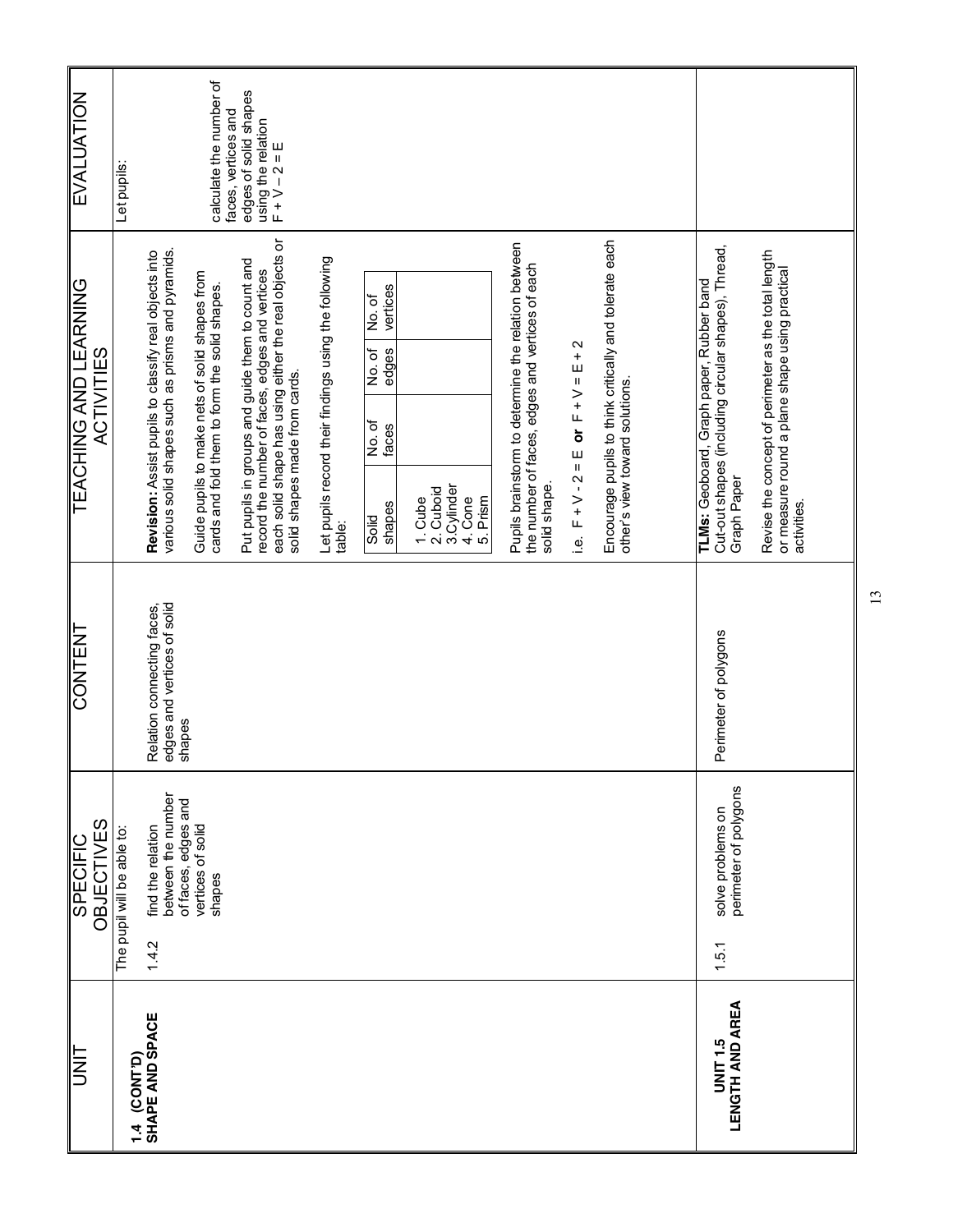| EVALUATION                                        | Let pupils:                                                                    | find the perimeter of<br>given polygons                                                                                       | involving perimeter of<br>solve word problems<br>polygons                                                                              |                                        | radius or diameter and<br>find the circumference<br>of a circle given its<br>vice versa                                                      | solve word problems<br>circumference of a<br>involving the<br>circle                                                                                                                                                                                                       |                                                                                                                                            |                                                                                       |                                                                               |                                                          | rectangle given its<br>find the area of a<br>dimensions                                                                                        | determine the length or<br>width of rectangle from<br>its area                                                             |
|---------------------------------------------------|--------------------------------------------------------------------------------|-------------------------------------------------------------------------------------------------------------------------------|----------------------------------------------------------------------------------------------------------------------------------------|----------------------------------------|----------------------------------------------------------------------------------------------------------------------------------------------|----------------------------------------------------------------------------------------------------------------------------------------------------------------------------------------------------------------------------------------------------------------------------|--------------------------------------------------------------------------------------------------------------------------------------------|---------------------------------------------------------------------------------------|-------------------------------------------------------------------------------|----------------------------------------------------------|------------------------------------------------------------------------------------------------------------------------------------------------|----------------------------------------------------------------------------------------------------------------------------|
| <b>TEACHING AND LEARNING</b><br><b>ACTIVITIES</b> | In groups guide pupils to find the perimeter of<br>polygons using the Geoboard | Through various practical activities assist pupils to<br>discover the perimeter of a rectangle as<br>$P = 2$ (Length + Width) | Guide pupils to also discover that the perimeter of a<br>regular polygon is $P = n \times Length$ , where n is the<br>number of sides. | Pose word problems for pupils to solve | circumference is the perimeter of a circle using real<br>objects like; Milk tin, Milo tin, etc<br>Revise parts of a circle and the idea that | Circumference $\approx$ 3 x Diameter. The approximate<br>value of $C + d$ is denoted by the Greek letter $\pi$ .<br>groups to discover the relationship between the<br>circumference and the diameter of a circle as;<br>Guide pupils to carry out practical activities in | Pupils can be encouraged to use the calculator to<br>check the value of $\pi$ . Therefore $C = \pi d$ or<br>$C = 2\pi r$ (since $d = 2r$ ) | Guide pupils to use the relation $C = 2\pi r$ to find the<br>circumference of circles | Pose word problems involving circumference of<br>circles for pupils to solve. | Note: Encourage pupils to share ideas in their<br>groups | Assist pupils to perform practical activities in groups<br>using the Geoboard or graph sheets to discover the<br>area of a rectangle/square as | Guide pupils to find the area of rectangles given the<br>perimeter and vice versa.<br>Length $\times$ Width (L $\times$ W) |
| CONTENT                                           |                                                                                |                                                                                                                               |                                                                                                                                        |                                        | Perimeter of a circle<br>(Circumference)                                                                                                     |                                                                                                                                                                                                                                                                            |                                                                                                                                            |                                                                                       |                                                                               |                                                          | Area of a rectangle                                                                                                                            |                                                                                                                            |
| <b>OBJECTIVES</b><br><b>SPECIFIC</b>              | The pupil will be able to:                                                     |                                                                                                                               |                                                                                                                                        |                                        | circumference of a<br>solve problems on<br>circle<br>1.5.2                                                                                   |                                                                                                                                                                                                                                                                            |                                                                                                                                            |                                                                                       |                                                                               |                                                          | find the area of a<br>rectangle<br>1.5.3                                                                                                       |                                                                                                                            |
| <b>TINU</b>                                       | <b>LENGTH AND AREA</b><br>(CONT <sup>D</sup> )<br>$\frac{15}{1}$               |                                                                                                                               |                                                                                                                                        |                                        |                                                                                                                                              |                                                                                                                                                                                                                                                                            |                                                                                                                                            |                                                                                       |                                                                               |                                                          |                                                                                                                                                |                                                                                                                            |

 $\overline{4}$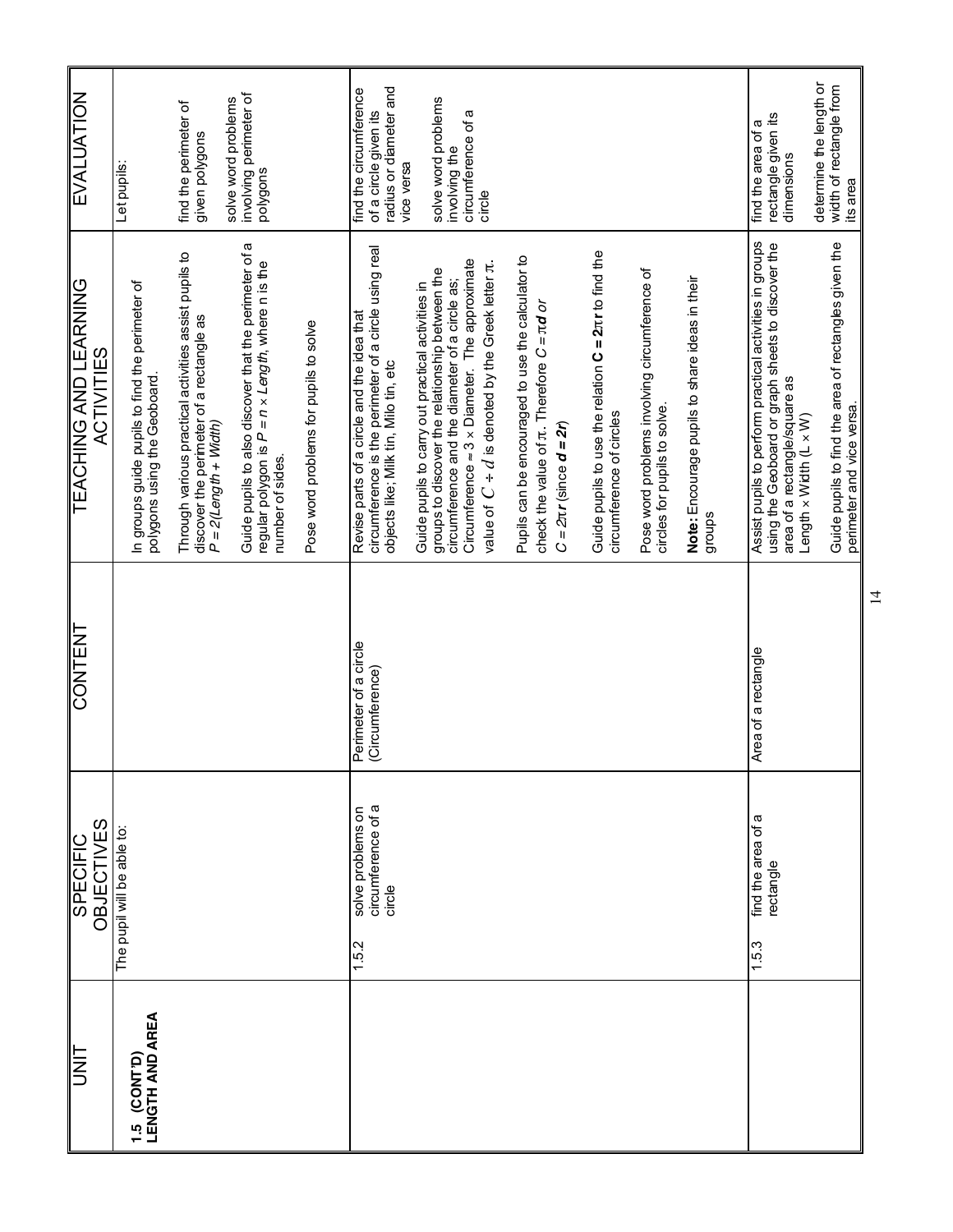|                                                                                                                                                                                                        |                                                                                                                                                                                                 | 15                                         |                                                                                                                                                                                                                                                              |                                                |
|--------------------------------------------------------------------------------------------------------------------------------------------------------------------------------------------------------|-------------------------------------------------------------------------------------------------------------------------------------------------------------------------------------------------|--------------------------------------------|--------------------------------------------------------------------------------------------------------------------------------------------------------------------------------------------------------------------------------------------------------------|------------------------------------------------|
| involving the use of the<br>and<br>solve problems<br>$\begin{array}{c} \mathbf{g}^n \div \mathbf{g}^m \equiv \mathbf{g}^{(n+n)} \\ \mathbf{g}^m \div \mathbf{g}^m \end{array}$<br>where $n > m$<br>plu | Guide pupils to perform activities to find the rule for<br>multiplying and dividing powers of numbers.<br>i.e. (i) $a^n \times a^m = a^{(n+m)}$<br>(ii) $a^n + a^m = a^{(n-m)}$ where $n > m$ . | Multiplication and division of<br>powers   | $\overset{\mathbf{e}}{=} \mathbf{a}^{(n+m)}$<br>$(\mathsf{u} \cdot \mathsf{u})^{\mathsf{B}} = \mathsf{u}^{\mathsf{B}} \mathsf{e} + \mathsf{u}^{\mathsf{B}}$<br>to solve problems<br>$\mathbf{p} \times \mathbf{p}$<br>use the rule<br>$\oplus$<br>⊜<br>1.6.2 |                                                |
|                                                                                                                                                                                                        | Assist pupils to write a natural number as powers of<br>a product of its prime factors<br>E.g. $72 = 2 \times 2 \times 2 \times 3 \times 3 = 2^3 \times 3^2$                                    |                                            |                                                                                                                                                                                                                                                              |                                                |
|                                                                                                                                                                                                        | Guide pupils to distinguish between factors and<br>prime factors of natural numbers.                                                                                                            |                                            |                                                                                                                                                                                                                                                              |                                                |
|                                                                                                                                                                                                        | 4 <sup>1</sup> Index or exponent<br>base <sup>-</sup><br>$\frac{1}{\gamma}$<br>i.e. Power                                                                                                       |                                            |                                                                                                                                                                                                                                                              |                                                |
|                                                                                                                                                                                                        | E.g. $2 \times 2 \times 2 \times 2 = 2^4$ and $2^4$ is the power.                                                                                                                               |                                            |                                                                                                                                                                                                                                                              |                                                |
|                                                                                                                                                                                                        | Guide pupils to discover the idea of the<br>power of a number                                                                                                                                   |                                            |                                                                                                                                                                                                                                                              |                                                |
| as powers of a product<br>write natural numbers<br>of its prime factors<br>natural numbers                                                                                                             | Guide pupils to illustrate with examples the meaning<br>of repeated factors using counters or bottle tops.<br>E.g. $2 \times 2 \times 2 \times 2$ is repeated factors, and each<br>factor is 2  | numbers with positive<br>exponents (index) | power of a natural<br>number                                                                                                                                                                                                                                 | POWERS OF NATURAL<br>NUMBERS<br><b>UNIT1.6</b> |
| write powers of given                                                                                                                                                                                  | TLMs: Counters, Bottle tops, Small stone.                                                                                                                                                       | Positive powers of natural                 | find the value of the<br>1.6.1                                                                                                                                                                                                                               |                                                |
| rectangles and squares<br>solve word problems<br>involving area of                                                                                                                                     |                                                                                                                                                                                                 |                                            |                                                                                                                                                                                                                                                              |                                                |
| determine the area of a<br>square given its<br>perimeter                                                                                                                                               | and squares for pupils to solve                                                                                                                                                                 |                                            |                                                                                                                                                                                                                                                              |                                                |
| Let pupils:                                                                                                                                                                                            | Pose word problems involving area of rectangles                                                                                                                                                 |                                            | The pupil will be able to:                                                                                                                                                                                                                                   | 1.5 (CONT'D)<br>LENGTH AND AREA                |
| <b>EVALUATION</b>                                                                                                                                                                                      | <b>TEACHING AND LEARNING</b><br><b>ACTIVITIES</b>                                                                                                                                               | <b>CONTENT</b>                             | OBJECTIVES<br><b>SPECIFIC</b>                                                                                                                                                                                                                                | <b>TINU</b>                                    |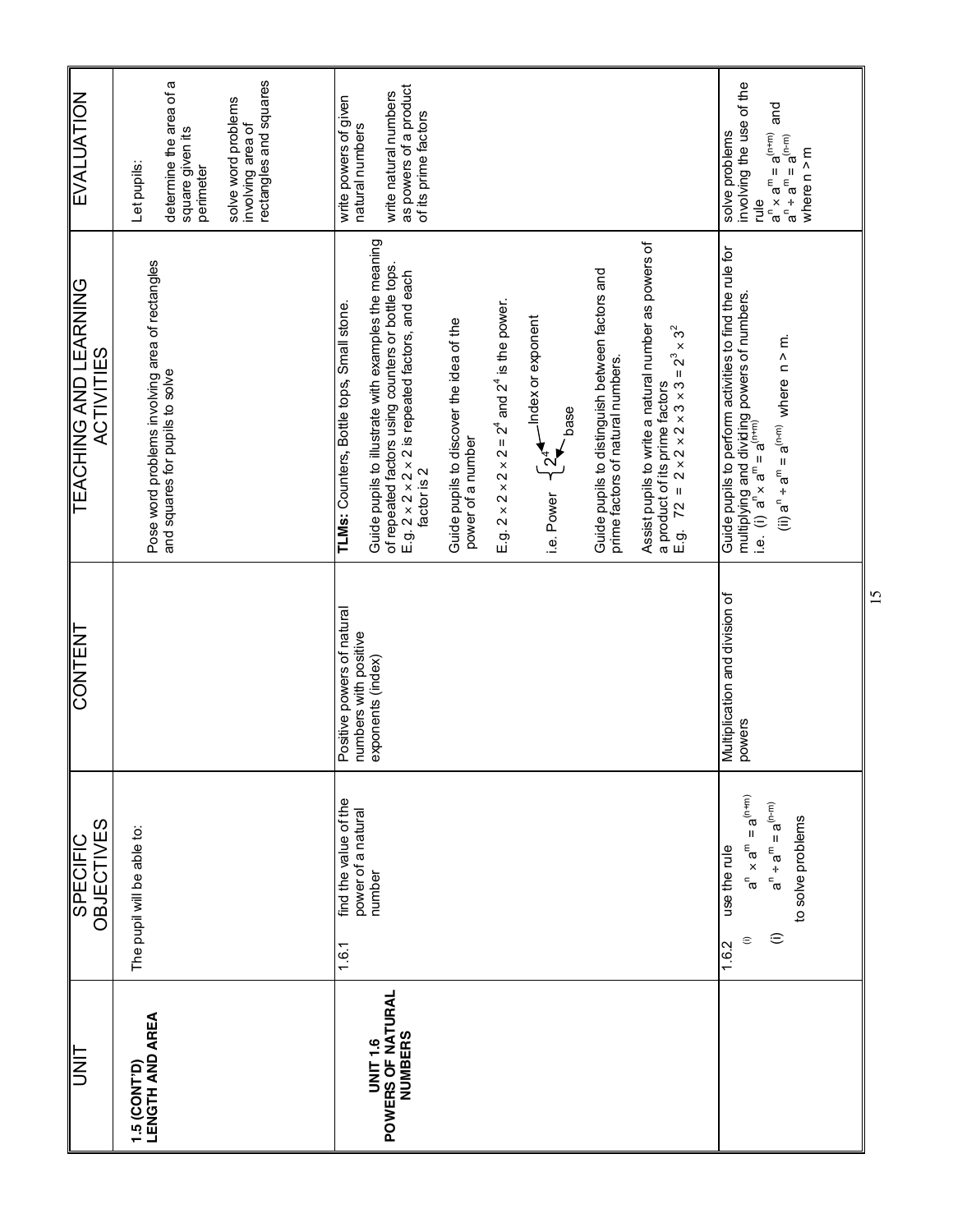| EVALUATION                                 | Let pupils:                | involving the use of the<br>solve problems<br>$(a_{u+u})^B = u^B + u^B$<br>where $n = m$<br>elp                                                                                                                                                                                                                                                                                                                                                                                                                                                                                                                                                                                                                                                                                                                  | solve real life problems<br>involving several digits<br>or decimals using the<br>calculator                                                                                                      |                                                                                                                 |                                                                                                                        | between a pair of given<br>find the relation<br>sets                                                                                                        | make Family Trees of<br>their own up to their<br>grand parents              |                                                                             |                                                                                 |  |
|--------------------------------------------|----------------------------|------------------------------------------------------------------------------------------------------------------------------------------------------------------------------------------------------------------------------------------------------------------------------------------------------------------------------------------------------------------------------------------------------------------------------------------------------------------------------------------------------------------------------------------------------------------------------------------------------------------------------------------------------------------------------------------------------------------------------------------------------------------------------------------------------------------|--------------------------------------------------------------------------------------------------------------------------------------------------------------------------------------------------|-----------------------------------------------------------------------------------------------------------------|------------------------------------------------------------------------------------------------------------------------|-------------------------------------------------------------------------------------------------------------------------------------------------------------|-----------------------------------------------------------------------------|-----------------------------------------------------------------------------|---------------------------------------------------------------------------------|--|
| <b>TEACHING AND LEARNING</b><br>ACTIVITIES |                            | Perform activities with pupils to discover that for any<br>natural number <b>a</b> , <b>a</b> <sup>0</sup> = 1<br>$\mathbf{I}$<br>$2 \times 2 \times 2 \times 2$<br>$2 \times 2 \times 2 \times 2$<br>$2^{4-4}$ = $2^0$ = 1<br>$\mathbf{H}% _{0}\left( t\right) \equiv\mathbf{H}_{\mathrm{H}}\left( t\right) \equiv\mathbf{H}_{\mathrm{H}}\left( t\right) \equiv\mathbf{H}_{\mathrm{H}}\left( t\right) \equiv\mathbf{H}_{\mathrm{H}}\left( t\right) \equiv\mathbf{H}_{\mathrm{H}}\left( t\right) \equiv\mathbf{H}_{\mathrm{H}}\left( t\right) \equiv\mathbf{H}_{\mathrm{H}}\left( t\right) \equiv\mathbf{H}_{\mathrm{H}}\left( t\right) \equiv\mathbf{H}_{\mathrm{H}}\left( t\right) \equiv\mathbf{H}_{\mathrm{H}}\left( t\right) \equiv\math$<br>$\mathbf{I}$<br>i.e. (i) $2^4 \div 2^4$<br>(ii) $2^4 \div 2^4$ | calculator and guide them to use it properly. E.g. C,<br>Introduce pupils to some of the basic keys of a<br>$\begin{array}{ccc} \n\diagup & \text{etc.} \n\end{array}$<br>MR, M+, <sup>+</sup> / | problems involving several digits and/or decimal<br>Let pupils use the calculator to solve real life<br>places. | their answers from computations in all areas where<br>Note: Guide pupils to use the calculator to check<br>applicable. | Guide pupils to identify the relation between pairs of<br>sets in everyday life, like; Ama "is the sister of"<br>Ernest, Doris "is the mother of" Yaa, etc. | Guide pupils to realize that in mathematics we also<br>have many relations. | 3 "is the square root of" 9<br>5 "is less than" 8<br>E.g. 2 "is half of $4$ | Note: Encourage pupils to work as a team and<br>have the sense of belongingness |  |
| <b>CONTENT</b>                             |                            | Zero as an exponent                                                                                                                                                                                                                                                                                                                                                                                                                                                                                                                                                                                                                                                                                                                                                                                              | Basic functions of the keys of<br>the calculator                                                                                                                                                 | Calculator for real life<br>computation                                                                         |                                                                                                                        | Relations between two sets in<br>everyday life                                                                                                              |                                                                             |                                                                             |                                                                                 |  |
| <b>OBJECTIVES</b><br><b>SPECIFIC</b>       | The pupil will be able to: | ↽<br>exponent or index is<br>number with zero as<br>use the fact that the<br>value of any natural<br>1.6.3                                                                                                                                                                                                                                                                                                                                                                                                                                                                                                                                                                                                                                                                                                       | keys on the calculator<br>identify some basic<br>and their functions<br>1.7.1                                                                                                                    |                                                                                                                 |                                                                                                                        | relations between two<br>sets in everyday life<br>identify and write<br>1.8.1                                                                               |                                                                             |                                                                             |                                                                                 |  |
| $\frac{1}{2}$                              | 1.6 (CONT'D)               | POWERS OF NATURAL<br>NUMBERS                                                                                                                                                                                                                                                                                                                                                                                                                                                                                                                                                                                                                                                                                                                                                                                     | <b>INTRODUCTION</b><br><b>CALCULATORS</b><br>UNIT 1.7<br>P                                                                                                                                       |                                                                                                                 |                                                                                                                        | <b>RELATIONS</b><br><b>UNIT 1.8</b>                                                                                                                         |                                                                             |                                                                             |                                                                                 |  |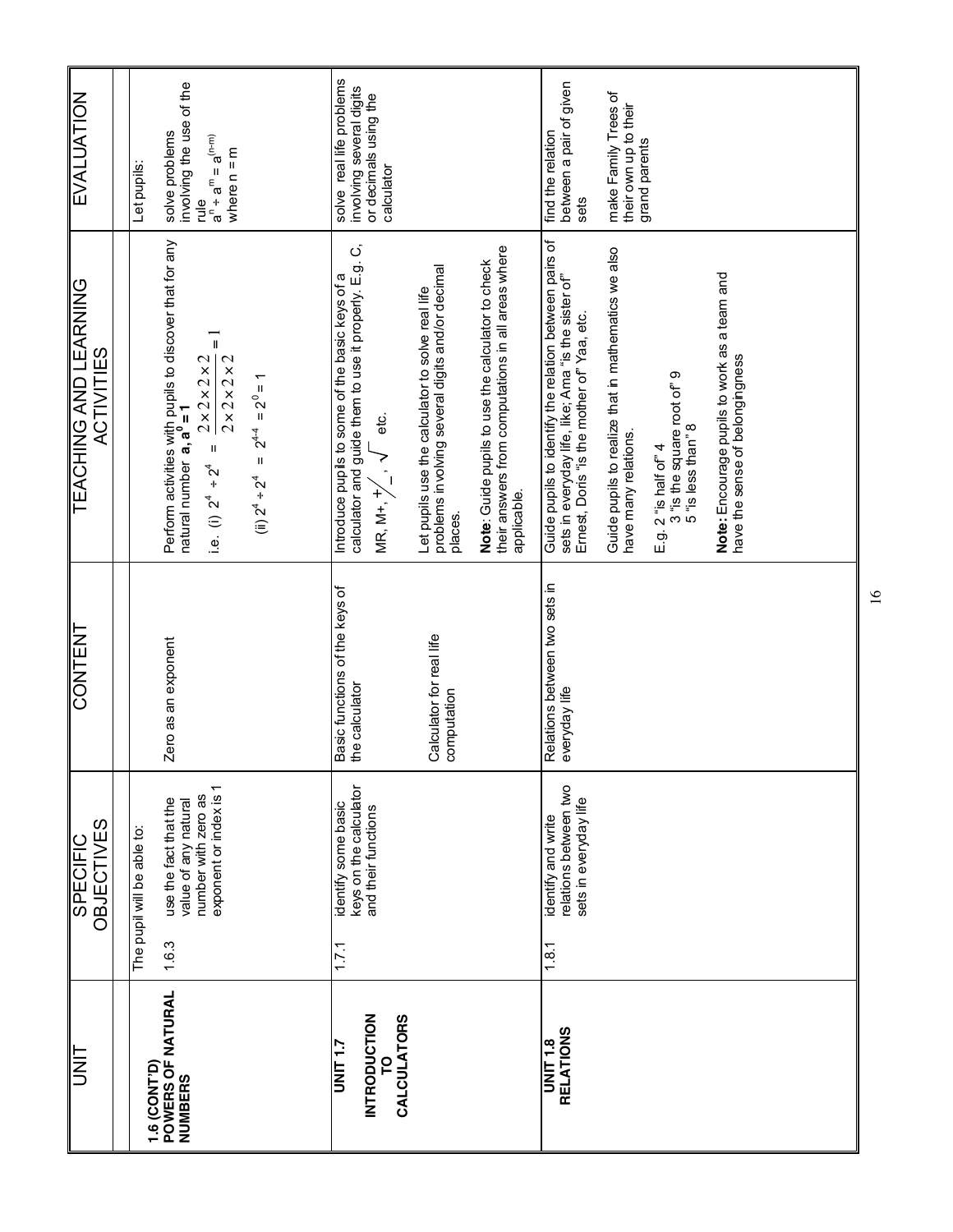| <b>TEACHING AND LEARNING</b><br>Guide pupils to identify that relation can be                                                                                                                                                                                                                         |
|-------------------------------------------------------------------------------------------------------------------------------------------------------------------------------------------------------------------------------------------------------------------------------------------------------|
| represented by matching diagram. i.e.<br>"is half of<br>5                                                                                                                                                                                                                                             |
| $\sim$<br>'n<br>4                                                                                                                                                                                                                                                                                     |
| $\blacksquare$                                                                                                                                                                                                                                                                                        |
| elements in the first set from the direction of the<br>Assist pupils to identify the domain as the set of<br>E.g. from the relation "is half of" the domain<br>D = {2, 3, 4, 5}<br>matching diagram                                                                                                   |
| elements in the second set from the direction of the<br>Assist pupils to identify the co-domain as the set of<br>E.g. from the relation "was bom on" the co-domain<br>is {Monday, Friday, Saturday, Sunday}<br>mapping diagram.                                                                       |
| Guide pupils to identify the range as a subset of the<br>E.g. the range for the relation "was born on" is<br>R = {Monday, Friday, Sunday}<br>Co-domain.                                                                                                                                               |
| relation as a set of ordered pairs is {(3, 9), (4, 16),<br>(5, 25), (6, 36)}<br>Guide pupils to write ordered pairs that satisfy a<br>given relation.<br>E.g. from the relation "is a square root of" the<br>Note: Emphasise the order of the pairs and<br>encourage pupils to be precise and orderly |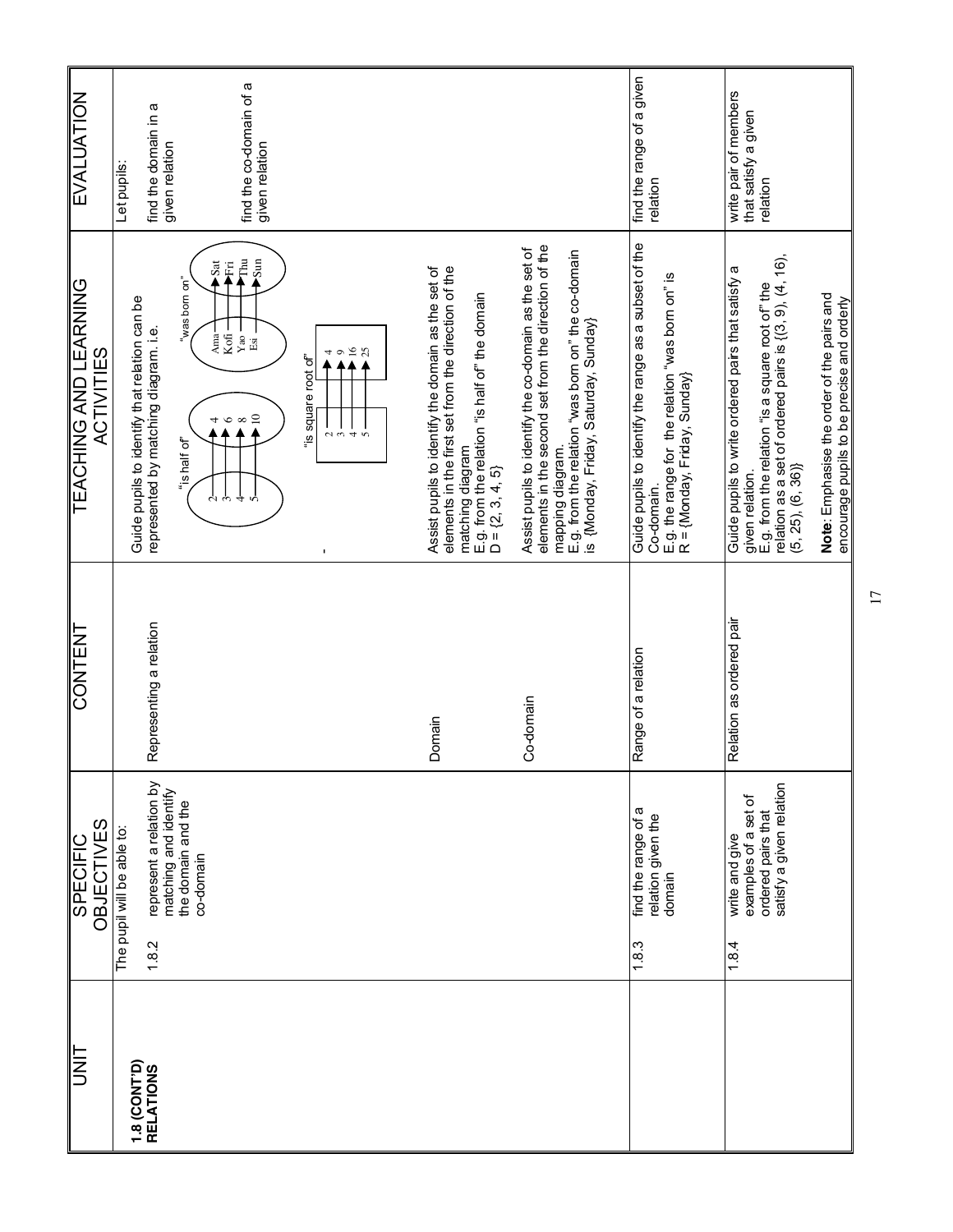| EVALUATION                                        | Let pupils:                | statement is true or<br>indicate if a given<br>false                           | find the member in a<br>given domain that<br>makes a given<br>statement true            |                                                                                                         |                                                                                                                                                                           | simplify given algebraic<br>expressions including<br>word problems                              |                                                                 |                                                                                                   |                                                                   |                                                                                             | multiply pairs of given<br>expressions including                                        | word problems                               |                                                                                                          |    |
|---------------------------------------------------|----------------------------|--------------------------------------------------------------------------------|-----------------------------------------------------------------------------------------|---------------------------------------------------------------------------------------------------------|---------------------------------------------------------------------------------------------------------------------------------------------------------------------------|-------------------------------------------------------------------------------------------------|-----------------------------------------------------------------|---------------------------------------------------------------------------------------------------|-------------------------------------------------------------------|---------------------------------------------------------------------------------------------|-----------------------------------------------------------------------------------------|---------------------------------------------|----------------------------------------------------------------------------------------------------------|----|
| <b>TEACHING AND LEARNING</b><br><b>ACTIVITIES</b> |                            | Guide pupils to revise closed statements as either<br>true or false statements | $(a)$ 7 nines is 64 (false)<br>(b) 2 + 3 = 5 (true)<br>(c) 4 × 6 = 10 (false)<br>а<br>Ш | Guide pupils to note that open statements are<br>statements which do not have any definite<br>response. | Make open statements with defined domain for<br>pupils to identify members of the domain that make<br>the statements true.<br>E.g. x > 6; D = {x : x = 5, 6, 7, 8, 9, 10} | Guide pupils to simplify algebraic expressions<br>E.g. (i) 3a + 5b + 2a – b<br>(ii) 3p + 4p – p | Perform activities like "think of a number" game with<br>pupils | E.g. think of a number, add 2 to it and multiply the sum by 3<br>sum by 3<br>(x + 2) x3 = 3x + 6. | Think of another number, multiply it by 2, add 4 to<br>the result | i.e. $(y \times 2) + 4 = 2y + 4$<br>Add the results; $(3x + 6) + (2y + 4) = 3x + 2y + 10$ . | Guide pupils to multiply the given algebraic<br>expressions<br>E.g. $(i)$ 3b $\times$ b | (ii) $5a \times 2b$<br>(iii) $4b \times 3b$ | number" game which involves multiplying algebraic<br>Guide pupils to perform activities like "think of a |    |
| <b>CONTENT</b>                                    |                            | Open statements                                                                |                                                                                         |                                                                                                         |                                                                                                                                                                           | Addition and subtraction of<br>algebraic expressions                                            |                                                                 |                                                                                                   |                                                                   |                                                                                             | Multiplication of algebraic<br>expressions                                              |                                             |                                                                                                          | 18 |
| <b>OBJECTIVES</b><br><b>SPECIFIC</b>              | The pupil will be able to: | find the members of a<br>domain that make an<br>open statement true<br>1.9.1   |                                                                                         |                                                                                                         |                                                                                                                                                                           | algebraic expressions<br>add and subtract<br>1.9.2                                              |                                                                 |                                                                                                   |                                                                   |                                                                                             | algebraic expressions<br>multiply simple<br>1.9.3                                       |                                             |                                                                                                          |    |
| <b>TINU</b>                                       | <b>UNIT 1.9</b>            | <b>EXPRESSIONS</b><br>ALGEBRAIC                                                |                                                                                         |                                                                                                         |                                                                                                                                                                           |                                                                                                 |                                                                 |                                                                                                   |                                                                   |                                                                                             |                                                                                         |                                             |                                                                                                          |    |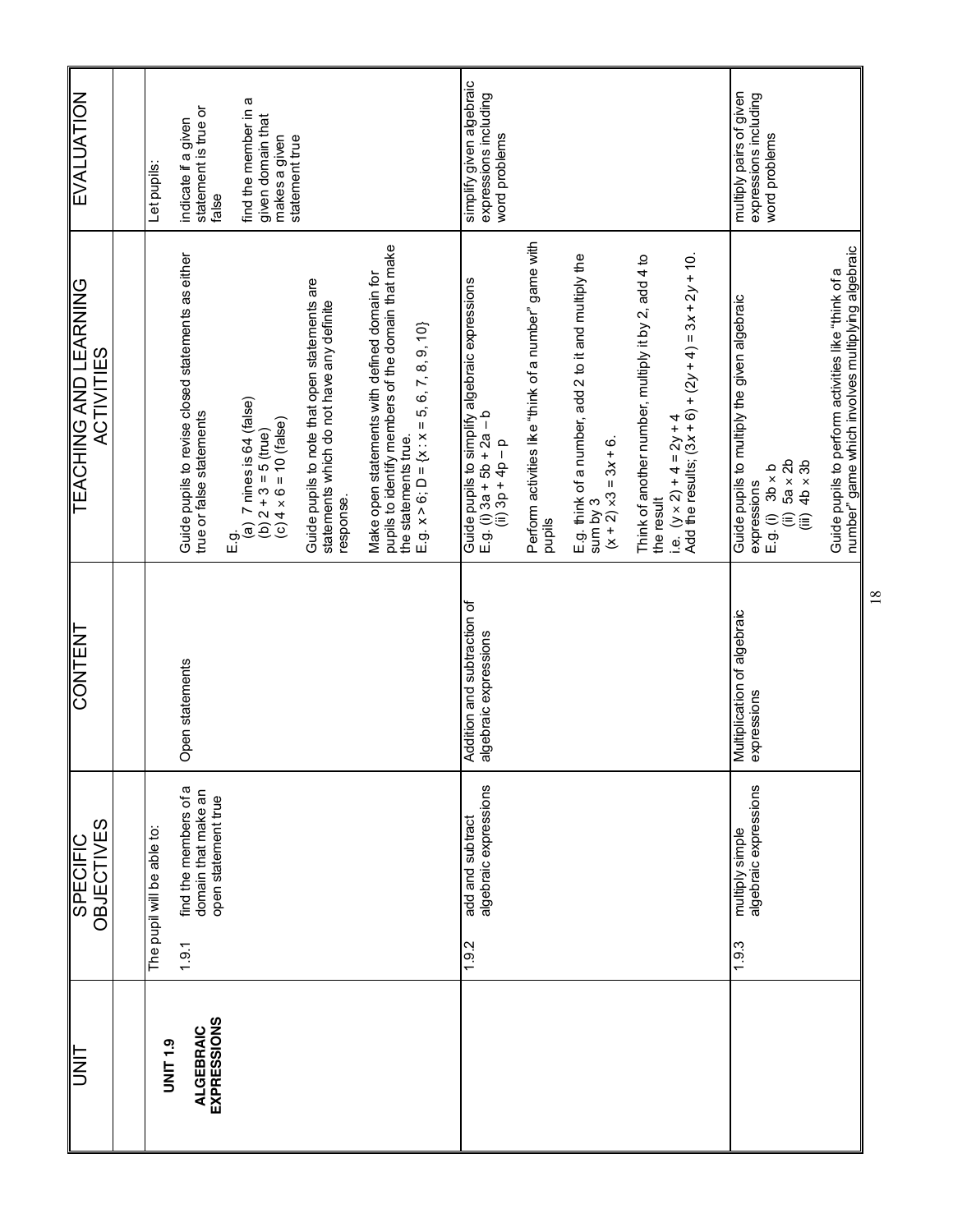| UNIT                              | <b>OBJECTIVES</b><br><b>SPECIFIC</b>                                              | <b>CONTENT</b>                                                                          | <b>TEACHING AND LEARNING</b><br><b>ACTIVITIES</b>                                                                          | EVALUATION                                                                 |
|-----------------------------------|-----------------------------------------------------------------------------------|-----------------------------------------------------------------------------------------|----------------------------------------------------------------------------------------------------------------------------|----------------------------------------------------------------------------|
|                                   |                                                                                   |                                                                                         | expressions.                                                                                                               |                                                                            |
| OTT TIME                          | The pupil will be able to:                                                        |                                                                                         |                                                                                                                            | Let pupils                                                                 |
| CAPACITY, MASS,<br>TIME AND MONEY | add and subtract<br>capacities<br>1.10.1                                          | CAPACITY: Addition and<br>subtraction of capacities                                     | TLMs: Tea and Table spoons, Soft drink cans and<br>bottles, Measuring cylinders, Jugs and Scale<br>balance                 | subtraction of capacities<br>involving addition and<br>solve word problems |
|                                   |                                                                                   |                                                                                         | Revision: Pupils to estimate capacities of given<br>containers and verify by measuring.                                    |                                                                            |
|                                   |                                                                                   |                                                                                         | millilitres (ml) to litres (I) and millilitres (ml) and vice<br>Guide pupils to change measures of capacities in<br>versa. |                                                                            |
|                                   |                                                                                   |                                                                                         | Perform activities with pupils involving adding and<br>subtracting capacities in millitres and litres.                     |                                                                            |
|                                   | masses of objects<br>add and subtract<br>1.10.2                                   | MASS: Adding and subtracting<br>masses of objects                                       | Revision: Pupils to estimate masses of objects and<br>verify by measuring to the nearest kilogram.                         | involving, addition and<br>subtraction of masses<br>solve word problems    |
|                                   |                                                                                   |                                                                                         | Guide pupils to find the masses of familiar objects<br>using scale balance and then add and find their<br>differences      |                                                                            |
|                                   | between the various<br>use the relationship<br>units of time<br>1.10.3            | Relationships between various<br>units of time<br>TIME:                                 | Guide pupils to find the relation between days,<br>hours, minutes and seconds.                                             | identify the relationship<br>between the various<br>units of time          |
|                                   |                                                                                   |                                                                                         | addition and subtraction of duration of different<br>Take pupils through activities, which involve<br>events.              |                                                                            |
|                                   | solve word problems<br>involving time<br>1.10.4                                   | Word problems involving the<br>hours, minutes and seconds<br>relationship between days, | Guide pupils to solve word problems involving the<br>relationship between the various units of time.                       | solve word problems<br>relationship between<br>involving the               |
|                                   |                                                                                   |                                                                                         |                                                                                                                            | the various units of time                                                  |
|                                   | involving addition and<br>subtraction of various<br>solve word problems<br>1.10.5 | subtraction of money including<br><b>MONEY: Addition and</b>                            | Guide pupils to add and subtract monies in cedis<br>and pesewas.                                                           | involving the addition<br>solve word problems<br>and subtraction of        |
|                                   | amounts of money                                                                  | word problems                                                                           | Pose word problems on spending and making<br>money for pupils to solve                                                     | amounts of money                                                           |
|                                   |                                                                                   |                                                                                         |                                                                                                                            | solve word problems on<br>spending and making                              |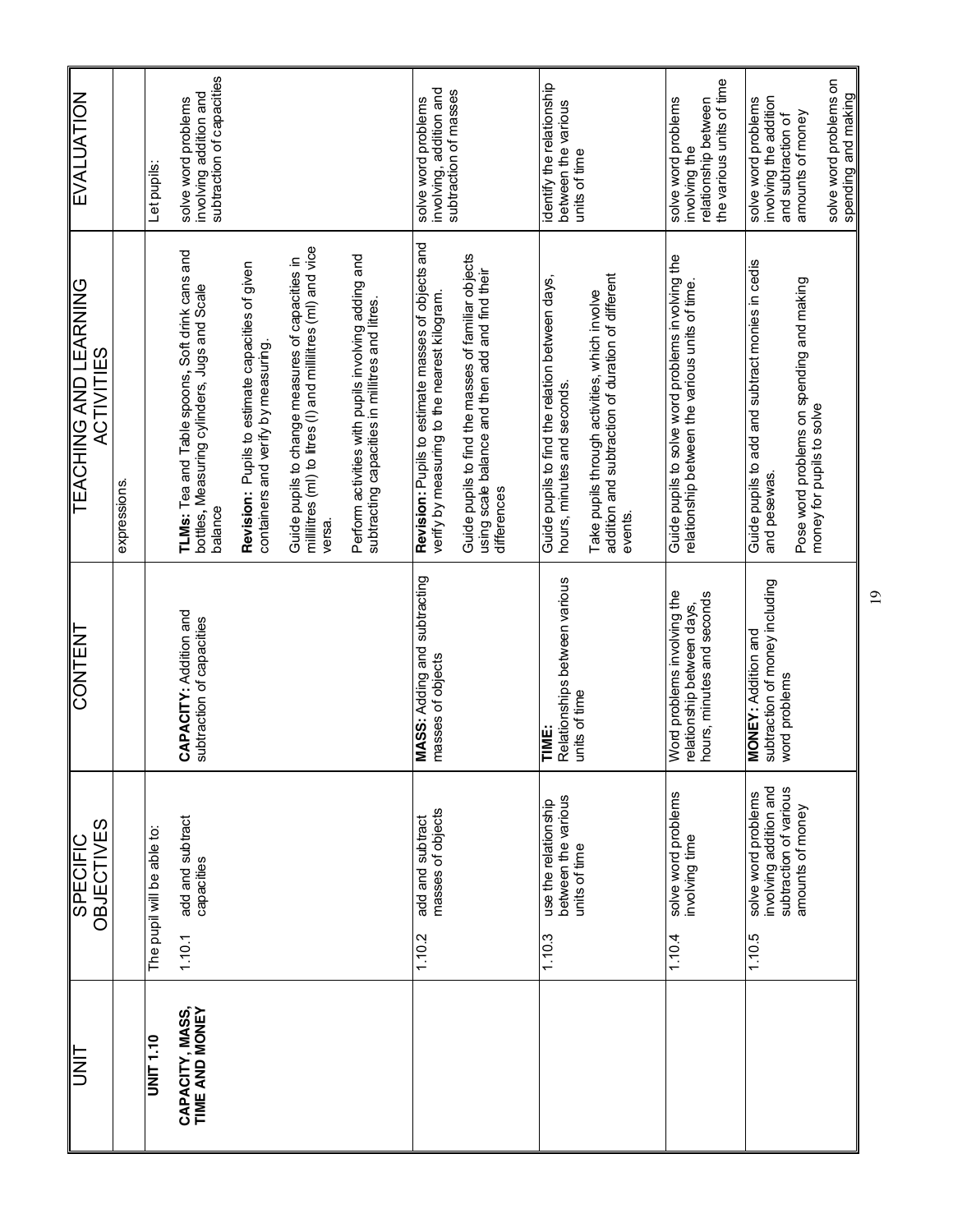|                                     | <b>OBJECTIVES</b><br><b>SPECIFIC</b>                                                                   | CONTENT                                                  | <b>TEACHING AND LEARNING</b><br><b>ACTIVITIES</b>                                                                                       | EVALUATION                                          |
|-------------------------------------|--------------------------------------------------------------------------------------------------------|----------------------------------------------------------|-----------------------------------------------------------------------------------------------------------------------------------------|-----------------------------------------------------|
|                                     |                                                                                                        |                                                          |                                                                                                                                         | money                                               |
|                                     | The pupil will be able to:                                                                             |                                                          |                                                                                                                                         | Let pupils:                                         |
| <b>INTEGERS</b><br><b>UNIT 1.11</b> | resulting to concept of<br>integers on a number<br>integers and locate<br>explain situations<br>1.11.1 | The idea of integers (Negative<br>and positive integers) | Discuss with pupils everyday situations resulting in<br>the concept of integers as positive and negative<br>whole numbers.<br>$\Xi$ g.: | locate given integers on<br>a number line           |
|                                     | line                                                                                                   |                                                          | Floors above or below ground level<br>Number of years BC or AD<br>Having or owing money<br>റ് ന്                                        |                                                     |
|                                     |                                                                                                        |                                                          | Guide pupils to write negative numbers as signed<br>numbers.                                                                            |                                                     |
|                                     |                                                                                                        |                                                          | $E.g.$ (-3) or ( $-3$ ) as negative three.                                                                                              |                                                     |
|                                     |                                                                                                        |                                                          | Use practical activities to guide pupils to match<br>integers with points on the number line.                                           |                                                     |
|                                     | compare and order<br>integers<br>1.11.2                                                                | Comparing and ordering<br>integers                       | Guide pupils to use the number line to compare<br>integers.                                                                             | compare and order two<br>or more given integers     |
|                                     |                                                                                                        |                                                          | Guide pupils to arrange three or more integers in<br>ascending or descending order.                                                     |                                                     |
|                                     |                                                                                                        |                                                          | Guide pupils to use the symbols for greater than (>)<br>and less than $(<)$ to compare integers                                         |                                                     |
|                                     | add integers<br>1.11.3                                                                                 | Addition of integers                                     | practical situations. E.g. adding loans and savings.<br>Introduce how to find the sum of integers using                                 | solve problems<br>involving addition of<br>integers |
|                                     |                                                                                                        |                                                          | Guide pupils to find the sum of two integers using<br>the number line (both horizontal and vertical<br>representation)                  |                                                     |
|                                     |                                                                                                        |                                                          | Guide pupils to discover the commutative and<br>associative properties of integers                                                      |                                                     |
|                                     |                                                                                                        |                                                          | Introduce the zero property (identity) of addition.                                                                                     |                                                     |
|                                     |                                                                                                        |                                                          | $E.g.(-5) + 0 = 0 + (-5) = -5$                                                                                                          |                                                     |
|                                     |                                                                                                        |                                                          | Introduce the inverse property of addition.                                                                                             |                                                     |
|                                     |                                                                                                        |                                                          | $E.g. (-3) + 3 = 3 + (2) - (3) = 0.$                                                                                                    |                                                     |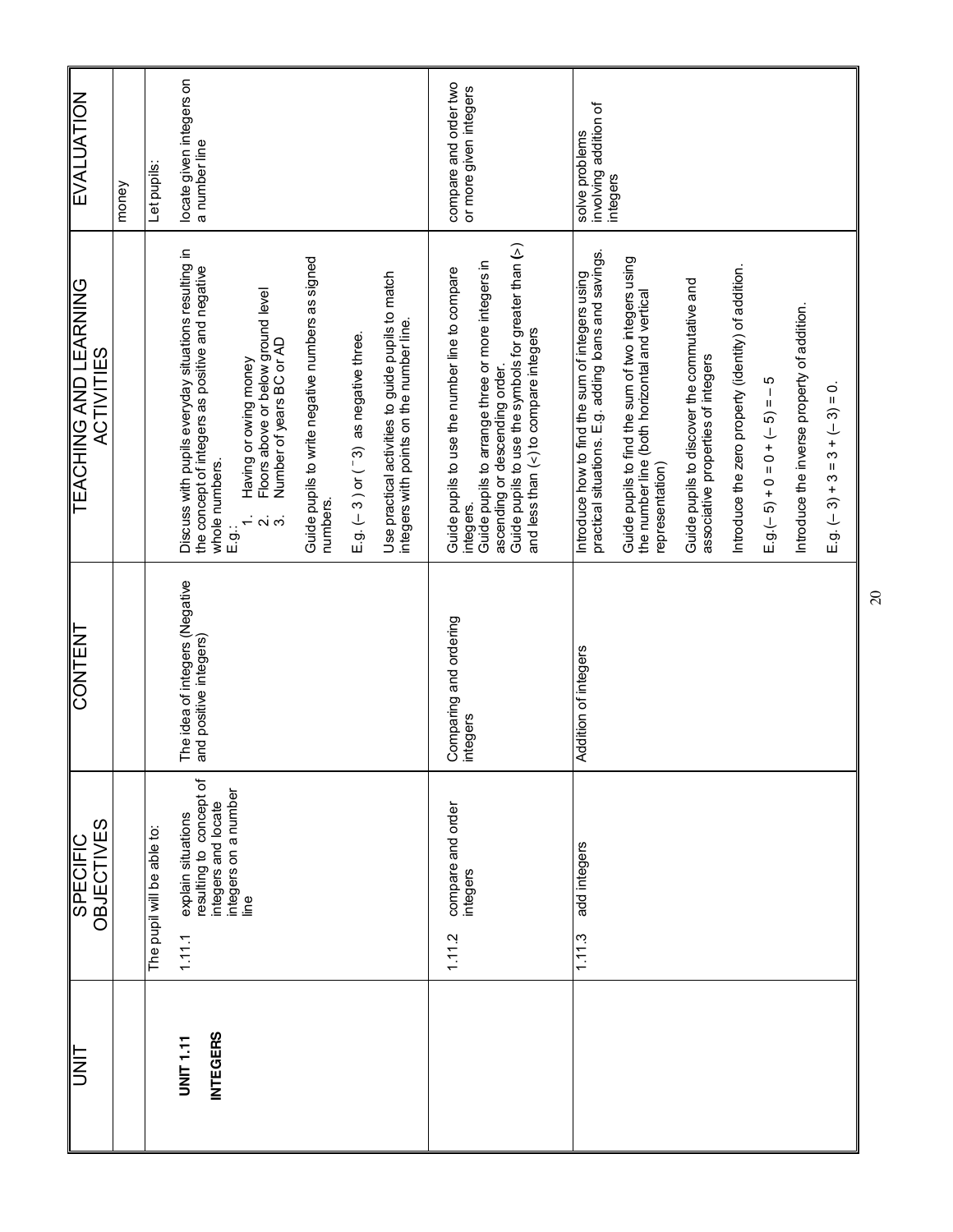| UNT<br>D                                                     | <b>OBJECTIVES</b><br><b>SPECIFIC</b>                                                | <b>CONTENT</b>                             | <b>TEACHING AND LEARNING</b><br>ACTIVITIES                                                                                                                                                                                                                                                                                                                                                                                                                                              | <b>EVALUATION</b>                                                                                                                                                                                                                                          |
|--------------------------------------------------------------|-------------------------------------------------------------------------------------|--------------------------------------------|-----------------------------------------------------------------------------------------------------------------------------------------------------------------------------------------------------------------------------------------------------------------------------------------------------------------------------------------------------------------------------------------------------------------------------------------------------------------------------------------|------------------------------------------------------------------------------------------------------------------------------------------------------------------------------------------------------------------------------------------------------------|
|                                                              |                                                                                     |                                            |                                                                                                                                                                                                                                                                                                                                                                                                                                                                                         |                                                                                                                                                                                                                                                            |
| 1.11 (CONT'D)<br><b>INTEGERS</b>                             | integers from integers<br>subtract positive<br>The pupil will be able to:<br>1.11.4 | Subtraction of positive integers           | Guide pupils to recognize that '-1' can represent the<br>operation 'subtract 1' or the directed number<br>Use practical situations such as the use of<br>$a + 0 = a$ ; $a = 0 + 0 = 0 + 0 = 0 + 0 = 0 + 0 = 0 + 0$<br>Guide pupils to subtract a positive integer and zero<br>subtraction of positive integers for pupils to solve.<br>Pose problems, which call for the application of<br>the number line, counters, etc.<br>Use the property that<br>from an integer.<br>negative 1'. | involving subtraction of<br>solve word problems<br>positive integers<br>subtract positive<br>Let pupils:<br>integers                                                                                                                                       |
|                                                              | Integers by positive<br>multiply and divide<br>integers<br>1.11.5                   | multiplication and Division of<br>integers | without a remainder. E.g. -15 $\div$ 5 = -3 and +15 $\div$ 5 = 3.<br>Introduce pupils to the use of calculators in solving<br>Guide pupils to divide integers by positive integers<br>more challenging problems involving integers.<br>Guide pupils to multiply integers by positive<br>integers. E.g. $(+2) \times 3 = 6$ or $2 \times 3 = 6$<br>$-2 \times (+3) = -6$ or $-2 \times 3 = -6$                                                                                           | use calculators to solve<br>and division of integers<br>involving multiplication<br>solve simple problems<br>(ii) $\frac{252}{30} \times \frac{(-20)}{30}$<br>more challenging<br>$E.9.$ (i) (-26) $\times$ 15<br>without using<br>calculators<br>problems |
| <b>CONSTRUCTIONS</b><br><b>GEOMETRIC</b><br><b>UNIT 1.12</b> | explain a locus<br>1.12.1                                                           | The idea of locus                          | Demonstrate the idea of locus as the path of points<br>obeying a given condition                                                                                                                                                                                                                                                                                                                                                                                                        |                                                                                                                                                                                                                                                            |
|                                                              | construct simple locus<br>1.12.2                                                    | Constructing:<br>- circles                 | tracing the path of a point P which moves in such a<br>Guide pupils to construct the circle as a locus (i.e.<br>way that its distance from a fixed point, say O is<br>always the same).                                                                                                                                                                                                                                                                                                 | describe the locus of a<br>real life activities(E.g.<br>describe the locus of<br>high jumper, 400m<br>runner, etc)                                                                                                                                         |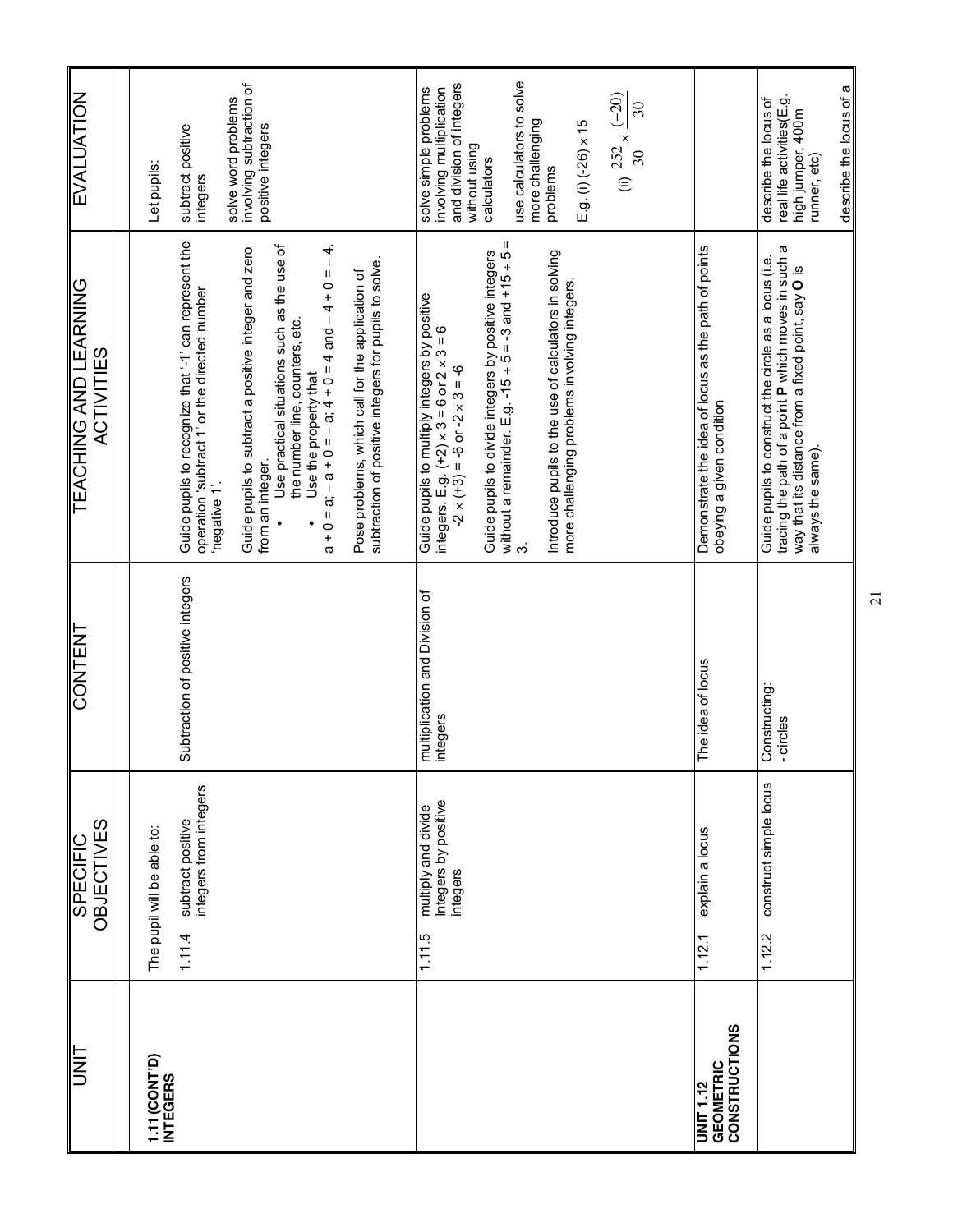| EVALUATION                           | circle<br>Let pupils:      | bisect a given line                                                                                                                                                                                          | bisect a given angle                                                                                      | construct a parallel to a<br>given line                                                                                                                                                | fractions with powers of<br>convert common<br>ten as their                                  | denominators to<br>decimal                                                 |                                                                                                           |                                            |                  |                                       |                                                |                                                                                                                                                                                 |                                                                                                               |    |
|--------------------------------------|----------------------------|--------------------------------------------------------------------------------------------------------------------------------------------------------------------------------------------------------------|-----------------------------------------------------------------------------------------------------------|----------------------------------------------------------------------------------------------------------------------------------------------------------------------------------------|---------------------------------------------------------------------------------------------|----------------------------------------------------------------------------|-----------------------------------------------------------------------------------------------------------|--------------------------------------------|------------------|---------------------------------------|------------------------------------------------|---------------------------------------------------------------------------------------------------------------------------------------------------------------------------------|---------------------------------------------------------------------------------------------------------------|----|
| TEACHING AND LEARNING<br>ACTIVITIES  |                            | moves in such a way that its distance from two fixed<br>points [say A and B] is always equal).<br>Guide pupils to construct a perpendicular bisector<br>as a locus (i.e. tracing the path of a point P which | Guide pupils to construct an angle bisector as a<br>locus of points equidistant from two lines that meet. | (i.e. tracing the path of a point say P which moves<br>in such a way that its distance from the line AB is<br>Guide pupils to construct parallel lines as a locus<br>always the same). | Revise with pupils the concept of decimal fractions<br>with a number line marked in tenths. | E.g. $\frac{6}{10}$ = $0.6$ (read as six-tenths equals zero<br>point six). | Guide pupils to find decimal fractions from common<br>fractions with powers of ten as their denominators. | E.g. (i) $\frac{7}{10}$ = may be stated as | $7 ÷ 10 = 0.7$ . | (ii) $\frac{3}{100}$ = 3 ÷ 100 = 0.03 | (iii) $\frac{1}{1000}$ = 4 ÷ 100 = 0.004.<br>4 | with their denominators expressed in different forms<br>Guide pupils to find decimal fractions from fractions<br>using equivalent fractions to get denominator a<br>power of 10 | $= 0.4$<br>$\overline{10}$<br>4<br>Ш<br>$2 \times 2$<br>$5 \times 2$<br>$\mathbf{I}$<br>$\frac{1}{2}$<br>E.g. |    |
| CONTENT                              |                            | - perpendicular bisector                                                                                                                                                                                     | - bisector of an angle                                                                                    | -parallel lines                                                                                                                                                                        | Converting common fractions to<br>decimal fractions                                         |                                                                            |                                                                                                           |                                            |                  |                                       |                                                |                                                                                                                                                                                 |                                                                                                               | 22 |
| <b>OBJECTIVES</b><br><b>SPECIFIC</b> | The pupil will be able to: |                                                                                                                                                                                                              |                                                                                                           |                                                                                                                                                                                        | express fractions with<br>powers of ten in their<br>denominators as<br>decimals<br>1.13.1   |                                                                            |                                                                                                           |                                            |                  |                                       |                                                |                                                                                                                                                                                 |                                                                                                               |    |
| <b>UNIT</b>                          | 1.12 (CONT'D)              | <b>CONSTRUCTIONS</b><br><b>GEOMETRIC</b>                                                                                                                                                                     |                                                                                                           |                                                                                                                                                                                        | DECIMAL FRACTIONS<br><b>UNIT 1.13</b>                                                       |                                                                            |                                                                                                           |                                            |                  |                                       |                                                |                                                                                                                                                                                 |                                                                                                               |    |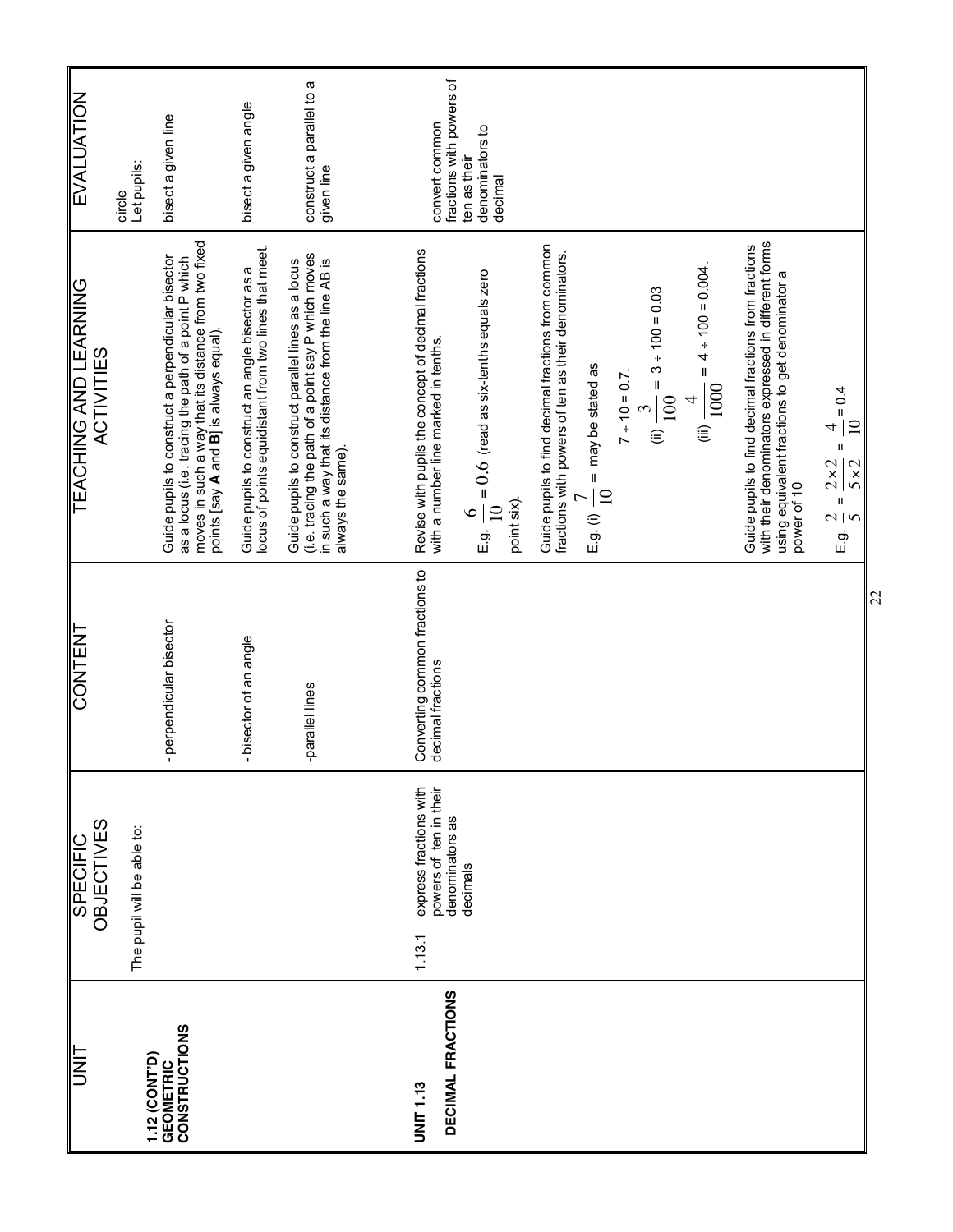| EVALUATION                                        | Let pupils:                | fractions to decimals<br>convert common<br>and vice versa                                                                      |                                                                         | order decimal fractions                                                       | add decimal fractions<br>up to decimals in<br>hundredths                        | fractions in thousandths<br>subtract decimal                         | multiplication of decimal<br>solve problems on<br>fractions                                                                                                  | encourage the use of<br>calculators to check<br>Note: You may                                           | answers                                                                                                              |                                                                                                                                      | number of decimal<br>round up or down<br>decimals to given                                      | places                                                      | convert numbers to the<br>standard form                                                                                                                                                                     |
|---------------------------------------------------|----------------------------|--------------------------------------------------------------------------------------------------------------------------------|-------------------------------------------------------------------------|-------------------------------------------------------------------------------|---------------------------------------------------------------------------------|----------------------------------------------------------------------|--------------------------------------------------------------------------------------------------------------------------------------------------------------|---------------------------------------------------------------------------------------------------------|----------------------------------------------------------------------------------------------------------------------|--------------------------------------------------------------------------------------------------------------------------------------|-------------------------------------------------------------------------------------------------|-------------------------------------------------------------|-------------------------------------------------------------------------------------------------------------------------------------------------------------------------------------------------------------|
| <b>TEACHING AND LEARNING</b><br><b>ACTIVITIES</b> |                            | Guide pupils to find common fractions from decimal<br>fractions E.g. $0.3 = \frac{3}{10}$ , $0.6 = \frac{6}{10} = \frac{3}{5}$ | Note: Use practical situations such as the<br>conversion of currencies. | Guide pupils to write decimal fractions as common<br>fractions and order them | Guide pupils to add decimal fractions in tenths,<br>hund redths and thousandths | Guide pupils to subtract decimal fractions up to 3<br>decimal places | $= 0.21$<br>Guide pupils to multiply decimal fractions<br>100<br>$\overline{21}$<br>$\mathbf{u}$<br>E.g. $0.3 \times 0.7 = \frac{3}{10} \times \frac{7}{10}$ | E.g. (i) $0.48 \div 0.2 = \frac{48}{100} \div \frac{2}{10}$<br>Guide pupils to divide decimal fractions | $\times \frac{10}{10} = \frac{24}{10} = 2.4$<br>$\overline{10}$<br>$\mathbf{C}$<br>$rac{1}{100}$ $\times$<br>48<br>П | $\overline{1}$<br>$\frac{2}{10}$ $\frac{3}{10}$ $\times \frac{10}{5}$ =<br>$\frac{1}{10}$<br>$0.5 + 0.5 =$<br>$\widehat{\mathbf{U}}$ | Guide pupils to write decimal fractions and correct<br>them to a given number of decimal places | Introduce the pupils to the rule for rounding up or<br>down | Guide pupils to establish the fact that standard form<br>number between 1 and 10 multiplied by a power of<br>numbers and the number is always written as a<br>is used when dealing with very large or small |
| <b>CONTENT</b>                                    |                            | Converting decimal fractions to<br>common fractions                                                                            |                                                                         | Ordering decimal fractions                                                    | Operations on decimal fractions                                                 |                                                                      |                                                                                                                                                              |                                                                                                         |                                                                                                                      |                                                                                                                                      | Approximation                                                                                   |                                                             | Standard form                                                                                                                                                                                               |
| <b>OBJECTIVES</b><br><b>SPECIFIC</b>              | The pupil will be able to: | fractions to common<br>convert decimal<br>fractions<br>1.13.2                                                                  |                                                                         | compare and order<br>decimal fractions<br>1.13.3                              | operations on decimal<br>carry out the four<br>fractions<br>1.13.4              |                                                                      |                                                                                                                                                              |                                                                                                         |                                                                                                                      |                                                                                                                                      | fractions to a given<br>number of decimal<br>correct decimal<br>1.13.5                          | places                                                      | express numbers in<br>standard form<br>1.13.6                                                                                                                                                               |
| <b>UNIT</b>                                       | 1.13 (CONT'D)              | DECIMAL FRACTIONS                                                                                                              |                                                                         |                                                                               |                                                                                 |                                                                      |                                                                                                                                                              |                                                                                                         |                                                                                                                      |                                                                                                                                      |                                                                                                 |                                                             |                                                                                                                                                                                                             |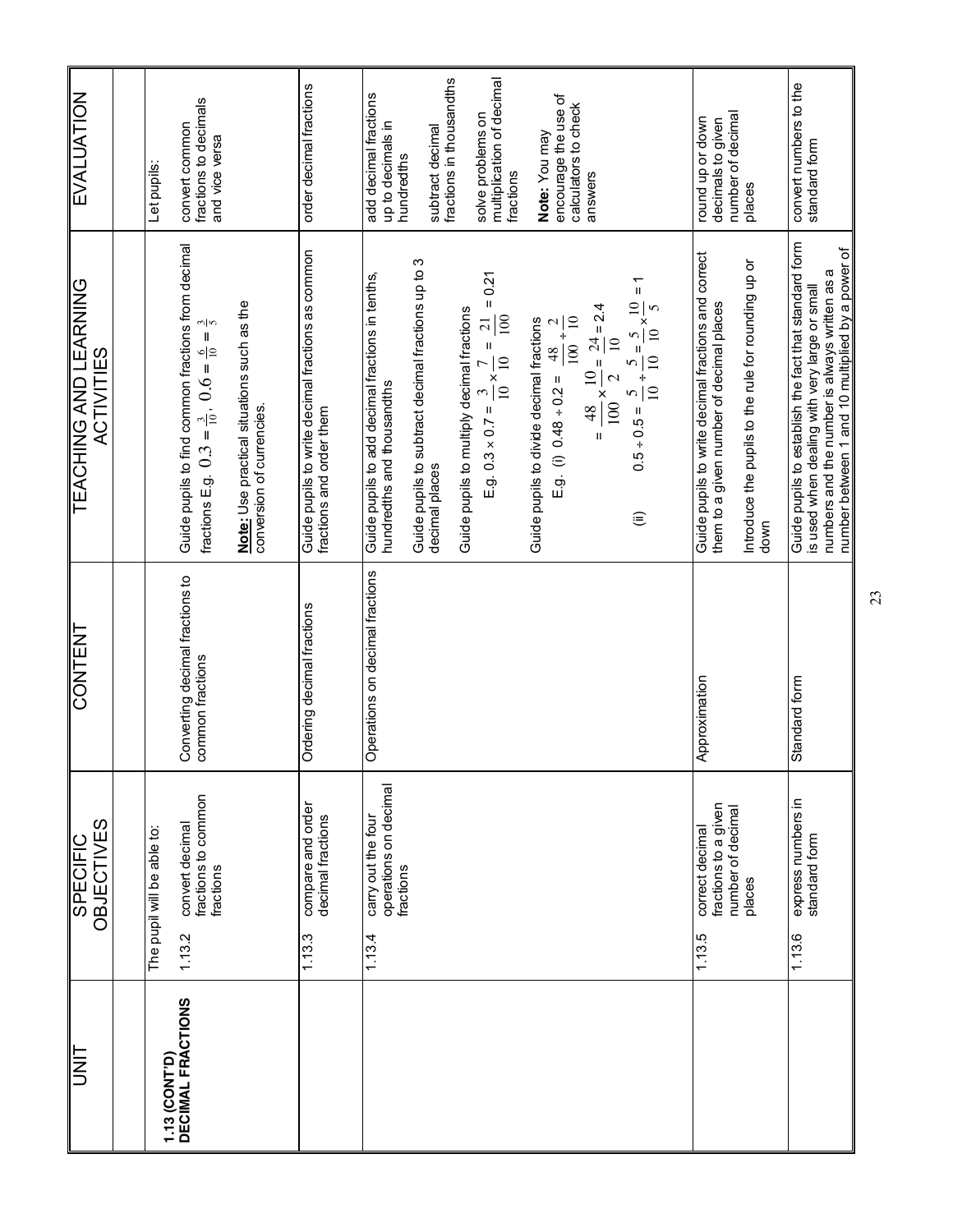| EVALUATION                                 |                                                     | Let pupils:                | find a percentage of a<br>given quantity                                                                                                                                                                                                                                                                                                                                                                                                                                                                  | a percentage of another<br>express one quantity as<br>quantity                                                                                                                                                                | percent of a real life<br>find the profit/loss<br>transaction                                                                                                                                                                                                             |                 |
|--------------------------------------------|-----------------------------------------------------|----------------------------|-----------------------------------------------------------------------------------------------------------------------------------------------------------------------------------------------------------------------------------------------------------------------------------------------------------------------------------------------------------------------------------------------------------------------------------------------------------------------------------------------------------|-------------------------------------------------------------------------------------------------------------------------------------------------------------------------------------------------------------------------------|---------------------------------------------------------------------------------------------------------------------------------------------------------------------------------------------------------------------------------------------------------------------------|-----------------|
| <b>TEACHING AND LEARNING</b><br>ACTIVITIES | 10. E.g. 6284.56 = 6.28456 $\times$ 10 <sup>3</sup> |                            | Revise changing percentages to common fractions.<br>E.g. $\frac{1}{4} = \frac{1 \times 100}{4 \times 100} = \frac{100}{4} \left(\frac{1}{100}\right) = \frac{25}{100} = 25\%$<br>Revise the idea of percentages as a fraction<br>Guide pupils to find a percentage of a given<br>quantity.<br>i.e. $\frac{25}{2} \times \frac{1}{100} \times$ GH¢300 = GH¢ 37.50<br>E.g. 25% = $\frac{25}{100}$ = $\frac{25 \times 1}{25 \times 4}$ = $\frac{1}{4}$<br>expressed in hundredths,<br>E.g. 121/2 % of GH¢300 | Guide pupils to express one quantity as a<br>i.e. $\frac{48}{120} \times \frac{100}{100} = 4 \left( \frac{10}{100} \right) = \frac{40}{100} = 40\%$<br>E.g. What percentage of 120 is 48<br>percentage of a similar quantity. | Guide pupils to express profit/loss as a percentage<br>of the capital/cost price, as;<br>Guide pupils to find the profit/loss in a given<br>$capital \times 100$<br>$capital \times 100$<br>Profit percent = $\frac{projit}{}$<br>loss<br>$Loss$ percent =<br>transaction |                 |
| CONTENT                                    |                                                     |                            | Finding percentage of a given<br>quantity                                                                                                                                                                                                                                                                                                                                                                                                                                                                 | percentage of a similar quantity<br>Expressing one quantity as a                                                                                                                                                              | Solving problems involving<br>profit/loss percent                                                                                                                                                                                                                         | $\overline{24}$ |
| <b>OBJECTIVES</b><br><b>SPECIFIC</b>       |                                                     | The pupil will be able to: | find the percentage of<br>a given quantity<br>1.14.1                                                                                                                                                                                                                                                                                                                                                                                                                                                      | express one quantity<br>as a percentage of a<br>similar quantity<br>1.14.2                                                                                                                                                    | involving profit or loss<br>as a percentage in a<br>solve problems<br>transaction<br>1.14.3                                                                                                                                                                               |                 |
| UNIT                                       |                                                     |                            | PERCENTAGES<br><b>UNIT 1.14</b>                                                                                                                                                                                                                                                                                                                                                                                                                                                                           |                                                                                                                                                                                                                               |                                                                                                                                                                                                                                                                           |                 |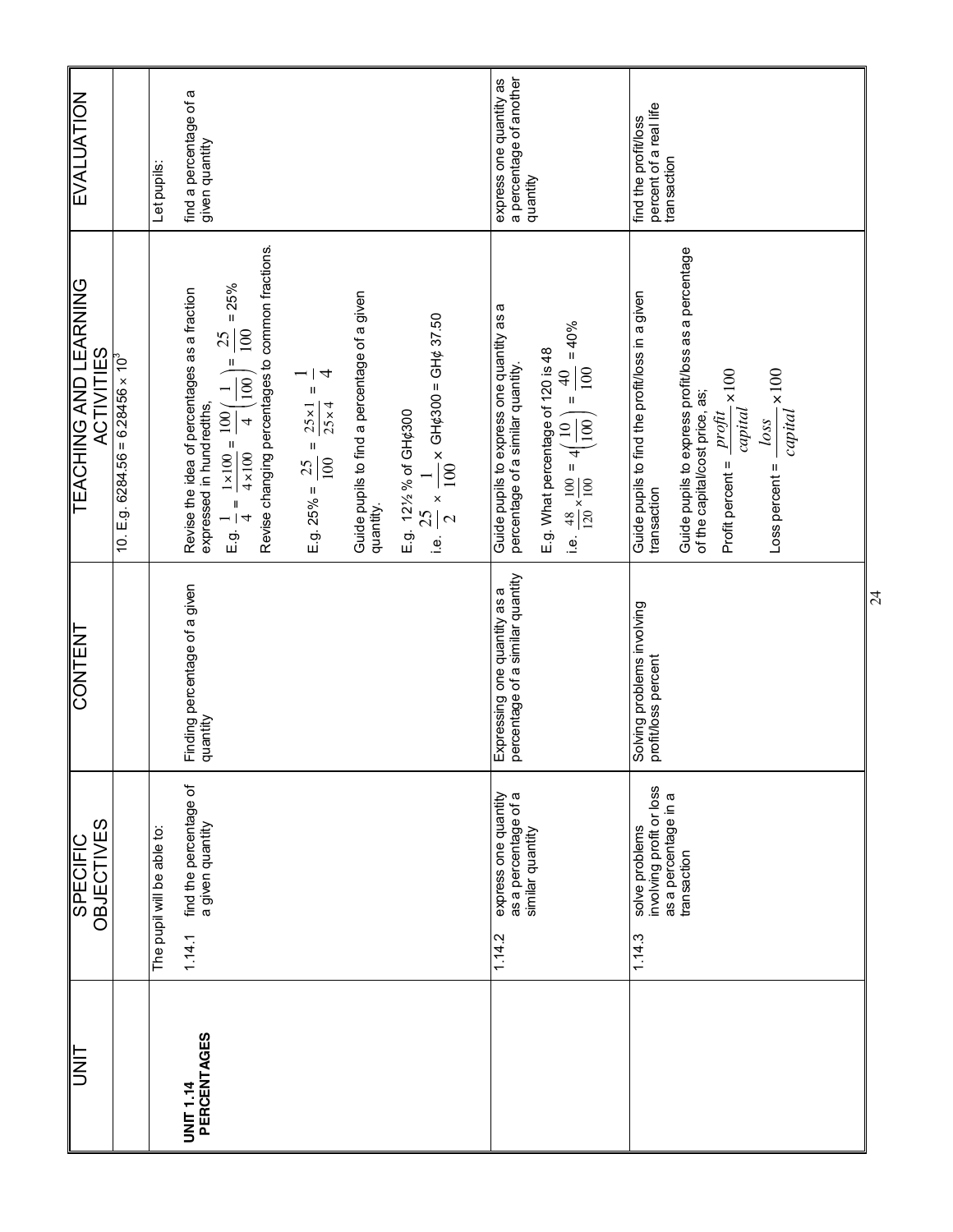| <b>HINU</b>                                                              | <b>OBJECTIVES</b><br><b>SPECIFIC</b>                                                                 | CONTENT               | TEACHING AND LEARNING<br><b>ACTIVITIES</b>                                                                                                                                                                             | EVALUATION                                                                                      |
|--------------------------------------------------------------------------|------------------------------------------------------------------------------------------------------|-----------------------|------------------------------------------------------------------------------------------------------------------------------------------------------------------------------------------------------------------------|-------------------------------------------------------------------------------------------------|
|                                                                          |                                                                                                      |                       |                                                                                                                                                                                                                        |                                                                                                 |
| <b>COLLECTING AND</b><br>HANDLING DATA<br>(DISCRETE)<br><b>JNIT 1.15</b> | 1.15.1 collect data from a<br>simple survey and/or<br>from data tables<br>The pupil will be able to: | Collecting data       | Guide pupils to carry out simple surveys to collect<br>data, such as marks scored in an exercise,<br>months of birth of pupils, etc                                                                                    | activities, etc and record<br>Collect data from news<br>papers, sporting<br>Let pupils:<br>them |
|                                                                          | organize data into<br>simple tables<br>1.15.2                                                        | Handling Data         | Guide pupils to organize the data collected into<br>simple frequency distribution tables                                                                                                                               | organize data in table<br>form                                                                  |
|                                                                          | find the Mode, Median<br>and Mean of a set of<br>data<br>1.15.3                                      | Mode, Median and Mean | measures is the best average in a given situation<br>Guide pupils to find the mode, median and the<br>Brainstorm with pupils to find out which of the<br>mean of discrete data collected.<br>(use practical examples). | median and mean from<br>calculate the mode,<br>a discrete data                                  |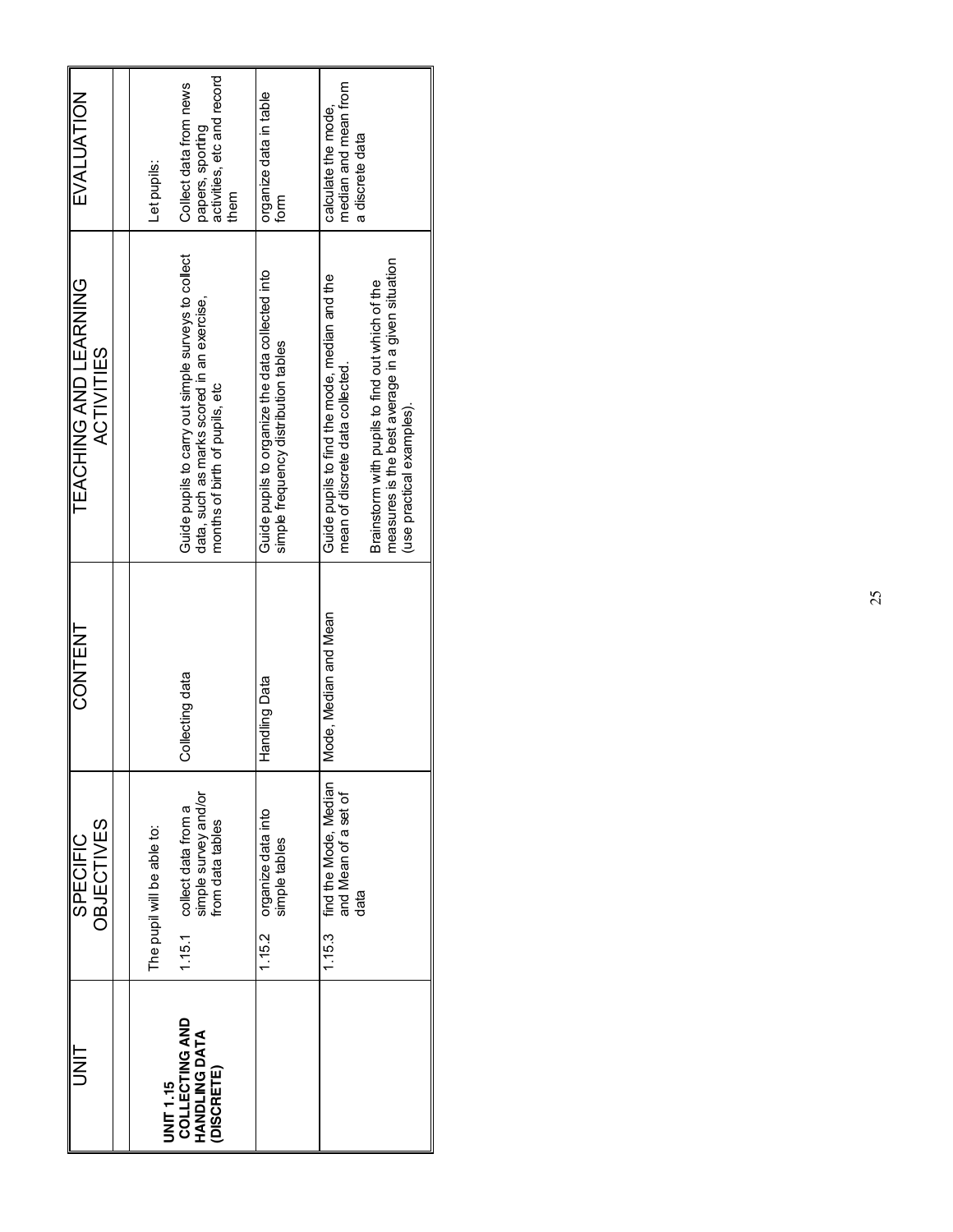| I<br>N<br>D           |       | <b>OBJECTIVES</b><br>SPECIFIC                                                         | <b>CONTENT</b>                                                          | TEACHING AND LEARNING<br><b>ACTIVITIES</b>                                                                                                                                                         | EVALUATION                                                             |
|-----------------------|-------|---------------------------------------------------------------------------------------|-------------------------------------------------------------------------|----------------------------------------------------------------------------------------------------------------------------------------------------------------------------------------------------|------------------------------------------------------------------------|
| <b>UNIT 2.1</b>       |       | The pupil will be able to:                                                            |                                                                         |                                                                                                                                                                                                    | Let pupils:                                                            |
| NUMERATION<br>SYSTEMS | 2.1.1 | Hindu-Arabic and<br>symbols used in<br>explain some<br>numeration<br>systems<br>Roman | Brief history of<br>numbers(Hindu-Arabic<br>and Roman numerals)         | Introduce Hindu-Arabic and Roman numerals and the<br>development of numbers                                                                                                                        | rewrite some Hindu-Arabic<br>numerals in Roman<br>numerals             |
|                       | 2.12  | some Ghanaian<br>explain and use<br>numeration of<br>the bases of<br>languages        | Ghanaian numeration<br>system                                           | read number words in some Ghanaian languages up to<br>numeration systems in some Ghanaian languages and<br>Guide pupils to identify the various bases of<br>hundred(100)                           | numeration systems of some<br>Ghanaian languages<br>state the bases of |
|                       | 2.1.3 | base ten numerals<br>up to one billion<br>read and write                              | Base ten numerals up to<br>one billion<br>$(600,000,000 = 10^{9})$<br>C | Guide pupils to read and write base ten numerals up to<br>one billion (1,000,000,000)                                                                                                              | given base ten numerals<br>write number names for<br>and vice versa    |
|                       | 2.14  | bases five and two<br>read and write<br>numerals                                      | Reading and writing<br>bases five and two<br>numerals                   | Guide pupils to read and write bases five and two<br>numerals using multi-based materials.                                                                                                         | read a given numeral in<br>bases five and two                          |
|                       |       |                                                                                       |                                                                         | Assist pupils to complete base five number chart up to<br>$E.g. 214_{\text{fwe}}$ is read as "two, one, four base five" and<br>101two is read as "one, zero, one base two"<br>1110 <sub>five</sub> | bases five and two number<br>fill in missing numerals in<br>charts     |
|                       |       |                                                                                       |                                                                         | Assist pupils to complete base two number chart up to<br>11110 <sub>two</sub>                                                                                                                      |                                                                        |
|                       | 2.1.5 | convert bases five<br>and two numerals<br>to base ten                                 | Converting bases five and<br>two numerals to base ten<br>numerals       | Assist pupils to convert base five and two numerals to<br>base ten numerals and vice versa.                                                                                                        | convert bases five and two<br>numerals to base ten and<br>vice versa   |

**JUNIOR HIGH SCHOOL 2 JUNIOR HIGH SCHOOL 2**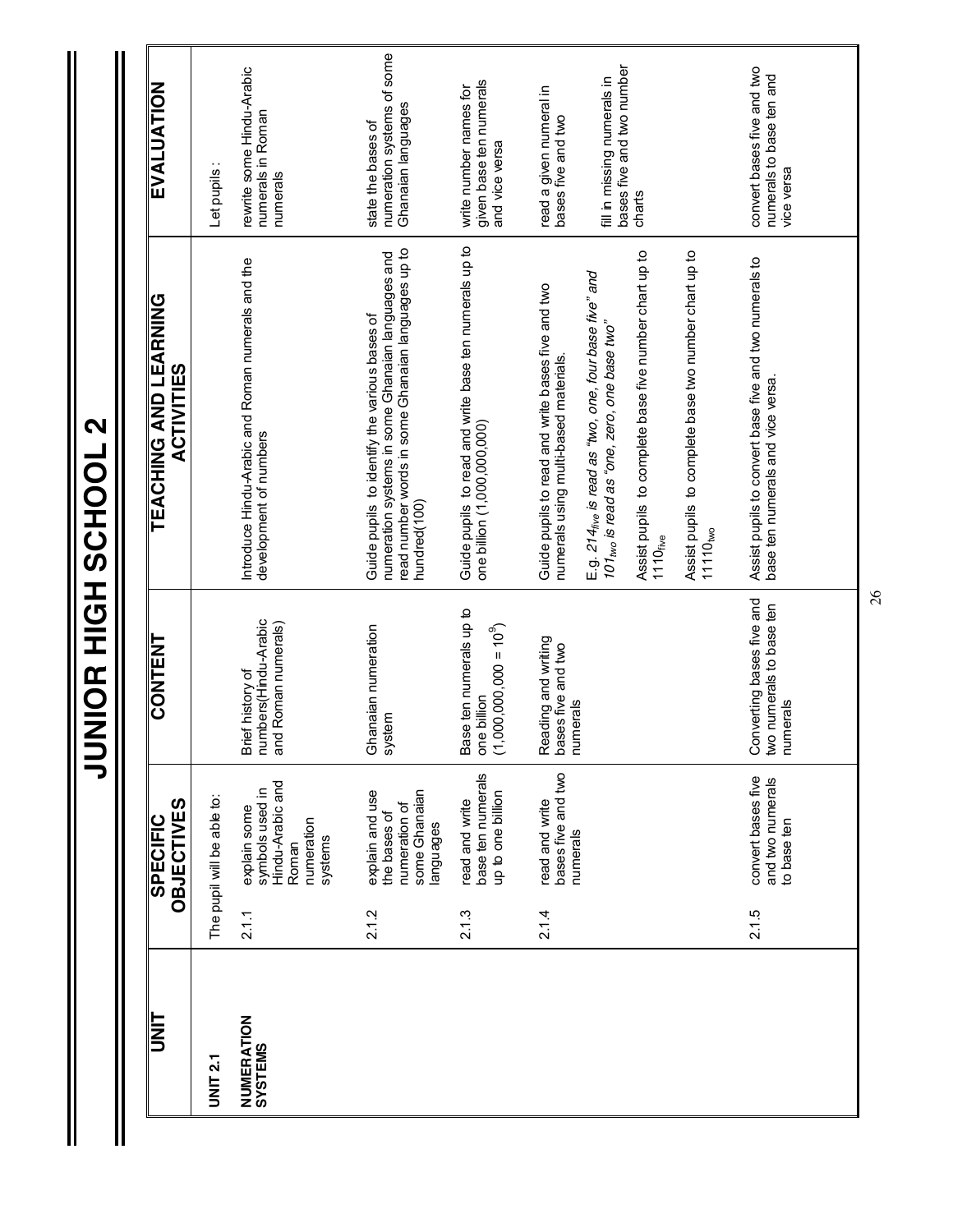| <b>S</b>                                                       |       | <b>OBJECTIVES</b><br><b>SPECIFIC</b>                                          | <b>CONTENT</b>                                                                          | <u>TEACHING AND LEARNING</u><br><b>ACTIVITIES</b>                                                                                                                                                 | <b>EVALUATION</b>                                                                                         |
|----------------------------------------------------------------|-------|-------------------------------------------------------------------------------|-----------------------------------------------------------------------------------------|---------------------------------------------------------------------------------------------------------------------------------------------------------------------------------------------------|-----------------------------------------------------------------------------------------------------------|
| NUMERATION<br>2.1 (CONT'D)                                     |       | The pupil will be able to:                                                    |                                                                                         |                                                                                                                                                                                                   | Let pupils                                                                                                |
| SVSTEMS                                                        | 2.1.6 | used in everyday<br>explain numbers<br>life                                   | Uses of numerals in<br>everyday life                                                    | Guide pupils to identify various uses of numbers in<br>everyday life.                                                                                                                             | numbers in everyday life<br>state various uses of                                                         |
|                                                                |       |                                                                               |                                                                                         | E.g. telephone numbers, car numbers, house numbers,<br>bank account numbers, etc                                                                                                                  |                                                                                                           |
| <b>LINEAR EQUATIONS</b><br>AND INEQUALITIES<br><b>UNIT 2.2</b> | 2.2.1 | problems to linear<br>variable and vice<br>equations in one<br>translate word | sentences for word<br>mathematical<br>Linear equations<br>• mathematica                 | Guide pupils to write mathematical sentences from<br>word problems involving linear equations in one<br>variable.                                                                                 | sentences from given word<br>equations in one variable<br>problems involving linear<br>write mathematical |
|                                                                |       | versa                                                                         | problems                                                                                | elder one is 4 times older than the younger one. Write<br>E.g. the sum of the ages of two friends is 25, and the<br>this as a mathematical sentence?                                              |                                                                                                           |
|                                                                |       |                                                                               |                                                                                         | i.e. let the age of the younger one be x<br>$\therefore$ age of elder one = 4x<br>$4x + x = 25$                                                                                                   |                                                                                                           |
|                                                                |       |                                                                               | word problems for<br>given linear<br>$\bullet$                                          | Guide pupils to write word problems from given<br>mathematical sentences                                                                                                                          | write word problems for<br>given mathematical<br>sentences                                                |
|                                                                |       |                                                                               | equations                                                                               | i.e. the sum of two equal numbers is 15<br>$E.g. x + x = 15$                                                                                                                                      |                                                                                                           |
|                                                                | 2.2.2 | equations in one<br>solve linear<br>variable                                  | Solving linear equations<br>in one variable<br>one variable                             | Using the idea of balance, assist pupils to solve simple<br>Note: flag diagrams can also be used<br>ю<br>E.g. $3x + 5 = 20$<br>i.e. $3x + 5 - 5 = 20$<br>linear equations<br>$3x = 15$<br>$x = 5$ | solve simple linear<br>equations                                                                          |
|                                                                | 2.2.3 | problems to linear<br>translate word<br>inequalities                          | Making mathematical<br>sentences involving linear<br>inequalities from word<br>problems | Guide pupils to write mathematical sentences involving<br>E.g. think of a whole number less than 17<br>linear inequalities from word problems.<br>i.e. $x < 17$                                   | sentences involving linear<br>inequalities from word<br>write mathematical<br>problems                    |
|                                                                | 2.24  | solve linear<br>inequalities                                                  | Solving linear inequalities                                                             | Using the idea of balancing, guide pupils to solve linear<br>$2p + 4 - 4 < 16 - 4$<br>$\Rightarrow p < 6$<br>$E.g. 2p + 4 < 16$<br>2p < 12<br>inequalities                                        | solve linear inequalities                                                                                 |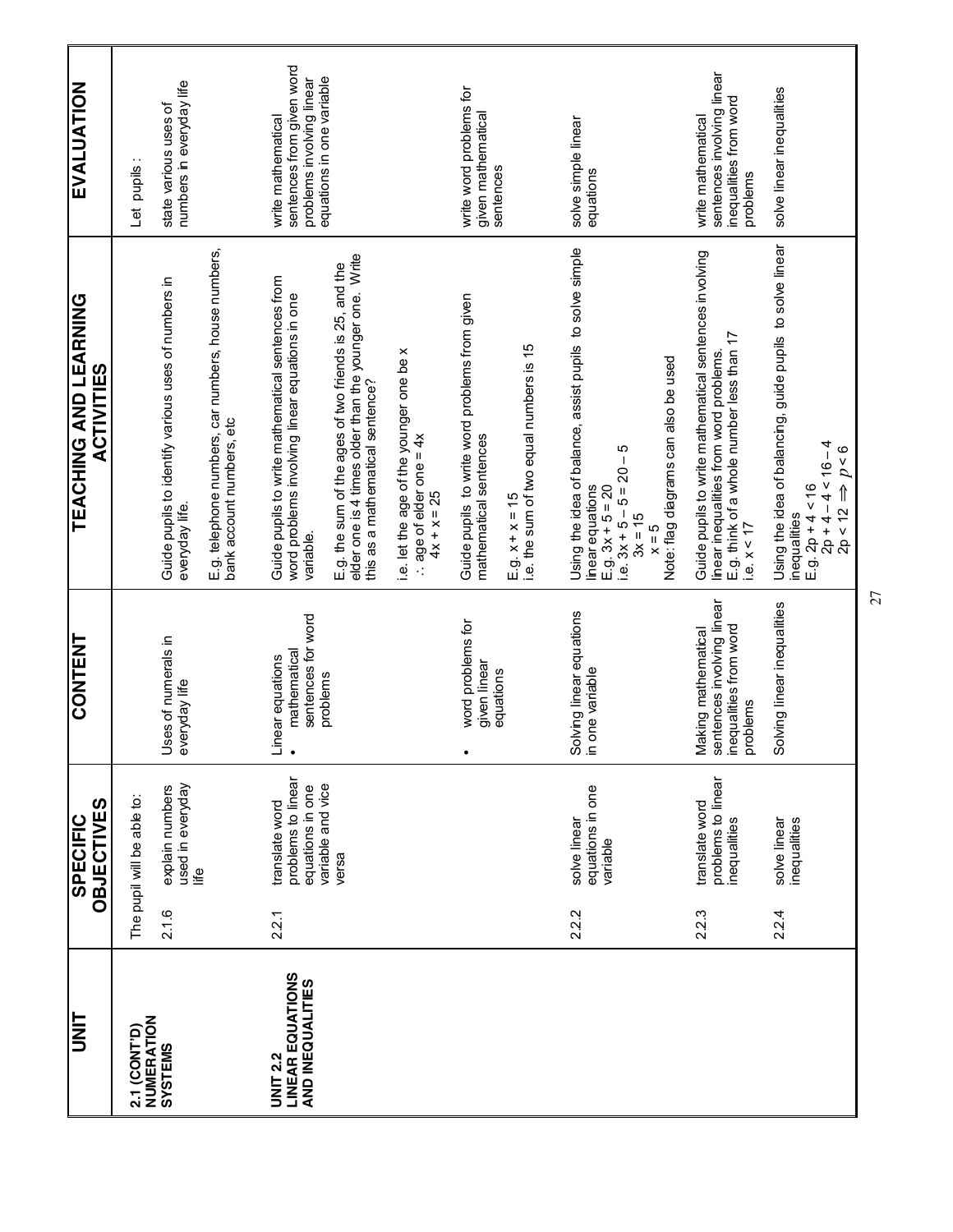| llis                                        |       | <b>OBJECTIVES</b><br><b>SPECIFIC</b>                                        | <b>CONTENT</b>                                                             | <u>TEACHING AND LEARNING</u><br><b>ACTIVITIES</b>                                                                                                                                                                                                                                             | <b>EVALUATION</b>                                                                 |
|---------------------------------------------|-------|-----------------------------------------------------------------------------|----------------------------------------------------------------------------|-----------------------------------------------------------------------------------------------------------------------------------------------------------------------------------------------------------------------------------------------------------------------------------------------|-----------------------------------------------------------------------------------|
| 2.2 (CONT'D)                                |       | The pupil will be able to:                                                  |                                                                            |                                                                                                                                                                                                                                                                                               | Let pupils:                                                                       |
| <b>LINEAR EQUATIONS</b><br>AND INEQUALITIES | 2.2.5 | determine solution<br>given domains<br>inequalities in<br>sets of linear    | Solution sets of linear<br>inequalities in given<br>domains                | E.g. if $x < 4$ for whole numbers, then the domain is<br>whole numbers and the solution set = $\{0, 1, 2, 3\}$<br>Guide pupils to determine solution sets of linear<br>inequalities in given domains                                                                                          | of linear inequalities in given<br>determine the solution sets<br>domains         |
|                                             | 2.2.6 | inequalities on the<br>illustrate solution<br>sets of linear<br>number line | Illustrating solution sets of<br>linear inequalities on the<br>number line | Assist pupils to illustrate solution sets on the number<br>N<br>$\mathsf{V}$<br>$2 \leq x$<br>$\sum_{\lambda}^{\infty}$<br>$\widehat{\equiv}$<br>$\widehat{=}$<br>jine.<br>E.g.                                                                                                               | linear inequalities on the<br>illustrate solution sets of<br>number line          |
| ANGLES<br><b>UNIT 2.3</b>                   | 2.3.1 | use the protractor<br>to measure and<br>draw angles                         | Measuring and drawing<br>angles using the<br>protractor                    | Guide pupils to measure angles using the protractor<br>protractor (E.g., the base line, centre and divisions<br>Guide pupils to draw angles using the protractor<br>Introduce pupils to the various parts of the<br>TLMs: Protractor, Cut-out triangles<br>marked in the opposite directions) | measure given angles with<br>draw angles with the<br>the protractor<br>protractor |
|                                             | 2.3.2 | different types of<br>identify and<br>classify the<br>angles                | Types of angles                                                            | Guide pupils to relate square comer to right angles (i.e.<br>90 <sup>0</sup> )<br>Complementary and Supplementary angles<br>Guide pupils to identify and classify:<br>Straight angles<br>Obtuse angles<br>Reflex angles<br>Acute angles<br>Right angles                                       | identify and classify the<br>various types of angles                              |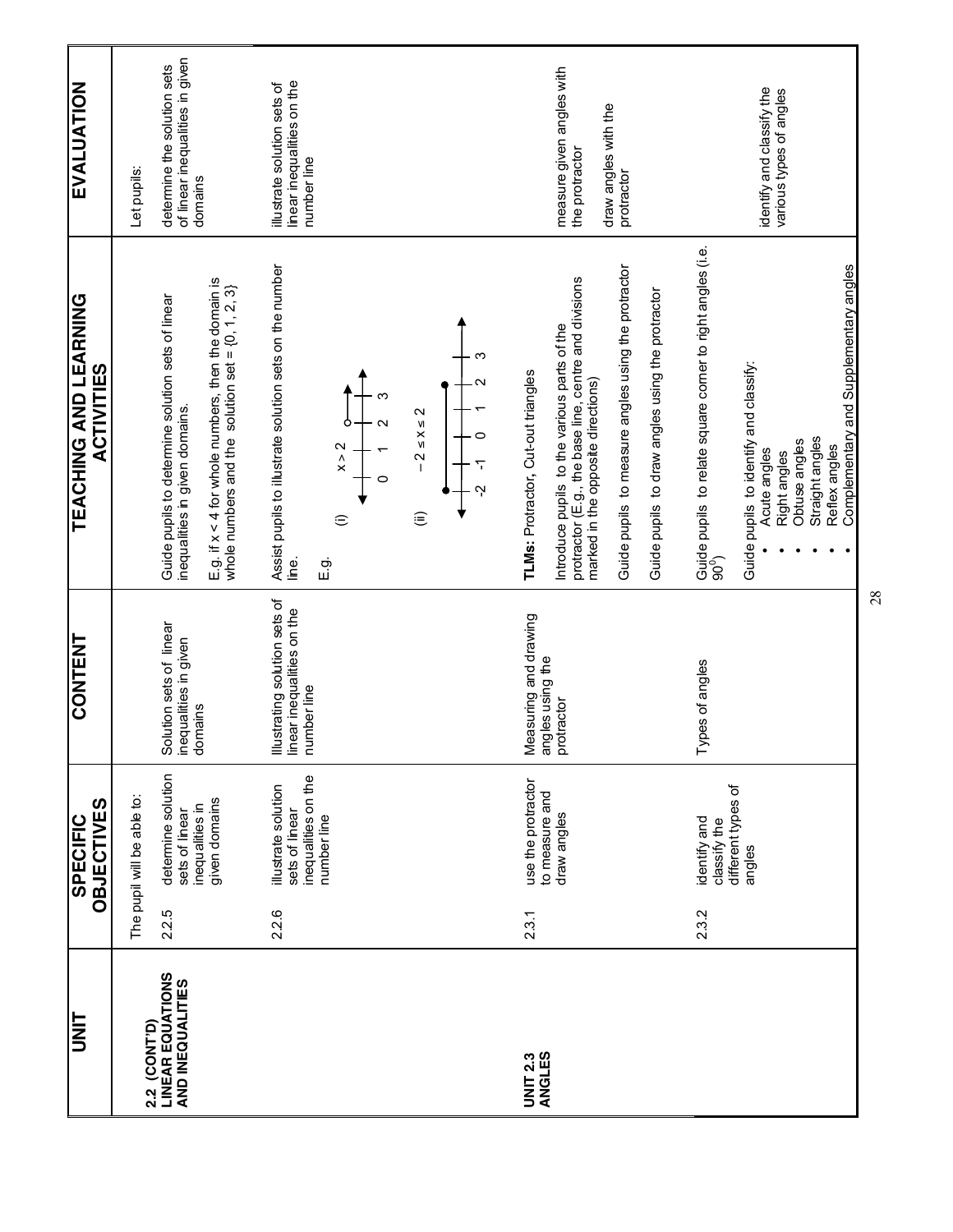| <b>EVALUATION</b>                                 | Let pupils                 | sum of angles in given<br>measure and find the<br>triangles                                                                                                                                                  | find the sizes of angles in<br>given triangles                                                                                                                                                       | find the sizes of angles<br>between lines                                                                                                                                  | Calculate for angles in<br>different diagrams                                                                                                                   | calculate exterior angles of<br>triangles                                                              |
|---------------------------------------------------|----------------------------|--------------------------------------------------------------------------------------------------------------------------------------------------------------------------------------------------------------|------------------------------------------------------------------------------------------------------------------------------------------------------------------------------------------------------|----------------------------------------------------------------------------------------------------------------------------------------------------------------------------|-----------------------------------------------------------------------------------------------------------------------------------------------------------------|--------------------------------------------------------------------------------------------------------|
| <b>TEACHING AND LEARNING</b><br><b>ACTIVITIES</b> |                            | Guide pupils to draw triangles and use the protractor to<br>measure the interior angles and find the sum<br>Using cut-out angles from triangles, guide pupils to<br>discover the sum of angles in a triangle | Using the idea of sum of angles in a triangle, guide<br>ပ<br>pupils to solve for angles in a given triangle.<br>$\sqrt{6}$<br>E.g. find $\angle$ ABC in the triangle below<br>മ<br>$45^{\circ}$<br>⋖ | Assist pupils to demonstrate practically that:<br>vertically opposite angles are equal<br>corresponding angles are equal<br>alternate angles are equal<br>$\alpha$ $\beta$ | between lines to calculate for angles in different<br>Assist pupils to apply the knowledge of angles<br>×<br>55 <sup>0</sup><br>$45^{0}$<br>diagrams<br>ć.<br>E | Guide pupils to use the concept of straight angles to<br>calculate exterior angles of a given triangle |
| <b>CONTENT</b>                                    |                            | Sum of angles in a<br>triangle                                                                                                                                                                               | Solving for angles in a<br>triangle                                                                                                                                                                  | corresponding angles<br>vertically opposite<br>Angles between lines<br>• vertically opposite<br>alternate angles<br>angles<br>$\bullet$                                    |                                                                                                                                                                 | Exterior angles of<br>triangles                                                                        |
| OBJECTIVES<br><b>SPECIFIC</b>                     | The pupil will be able to: | sum of the angles<br>discover why the<br>in a triangle is<br>180 <sup>0</sup>                                                                                                                                | calculate the size<br>of angles in<br>triangles                                                                                                                                                      | of angles between<br>calculate the sizes<br>lines                                                                                                                          |                                                                                                                                                                 | exterior angles of<br>calculate the<br>a triangle                                                      |
|                                                   |                            | 2.3.3                                                                                                                                                                                                        | 2.3.4                                                                                                                                                                                                | 2.3.5                                                                                                                                                                      |                                                                                                                                                                 | 2.3.6                                                                                                  |
| <b>UNIT</b>                                       | 2.3 (CONT'D) ANGLES        |                                                                                                                                                                                                              |                                                                                                                                                                                                      |                                                                                                                                                                            |                                                                                                                                                                 |                                                                                                        |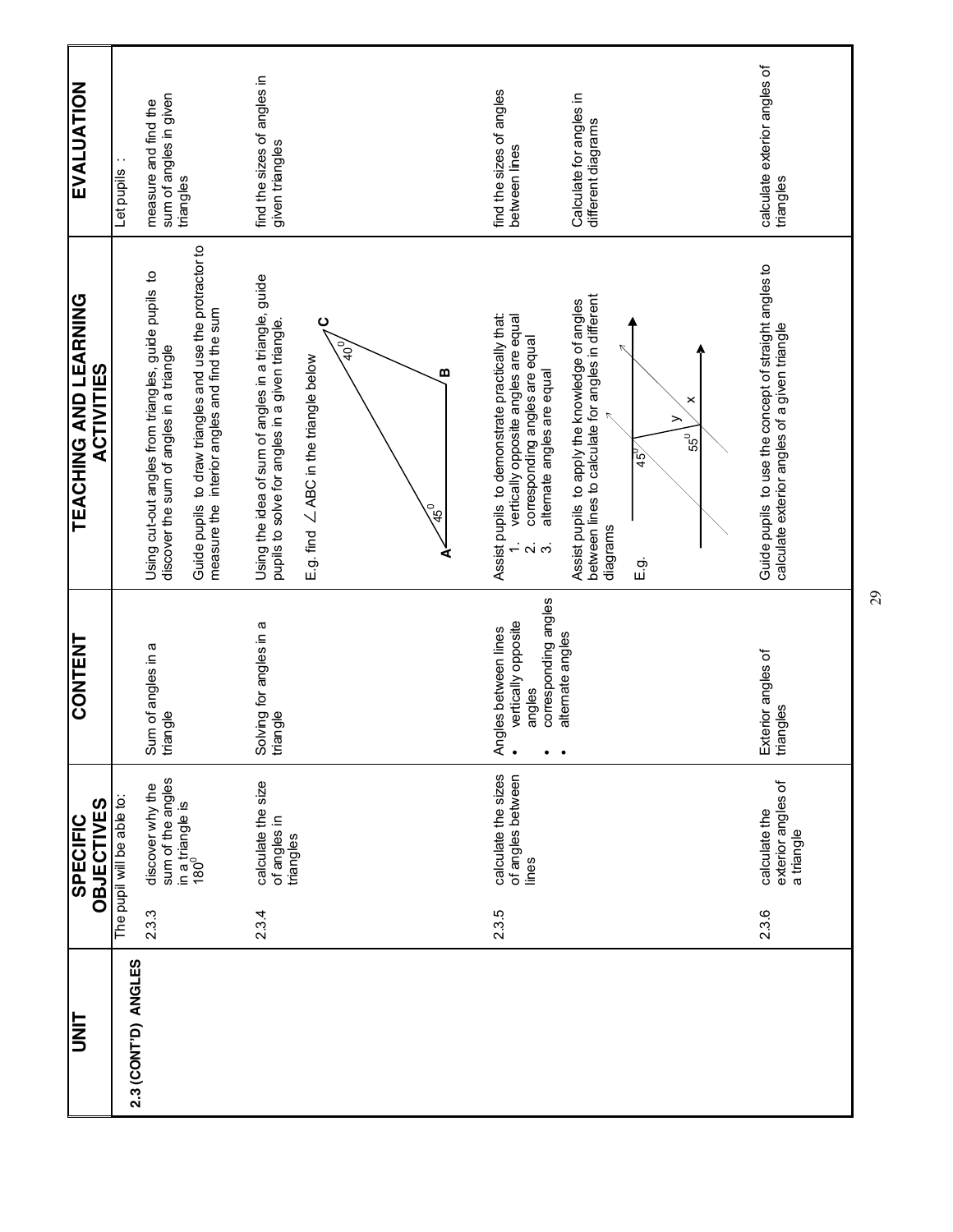| TINN                                |       | <b>OBJECTIVES</b><br><b>SPECIFIC</b>                                         | <b>CONTENT</b>                                                                                                               | <b>TEACHING AND LEARNING</b><br><b>ACTIVITIES</b>                                                                                                                                                                                    | <b>EVALUATION</b>                                                                                                              |
|-------------------------------------|-------|------------------------------------------------------------------------------|------------------------------------------------------------------------------------------------------------------------------|--------------------------------------------------------------------------------------------------------------------------------------------------------------------------------------------------------------------------------------|--------------------------------------------------------------------------------------------------------------------------------|
| UNIT 2.4 COLLECTING                 |       | The pupil will be able to:                                                   |                                                                                                                              |                                                                                                                                                                                                                                      | Let pupils                                                                                                                     |
| AND HANDLING DATA                   | 2.4.1 | identify and collect<br>data from various<br>sources                         | Sources of data                                                                                                              | E.g. examination results, rainfall in a month, import and<br>Guide pupils through discussions to identify various<br>sources of collecting data<br>exports, etc                                                                      | state various sources of<br>collecting data                                                                                    |
|                                     | 242   | frequency table for<br>a given data<br>construct                             | Frequency table                                                                                                              | Assist pupils to make frequency tables by tallying in<br>groups of five and write the frequencies.                                                                                                                                   | prepare a frequency table<br>for given data                                                                                    |
|                                     | 2.4.3 | draw the pie chart,<br>bar chart and the<br>represent data<br>block graph to | Graphical representation<br>of data<br>stem and leaf plot<br>block graph<br>bar chart<br>pie chart<br>$\bullet$<br>$\bullet$ | Guide pupils to represent a given data using the sterm<br>Guide pupils to draw the pie chart, bar chart and the<br>block graph from frequency tables<br>and leaf plot                                                                | draw various graphs to<br>represent data                                                                                       |
|                                     | 2.4.4 | read and interpret<br>frequency tables<br>and charts                         | Interpreting tables and<br>graphs                                                                                            | Guide pupils to read and interpret frequency tables and<br>graphs by answering questions relating to tables and<br>charts/graphs                                                                                                     | E.g. answer questions from:<br>1. frequency table<br>interpret given tables and<br>2. pie chart<br>3. bar chart, etc<br>charts |
| RATIONAL NUMBERS<br><b>UNIT 2.5</b> | 2.5.1 | identify rational<br>numbers                                                 | Rational numbers                                                                                                             | E.g. - 2 is a rational number because it can be written<br>Guide pupils to identify rational numbers as numbers<br>that can be written in the form $\frac{a}{b}$ ; b $\neq$ 0<br>in the form – 2 = $\frac{4}{-2}$ or $\frac{-10}{5}$ | identify rational numbers                                                                                                      |
|                                     | 2.5.2 | represent rational<br>numbers on the<br>number line                          | Rational numbers on the<br>number line                                                                                       | Assist pupils to locate rational numbers on the number<br>line<br>$10\% = 0.1$ $\leftarrow +$<br>0 0.1<br>E.g. – 1.5, 0.2, 10%, $\frac{2}{3}$<br>10% = 0.1                                                                           | represent rational numbers<br>on the number line                                                                               |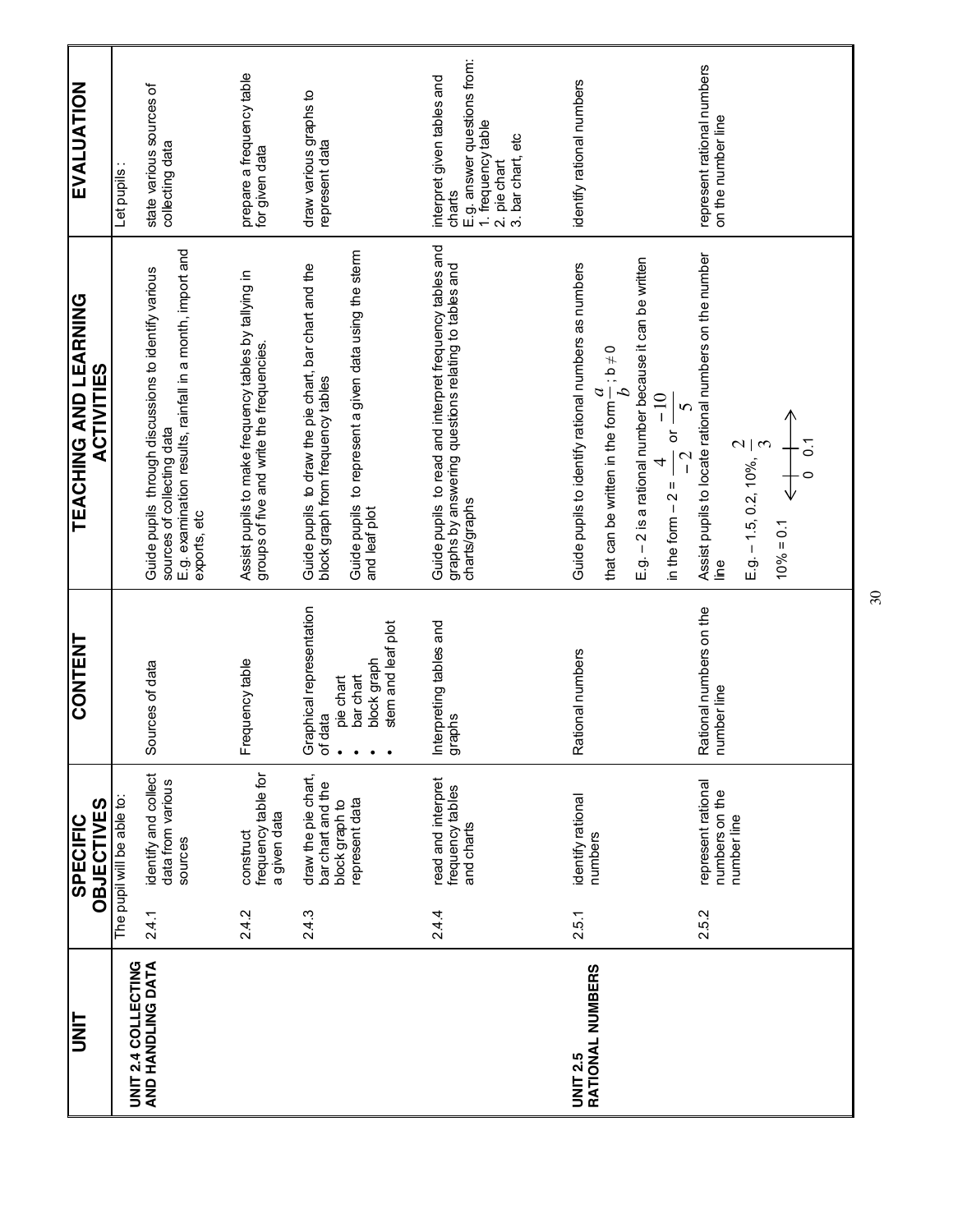| <b>EVALUATION</b>                                 | Let pupils                 | rational number but $\pi$ is not<br>explain why 0.333 is a               |                                                                                   |                                                                                                                          | numbers in ascending or<br>arrange a set of rational<br>descending order | add and subtract rational<br>numbers                                    | multiply and divide rational<br>numbers | union of subsets of rational<br>find the intersection and<br>numbers                                                                                                                                                                                                                 |                                                                                                               |           |                                                                                       |
|---------------------------------------------------|----------------------------|--------------------------------------------------------------------------|-----------------------------------------------------------------------------------|--------------------------------------------------------------------------------------------------------------------------|--------------------------------------------------------------------------|-------------------------------------------------------------------------|-----------------------------------------|--------------------------------------------------------------------------------------------------------------------------------------------------------------------------------------------------------------------------------------------------------------------------------------|---------------------------------------------------------------------------------------------------------------|-----------|---------------------------------------------------------------------------------------|
| <u>TEACHING AND LEARNING</u><br><b>ACTIVITIES</b> |                            | Guide pupils to express given common fractions as<br>decimals fractions. | Assist pupils to identify terminating, non-terminating<br>and repeating decimals. | Guide pupils to relate decimal fractions that are non-<br>terminating and non-repeating numbers that are not<br>rational | Guide pupils to compare and order two or more rational<br>numbers        | Guide pupils to add, subtract, multiply and divide<br>rational numbers. |                                         | Guide pupils to list the members of number systems<br>{Natural numbers} = {1, 2, 3, } denoted by N<br>{Whole numbers} = {0, 1, 2, 3, } denoted by W.<br>{Integers} = {-2, -1, 0, 1, 2, } denoted by W.<br>which are subsets of rational numbers:<br>[Rational numbers] denoted by Q. | subsets of rational numbers by using the Venn diagram<br>Guide pupils to explain the relationship between the | O<br>N    | Assist pupils to find the union and intersection of the subsets. E.g. N $\cap$ W = N. |
| <b>CONTENT</b>                                    |                            | Rational and non-rational<br>numbers                                     |                                                                                   |                                                                                                                          | Comparing and ordering<br>rational numbers                               | Operations on rational<br>numbers                                       |                                         | Subsets of rational<br>numbers                                                                                                                                                                                                                                                       |                                                                                                               |           |                                                                                       |
| OBJECTIVES<br><b>SPECIFIC</b>                     | The pupil will be able to: | between rational<br>and non-rational<br>distinguish                      | numbers                                                                           |                                                                                                                          | order rational<br>compare and<br>numbers                                 | rational numbers<br>operations on<br>perform                            |                                         | identify subsets of<br>the set of rational<br>numbers                                                                                                                                                                                                                                |                                                                                                               |           |                                                                                       |
|                                                   |                            | 2.5.3                                                                    |                                                                                   |                                                                                                                          | 2.5.4                                                                    | 2.5.5                                                                   |                                         | 2.5.6                                                                                                                                                                                                                                                                                |                                                                                                               | $\cdot$ . |                                                                                       |
| ヒミっ                                               |                            | RATIONAL NUMBERS<br>2.5 (CONT'D)                                         |                                                                                   |                                                                                                                          |                                                                          |                                                                         |                                         |                                                                                                                                                                                                                                                                                      |                                                                                                               |           |                                                                                       |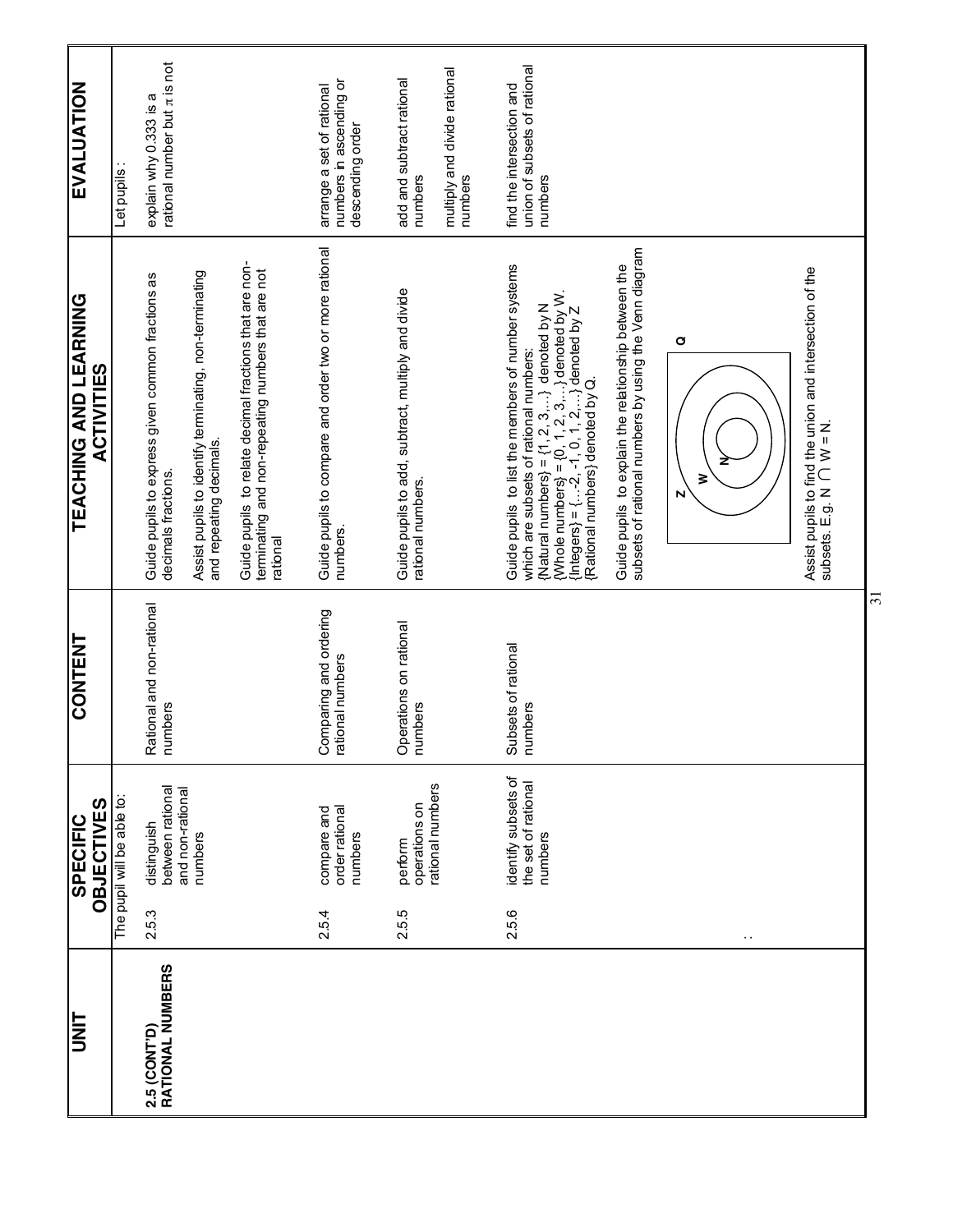| <b>TINU</b>                               |       | OBJECTIVES<br><b>SPECIFIC</b>                                                                     | <b>CONTENT</b>                                                                                       | <b>TEACHING AND LEARNING</b><br><b>ACTIVITIES</b>                                                                                            | EVALUATION                                                                                      |
|-------------------------------------------|-------|---------------------------------------------------------------------------------------------------|------------------------------------------------------------------------------------------------------|----------------------------------------------------------------------------------------------------------------------------------------------|-------------------------------------------------------------------------------------------------|
|                                           |       | The pupil will be able to                                                                         |                                                                                                      |                                                                                                                                              | Let pupils:                                                                                     |
| <b>SHAPE AND SPACE</b><br><b>UNIT 2.6</b> | 2.6.1 | identify common<br>solids and their                                                               | Common solids and their<br>nets                                                                      | TLMs: Cube, Cuboids, Pyramids, Cones, Cylinders.                                                                                             | make nets of solid shapes                                                                       |
|                                           |       | nets                                                                                              |                                                                                                      | Revise nets and cross sections of solids with pupils.                                                                                        |                                                                                                 |
|                                           |       |                                                                                                   |                                                                                                      | Guide pupils to identify the nets of common solids by<br>opening the various shapes.                                                         |                                                                                                 |
|                                           |       |                                                                                                   |                                                                                                      | E.g. Cuboids                                                                                                                                 |                                                                                                 |
|                                           |       |                                                                                                   |                                                                                                      |                                                                                                                                              |                                                                                                 |
|                                           |       |                                                                                                   |                                                                                                      |                                                                                                                                              |                                                                                                 |
|                                           |       |                                                                                                   |                                                                                                      |                                                                                                                                              |                                                                                                 |
| <b>GEOMETRIC</b><br><b>UNIT 2.7</b>       | 2.7.1 | copy an angle                                                                                     | Copying an angle                                                                                     | Guide pupils to copy an angle equal to a given angle<br>using straight edges and a pair of compasses only                                    | copy a given angle                                                                              |
| <b>CONSTRUCTIONS</b>                      |       |                                                                                                   |                                                                                                      |                                                                                                                                              |                                                                                                 |
|                                           | 2.7.2 | construct angles<br>of 90 <sup>0</sup> , 45 <sup>0</sup> , 60 <sup>0</sup><br>and 30 <sup>0</sup> | Constructing angles of:<br>90 <sup>°</sup> , 45 <sup>°</sup> , 60 <sup>°</sup> , and 30 <sup>°</sup> | Guide pupils to use the pair of compasses and a<br>straight edge only to construct $90^{\circ}$ and $60^{\circ}$ .                           | $\frac{\text{constant}}{45^\circ}$ and $\frac{\text{angle: 90}^\circ}{30^\circ}$ , $60^\circ$ , |
|                                           |       |                                                                                                   |                                                                                                      | Guide pupils to bisect 90 $^{\circ}$ and 60 $^{\circ}$ to get 45 $^{\circ}$ and 30 $^{\circ}$<br>respectively                                |                                                                                                 |
|                                           | 2.7.3 | construct triangles                                                                               | Constructing triangles                                                                               | Guide pupils to use a pair of compasses and a straight                                                                                       | construct a triangle with                                                                       |
|                                           |       | under given<br>conditions                                                                         |                                                                                                      | Equilateral triangle<br>Isosceles triangle<br>Scalene triangle<br>edge only to construct:                                                    | given conditions                                                                                |
|                                           |       |                                                                                                   |                                                                                                      | A triangle given two sides and the included<br>A triangle given one side and two angles<br>A triangle given two angles and one side<br>angle |                                                                                                 |
|                                           | 2.74  | construct a regular<br>hexagon                                                                    | Constructing a regular<br>hexagon                                                                    | Guide pupils to construct a regular hexagon.                                                                                                 | construct a regular hexagon<br>with a given side                                                |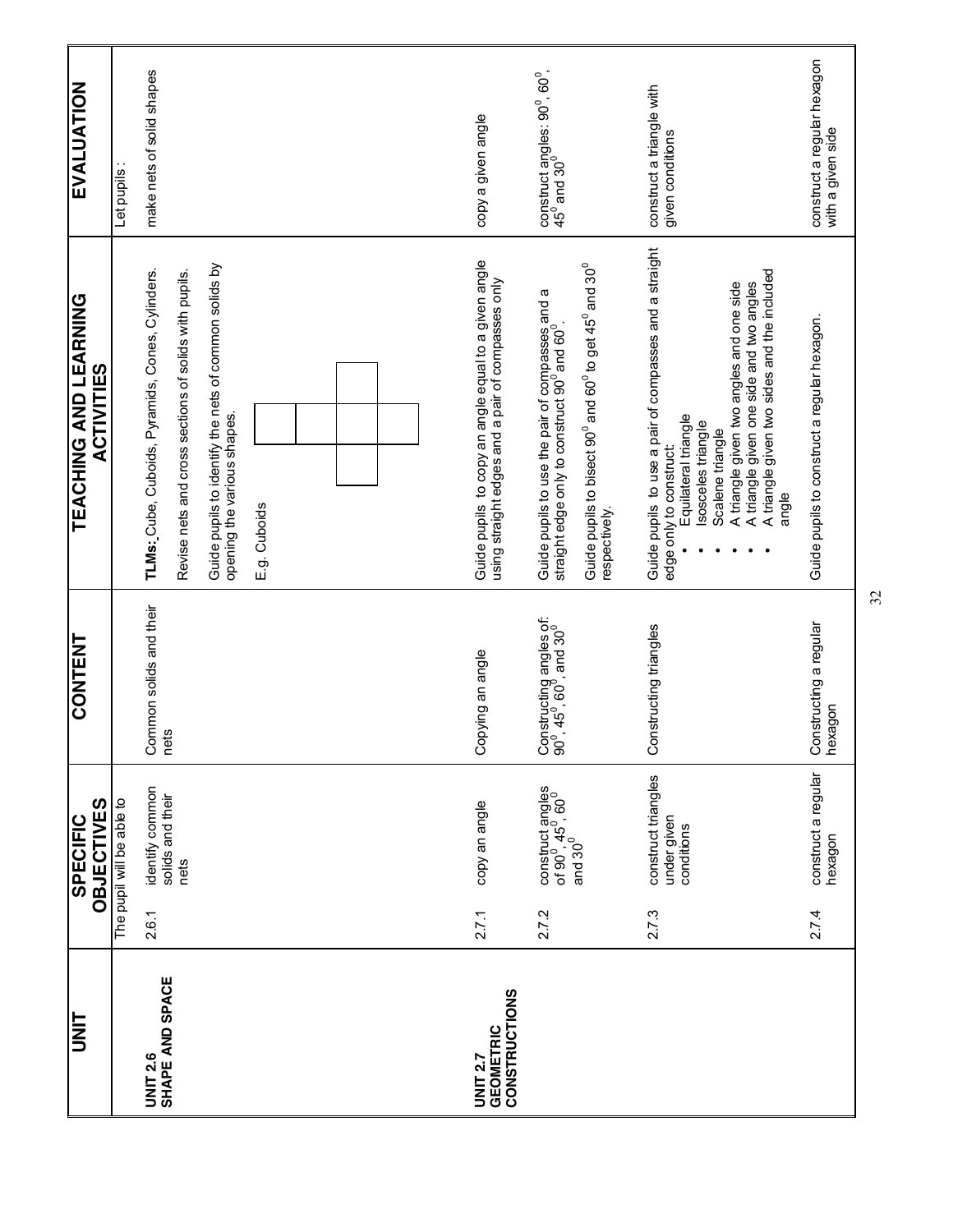| 2.8.1<br><b>EXPRESSIONS</b><br><b>ALGEBRAIC</b><br><b>UNIT 2.8</b> | <b>OBJECTIVES</b>                                                               | <b>CONTENT</b>                                                      | <u>TEACHING AND LEARNING</u><br><b>ACTIVITIES</b>                                                                                                                                                                                                                                                                                                                | <b>EVALUATION</b>                                                                                          |
|--------------------------------------------------------------------|---------------------------------------------------------------------------------|---------------------------------------------------------------------|------------------------------------------------------------------------------------------------------------------------------------------------------------------------------------------------------------------------------------------------------------------------------------------------------------------------------------------------------------------|------------------------------------------------------------------------------------------------------------|
|                                                                    | The pupil will be able to:                                                      |                                                                     |                                                                                                                                                                                                                                                                                                                                                                  | Let pupils:                                                                                                |
|                                                                    | expand simple<br>expressions<br>algebraic                                       | Expansion of algebraic<br>expressions                               | Revise with pupils the commutative and associative<br>properties of operations                                                                                                                                                                                                                                                                                   | expand simple algebraic<br>expressions.                                                                    |
|                                                                    |                                                                                 |                                                                     | Guide pupils to expand simple algebraic expressions<br>using the idea of the distributive property involving<br>6<br>E.g. 3 (a + 5) = $(3 \times a) + (3 \times a)$<br>multiplication and addition                                                                                                                                                               | property from word problems<br>expressions requiring the<br>use of the distributive<br>write out algebraic |
| 2.8.2                                                              | expressions when<br>find the value of<br>given particular<br>algebraic<br>cases | Substituting the values of<br>variables in algebraic<br>expressions | Guide pupils to substitute values into algebraic<br>E.g. What is $3x + 4y$ if $x = 3$ and $y = 6$<br>i.e. 3 (3) + 4 (6) = 9 + 24 = 33.<br>expressions and solve them                                                                                                                                                                                             | expression when the values<br>of the variables are given<br>find the value of an                           |
| 2.8.3                                                              | factorise simple<br>binomials                                                   | Factorisation                                                       | Guide pupils to find the common factors in two or more<br>$12ab - 16b = 4b(3a - 4)$<br>$3x + 4xy = x(3 + 4y)$<br>terms<br>E 9.                                                                                                                                                                                                                                   | factorise given algebraic<br>expressions                                                                   |
| 2.9.1<br>NUMBER PLANE<br><b>UNIT 2.9</b>                           | identify and label<br>number plane<br>axes of the                               | Axes of the number plane                                            | Guide pupils to draw the horizontal and vertical axes on<br>a graph sheet and label their point of intersection as the<br>Guide pupils to mark and label each of the axes with<br>$\tilde{\blacktriangle}$<br>numbers of equal intervals and divisions.<br>$\circ$<br>$\frac{1}{2}$ N $\frac{1}{2}$<br>$\frac{1}{2}$<br>TLMs: Graph Paper<br>origin (O).<br>E.g. | draw number planes and<br>label the axes                                                                   |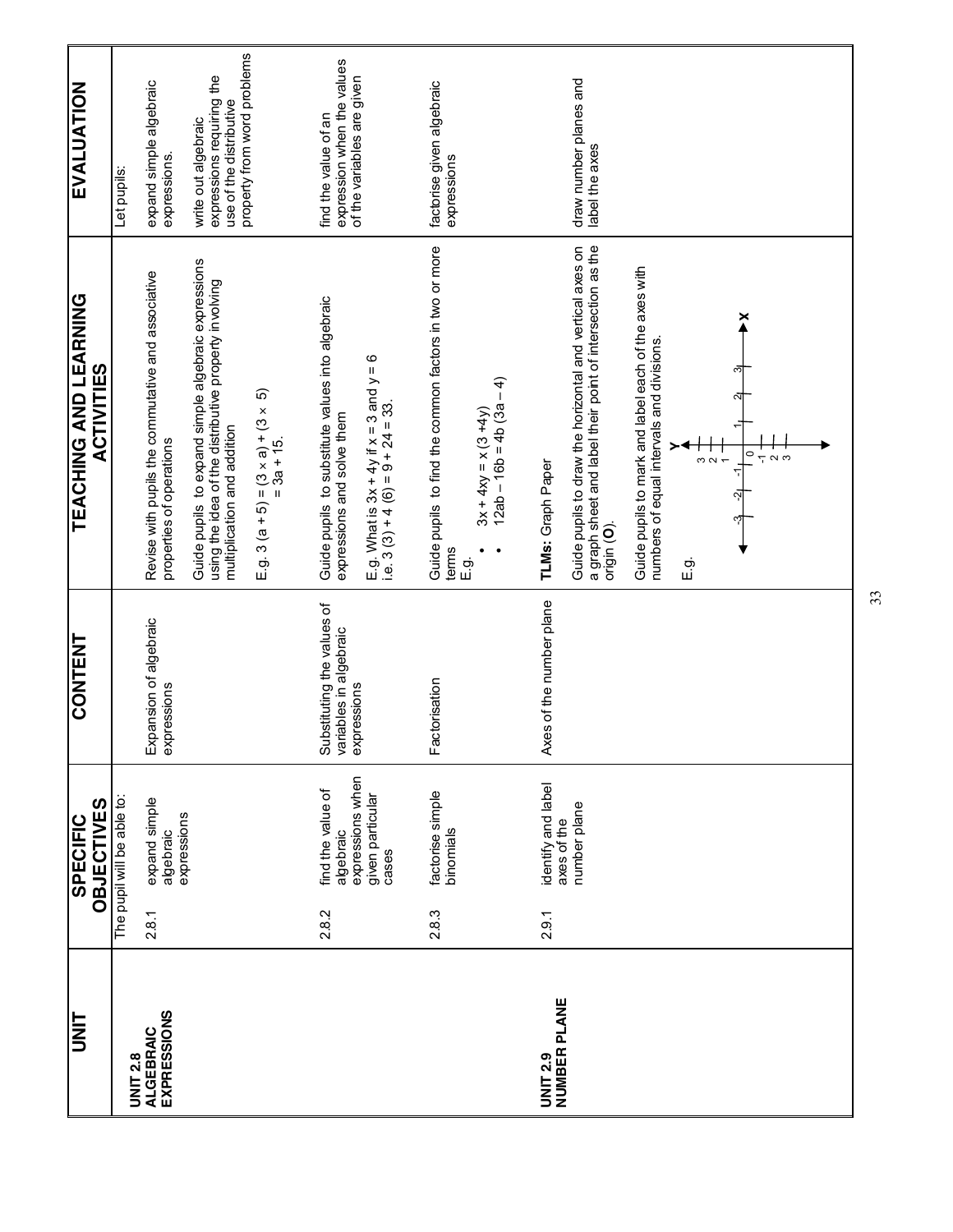| lim<br>S                                            |           | <b>OBJECTIVES</b><br><b>SPECIFIC</b>                           | <b>CONTENT</b>                                 | <u> LEVCHING VAD FEVBINING</u><br><b>ACTIVITIES</b>                                                                                                                                                                                                                                                                             | <b>EVALUATION</b>                                                                                                           |
|-----------------------------------------------------|-----------|----------------------------------------------------------------|------------------------------------------------|---------------------------------------------------------------------------------------------------------------------------------------------------------------------------------------------------------------------------------------------------------------------------------------------------------------------------------|-----------------------------------------------------------------------------------------------------------------------------|
|                                                     |           | The pupil will be able to:                                     |                                                |                                                                                                                                                                                                                                                                                                                                 | Let pupils:                                                                                                                 |
| 2.9 (CONT'D) NUMBER<br><b>PLANE</b>                 | 2.9.2     | coordinates to<br>number plane<br>points in the<br>assign      | Coordinates of points<br>[ordered pair (x, y)] | ordinate represent y its distance along the vertical axes.<br>ordinate represent x the distance of the point from the<br>Assist pupils to identify the coordinates of a point and<br>write them as ordered pair (x, y), where the first co-<br>origin along the horizontal axis and the second co-                              | write down the coordinates<br>of points shown on the<br>number plane                                                        |
|                                                     | 2.9.3     | points for given<br>locate and plot<br>coordinates             | Locating and plotting<br>points                | Assist pupils to locate and plot points on the number<br>plane for given coordinates.                                                                                                                                                                                                                                           | plot given coordinates on the<br>numberplane                                                                                |
|                                                     | 2.9.4     | draw graph of set<br>of points lying on<br>a line              | The graph of a line                            | E.g. plot the points $(\mathbf{0},\mathbf{0})$ $(\mathbf{1},\mathbf{1})$ $(\mathbf{2},\mathbf{2})$ $(\mathbf{3},\mathbf{3})$ on the graph<br>sheet and join them with a straight edge.<br>Guide pupils to plot points (lying on a straight line) and<br>join them with a straight edge to give the graph of a<br>straight line. | draw the graph of a straight<br>line i. from a graph of a line<br>calculate the gradient of a<br>line given a set of points |
|                                                     | ró<br>2.9 | find the gradient of<br>a line                                 |                                                | Guide pupils to find the gradient of the line drawn.                                                                                                                                                                                                                                                                            | ii. Given two points                                                                                                        |
| QUADRILATERALS<br>PROPERTIES OF<br><b>UNIT 2.10</b> | 2.10.1    | properties of<br>identify the                                  | Quadrilaterals                                 | TLMs: Cut-out shapes (rectangles, parallelograms,<br>kites, trapeziums and rhombus)                                                                                                                                                                                                                                             | quadrilaterals from a number<br>identify types of                                                                           |
|                                                     |           | kite, trapezium<br>and rhombus<br>parallelogram,<br>rectangle, |                                                | Guide pupils to discover that a rectangle is a four-sided<br>plane shape with each pair of opposite sides equal and<br>parallel and the four interior angles are right angles.<br>Rectangle:                                                                                                                                    | of given shapes                                                                                                             |
|                                                     |           |                                                                |                                                | Let pupils also identify that a square is a rectangle with<br>all sides equal.                                                                                                                                                                                                                                                  |                                                                                                                             |
|                                                     |           |                                                                |                                                | four-sided plane shape with each pair of opposite sides<br>equal and parallel and each pair of interior opposite<br>Guide pupils to discover that a parallelogram is a<br>angles are equal.<br>Parallelogram                                                                                                                    |                                                                                                                             |
|                                                     |           |                                                                |                                                | Note: Let pupils recognise that a rectangle is also a<br>parallelogram.                                                                                                                                                                                                                                                         |                                                                                                                             |
|                                                     |           |                                                                |                                                |                                                                                                                                                                                                                                                                                                                                 |                                                                                                                             |
|                                                     |           |                                                                | 34                                             |                                                                                                                                                                                                                                                                                                                                 |                                                                                                                             |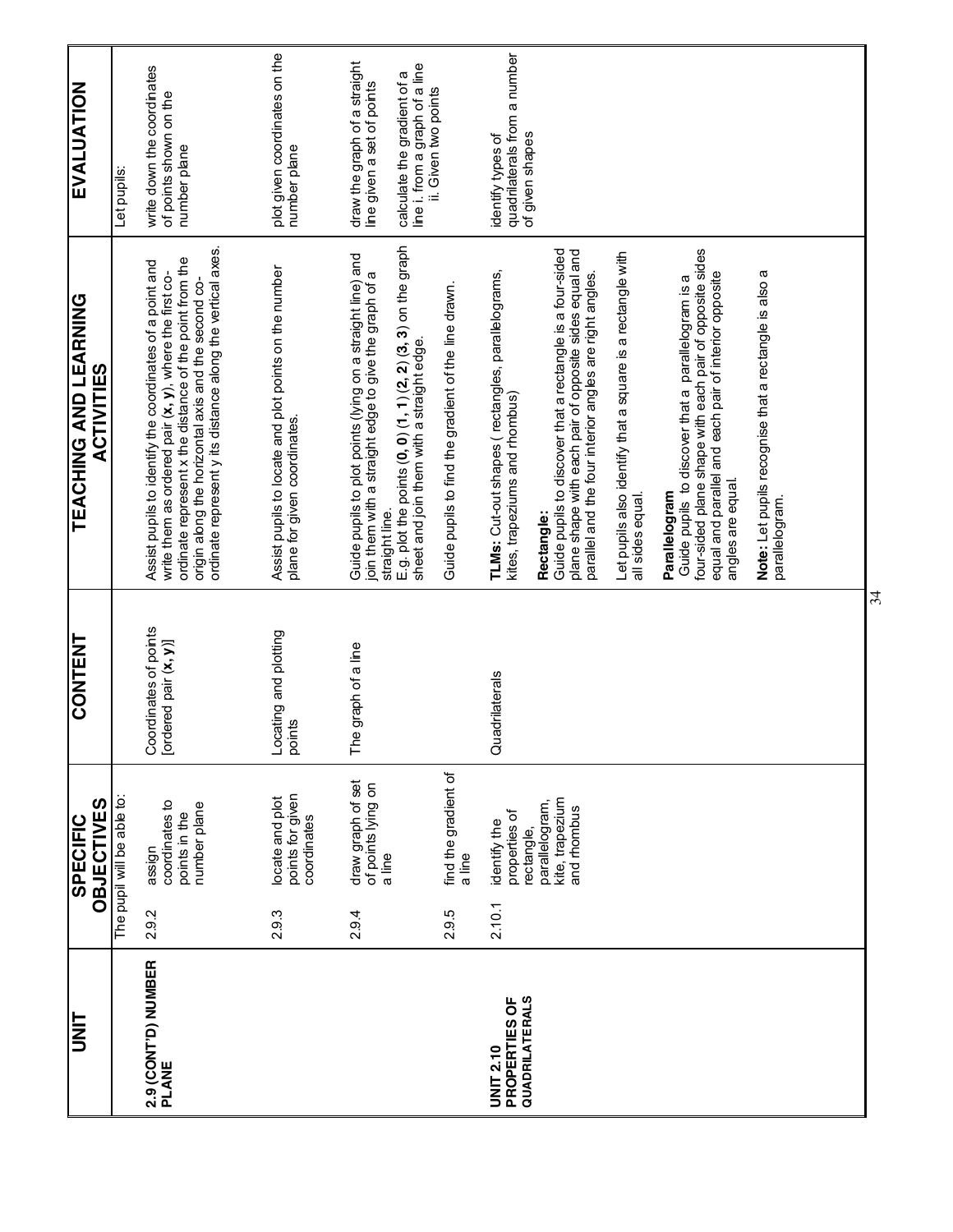| <b>UNIT</b>                                        | <b>OBJECTIVES</b><br><b>SPECIFIC</b>                      | <b>CONTENT</b>                                 | <b>TEACHING AND LEARNING</b><br><b>ACTIVITIES</b>                                                                                                                                                                                             | EVALUATION                                         |
|----------------------------------------------------|-----------------------------------------------------------|------------------------------------------------|-----------------------------------------------------------------------------------------------------------------------------------------------------------------------------------------------------------------------------------------------|----------------------------------------------------|
| 2.10 (CONT'D)                                      | The pupil will be able to:                                |                                                |                                                                                                                                                                                                                                               | Let pupils:                                        |
| QUADRILATERALS<br>PROPERTIES OF                    |                                                           |                                                | Guide pupils to discover that a kite is a four-sided plane<br>with each pair of adjacent sides equal.<br>Kite                                                                                                                                 |                                                    |
|                                                    |                                                           |                                                | sided plane shape with only one pair of opposite sides<br>Guide pupils to discover that a Trapezium is a four-<br>Trapezium<br>parallel.                                                                                                      |                                                    |
|                                                    |                                                           |                                                | Guide pupils to discover that a Rhombus is a four-sided<br>plane shape with all four sides equal.<br>Rhombus                                                                                                                                  |                                                    |
|                                                    |                                                           |                                                | Note: Differentiate between the square and other types<br>of Rhombus by using the interior angles.                                                                                                                                            |                                                    |
| PROPORTION<br><b>RATIO AND</b><br><b>UNIT 2.11</b> | similar quantities<br>express two<br>as a ratio<br>2.11.1 | Comparing two quantities<br>in the form a : b  | finding how many times one is of the other and write<br>Guide pupils to compare two similar quantities by<br>this as a ratio in the form a : b                                                                                                | find the ratio of one given<br>quantity to another |
|                                                    |                                                           |                                                | E.g. Express 12km and 18km as a ratio<br>$\mathcal{L}$<br>$\mathfrak{c}$<br>$= 2:3$<br>$\overline{5}$<br>18<br>i.e. 12 : 18 = $\frac{1}{2}$                                                                                                   |                                                    |
|                                                    | express two equal<br>ratios as a<br>proportion<br>2.11.2  | Expressing two equal<br>ratios as a proportion | Guide pupils to express two equal ratios as a<br>proportion.                                                                                                                                                                                  | express given ratios as a<br>proportion            |
|                                                    |                                                           |                                                | E.g. 12km, 18km and 6 hours, 9 hours can be<br>expressed as a proportion as follows;<br>12km : 18km = 6 hours : 9 hours<br>2 : 3 = 2 : 3<br><b>Ghours</b><br><b>9hours</b><br>$\frac{1}{2}$<br>12km<br>18km<br>$\underline{\dot{\mathbb{Q}}}$ |                                                    |
|                                                    |                                                           | 35                                             |                                                                                                                                                                                                                                               |                                                    |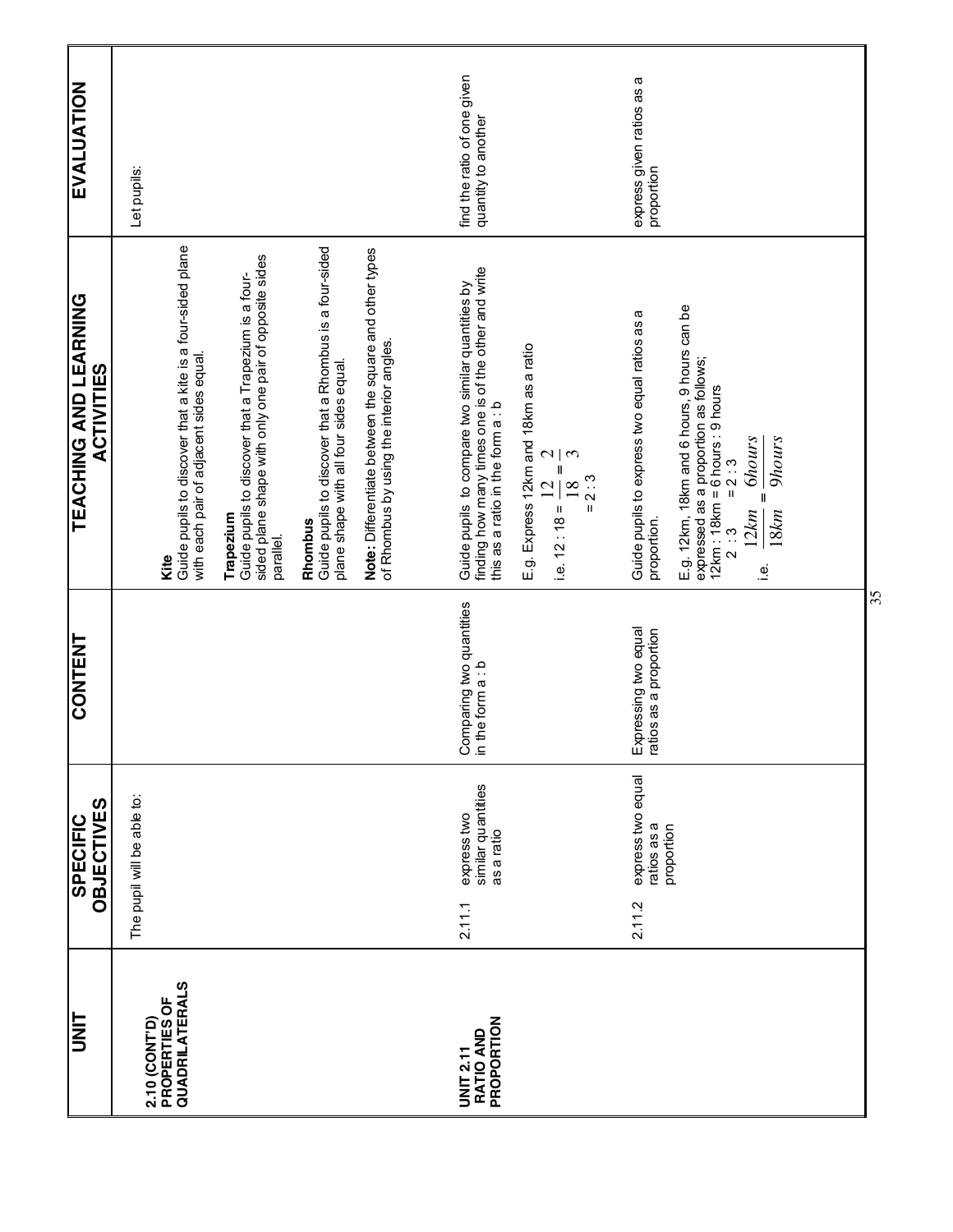| <b>TINIT</b>                                               | <b>OBJECTIVES</b><br><b>SPECIFIC</b>                             | <b>CONTENT</b>                     | TEACHING AND LEARNING<br><b>ACTIVITIES</b>                                                                                                                                                                                                                                                                   | EVALUATION                                                               |
|------------------------------------------------------------|------------------------------------------------------------------|------------------------------------|--------------------------------------------------------------------------------------------------------------------------------------------------------------------------------------------------------------------------------------------------------------------------------------------------------------|--------------------------------------------------------------------------|
|                                                            | The pupil will be able to:                                       |                                    |                                                                                                                                                                                                                                                                                                              | Let pupils:                                                              |
| <b>PROPORTIONS</b><br>(CONT'D)<br><b>RATIO AND</b><br>2.11 | solve problems<br>involving direct<br>and indirect<br>2.11.3     | Direct and Indirect<br>proportions | Guide pupils to solve problems involving direct<br>proportion using:                                                                                                                                                                                                                                         | involving direct and indirect<br>solve real life problems<br>proportions |
|                                                            | proportions                                                      |                                    | E.g. If the cost of 6 items is GH $\phi$ 1800, find the cost<br>of 10 items;<br>(a) Unitary method                                                                                                                                                                                                           |                                                                          |
|                                                            |                                                                  |                                    | 1800<br>$\circ$<br>i.e. Cost of $1 = GH \phi$ .                                                                                                                                                                                                                                                              |                                                                          |
|                                                            |                                                                  |                                    | $\therefore$ cost of 10 = GH <sub>c</sub> 300 x 10<br>$=$ GH¢3000<br>$=$ GH <sub>0</sub> 300                                                                                                                                                                                                                 |                                                                          |
|                                                            |                                                                  |                                    | Express the two quantities / ratios as proportion.<br>The ratios are<br>6 : 10 = 1800 : n<br>(b) Ratio method                                                                                                                                                                                                |                                                                          |
|                                                            |                                                                  |                                    | $\frac{6}{9}$ = $\frac{1800}{9}$<br>$\overline{\phantom{a}}$<br>$\subseteq$                                                                                                                                                                                                                                  |                                                                          |
|                                                            |                                                                  |                                    | $10 \times 1800$<br>$\circ$<br>$\frac{1}{2}$                                                                                                                                                                                                                                                                 |                                                                          |
|                                                            |                                                                  |                                    | $n = 10 \times 300$<br>$n = GH¢3000$                                                                                                                                                                                                                                                                         |                                                                          |
|                                                            | given proportion<br>share a quantity<br>according to a<br>2.11.4 | Application of proportion          | Guide pupils to apply proportions in sharing quantities<br>among themselves.                                                                                                                                                                                                                                 | apply proportions to solve<br>word problems                              |
|                                                            |                                                                  |                                    | business venture according to the proportion of the<br>capital each contributed. If Ahmed contributed GH¢100<br>and Ernest contributed GH¢800 and Ernest's share of<br>Ahmed and Emest shared the profit gained from their<br>the profit was GH¢100, how much of the profit did<br>Ahmed receive?<br>ć.<br>E |                                                                          |
|                                                            | use proportion to<br>distances and<br>find lengths,<br>2.11.5    | Scale drawing using<br>proportions | Guide pupils to find lengths, distances and heights<br>involving scale drawings.                                                                                                                                                                                                                             | find the actual distances<br>from scale drawings<br>E.g. maps            |
|                                                            | heights involving<br>scale drawing                               |                                    | drawing is 2cm. If the scale is 1cm to 20m. How tall is<br>E.g. The height of a tower of a church building in scale<br>the actual tower?                                                                                                                                                                     |                                                                          |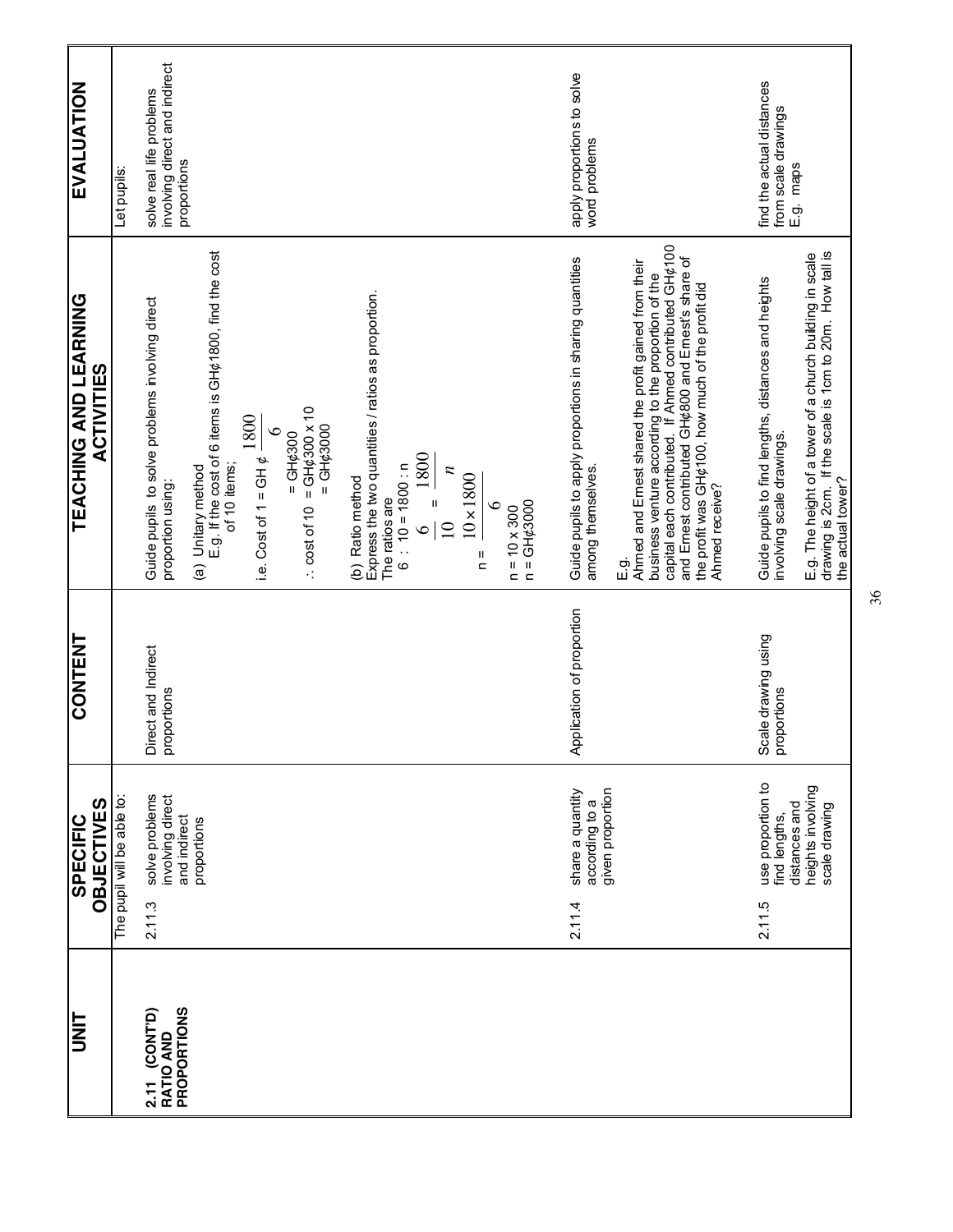| UNIT                                            | OBJECTIVES<br><b>SPECIFIC</b>                          | <b>CONTENT</b>   | <b>TEACHING AND LEARNING</b><br><b>ACTIVITIES</b>                                                                                         | <b>EVALUATION</b>                             |
|-------------------------------------------------|--------------------------------------------------------|------------------|-------------------------------------------------------------------------------------------------------------------------------------------|-----------------------------------------------|
| PROPORTION<br><b>2.11 (CONT'D)</b><br>RATIO AND | The pupil will be able to:                             |                  | $\therefore$ 20 $m = 2000$ cm<br>i.e. $1m = 100cm$                                                                                        | Let pupils:                                   |
|                                                 |                                                        |                  | $\therefore$ actual height = 40m.<br>ł,<br>$\sim$<br>$\mathbf{I}$<br>$h = 2 \times 2000$<br>$= 4000 \text{cm}$<br>$1:2000 = 2: h$<br>2000 |                                               |
| MAPPING<br><b>UNIT 2.12</b>                     | identify mapping<br>as a special<br>relation<br>2.12.1 | Idea of mapping  | Guide pupils to identify a mapping as a correspondence<br>Revise the idea of a relation between a pair of sets.<br>between two sets.      | explain mapping using real<br>life situations |
|                                                 | deduce the rule<br>for a mapping<br>2.12.2             | Rule for mapping | Guide pupils to deduce the rule of a mapping.<br>19<br>$2x + 3$<br>the rule is $x +$<br>$\alpha \wedge \infty$ $\Omega$<br>×              | find the rule for a given<br>mapping          |
|                                                 | find the inverse of<br>a given mapping<br>2.12.3       | Inverse mapping  | Guide pupils to discover that inverse mapping is<br>(i) going backwards from the second set<br>to the first set.                          | find the inverse of a<br>mapping              |
|                                                 |                                                        |                  | (ii) reversing the operations and their<br>order in a rule.<br>Use the flag diagram in this case.                                         |                                               |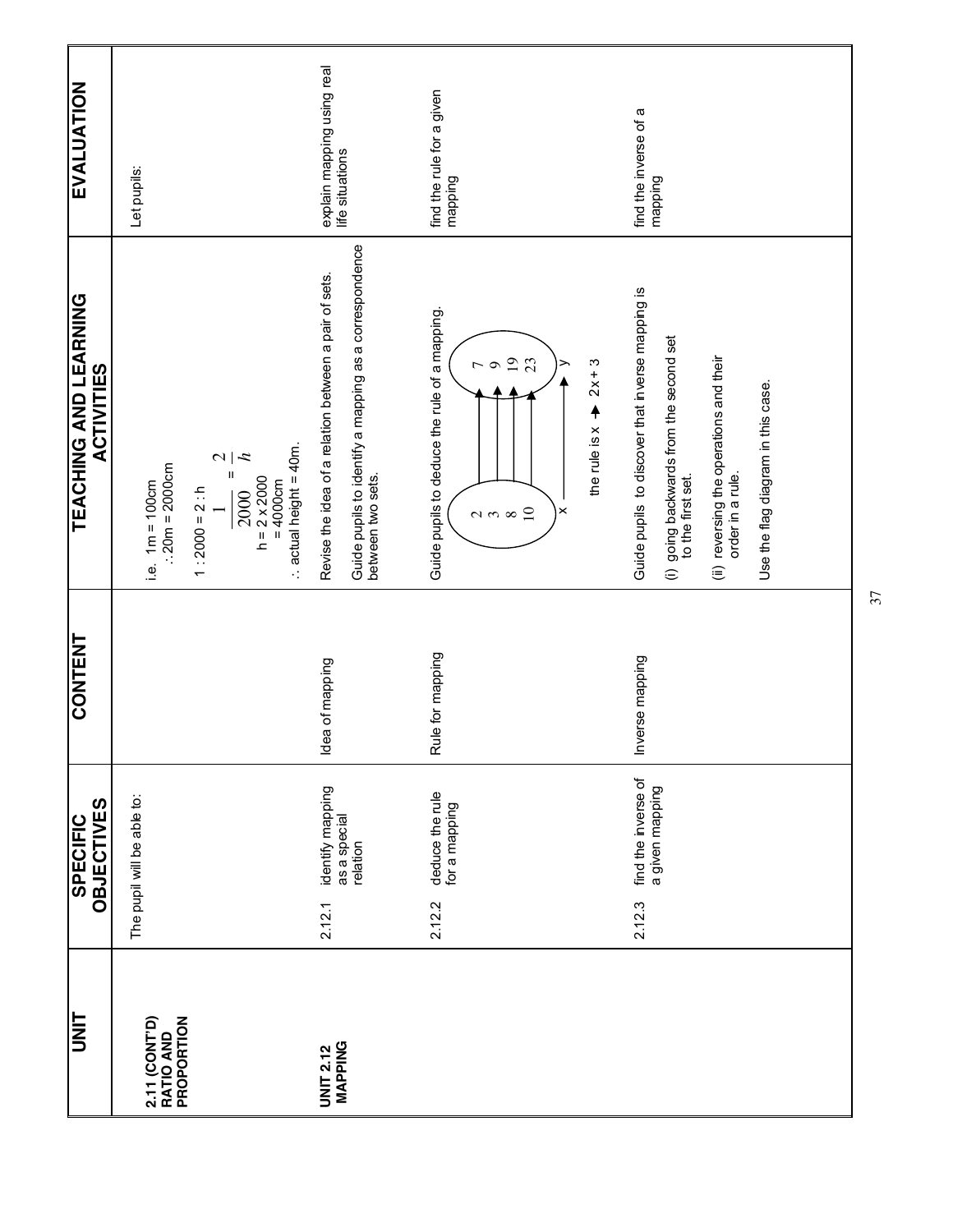| UNIT                                |        | <b>OBJECTIVES</b><br><b>SPECIFIC</b>                 | <b>CONTENT</b>                                | TEACHING AND LEARNING<br><b>ACTIVITIES</b>                                                                                                                                                                                                             | EVALUATION                                              |
|-------------------------------------|--------|------------------------------------------------------|-----------------------------------------------|--------------------------------------------------------------------------------------------------------------------------------------------------------------------------------------------------------------------------------------------------------|---------------------------------------------------------|
| 2.12 (CONT'D)<br>MAPPING            |        | The pupil will be able to:                           |                                               | E.g. $y = 2x + 3$                                                                                                                                                                                                                                      | Let pupils:                                             |
|                                     |        |                                                      |                                               | $2x + 3$<br>ო<br>$2x + 7$<br>$\sim$<br>$^{+}$<br>$\mathfrak{c}$<br>$\tilde{2}$<br>$\lambda$<br>$\mathcal{L}$<br>$\div 2$<br>$\times$<br>$\boldsymbol{\times}$<br>×                                                                                     |                                                         |
|                                     |        |                                                      |                                               | $x-3$<br>$\mathbf{\Omega}$<br>: inverse rule is                                                                                                                                                                                                        |                                                         |
|                                     | 2.12.4 | values for a rule of<br>make a table of<br>a mapping | Making a table of values<br>a given rule<br>ğ | Guide stuents to make tables of values by substituting<br>a set of values into a given rule                                                                                                                                                            | make a table of values for a<br>given rule of a mapping |
| AREA AND VOLUME<br><b>UNIT 2.13</b> | 2.13.1 | find the area of a<br>triangle                       | Area of a triangle                            | TLMs: Cut out shapes: (triangles, rectangles, cubes,<br>cuboids, circles, cylinder), Geoboard<br>$\circ$<br>Ю<br>><br>r<br>$2(3) + 3$<br>$2(2) + 3$<br>$2(1) + 3$<br>$2x + 3$<br>$\infty$<br>$\times$<br>$\boldsymbol{\sim}$<br>ᡪ<br>E.g. $y = 2x + 3$ |                                                         |
|                                     |        |                                                      |                                               | Using the geoboard, guide pupils to discover the area<br>of a triangle from the rectangle.                                                                                                                                                             | find the area of a given<br>triangle                    |
|                                     |        |                                                      |                                               | Guide stuents to use the relation to find the area of<br>$rac{1}{2}bh$<br>i.e. Area of triangle =<br>triangles.                                                                                                                                        |                                                         |
|                                     | 2.13.2 | find the area of a<br>circle                         | Area of a circle                              | Guide pupils  in groups to discover the area of a circle<br>in relation to the area of a rectangle.                                                                                                                                                    | find the area of a given circle                         |
|                                     |        |                                                      |                                               | Through practical activities, guide pupils to establish<br>the relationship between the area of a circle, the radius<br>and the pi $(\pi)$ .                                                                                                           |                                                         |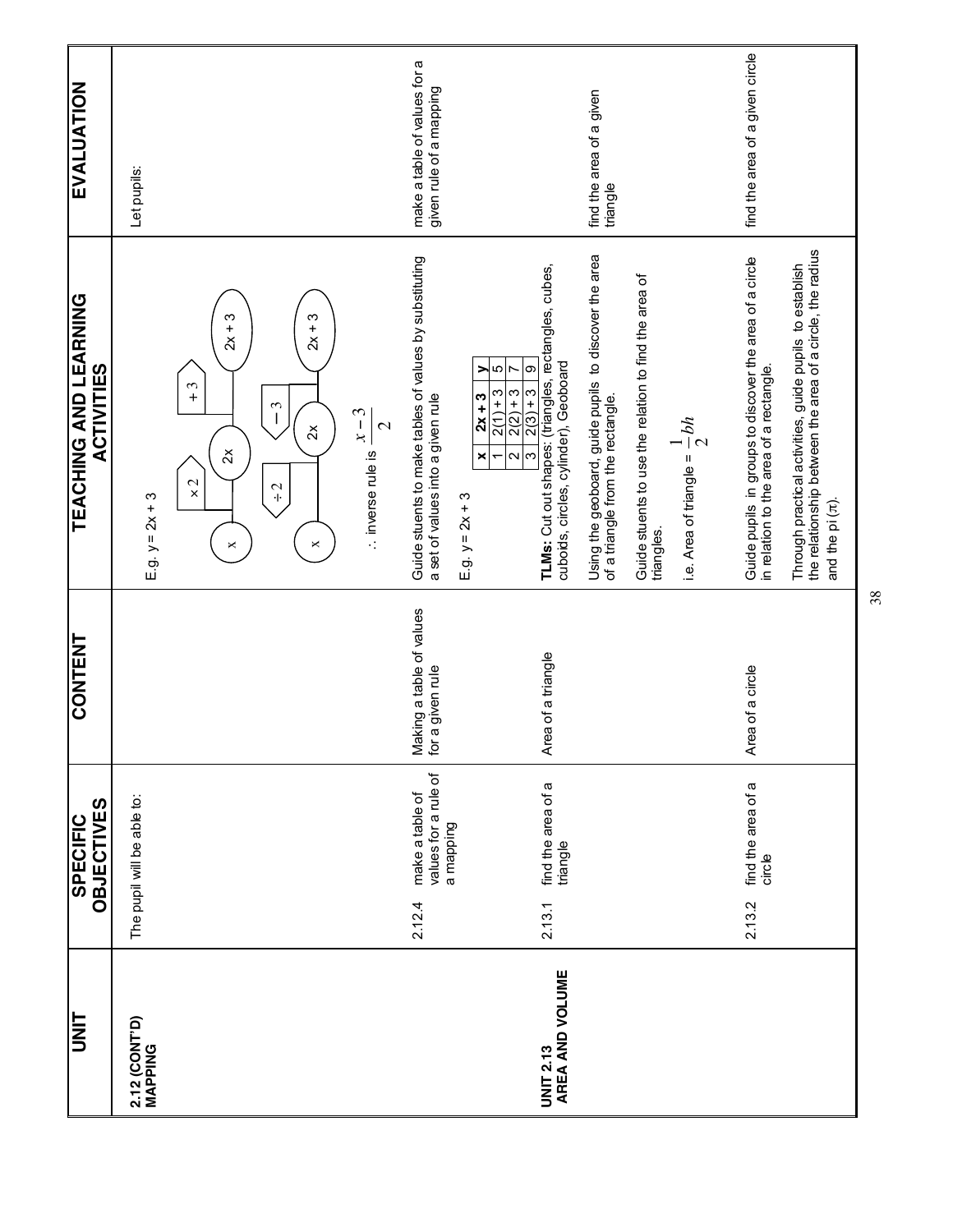| lli                                     |        | <b>OBJECTIVES</b><br><b>SPECIFIC</b>              | <b>CONTENT</b>                                                        | <u>TEACHING AND LEARNING</u><br><b>ACTIVITIES</b>                                                                                                                                                                  | <b>EVALUATION</b>                                         |
|-----------------------------------------|--------|---------------------------------------------------|-----------------------------------------------------------------------|--------------------------------------------------------------------------------------------------------------------------------------------------------------------------------------------------------------------|-----------------------------------------------------------|
| <b>AREA AND VOLUME</b><br>2.13 (CONT'D) |        | The pupil will be able to:                        |                                                                       |                                                                                                                                                                                                                    | Let pupils:                                               |
|                                         | 2.13.3 | volume of a cube<br>and a cuboid<br>calculate the | Volume of a cuboid                                                    | Guide pupils to demonstrate practically to establish the<br>relation between the volume and the dimensions of a<br>cuboid/cube.                                                                                    | find the volume of a<br>cuboid/cube                       |
|                                         |        |                                                   |                                                                       | Guide pupils to find the volume of a cuboid/cube.                                                                                                                                                                  |                                                           |
|                                         | 2.13.4 | calculate the<br>volume of a<br>cylinder          | Volume of a cylinder                                                  | Guide pupils to calculate the volume of a cylinder using<br>volume, base area (circle) and the height of a cylinder.<br>Guide pupils to discover the relationship between the<br>the formula v = xr <sup>2</sup> h | calculate the volume of a<br>given cylinder               |
|                                         | 2.13.5 | solve word                                        | Word problems involving                                               | Guide pupils to solve word problems involving area                                                                                                                                                                 | solve word problems                                       |
|                                         |        | problems involving<br>area and volume             | area and volume                                                       | and volume of shapes.                                                                                                                                                                                              | involving area and volume of<br>shapes                    |
|                                         |        |                                                   |                                                                       |                                                                                                                                                                                                                    |                                                           |
| <b>UNIT 2.14</b><br><b>RATES</b>        | 2.14.1 | quantities as a<br>express two<br>rate            | Rate as a ratio of one<br>given quantity to another<br>given quantity | Guide pupils to recognise rate as the ratio of one given<br>quantity to another given quantity.                                                                                                                    | express two quantities used<br>in everyday life as a rate |
|                                         |        |                                                   |                                                                       | E.g. A car consumes 63 litres of petrol per week. i.e. 9<br>litres per day.                                                                                                                                        |                                                           |
|                                         |        |                                                   |                                                                       | Explain other examples of rates<br>E.g. bank rates, discount rates etc.                                                                                                                                            |                                                           |
|                                         | 2.14.2 | solve problems<br>involving rates                 | Simple interest, Discount<br>and Commission                           | Guide pupils to solve problems involving:                                                                                                                                                                          |                                                           |
|                                         |        |                                                   |                                                                       | E.g. Calculate the simple interest on savings of<br>GH¢1000 for one year at 20% interest rate.<br>$=$ GH <sub>0</sub> 200<br>$\frac{100}{1}$<br>i.e. GH¢1000 x $\frac{20}{1}$<br>(a) Simple Interest               | find the simple interest on<br>savings                    |
|                                         |        |                                                   |                                                                       |                                                                                                                                                                                                                    |                                                           |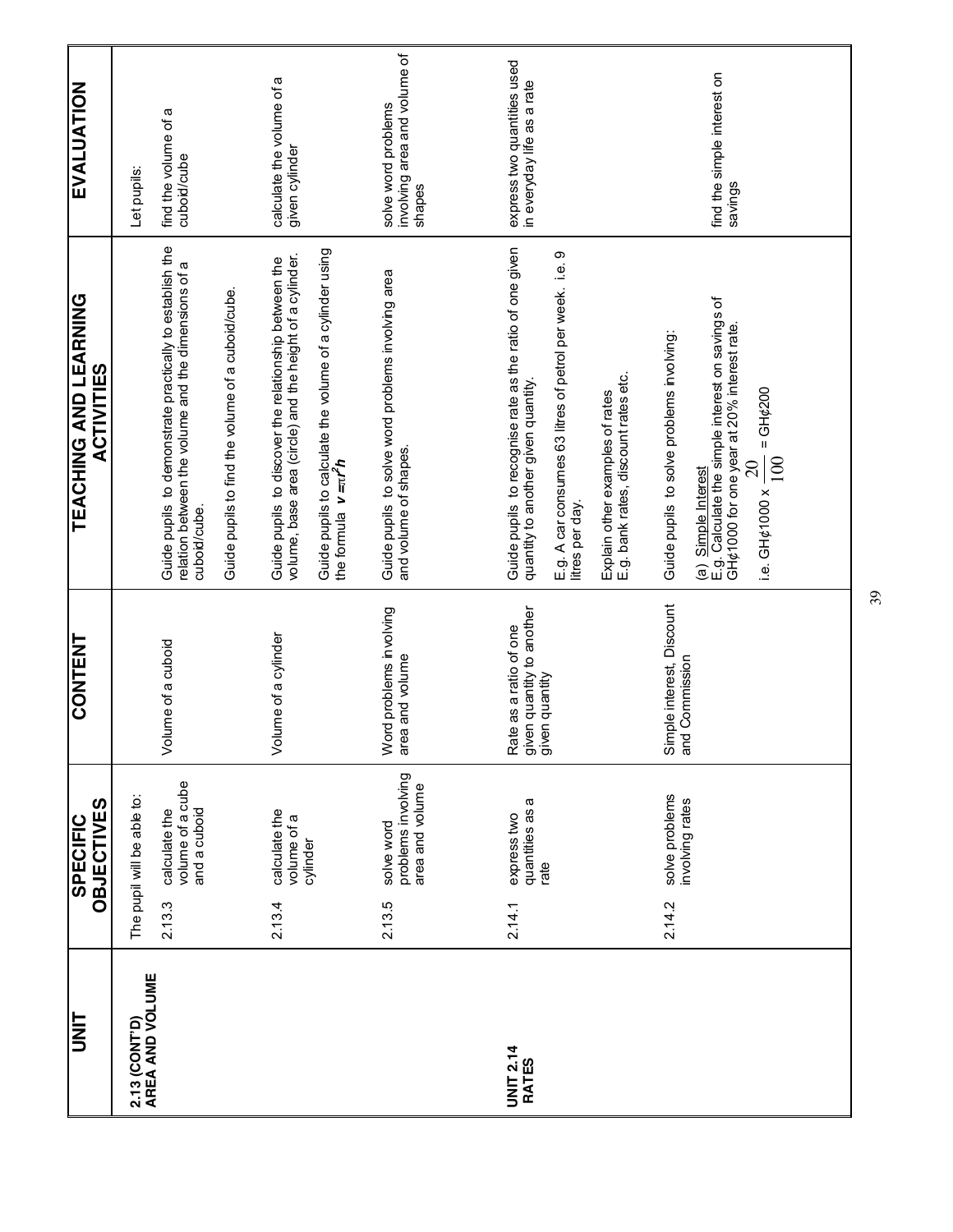| EVALUATION                                 | calculate the discount and<br>new price of goods<br>Let pupils:         |                                                                                                                                        | find commission on sales                                                                                          | list all the possible equally<br>likely outcomes of a given<br>experiment                                                                                   |                                                                                                                     | find the probability of an<br>outcome                                                                                              | a<br>determine the bearing of<br>point from another point                                                                                                                                                                                          |
|--------------------------------------------|-------------------------------------------------------------------------|----------------------------------------------------------------------------------------------------------------------------------------|-------------------------------------------------------------------------------------------------------------------|-------------------------------------------------------------------------------------------------------------------------------------------------------------|---------------------------------------------------------------------------------------------------------------------|------------------------------------------------------------------------------------------------------------------------------------|----------------------------------------------------------------------------------------------------------------------------------------------------------------------------------------------------------------------------------------------------|
| TEACHING AND LEARNING<br><b>ACTIVITIES</b> | E.g. A discount of 10% is allowed on goods worth<br>(b) <u>Discount</u> | GH¢6000. What is the new price?<br>$\frac{100}{100}$ x 6000 = GH¢600<br>New price = GH¢5400<br>$:$ discount = GH $\phi$ 600<br>نه<br>: | E.g. Calculate 15% commission on a sale of GH¢1000<br>$\frac{15}{100}$ × 1000<br>(c) Comission<br>$=$ GH¢150<br>ڣ | Let pupils take the results of an experiment as<br>Guide pupils to identify random experiments.<br>E.g. Tossing a coin, tossing a die or dice.<br>outcomes. | Let pupils identify outcomes of a random experiment<br>with same chance of occurring as equally likely<br>outcomes. | Guide pupils to define the probability of an outcome.<br>Total No. of Possible outcomes<br>No. of successes<br>i.e. Probability is | Guide pupils to describe bearing of the cardinal points,<br>North, East, South and West as 000 <sup>0</sup> (360 <sup>0</sup> ), 090 <sup>0</sup> , 180 <sup>0</sup><br>and 270 <sup>0</sup> respectively.<br>TLMs: Graph sheet, Protractor, Ruler |
| <b>CONTENT</b>                             |                                                                         |                                                                                                                                        |                                                                                                                   | experiment (equally likely<br>outcomes)<br>Outcomes of an                                                                                                   |                                                                                                                     | Probability of an outcome                                                                                                          | Bearing of a point from<br>another point                                                                                                                                                                                                           |
| <b>OBJECTIVES</b><br><b>SPECIFIC</b>       | The pupil will be able to:                                              |                                                                                                                                        |                                                                                                                   | identify outcomes<br>which are equally<br>likely                                                                                                            |                                                                                                                     | find the probability<br>of an outcome                                                                                              | locate the position<br>of a point given its<br>distance from a<br>bearing and<br>given point                                                                                                                                                       |
|                                            |                                                                         |                                                                                                                                        |                                                                                                                   | 2.15.1                                                                                                                                                      |                                                                                                                     | 2.15.2                                                                                                                             | 2.16.1                                                                                                                                                                                                                                             |
| <b>UNIT</b>                                | 2.14 (CONT'D)<br><b>RATES</b>                                           |                                                                                                                                        |                                                                                                                   | PROBABILITY<br><b>UNIT 2.15</b>                                                                                                                             |                                                                                                                     |                                                                                                                                    | <b>VECTORS</b><br><b>UNIT 2.16</b>                                                                                                                                                                                                                 |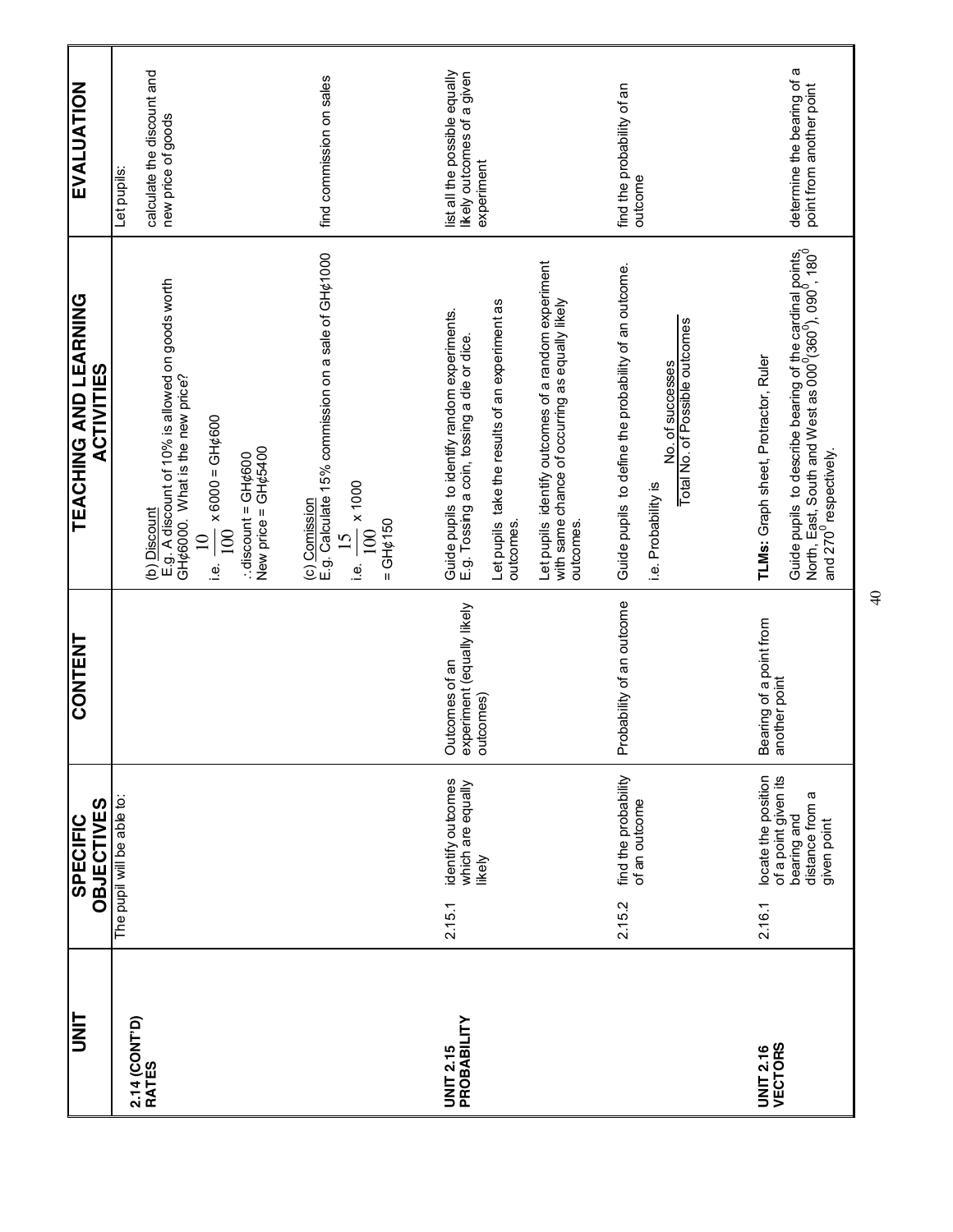| <b>UNIT</b>                     | <b>OBJECTIVES</b><br><b>SPECIFIC</b>                                       | <b>CONTENT</b>          | <b>TEACHING AND LEARNING</b><br><b>ACTIVITIES</b>                                                                                                                                                                                                                                                                                                                                                                                       | <b>EVALUATION</b>                                                                              |
|---------------------------------|----------------------------------------------------------------------------|-------------------------|-----------------------------------------------------------------------------------------------------------------------------------------------------------------------------------------------------------------------------------------------------------------------------------------------------------------------------------------------------------------------------------------------------------------------------------------|------------------------------------------------------------------------------------------------|
|                                 | The pupil will be able:                                                    |                         | Guide pupils to locate the positions of points given<br>their bearings from a given point.                                                                                                                                                                                                                                                                                                                                              | Let pupils:                                                                                    |
| 2.16 (CONT'D)<br><b>VECTORS</b> | identify the length<br>and bearing of a<br>vector<br>2.16.2                | Idea of a vector        | Guide pupils to take the distance along a vector as its<br>length and the 3 – digit clockwise angle from the north<br>Guide pupils to identify a vector as a movement<br>(distance) along a given bearing.<br>as its bearing                                                                                                                                                                                                            | measure the length and<br>draw a vector given its<br>bearing of a vector<br>length and bearing |
|                                 | identify a zero<br>vector<br>2.16.3                                        | Zero vector             | Guide pupils to identify a zero vector.                                                                                                                                                                                                                                                                                                                                                                                                 |                                                                                                |
|                                 | components of a<br>number plane<br>vector in the<br>identify the<br>2.16.4 | Components of a vector  | Guide pupils to demonstrate graphically in the number<br>plane to develop the concept of component of a vector<br>AB as the horizontal and vertical distances travelled<br>E.g. $AB =$<br>from A to B                                                                                                                                                                                                                                   | find the components of<br>vectors                                                              |
|                                 | identify equal<br>vectors<br>2.16.5                                        | Equal vectors           | having the same magnitude (length)<br>the $y$ - components are the same<br>the x - components are the same<br>Guide pupils to identify equal vectors as<br>having the same direction                                                                                                                                                                                                                                                    | identify equal vectors                                                                         |
|                                 | add two vectors in<br>component form<br>2.16.6                             | Addition of two vectors | Guide pupils to add vectors using the graphical method<br>$\begin{pmatrix} a \\ b \end{pmatrix} + \begin{pmatrix} c \\ c \end{pmatrix} = \begin{pmatrix} a + c \\ b + d \end{pmatrix} =$<br>If $\overrightarrow{AB} = \begin{pmatrix} a \\ b \end{pmatrix}$ and $\overrightarrow{BC} = \begin{pmatrix} c \\ d \end{pmatrix}$<br>Guide pupils to discover that<br>then $\overrightarrow{AC} = \overrightarrow{AB} + \overrightarrow{BC}$ | find the sum of vectors in<br>component form                                                   |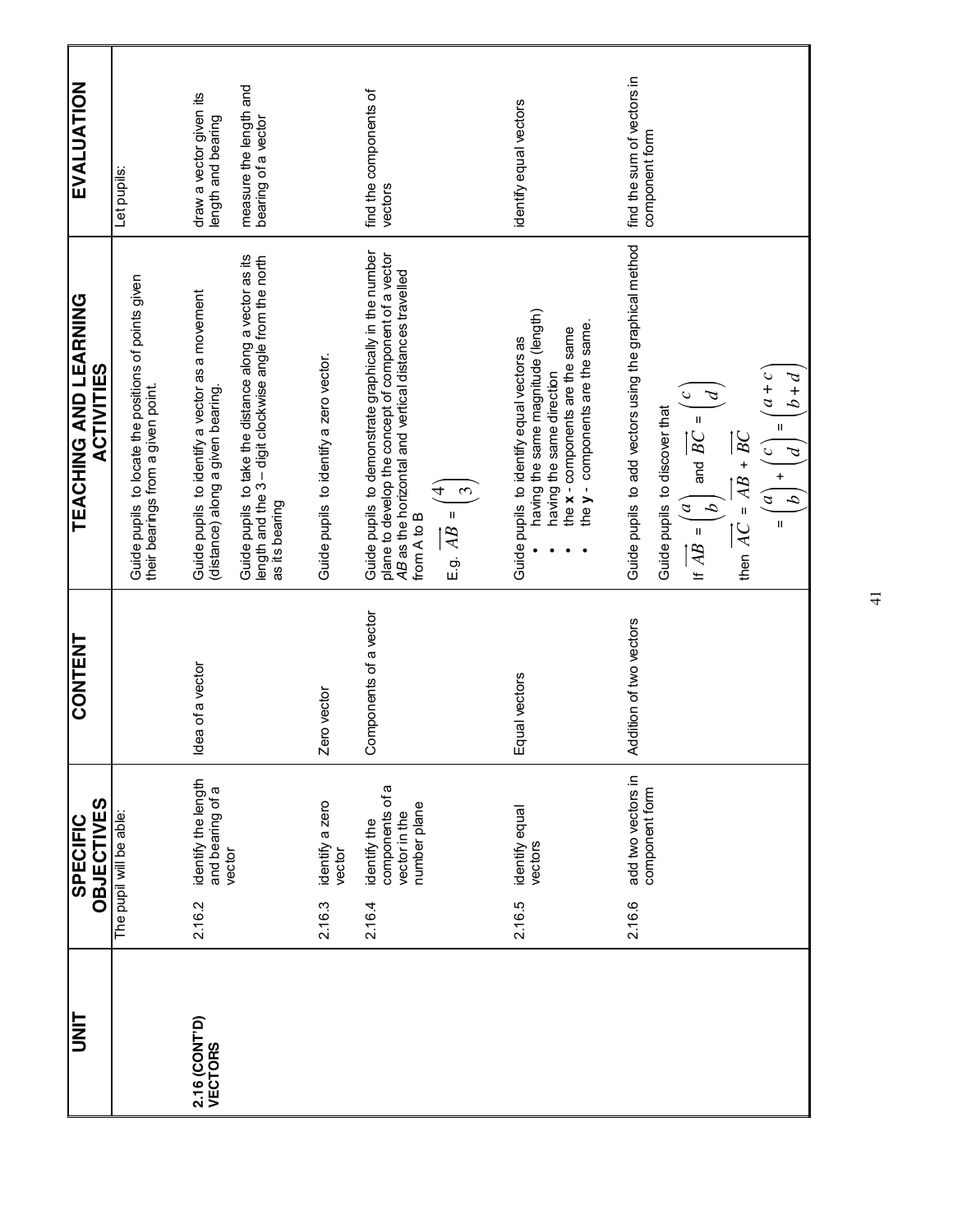**JUNIOR HIGH SCHOOL 3 JUNIOR HIGH SCHOOL 3**

Ш

| <b>UNIT</b>                   |       | <b>SPECIFIC OBJECTIVES</b>                                                | <b>CONTENT</b>    | TEACHING AND LEARNING<br><b>ACTIVITIES</b>                                                                                                     | EVALUATION                                                      |
|-------------------------------|-------|---------------------------------------------------------------------------|-------------------|------------------------------------------------------------------------------------------------------------------------------------------------|-----------------------------------------------------------------|
| <b>UNIT 3.1</b>               |       | The pupil will be able to:                                                |                   |                                                                                                                                                | Let pupils:                                                     |
| APPLICATION OF<br><b>SEIS</b> | 3.1.1 | diagrams to solve simple<br>draw and use Venn                             | Two set problems  | Guide pupils to determine the universal set of two<br>sets                                                                                     | list the members of a<br>universal set                          |
|                               |       | two set problems                                                          |                   | Guide pupils to represent sets on the Venn diagram                                                                                             | find the complement of a set                                    |
|                               |       |                                                                           |                   | Guide pupils to find the complement of a set and<br>represent it on the Venn diagram                                                           | solve two set problems                                          |
|                               |       |                                                                           |                   | Guide pupils to use the Venn diagram to solve two<br>set problems                                                                              | using Venn diagrams                                             |
|                               | 3.12  | find and write the number<br>of subsets in a set with<br>up to 5 elements | Number of subsets | Guide pupils to write all the subsets of sets with<br>elements up to 5                                                                         | list the subsets of given sets<br>with elements up to 4         |
|                               | 3.1.3 | number of subsets in a<br>find the rule for the<br>set                    |                   | Guide pupils to find the number of subsets in a set<br>two elements, etc<br>one element<br>with                                                | number of subsets in a given<br>use the rule to find the<br>set |
|                               |       |                                                                           |                   | number of subsets in sets with various number of<br>elements (0, 1, 2,, n) as 2 <sup>n</sup><br>Guide pupils to deduce the pattern made by the |                                                                 |
|                               |       |                                                                           |                   | the empty set is a subset of every set<br>every set is a subset of itself<br>Note:                                                             |                                                                 |
|                               |       |                                                                           |                   |                                                                                                                                                |                                                                 |
|                               |       |                                                                           |                   |                                                                                                                                                |                                                                 |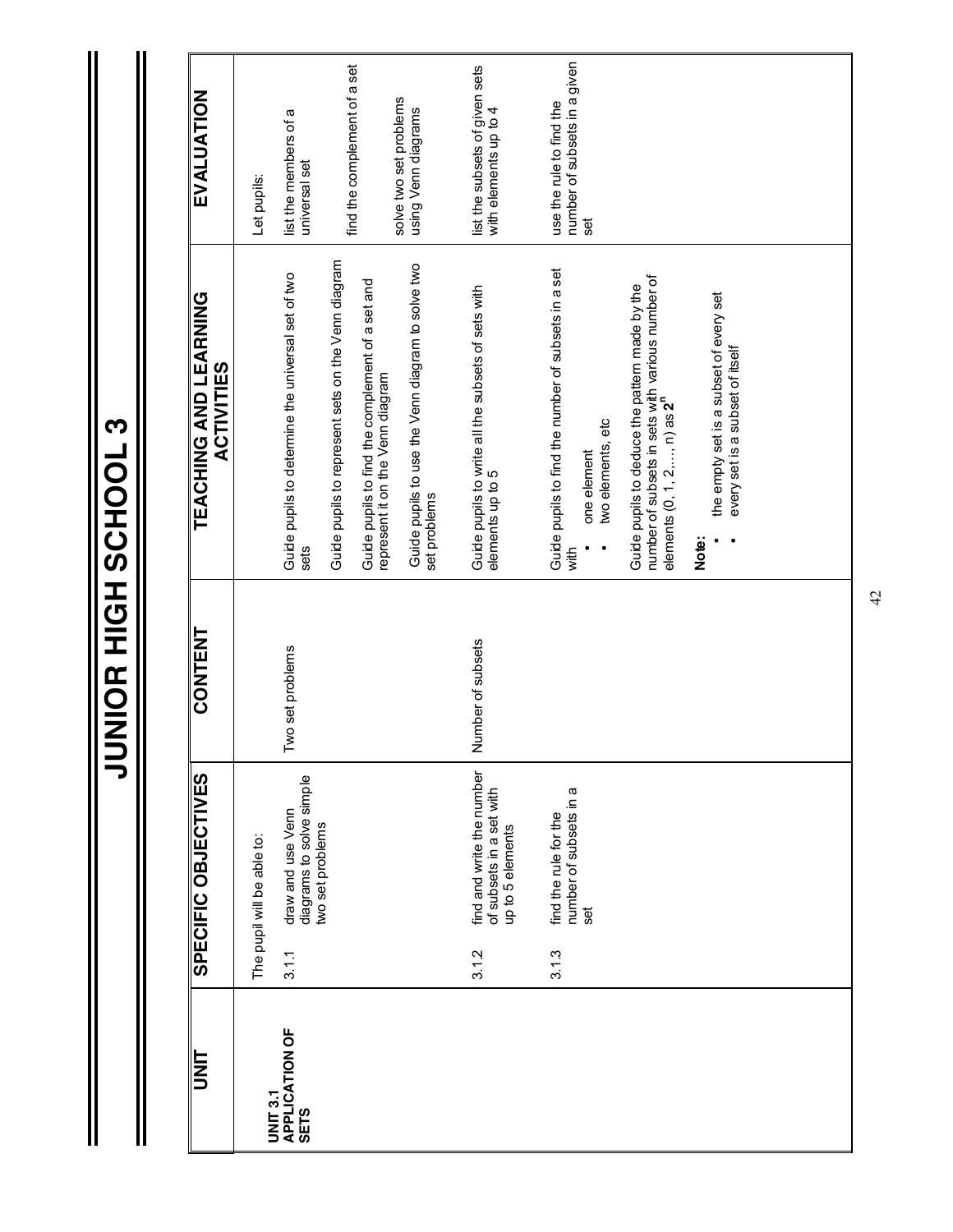| <b>TINU</b>     |       | <b>SPECIFIC OBJECTIVES</b>                                                             | CONTENT                                       | TEACHING AND LEARNING<br><b>ACTIVITIES</b>                                                                                                                                  | EVALUATION                                                                         |
|-----------------|-------|----------------------------------------------------------------------------------------|-----------------------------------------------|-----------------------------------------------------------------------------------------------------------------------------------------------------------------------------|------------------------------------------------------------------------------------|
| <b>UNIT 3.2</b> |       | The pupil will be able to:                                                             |                                               |                                                                                                                                                                             | Let pupils:                                                                        |
| RIGID MOTION    | 3.2.1 | identify congruent figures                                                             | Congruent shapes                              | TLMs: Geoboard, Cut-out shapes, Mirror, Graph<br>paper, Tracing paper                                                                                                       | from a set of plane shapes<br>identify congruent figures                           |
|                 |       |                                                                                        |                                               | Guide pupils to identify congruent figures by:                                                                                                                              |                                                                                    |
|                 |       |                                                                                        |                                               | placing two plane shapes (E.g. triangles) on<br>top of one another to see whether their<br>corresponding sides and angles are equal<br>$\widehat{\mathbf{e}}$               |                                                                                    |
|                 |       |                                                                                        |                                               | exploring with different plane shapes (E.g.<br>triangles) to determine the conditions<br>necessary for congruency<br>ê                                                      |                                                                                    |
|                 | 3.2.2 | translation of an object or<br>shape by a given vector<br>identify and explain a       | Translation by a given<br>vector              | Guide pupils to slide shapes or templates without<br>turning, move a chair in a given direction in a<br>straight line to demonstrate translation.                           |                                                                                    |
|                 |       |                                                                                        |                                               | translation maps each point of a shape into another<br>Guide pupils to use the Geoboard to show that a<br>point (i.e. image) in a certain distance in a given<br>direction. | translate a given figure by a<br>given vector                                      |
|                 | 3.2.3 | locate images of points of<br>an object under a given<br>translation                   | Images of points under a<br>given translation | Guide pupils to write the initial (object) points and<br>the final (image) points in a given translation to<br>determine the movement (translation vector).                 | determine the images of<br>points of an object under a<br>given translation vector |
|                 |       |                                                                                        |                                               | Guide pupils to determine the images of points<br>under a given translation vector                                                                                          |                                                                                    |
|                 | 3.2.4 | (shape) in a given mirror<br>reflection of an object<br>identify and explain a<br>line | Reflection                                    | concrete objects to indentify the reflection of an<br>Guide pupils to carry out different activities with<br>object (shape) in a given mirror line.                         | draw the mirror line for a<br>given reflection                                     |
|                 |       |                                                                                        |                                               | making patterns with folded sheets of paper<br>looking through the mirror<br>making ink devils<br>က်<br>မြ                                                                  |                                                                                    |
|                 |       |                                                                                        |                                               |                                                                                                                                                                             |                                                                                    |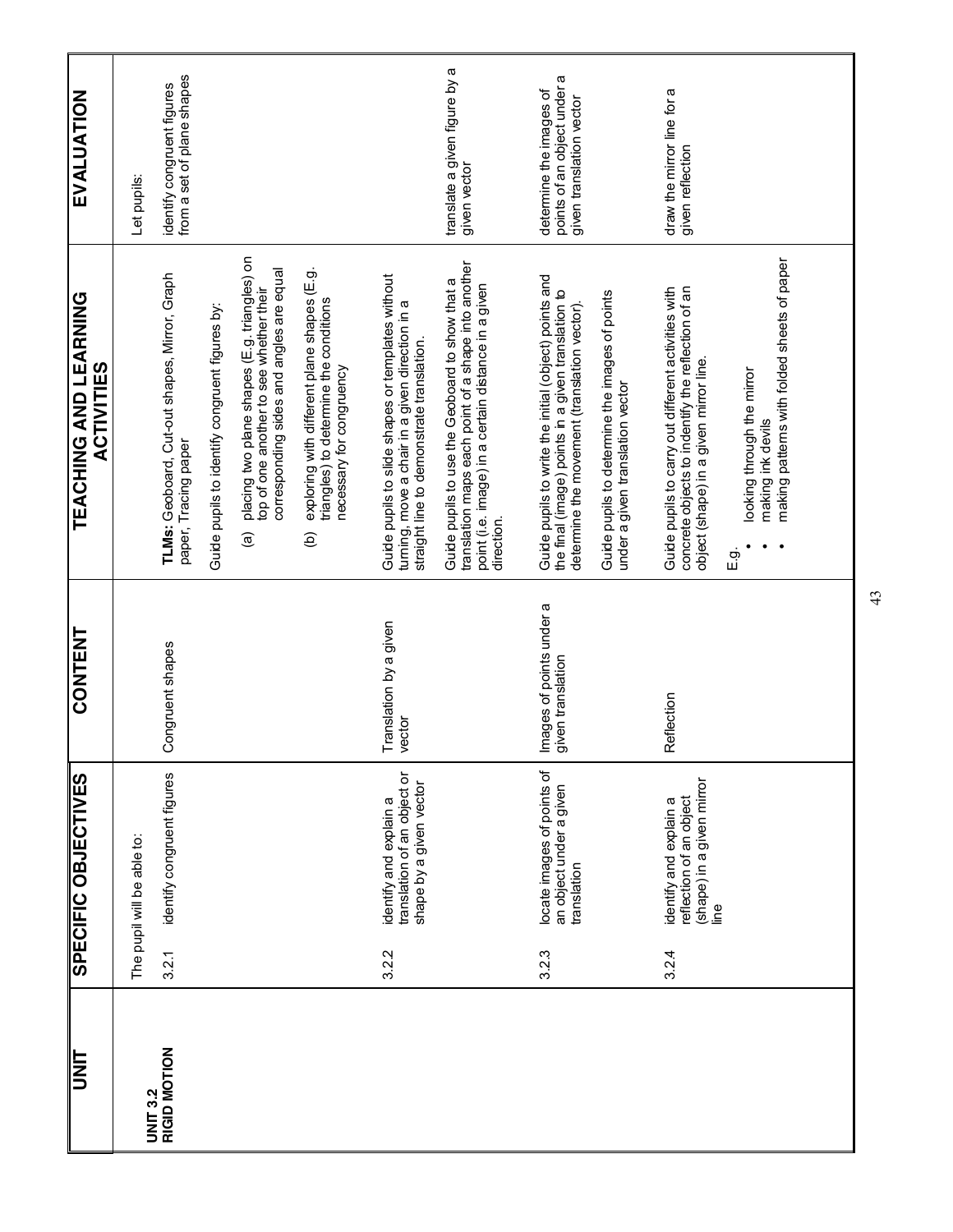| UNIT                         |                     | SPECIFIC OBJECTIVES                                                                                                | <b>CONTENT</b>                         | <b>TEACHING AND LEARNING</b><br><b>ACTIVITIES</b>                                                                                                                                                                                                                      | EVALUATION                                                                                                                   |
|------------------------------|---------------------|--------------------------------------------------------------------------------------------------------------------|----------------------------------------|------------------------------------------------------------------------------------------------------------------------------------------------------------------------------------------------------------------------------------------------------------------------|------------------------------------------------------------------------------------------------------------------------------|
|                              |                     | The pupil will be able to:                                                                                         |                                        |                                                                                                                                                                                                                                                                        | Let pupils:                                                                                                                  |
| RIGID MOTION<br>3.2 (CONT'D) | 3.2.5               | locate image points of an<br>object (shape) under a<br>reflection in a given<br>mirror line                        |                                        | sheets to identify the points of an image from that of<br>Guide pupils to carry out activities using graph<br>the object.                                                                                                                                              | corresponding image points<br>state the object points/<br>/coordinates in a given<br>coordinates and its<br>reflection       |
|                              | 3.2.6               | identify a rotation of an<br>object (shape) about a<br>given angle of rotation<br>centre and through a             | Rotation                               | Let pupils give examples of turnings in everyday life<br>Guide pupils to rotate different shapes and observe<br>to explain rotation as moving an object by turning<br>about a fixed point called centre of rotation.<br>the center (origin) and the angle of rotation. |                                                                                                                              |
|                              |                     |                                                                                                                    |                                        | Guide pupils to rotate objects (shapes) about a point<br>Guide pupils to observe the differences in clockwise<br>(origin) and observe the number of times the object<br>will return to its original position.<br>and anti-clockwise rotations.                         |                                                                                                                              |
|                              | 3.2.7               | through rotation given the<br>find the images of points<br>of an object (shape)<br>centre and angle of<br>rotation | Rotating figures using<br>graph sheets | corresponding image points under a given rotation<br>Guide pupils to rotate a shape (object) through a<br>given centre and angle of rotation using graph<br>Guide pupils to state the object points and its<br>sheets                                                  | state the object point or co-<br>corresponding image point<br>or co-ordinates under a<br>ordinates and its<br>given rotation |
|                              | 3.2.8               | translation, reflection and<br>identify an object (shape)<br>and its image under a<br>rotation as congruent        | Congruency in<br>transformation        | translation, reflection and rotation will produce a<br>figures to discover that transforming a shape by<br>Guide pupils to apply the concept of congruent<br>congruent figure.                                                                                         | congruent to their respective<br>reflections and rotations are<br>determine whether images<br>under translations,<br>objects |
|                              | Ō.<br>$\frac{2}{3}$ | identify symmetrical<br>objects and shapes                                                                         | Symmetrical shapes and<br>objects      | Guide pupils to perform activities to discover the<br>Guide pupils to give examples of symmetrical<br>objects in everyday life.<br>idea of symmetry.                                                                                                                   | give examples of objects<br>and shapes that are<br>symmetrical                                                               |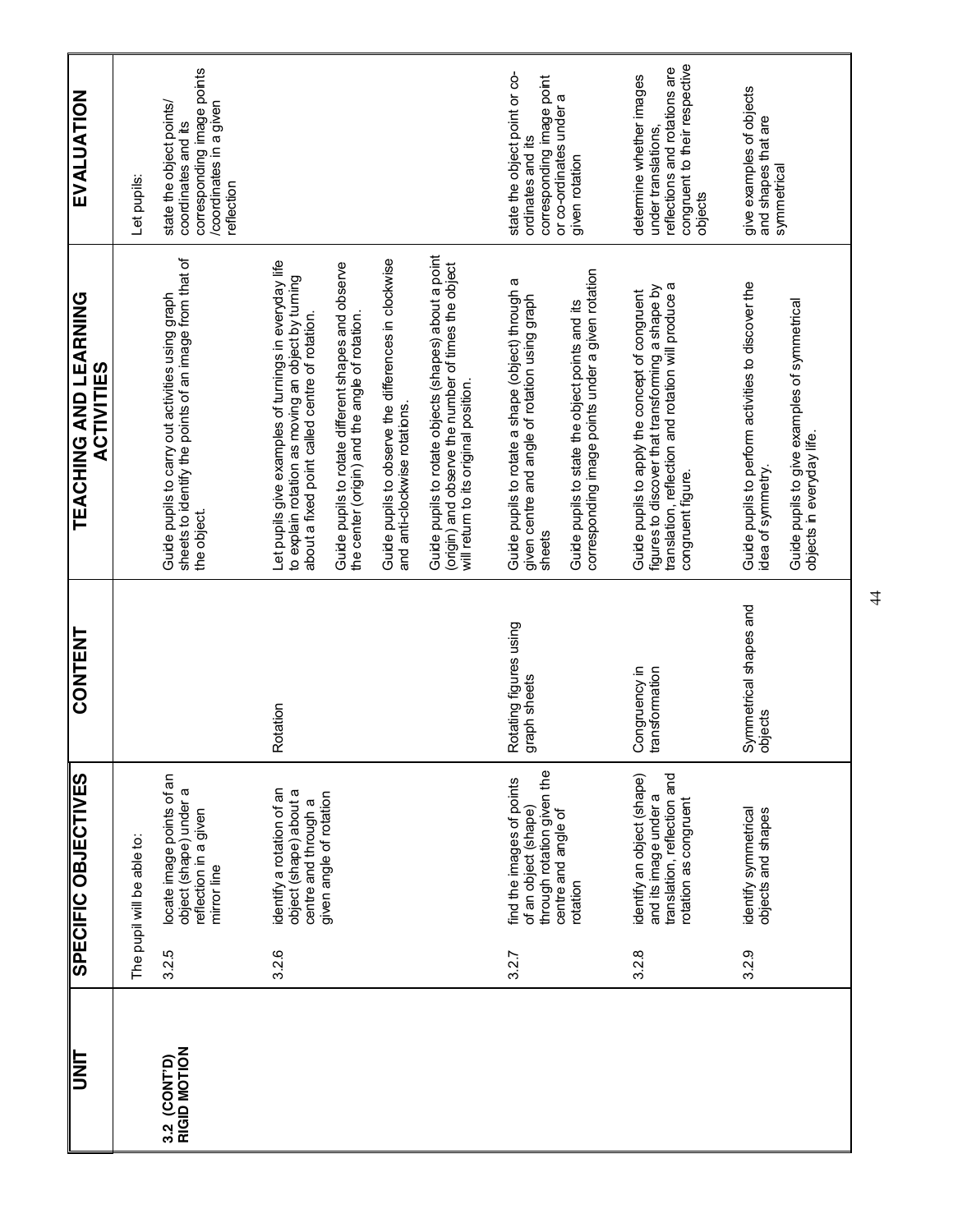| lim                                                 |        | <b>SPECIFIC OBJECTIVES</b>                                                                   | CONTENT                                    | TEACHING AND LEARNING<br><b>ACTIVITIES</b>                                                                                                                                                                                                                                    | EVALUATION                                                                                                                      |
|-----------------------------------------------------|--------|----------------------------------------------------------------------------------------------|--------------------------------------------|-------------------------------------------------------------------------------------------------------------------------------------------------------------------------------------------------------------------------------------------------------------------------------|---------------------------------------------------------------------------------------------------------------------------------|
|                                                     |        | The pupil will be able to:                                                                   |                                            |                                                                                                                                                                                                                                                                               | Let pupils:                                                                                                                     |
| <b>RIGID MOTION</b><br>3.2 (CONT'D)                 | 3.2.10 | (objects) to the mirror line<br>symmetry of shapes<br>relate the lines of<br>of a reflection | Line of symmetry for<br>shapes and objects | Guide pupils to use plane mirrors to link the idea of<br>the line of symmetry to the line of reflection (mirror<br>line).                                                                                                                                                     | draw lines of symmetry for<br>given shapes (objects)                                                                            |
|                                                     |        |                                                                                              |                                            | Guide pupils to identify and give examples of objects<br>(shapes) which have mirror symmetry.                                                                                                                                                                                 |                                                                                                                                 |
|                                                     |        |                                                                                              |                                            | Guide pupils to fold cut-out shapes to discover lines<br>of symmetry in given shapes (E.g. polygons)                                                                                                                                                                          |                                                                                                                                 |
|                                                     | 3.2.11 | identify objects (shapes)<br>with rotational symmetry                                        | Rotational symmetry                        | Guide pupils to carry out activities to identify objects<br>through an angle (a fraction of a complete turn) and<br>(shapes) which can be rotated about a centre<br>fitted exactly on top of its original position to<br>establish concept of rotational symmetry.            | draw objects (shapes) which<br>have rotational symmetry<br>name objects (shapes)<br>having both line and<br>rotational symmetry |
|                                                     |        |                                                                                              |                                            | Guide pupils to give examples of objects (shapes)<br>which have rotational symmetry.                                                                                                                                                                                          |                                                                                                                                 |
|                                                     |        |                                                                                              |                                            | Guide pupils to identify objects/shapes which have<br>both line of symmetry and rotational symmetry.                                                                                                                                                                          |                                                                                                                                 |
| ENLARGEMENTS<br>AND SIMILARITIES<br><b>UNIT 3.3</b> | 3.3.1  | carry out an enlargement<br>on a geometrical shape<br>given a scale factor                   | geometrical shapes<br>Enlargement of       | Guide pupils to draw the enlargement of a<br>geometrical figure given a scale factor<br>(E.g. triangles, rectangles)                                                                                                                                                          | shape using a given scale<br>draw an enlargement of a<br>factor                                                                 |
|                                                     |        |                                                                                              |                                            | Note: In enlargement there is centre of enlargement<br>and a scale factor.                                                                                                                                                                                                    |                                                                                                                                 |
|                                                     | 3.3.2  | factor given an object<br>determine the scale<br>and its image                               | Finding scale factor                       | Guide pupils to find the scale factor by determining<br>the ratio of the sides of an image to the<br>corresponding sides of the object.                                                                                                                                       | find the scale factor of an<br>enlargement                                                                                      |
|                                                     | 3.3.3  | state the properties of<br>enlargements                                                      | Properties of enlargement                  | if the scale factor (K) is between - 1 and 1<br>magnification, i.e. the image is larger than<br>if the scale factor (K) is greater than 1 or<br>(i.e. a fraction), the enlargement is a<br>less than - 1, the enlargement is a<br>Guide pupils to observe that:<br>the image. |                                                                                                                                 |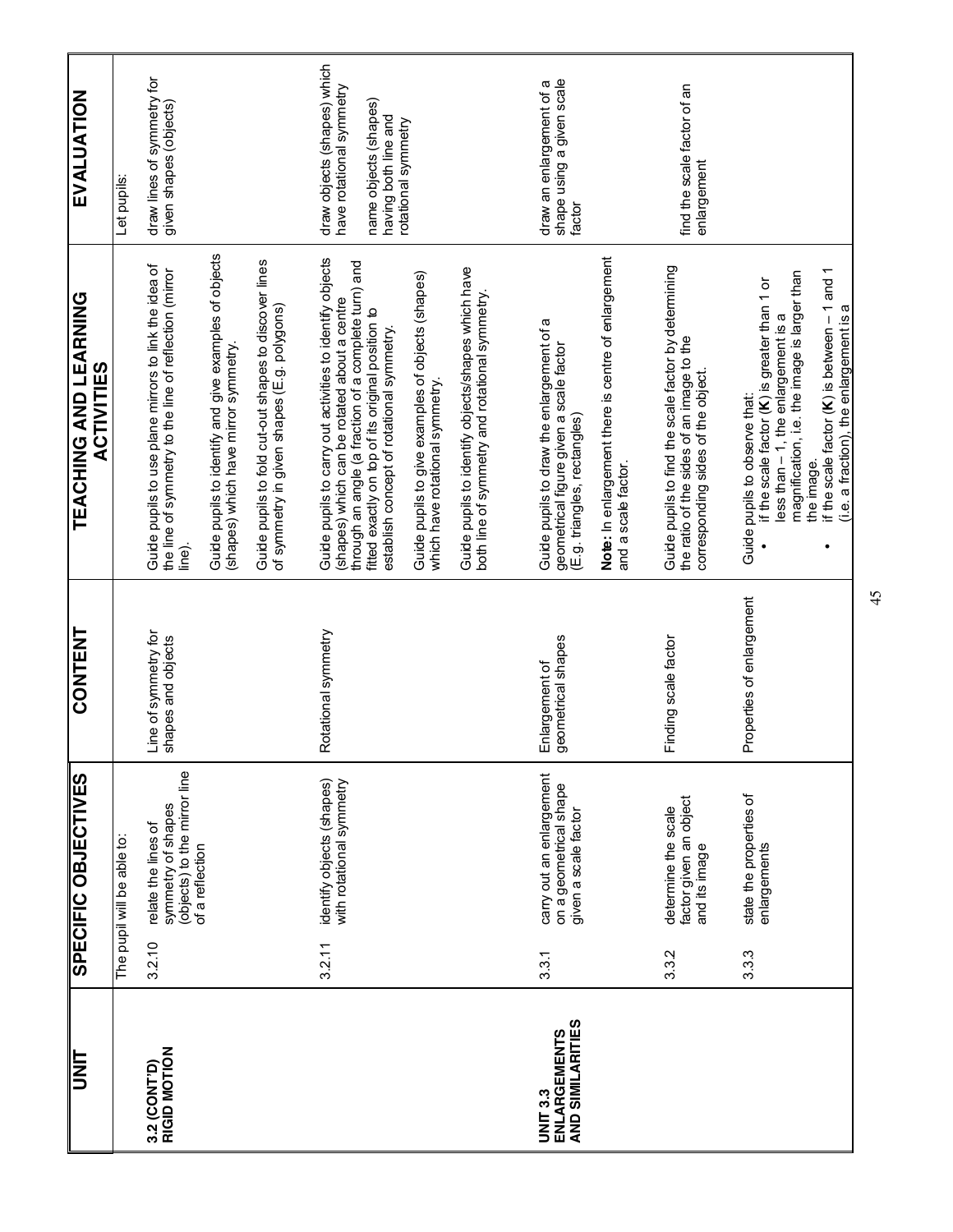| UNIT                                                       | <b>SPECIFIC OBJECTIVES</b>                                                                                                             | CONTENT                                          | TEACHING AND LEARNING<br><b>ACTIVITIES</b>                                                                                                                                                                                                                                                                | EVALUATION                                                                                                                                 |
|------------------------------------------------------------|----------------------------------------------------------------------------------------------------------------------------------------|--------------------------------------------------|-----------------------------------------------------------------------------------------------------------------------------------------------------------------------------------------------------------------------------------------------------------------------------------------------------------|--------------------------------------------------------------------------------------------------------------------------------------------|
| AND SIMILARITIES<br>ENLARGEMENTS<br>3.3 (CONT'D)           | The pupil will be able to:                                                                                                             |                                                  | if the scale factor (K) is negative, the object<br>reduction, i.e. the image is smaller than the<br>and its image are in opposite sides of the<br>centre of the enlargement.<br>object.                                                                                                                   | Let pupils:                                                                                                                                |
|                                                            |                                                                                                                                        |                                                  | enlargement with the scale factor K, i.e. relationship<br>size of sides of an object and its image<br>angles in the vertices of an object and<br>shape of an object and its image<br>Guide pupils to identify the properties of an<br>its image.<br>between:                                              | state properties of<br>enlargement                                                                                                         |
|                                                            | involving the sides of the<br>identify an object and its<br>image as similar figures<br>and write a proportion<br>two figures<br>3.3.4 | Similar figures                                  | Guide pupils to observe that the corresponding sides<br>Guide pupils to determine a proportion involving the<br>Guide pupils to identify an object and its image as<br>of similar figures are proportional<br>sides of two similar figures.<br>similar                                                    | identify similar figures in the<br>environment (as a project)<br>proportion involving the<br>sides of similar figures<br>solve problems on |
|                                                            | identify scale drawing as<br>a reduction of a figure<br>(shape)<br>3.3.5                                                               | Scale drawing as a<br>reduction                  | Guide pupils to identify scale drawing as a reduction<br>Guide pupils to draw real objects (plane shapes) to<br>Guide pupils to convert the sizes of real objects to<br>of a figure. (E.g. scale drawing in map reading)<br>scale.<br>scale.                                                              | environment and draw them<br>identify some objects in the<br>to scale                                                                      |
| <b>HANDLING DATA AND</b><br>PROBABILITY<br><b>UNIT 3.4</b> | information presented in tables<br>3.4.1 read and interpret                                                                            | Reading and interpreting<br>data in tabular form | frequency tables of the results of a random survey or<br>experiment (e.g throwing dice for a given number of<br>Guide pupils to read and interpret tables like rainfall<br>Guide pupils to perform experiments and make<br>charts and VAT/currency conversion tables.<br>times and taking traffic census) | interpret a given chart                                                                                                                    |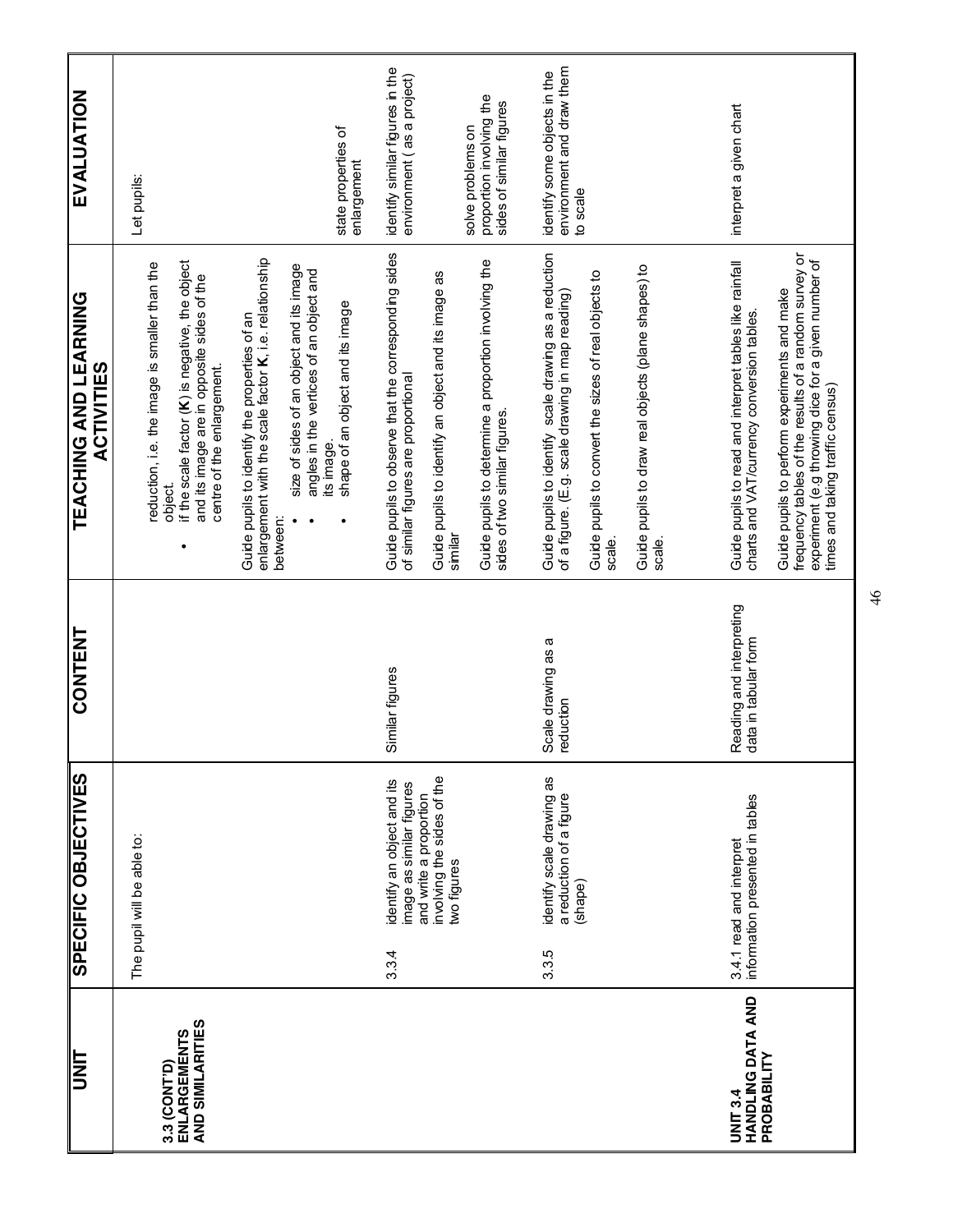| <b>TINIT</b>                                     |       | SPECIFIC OBJECTIVES                                                      | CONTENT                                        | TEACHING AND LEARNING<br><b>ACTIVITIES</b>                                                                                                                                                                                                                                       | EVALUATION                                                                                                             |
|--------------------------------------------------|-------|--------------------------------------------------------------------------|------------------------------------------------|----------------------------------------------------------------------------------------------------------------------------------------------------------------------------------------------------------------------------------------------------------------------------------|------------------------------------------------------------------------------------------------------------------------|
| HANDLING DATA AND<br>PROBABILITY<br>3.4 (CONT'D) |       | The pupil will be able to:                                               |                                                | Guide pupils to calculate mode, median and mean<br>from frequency distribution tables.                                                                                                                                                                                           | make a frequency table from<br>a set of data and use it to<br>median<br>mode<br>mean<br>calculate/find:<br>Let pupils: |
|                                                  | 3.4.2 | frequency of a given<br>find the relative<br>event                       | Relative frequency<br>Probability              | Guide pupils to determine the relative frequency of<br>frequency (i.e. the number of outcomes of a given<br>experiment) or (dividing a frequency by the total<br>event out of the total number of outcomes of an<br>Guide pupils to discuss the meaning of relative<br>frquency) | calculate the probability of<br>E.g. probability of hitting a<br>number on a dart<br>simple events                     |
|                                                  | 3.4.3 | find the probability of a<br>given event                                 | Finding the probability of a<br>given event    | Guide pupils to carry out various experiments and<br>E.g. the relative frequency of an even number<br>Guide pupils to determine the probability of an<br>showing when a die is thown is 3 out of 6.<br>find out the possible outcomes.<br>an event.<br>event.                    |                                                                                                                        |
|                                                  |       |                                                                          |                                                | Guide pupils to calculate probability from frequency<br>E.g. the probability of a 3 showing up when a die is<br>distribution tables.<br>thrown is $\frac{1}{6}$ .                                                                                                                | using frequency distribution<br>frequency of an event<br>determine the relative<br>tables                              |
| MONEY AND TAXES<br><b>UNIT 3.5</b>               | 3.5.1 | calculate wages and<br>salaries                                          | Calculating wages and<br>salaries              | Guide pupils to calculate wages and salaries of<br>Guide pupils to identify and explain wages and<br>workers.<br>salaries.                                                                                                                                                       | annual salaries of a worker<br>weekly wages of a worker<br>calculate the monthly and<br>calculate the daily and        |
|                                                  | 3.5.2 | various transactions and<br>services at the bank<br>identify and explain | Transactions and services<br>provided by banks | Guide pupils to identify the basic transactions and<br>services provided by a bank.                                                                                                                                                                                              |                                                                                                                        |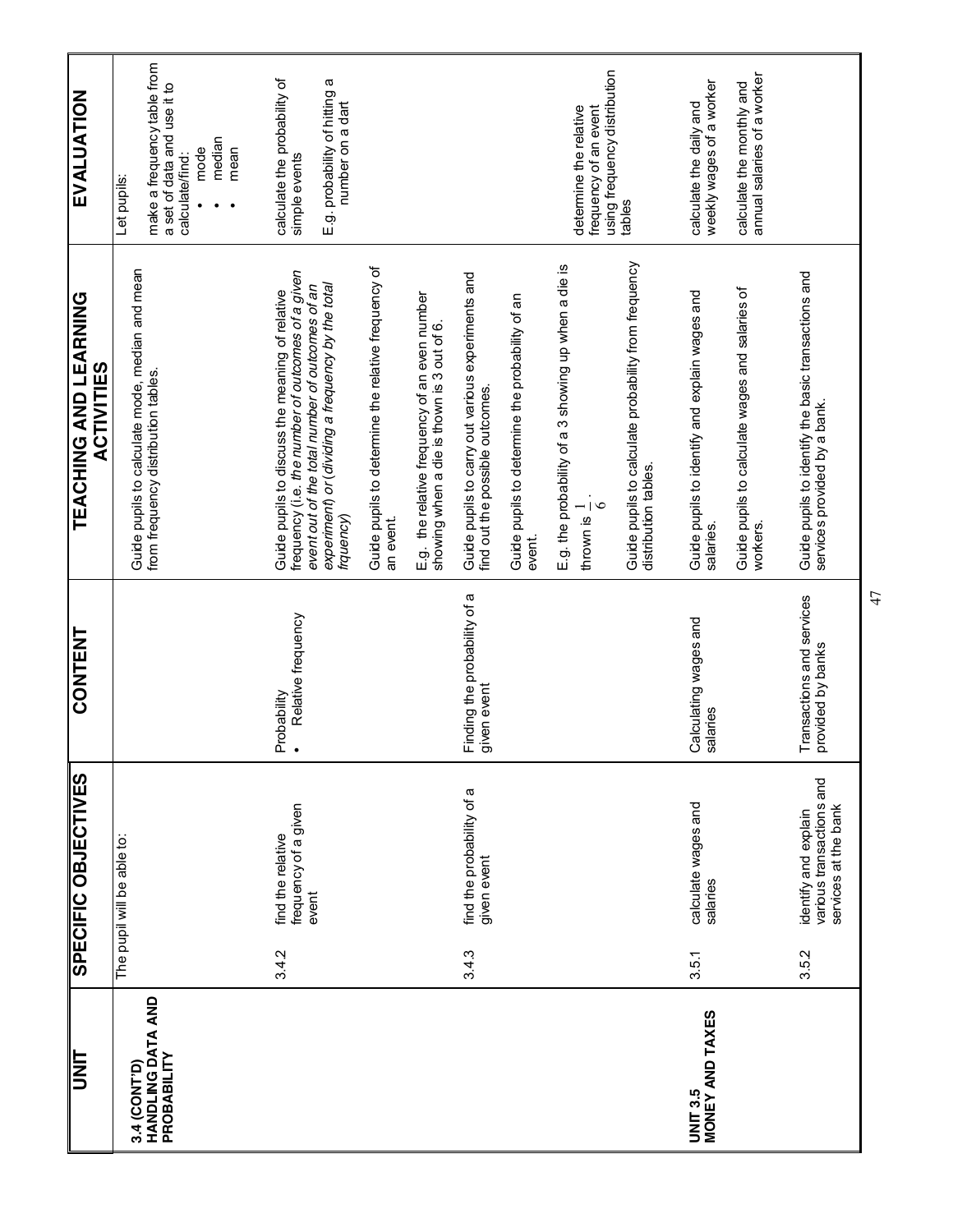| <b>TINU</b>                     |                            | <b>SPECIFIC OBJECTIVES</b>                                            | <b>CONTENT</b>                       | TEACHING AND LEARNING<br>TEACHING AND LEARNING                                                                                            | EVALUATION                                                                               |
|---------------------------------|----------------------------|-----------------------------------------------------------------------|--------------------------------------|-------------------------------------------------------------------------------------------------------------------------------------------|------------------------------------------------------------------------------------------|
|                                 | The pupil will be able to: |                                                                       |                                      |                                                                                                                                           | Let pupils                                                                               |
| MONEY AND TAXES<br>3.5 (CONT'D) |                            |                                                                       |                                      | Guide pupils to find out the meaning of interest<br>rates.                                                                                | Simple interest on<br>Interest rates<br>calculate:                                       |
|                                 |                            |                                                                       |                                      | Guide pupils to calculate:<br>on savings and loans<br>Simple interest<br>· Interest rates                                                 | Other bank charges<br>Interest on loans<br>savings                                       |
|                                 |                            |                                                                       |                                      | services at the bank (E.g. Bank drafts, Payment<br>Guide pupils to calculate charges for certain<br>order, etc)                           |                                                                                          |
|                                 | premiums<br>3.5.3          | identify and explain types<br>calculate insurance<br>of insurance and | Insurance (premiums and<br>benefits) | Guide pupils to identify types of insurance policies<br>Guide pupils to calculate insurance premiums and<br>benefits.                     | calculate total premium paid<br>over a given period of time<br>for an insurance coverage |
|                                 | given income<br>3.5.4      | income tax payable on a<br>find and explain the                       | Income Tax                           | Guide pupils to identify the government agency<br>Discuss with pupils incomes that are taxable.<br>responsible for collecting income tax. | calculate the income tax for<br>a given income                                           |
|                                 |                            |                                                                       |                                      | Guide pupils to calculate income tax payable by a<br>person eaming a given income.                                                        |                                                                                          |
|                                 | 3.5.5                      | calculate VAT/NHIS on<br>goods and services                           | Calculating VAT/NHIS                 | Guide pupils to identify VAT/NHIL as a sales-tax<br>added to the price of goods and services.                                             |                                                                                          |
|                                 |                            |                                                                       |                                      | Guide pupils to identify goods and services<br>attracting VAT/NHIL                                                                        | calculate VAT/ NHIL on                                                                   |
|                                 |                            |                                                                       |                                      | Guide pupils to calculate VAT/NHIL on goods and<br>services.                                                                              | given goods and services                                                                 |
|                                 |                            |                                                                       |                                      |                                                                                                                                           |                                                                                          |
|                                 |                            |                                                                       |                                      |                                                                                                                                           |                                                                                          |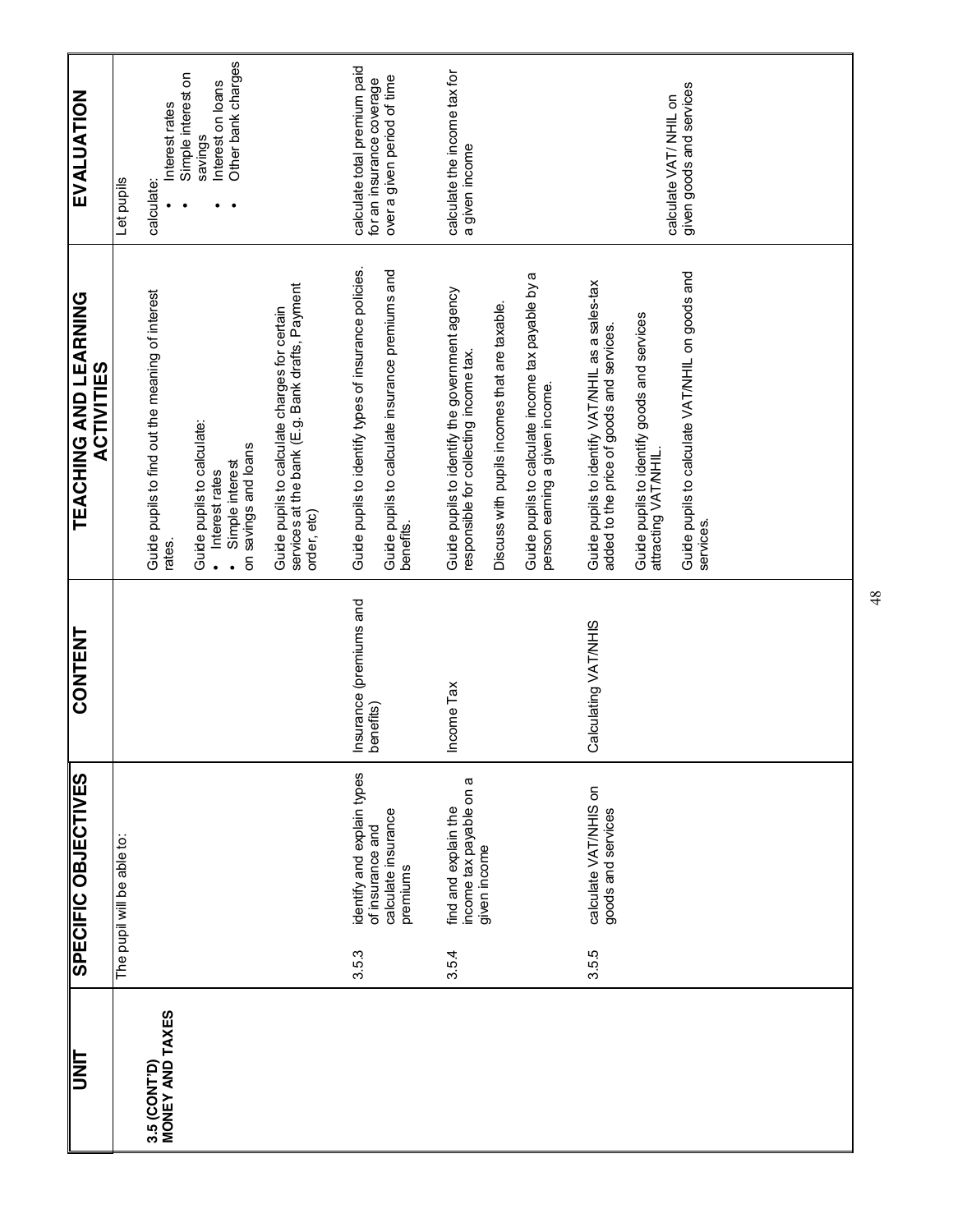| UNIT                                                      |       | <b>SPECIFIC OBJECTIVES</b>                                        | CONTENT                | TEACHING AND LEARNING<br>ACTIVITIES                                                                                                               | EVALUATION                                                       |
|-----------------------------------------------------------|-------|-------------------------------------------------------------------|------------------------|---------------------------------------------------------------------------------------------------------------------------------------------------|------------------------------------------------------------------|
|                                                           |       | The pupil will be able to:                                        |                        |                                                                                                                                                   | Let pupils:                                                      |
| <b>EXPRESSIONS</b><br><b>ALGEBRAIC</b><br><b>UNIT 3.6</b> | 3.6.1 | change the subject of a<br>formula                                | Change of subject      | Guide pupils to change subjects of formulae that<br>involve the inverses of the four basic operations.                                            | make a variable a subject of<br>a given formula                  |
|                                                           |       |                                                                   |                        | • make $h$ the subject of the formula $v = \pi r^2 h$<br>• make $x$ the subject of the formula $p = 2(x + y)$<br>E.g.                             |                                                                  |
|                                                           | 3.6.2 | substitute values of given<br>variables                           | Substitution of values | Guide pupils to substitute values of given variables<br>into algebraic expressions                                                                | substitute given values into<br>a formula and simplify           |
|                                                           |       |                                                                   |                        | $R_{\rm 2}$<br>find R if R <sub>1</sub> = 1 and R <sub>2</sub> = 3<br>Lists<br>Given that $\frac{1}{R} = \frac{1}{R_1} + \frac{1}{R_2}$<br>ë<br>⊞ |                                                                  |
|                                                           | 3.6.3 | binomial expressions<br>multiply two simple                       | Binomial expansion     | Revise addition and multiplication of integers with<br>pupils                                                                                     | expand the product of two<br>simple binomials                    |
|                                                           |       |                                                                   |                        | Guide pupils to multiply two simple binomials.                                                                                                    |                                                                  |
|                                                           |       |                                                                   |                        | $(a + 2)(a + 3)$<br>$(a - 2)(a + 3)$<br>$(a - 2)(a - 3)$<br>.<br>هنا                                                                              |                                                                  |
|                                                           | 3.6.4 | factorize expressions that<br>have simple binomial as<br>a factor | Factorization          | Guide pupils to find the binomial which is a factor in<br>expressions and factorize.                                                              |                                                                  |
|                                                           |       |                                                                   |                        | E.g. $3(b + c) - 2a(b + c) = (b + c)(3 - 2a)$                                                                                                     |                                                                  |
|                                                           |       |                                                                   |                        | Guide pupils to regroup terms and factorize the<br>binomial that is the common factor.                                                            | solve problems involving<br>factorisation of simple<br>binomials |
|                                                           |       |                                                                   |                        | $= (ab + ac) + (bd + cd)$<br>$= a(b + c) + d(b + c)$<br>$= (b + c)(a+d)$<br>$E.g.$ ab + ac + bd + cd                                              |                                                                  |
|                                                           |       |                                                                   |                        |                                                                                                                                                   |                                                                  |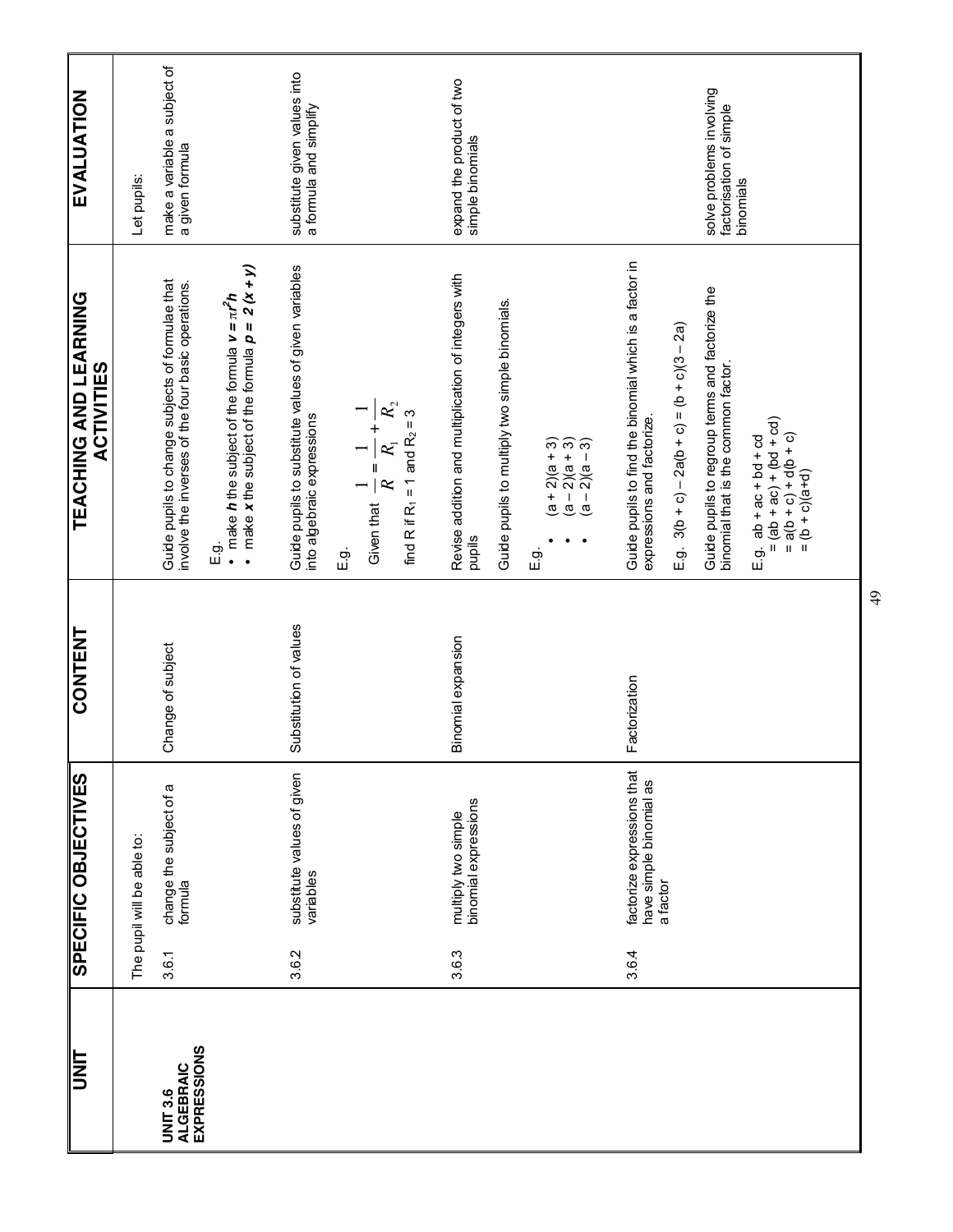| <b>UNL</b>                       |       | <b>SPECIFIC OBJECTIVES</b>                                       | CONTENT                                | TEACHING AND LEARNING<br><b>ACTIVITIES</b>                                                                                                                                                                            | EVALUATION                                                                              |
|----------------------------------|-------|------------------------------------------------------------------|----------------------------------------|-----------------------------------------------------------------------------------------------------------------------------------------------------------------------------------------------------------------------|-----------------------------------------------------------------------------------------|
|                                  |       | The pupil will be able to:                                       |                                        |                                                                                                                                                                                                                       | Let pupils:                                                                             |
| PROPERTIES OF<br><b>UNIT 3.7</b> | 3.7.1 | identify and name the<br>types of triangles                      | Types of triangles                     | TLMs: Cut-out plane shapes, Protractor, Scissors<br>and Graph sheets                                                                                                                                                  | classify given triangles                                                                |
| <b>POLYGONS</b>                  |       |                                                                  |                                        | Revise the angle properties of triangles with pupils                                                                                                                                                                  |                                                                                         |
|                                  |       |                                                                  |                                        | Guide pupils to perform activities to identify and<br>draw the different types of triangles.                                                                                                                          |                                                                                         |
|                                  |       |                                                                  |                                        | Guide pupils to state the differences in the triangles<br>in terms of size of angle and length of the sides.                                                                                                          |                                                                                         |
|                                  | 3.7.2 | interior angles of a given<br>determine the sum of               | Interior angles of regular<br>polygons | Revision: Guide pupils to revise the sum of the<br>interior angles of a triangle.                                                                                                                                     | the size of an interior<br>calculate:                                                   |
|                                  |       | regular polygon                                                  |                                        | Guide pupils to determine the number of triangles in<br>a given regular polygon                                                                                                                                       | number of sides and the<br>polygon given the<br>angle of a regular                      |
|                                  |       |                                                                  |                                        | Guide pupils to relate the sum of interior angles of a<br>triangle and the number of triangles in a regular<br>polygon to determine the sum of inerior angles in<br>regular polygons.                                 | sum of interior angles<br>given the number of<br>sum of the interior<br>angles<br>sides |
|                                  |       |                                                                  |                                        | Guide pupils to determine the relation between the<br>number of sides (n) and the sum (S) of the interior<br>angles of regular polygons. i.e. $\texttt{S} = (\textit{n} - \textit{2}) \times \textit{180}^\textit{0}$ | number of sides given<br>the sum of interior<br>angles                                  |
|                                  |       |                                                                  |                                        | Pose word problems involving the sum of interior<br>angles of a regular polygon for pupils to solve.                                                                                                                  |                                                                                         |
|                                  | 3.7.3 | determine the exterior<br>angles of a polygon                    | Exterior angles of polygons            | Guide pupils to identify the exterior angle of a<br>polygon using practical activities                                                                                                                                | find the size of exterior angle<br>of a given regular polygon                           |
|                                  |       |                                                                  |                                        | Guide pupils to discover that the sum of the exterior<br>angles of any polygon is 360°.                                                                                                                               |                                                                                         |
|                                  |       |                                                                  |                                        | Guide pupils to calculate the size of exterior angles<br>of given regular polygons.                                                                                                                                   |                                                                                         |
|                                  | 3.74  | state and use the                                                | Pythagorean theorem                    | Guide pupils to carry out practical activities to                                                                                                                                                                     | use the Pythagorean                                                                     |
|                                  |       | relation to a right-angled<br>Pythagorean theorem in<br>triangle |                                        | establish that "the sum of the squares of the lengths<br>of the two shorter sides of a right-angled triangle is                                                                                                       | theorem to solve problems<br>on right-angled triangle                                   |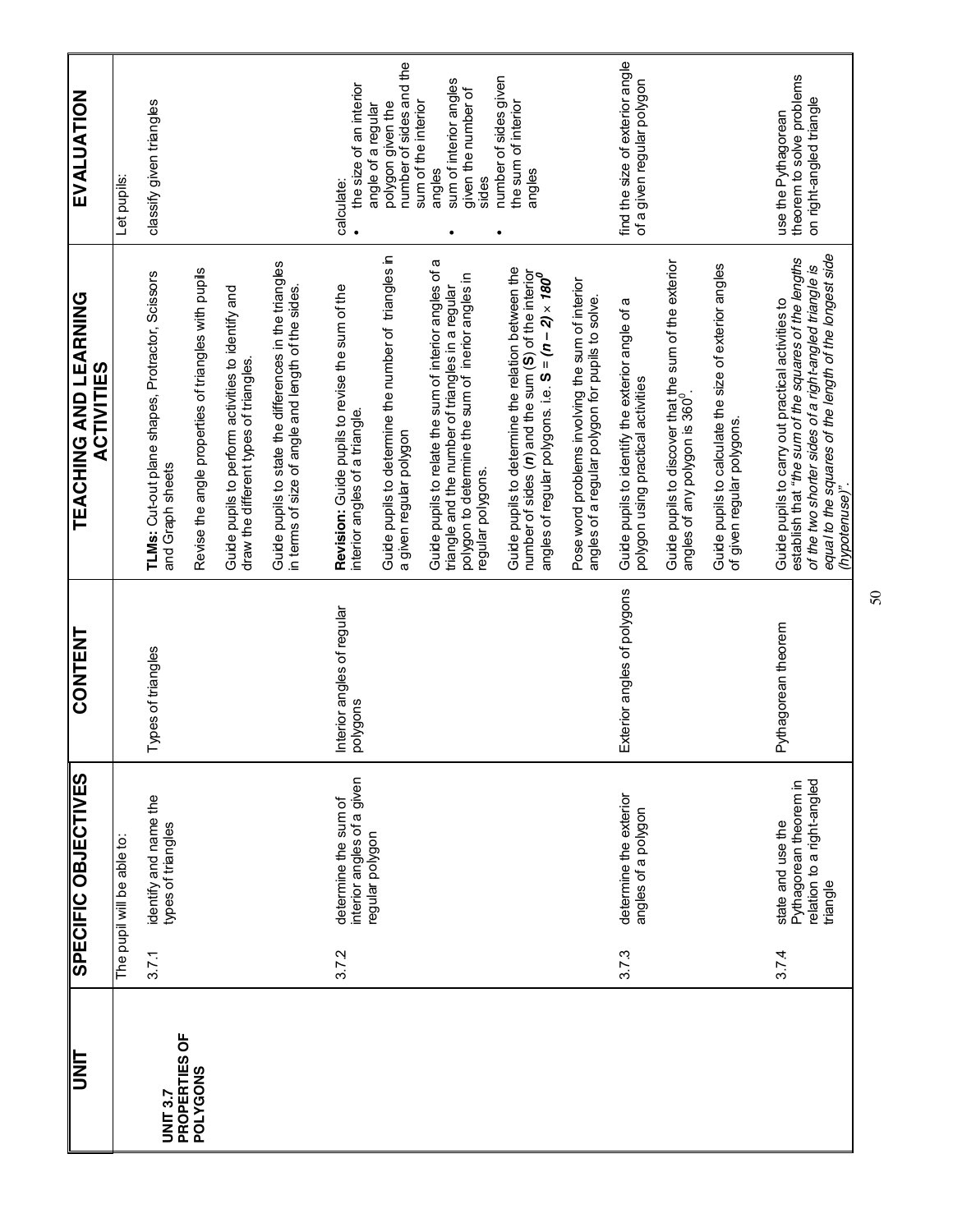| <b>UNT</b>                                       |       | SPECIFIC OBJECTIVES                                                        | CONTENT                                        | TEACHING AND LEARNING<br><b>ACTIVITIES</b>                                                                                                                                                                          | EVALUATION                                                                      |
|--------------------------------------------------|-------|----------------------------------------------------------------------------|------------------------------------------------|---------------------------------------------------------------------------------------------------------------------------------------------------------------------------------------------------------------------|---------------------------------------------------------------------------------|
|                                                  |       | The pupil will be able to:                                                 |                                                |                                                                                                                                                                                                                     | Let pupils:                                                                     |
| Ъ<br>PROPERTIES<br>3.7 (CONT'D)<br>POLYGONS      |       |                                                                            |                                                | $\sim$                                                                                                                                                                                                              |                                                                                 |
|                                                  |       |                                                                            |                                                | ٩<br>$\mathsf{S}^2$<br>$\alpha$<br>ω<br>æ                                                                                                                                                                           |                                                                                 |
|                                                  |       |                                                                            |                                                | Guide pupils to form squares on the three sides and<br>$\circ$                                                                                                                                                      |                                                                                 |
|                                                  |       |                                                                            |                                                | compare the areas by arranging unit squares in<br>Guide pupils to state and use the Pythagorean<br>theorem (i.e. $\bm{c^2} = \bm{a^2} + \bm{b^2})$<br>them.                                                         |                                                                                 |
|                                                  |       |                                                                            |                                                |                                                                                                                                                                                                                     |                                                                                 |
| INVESTIGATION WITH<br>NUMBERS<br><b>UNIT 3.8</b> | 3.8.1 | find the relation between<br>a number and its factors                      | Sum of factors                                 | Guide pupils to find the factors of natural numbers<br>and find their sum                                                                                                                                           | find the perfect numbers in a<br>given set of numbers                           |
|                                                  |       |                                                                            |                                                | Guide pupils in groups to classify natural numbers<br>those equal to their sum of factors (Perfect<br>those greater than their sum of factors<br>those less than their sum of factors<br>into the following groups: |                                                                                 |
|                                                  |       |                                                                            |                                                | numbers)                                                                                                                                                                                                            |                                                                                 |
|                                                  | 3.8.2 | express an even number<br>as the sum of two prime<br>numbers               | prime and even numbers<br>Relationship between | Guide pupils to express even numbers greater than<br>as the sum of two prime numbers.                                                                                                                               | numbers that can sum up to<br>find out the pair of prime<br>a given even number |
|                                                  |       |                                                                            |                                                |                                                                                                                                                                                                                     |                                                                                 |
|                                                  | 3.8.3 | recognize the pattern in a<br>numbers and continue it<br>given sequence of | Sequence of numbers                            | Guide pupils to study the pattern in a given list of<br>numbers and continue it.                                                                                                                                    | write the next three terms of<br>a given sequence                               |
|                                                  |       |                                                                            |                                                | بة<br>⊞                                                                                                                                                                                                             |                                                                                 |
|                                                  |       |                                                                            |                                                | $11, 7, 3, -1, $<br>1, 1, 2, 3, 5, 8,<br>$2, 4, 6, 8, $<br>1, 2, 4, 8, 16,                                                                                                                                          |                                                                                 |
|                                                  |       |                                                                            |                                                | Guide pupils to explain the rule for getting the next<br>term in a given sequence.                                                                                                                                  |                                                                                 |